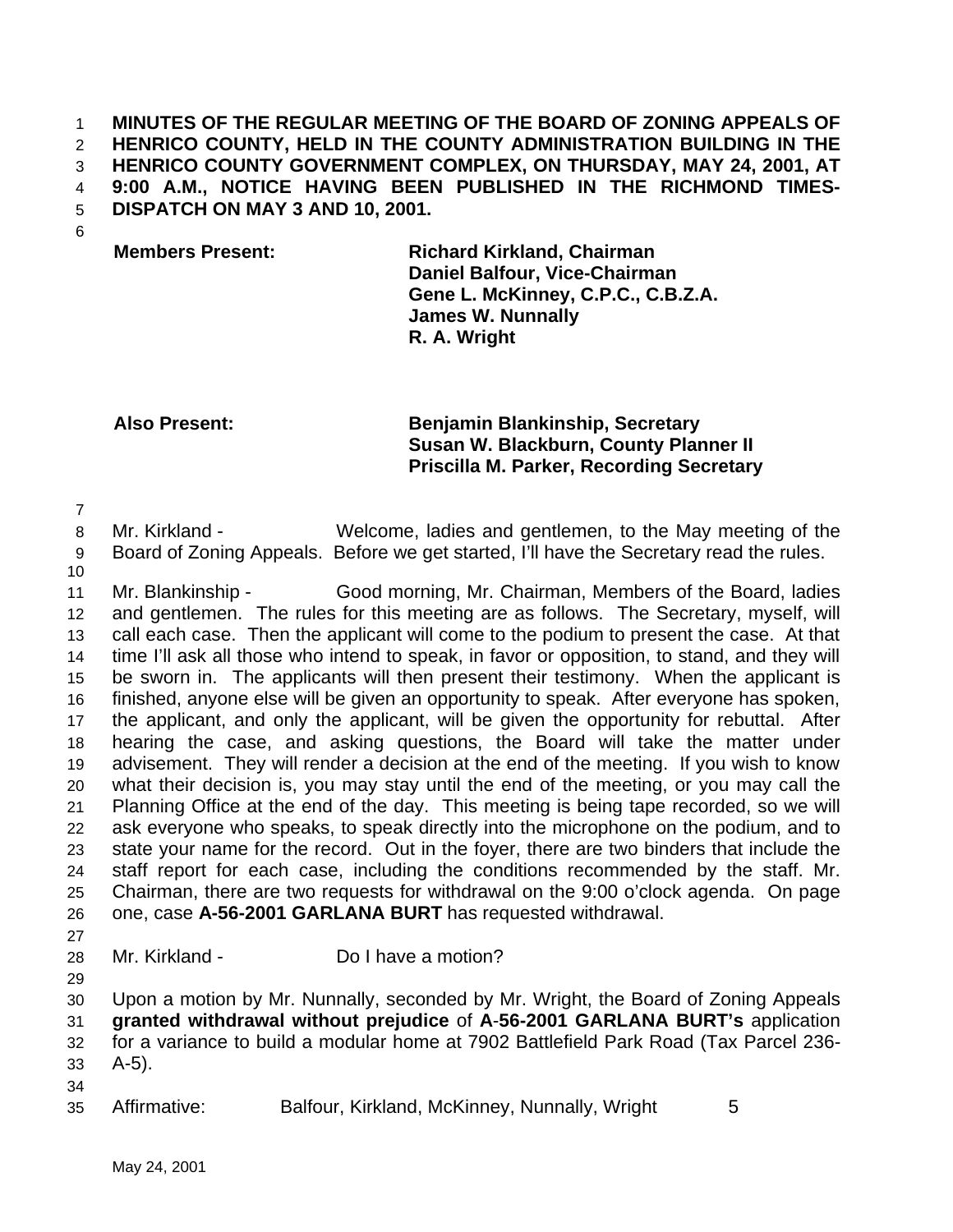| 36<br>37<br>38                                                                                                 | Negative:<br>Absent:                  |                                                                                                                                                                                                                                                                                                                                                                                                                                                                                               | 0<br>$\overline{0}$ |
|----------------------------------------------------------------------------------------------------------------|---------------------------------------|-----------------------------------------------------------------------------------------------------------------------------------------------------------------------------------------------------------------------------------------------------------------------------------------------------------------------------------------------------------------------------------------------------------------------------------------------------------------------------------------------|---------------------|
| 39<br>40<br>41                                                                                                 | Mr. Blankinship -                     | Then on page 3, A-69-2001 STEVEN D. and MARY<br><b>LANDRUM</b> have requested withdrawal.                                                                                                                                                                                                                                                                                                                                                                                                     |                     |
| 42<br>43<br>44<br>45<br>46<br>47                                                                               |                                       | Upon a motion by Mr. Wright, seconded by Mr. Balfour, the Board granted your request<br>for withdrawal without prejudice of application A-69-2001 STEVEN D. and MARY<br><b>LANDRUM</b> s for a variance to build a sun room/office addition at 12032 Cottage Creek<br>Court (Chapelwood) (Tax Parcel 56-21-A-19). The Board allowed withdrawal of the<br>variance at the request of the applicant.                                                                                            |                     |
| 48<br>49<br>50<br>51                                                                                           | Affirmative:<br>Negative:<br>Absent:  | Balfour, Kirkland, McKinney, Nunnally, Wright<br>5                                                                                                                                                                                                                                                                                                                                                                                                                                            | 0<br>$\overline{0}$ |
| 52<br>53<br>54<br>55<br>56<br>57                                                                               | Mr. Blankinship -                     | There is one other case that I would call your attention to, Mr.<br>Chairman, before we go forward, which is on page 2. It's A-63-2001. The Kranzes are<br>here; there was some confusion in the notification procedure, and in lieu of certified<br>receipts for all of the notice letters, they have produced written waivers of the notice<br>requirement from the surrounding property. Would you bring those up.                                                                         |                     |
| 58<br>59<br>60                                                                                                 | Mr. Kirkland -<br>owners?             | Do we have one signed from all of the adjacent property                                                                                                                                                                                                                                                                                                                                                                                                                                       |                     |
| 61<br>62                                                                                                       | Mr. Blankinship -                     | There are only 3 adjoinders.                                                                                                                                                                                                                                                                                                                                                                                                                                                                  |                     |
| 63<br>64<br>65<br>66<br>67<br>68<br>69<br>70<br>71<br>72<br>73<br>74<br>75<br>76<br>77<br>78<br>79<br>80<br>81 | Mr. Kirkland -<br>Call the first one. | We'll accept those. We'll hear the case when it comes up.                                                                                                                                                                                                                                                                                                                                                                                                                                     |                     |
|                                                                                                                | A - 43-2001                           | <b>MELANI BROS.</b> requests a variance from Section 24-41(e) of<br>Chapter 24 of the County Code to build a sunroom at 1829 Random<br>Winds Court (Townes of Quail Woods) (Tax Parcel 77-18-N-6),<br>RTHC, Residential Townhouse<br>District (Conditional)<br>zoned<br>(Tuckahoe). The rear yard setback is not met. The applicant has 22<br>feet rear yard setback, where the Code requires 30 feet rear yard<br>setback. The applicant requests a variance of 8 feet rear yard<br>setback. |                     |
|                                                                                                                | Mr. Kirkland -                        | Does anyone else wish to speak on this case? Sir, if you<br>would, raise your right hand and be sworn in.                                                                                                                                                                                                                                                                                                                                                                                     |                     |
|                                                                                                                | Mr. Blankinship -                     | Do you swear that the testimony you are about to give is the<br>truth, the whole truth, and nothing but the truth, so help you God?                                                                                                                                                                                                                                                                                                                                                           |                     |
|                                                                                                                | Mr. Kirkland -                        | Would you state your name for the record. Have all your                                                                                                                                                                                                                                                                                                                                                                                                                                       |                     |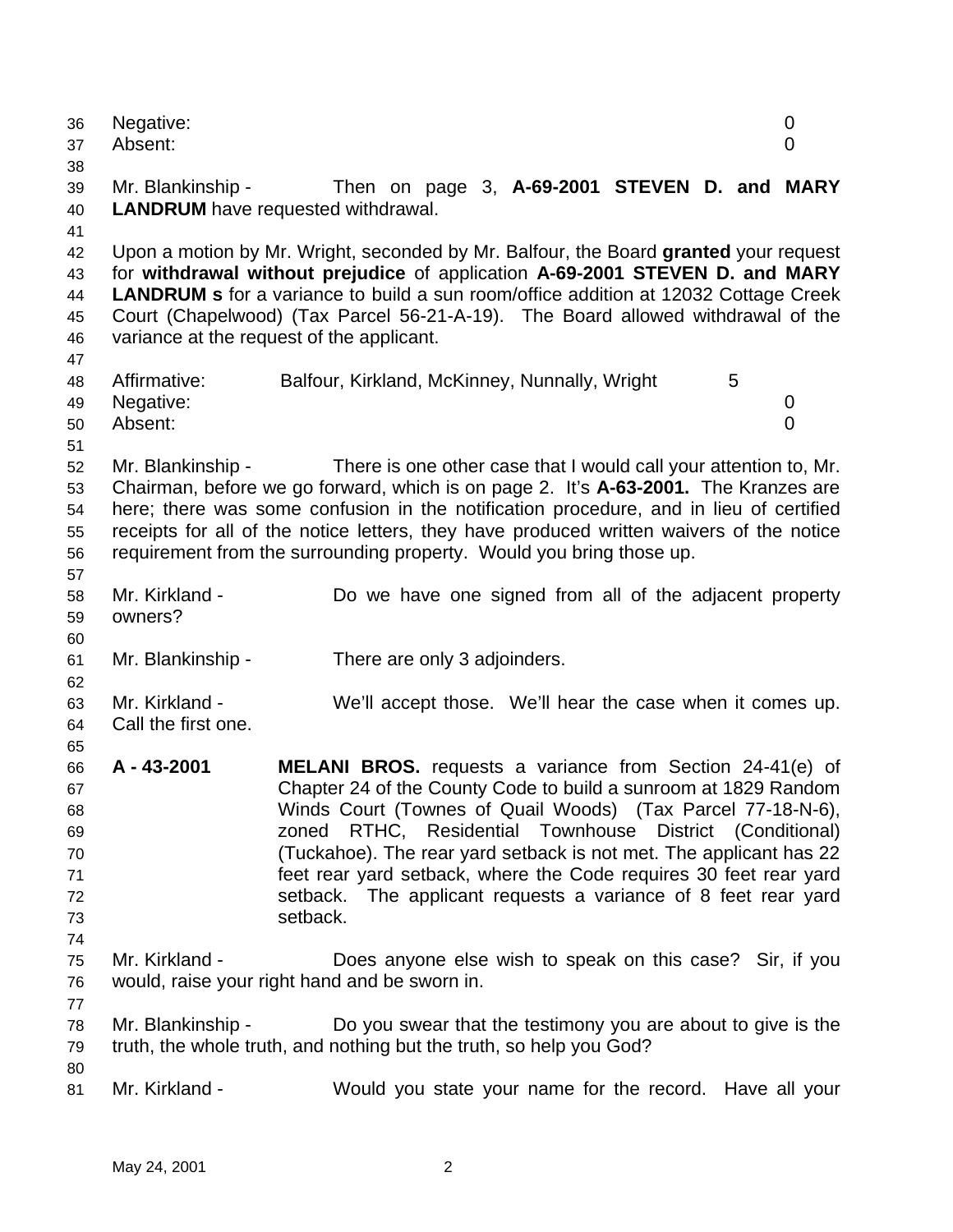notices been turned in according to County Code? We have them in the file, sir. Okay, proceed with your case.

85 Mr. Rogge - Yes I do. Drewes Rogge. Yes. Mr. and Mrs. Webb would like to replace a screened in porch and roof covering that they have behind their home with a Melani Brothers sunroom. According to the Code, they have a 22-foot setback in their yard, and they require a 30-foot setback, so they need an 8-foot variance. By putting the sunroom there, it will increase the value of the property. Also, it's going to improve the looks of the property as to what's there already with the screened in porch. I have pictures if you'd like to take a look at them. Also, 4 doors up the street from them in the same townhouse, there is a Melani Bros. sunroom there already, which is where they got the idea to put one in.

Mr. Nunnally- Do you know when this house was built?

Mr. Rogge - No I don't know exactly when the town homes were built.

 Mr. Nunnally- You don't know when this porch was added on either, do you, or was that on there when they built it?

 Mr. Rogge - No, I really don't know whether it was on there when they built it or not. I believe it was, because they haven't been in there that long, and in talking with them, he didn't state that it was there when he purchased the home, but I got the idea that it was.

 Mr. Balfour- Mr. Secretary, what are those 3 buildings noted on the adjacent building map? On the building to the right, the 3 little squares, are they yard buildings?

111 Mr. Blankinship - I would guess that they're storage buildings.

Mr. Balfour- But there are not anywhere this man's property is, I gather?

 Mr. Blankinship - I'll look back at the photograph. Well, there is one actually shown on the property line on the survey. It's just cut out of the photograph.

 Mr. Wright- What is your position? You're not the Webbs, so what are ……………

- 121 Mr. Rogge I represent Melani Bros. And Mr. Webb chose not to be here this morning. Matter of fact, I stopped by his house last night and asked him if he wanted to appear, and he said, "no, I'd rather have you handle it for me.
- Mr. Wright- So you're the contractor to put it on there? What's located to the rear of this property?
	- May 24, 2001 3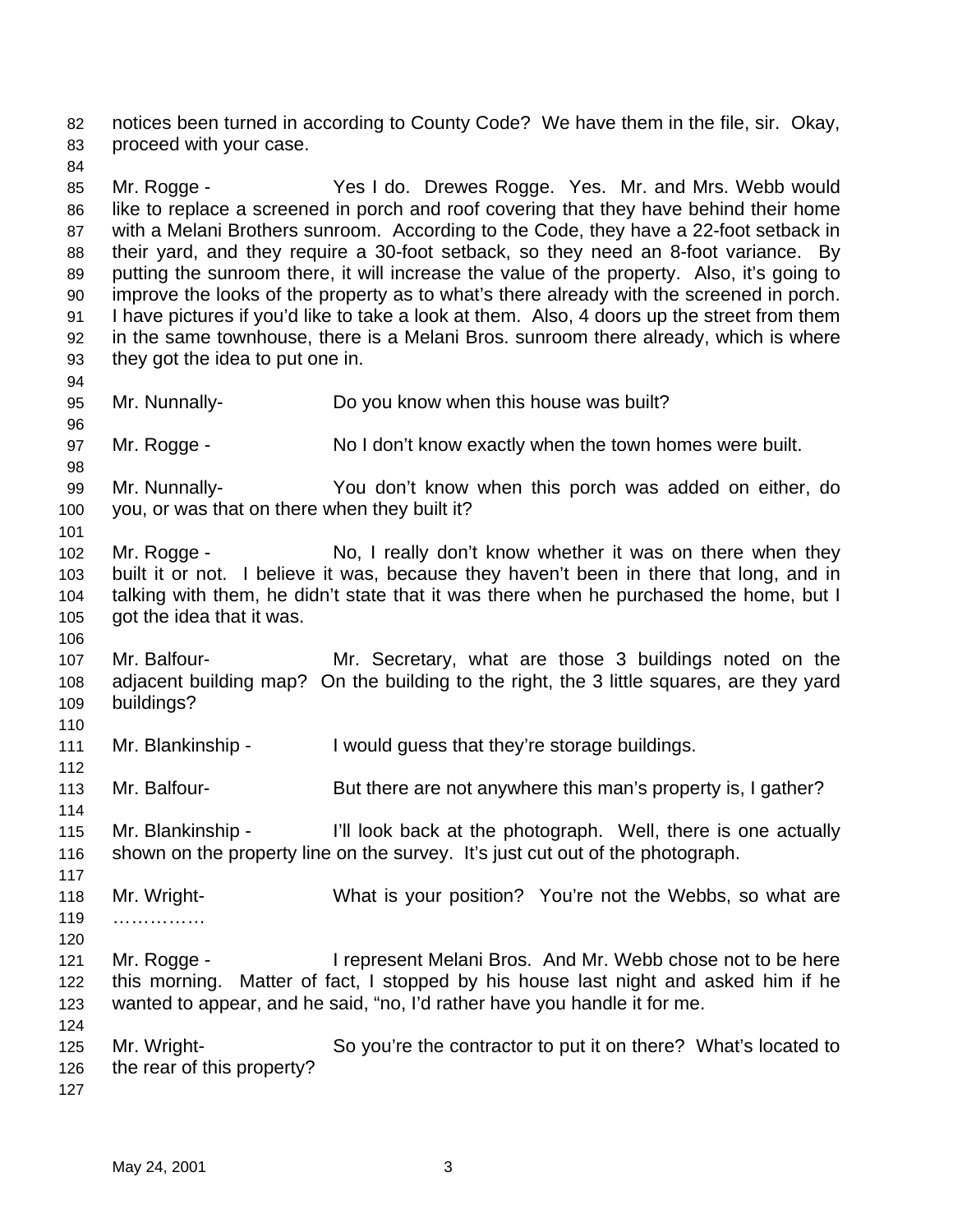Mr. Rogge - Yes. An alley easement type situation. It's a fenced in back yard, with trees and beyond that I don't know what's there. Mr. Balfour- The porch I gather, is what you want to enclose to make a sunroom. Mr. Rogge - Yes, there is a cement patio there, and what we propose to do is make sure there's a proper footing in there and replace the wood and screen with a sunroom where they can use it approximately 11 months out of the year, rather than 2 or 3 months of the year. I know they purchased the property in '97, if that helps, and I'm still looking here to see if I can tell what date the property was built. Now this property will not show the date the property was build in. Mr. McKinney- Mr. Secretary, this says the porch violates the rear yard setback? And they bought this in '97, and you say this porch was on there in '97? Mr. Rogge - I believe it was; I cannot testify to that fact that it actually was. I can only go by the inclination that I received from Mr. Webb when I spoke with him. Mr. McKinney- I'm wondering how they bought it with a clear title if it was in violation. Mr. Rogge - I don't know. That happens a lot in different counties. Mr. McKinney- I bet they paid cash and didn't want a title policy. Mr. McKinney- Mr. Rogge, you say you've got a picture of the one just up the street? Mr. Rogge - No, I'm sorry, I do not have a picture of the one that's up the street. Mr. McKinney- Didn't you make that statement, that you have a picture of the one up the street? Mr. Rogge - No, I said there is, there was one 4 doors up the street, no I don't have pictures of the one up the street. I couldn't get them in time, and I went over there last night, and unfortunately I didn't have my camera with me; I couldn't take pictures of it. Besides that, the back yard was closed and locked. There's a fence around the back yard, but the top of the sunroom is very visible from the neighborhood. 170 Mr. Kirkland - Any other questions? Any other questions, Mr.McKinney? Anyone else wish to speak on this case? If not, that concludes the case.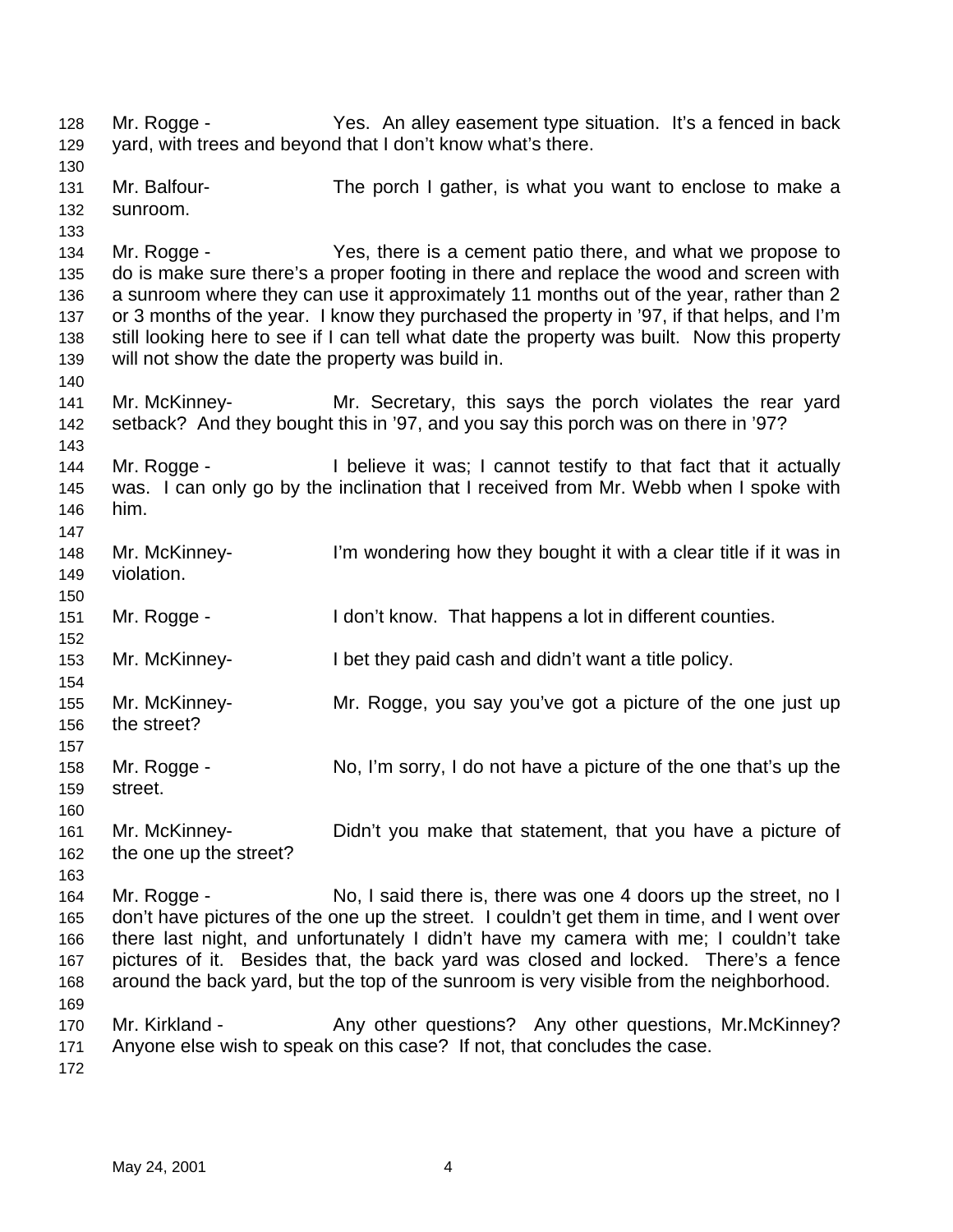After an advertised public hearing and on a motion by Mr. Balfour, seconded by Mr. McKinney, the Board **granted** your application **A-43-2001** for a variance build a sunroom at 1829 Random Winds Court (Townes of Quail Woods) (Tax Parcel 77-18-N- 6). The Board granted the variance subject to the following condition: 1. Only the improvements shown on the plan filed with the application may be constructed pursuant to this approval. Any additional improvements shall comply with the applicable regulations of the County Code. 182 Affirmative: Balfour, Kirkland, McKinney, Nunnally, Wright 5 Negative: 0 Absent: 0 The Board granted this request, as it found from the evidence presented that, due to the unique circumstances of the subject property, strict application of the County Code would produce undue hardship not generally shared by other properties in the area, and authorizing this variance will neither cause a substantial detriment to adjacent property nor materially impair the purpose of the zoning regulations. Mr. Kirkland - Next case sir. Mr. Blankinship - **A-56-2001** has been **withdrawn**. **A - 62-2001 KARL AND TONY WOLPERT** appeal a decision of the Planning Director pursuant to Section 24-116(a) of Chapter 24 of the County Code with respect to nonconforming status of the Richmond Yacht Basin, 9950 Hoke Brady Road (Tax Parcels 284-A-3, 4 and 5) zoned A-1, Agricultural District (Varina). The Planning Director has determined that Richmond Yacht Basin may continue its current operation without a Provisional Use Permit. Mr. Kirkland - If you would come forward, sir. Who's the applicant? While he's walking forward, does anyone else wish to speak on this case? Please stand up and be sworn in at the same time. Mr. Blankinship - Do you swear that the testimony you are about to give is the truth, the whole truth, and nothing but the truth, so help you God? 211 Mr. Kirkland - If you would sir, state your name for the record. Have all the notices been turned in? 214 Mr. Karl Wolpert - Karl Wolpert. Mr. Blankinship - Yes, the County does that on appeals. Mr. Kirkland - State your case sir.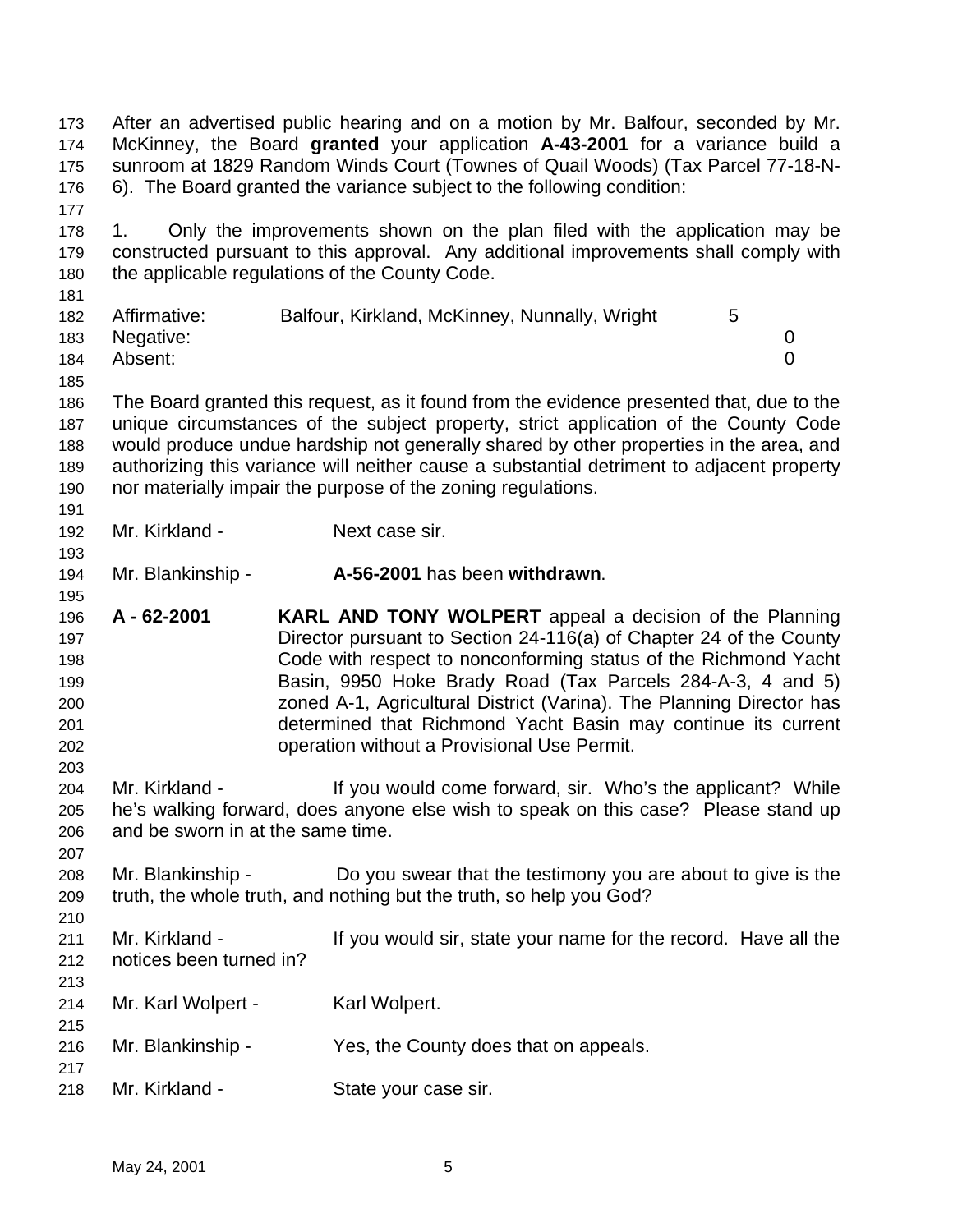Mr. Karl Wolpert - My case is this – my brother and I are adjacent property owners to the Richmond Yacht Basin. Our case is this – the Richmond Yacht Basin has undergone several expansions over the years, the most recent one in approximately 1996. These expansions have taken place without any County approval, any permitting, any zoning adherence, or notices to the County. The last expansion, I believe there's a picture that was issued in your package – did everybody get this picture in your package?

- Mr. Kirkland I don't think so. Put it under the camera there so we can all see it.
- 

 Mr. K. Wolpert - The last expansion placed structures in the river that are within our river frontage; we have a separate, ongoing litigation in conjunction with the Richmond Yacht Basin to have that structure removed. However, in addition to that, the road and the access into the marina is over private property, namely the property that's owned by my brother and me. Through these expansions, our property has been adversely affected. There is insufficient parking for the marina, we have overflow parking that invariably ends up on our property; there are speeders on our property; there is litter control; there are individuals who, after a day's boating activities, have maybe been partaking a little too much and are a bit rowdy. I've had individuals stop in my front yard and urinate. This is all a reason because the marina keeps expanding, and they have chosen not to comply with any of the zoning requirements. When we have brought this to the attention of the County, there has actually been a violation issued back in January or December, and for some reason the County has decided that this marina did not need to adhere to any of the zoning requirements. I'm very frustrated that after having made this aware to the County, that the County has, for whatever reason, decided not to take any action on this. The marina has been in existence for some time. I believe in the 30's; however if you will notice…………… 

- Mr. Kirkland Before you go any further, which buildings did you say were added? You need a microphone for him, Ben.
- 

- Mr. Karl Wolpert I can probably yell a little bit so you can hear me.
- Mr. Kirkland It won't be taped.

Mr. Blankinship - I can point while you describe it.

 Mr. Karl Wolpert - The first structure there is a covered boat shed that was constructed in approximately 1986. What was interesting about that is, the end of that structure coincides with the end of our property line. The marina did apply for a permit with the Virginia Marine Resources Commission, but failed to do so with the County and any of the County zoning offices or requirements. What's interesting on that application, they clearly show our property line, and they don't go across the property line. Then in 1996, the second structure, which is a little more vague there, what that is, is what they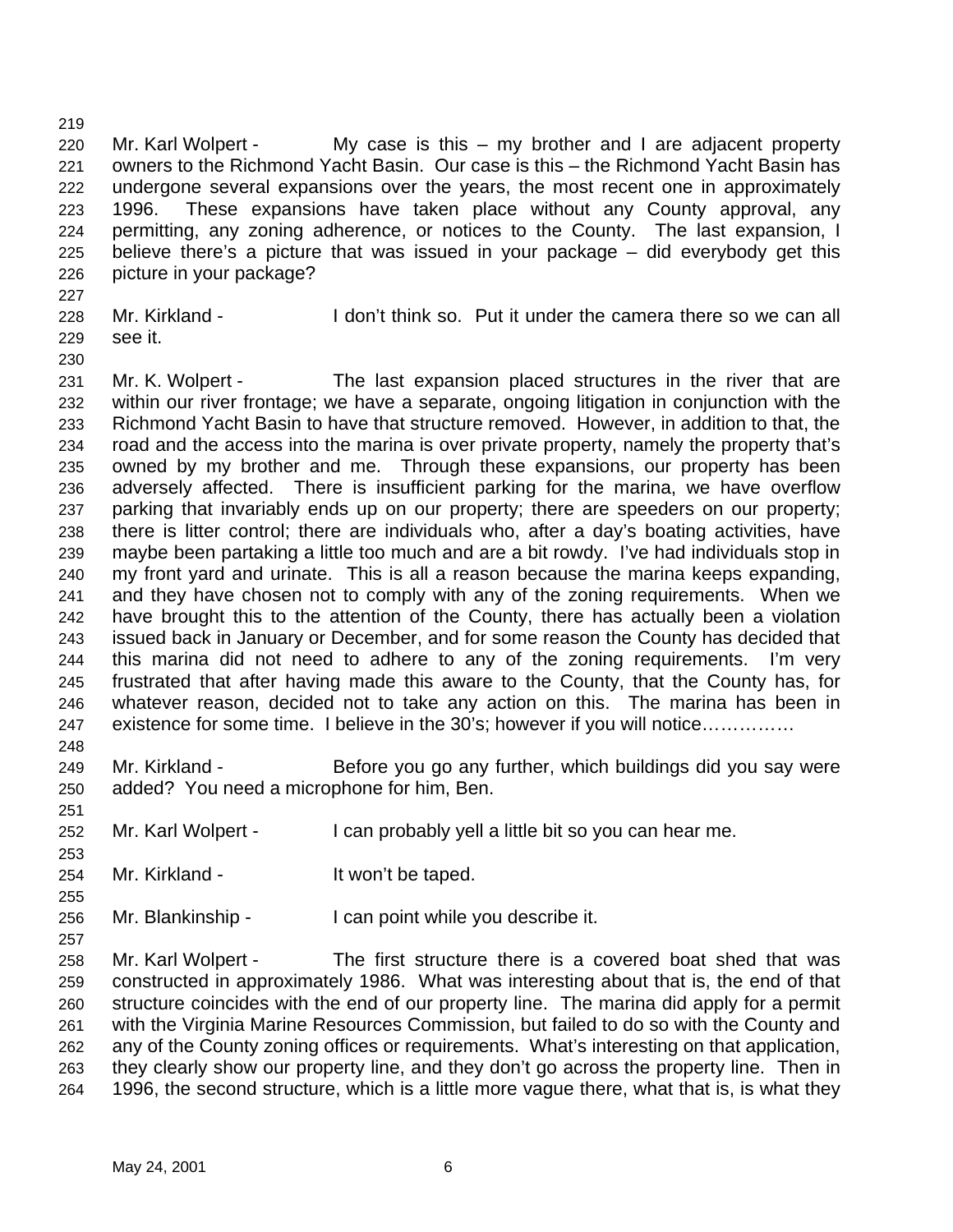call dolphin piers that extend upward the river, and they extend about somewhere in the 50 to 75 feet up river, where they dock 3 or so boats. These structures are clearly within our river rights, and that's where we're actually going to litigation, to have a judge settle that, but they did not apply for any permitting from the VMRC or again, from the County, so what's happened by this continued expansion, they've overgrown the land facilities. They don't have the parking; that's why it overflows on our property, and it's one of the things in the zoning requirements, there's a minimum requirement of something like 10 acres; there's requirements that the property has to have direct access to a public road; well it doesn't have it. If you can point to that first parcel there, that's where the road intersects to go to the left a little, down a little, at that point they're now on my property. From there, all the way back, if you trace that up the page, go to the right, follow that road all the way around, that point right there, that's now federal property. This is the park service down in Varina. That whole road there is private; it belongs to my brother and me, and they have a right-of-way across it, but they park vehicles on it, they've got speeders on it, they've got people who are intoxicated, I have a liability there if somebody gets injured. There's just no regard for that by the marina, the liability that they're exposing me to. I realize that the marina was in existence some years ago, but if you go to the left, all the way to the left, there's a house up there. That house was built in 19, in the late 1800's, well before the marina, so this area has been established as a residential area, and the marina has been allowed to evolve in not having to comply with any requirements for a business. So what I'm asking for is for the County to re-look at this and assess the situation, see how much growth has taken place, see what's reasonable for the property there, put some constraints on the marina, have the marina remove the structures that they've build in my river rights, and put some limits on what they can do, so they can't just park on my property, so they can't just have folks that are intoxicated running over my property, littering, stopping and urinating in my front yard. It's just an unacceptable situation, and again, what's really troubling to me and my brother is, that once we made this matter known to the County, it seems like this is just getting pushed to the side, and nobody wants to deal with it. That's what I'm asking the Board. 

Mr. McKinney- Mr. Wolpert, where is your residence on your property?

 Mr. Karl Wolpert - There are 2 residences. The first one, up to the left a little, that's my brother. I'm going to have to walk over here and show this gentleman my house………….

- Mr. Wright- There's a microphone there, if you want to use it, Ben.
- 

Mr. Karl Wolpert - That's my house, right there.

 Mr. Balfour- Did you grant the easement or the right-of-way across your property down there? Is that a public road or a private road you let them use across your property down there, that you're complaining about?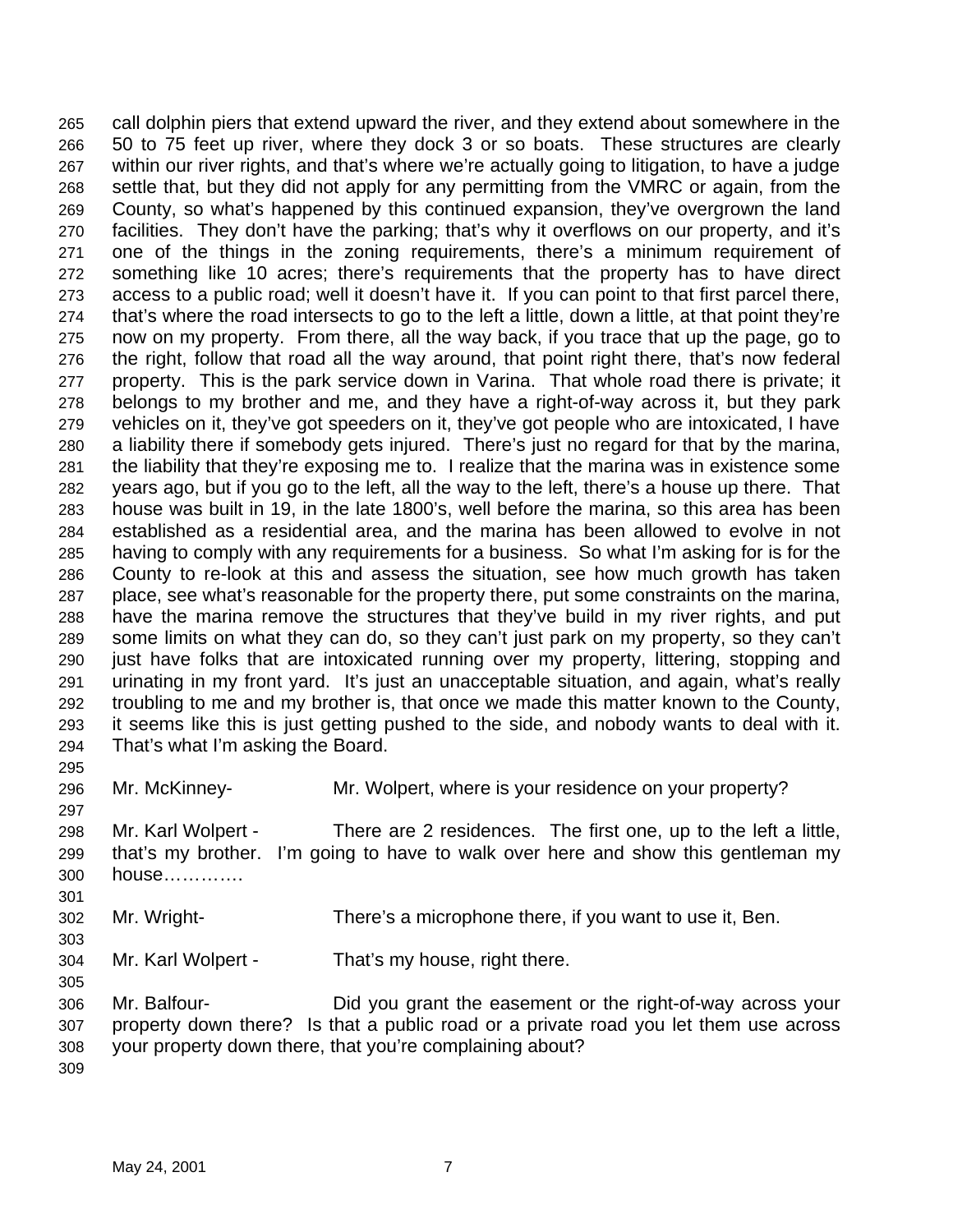Mr. Karl Wolpert - That is a private road; my parents purchased that property in 1974, and prior to that, the marina's previous owner and the property that my parents bought, the previous owner, had come up with a right-of-way agreement, and there is a deeded right-of-way across our property to the marina. Mr. Balfour- Have you ever called the police when you've had problems with people down there, drunk and things like that? Mr. K. Wolpert - At times, yes we have. Mr. Balfour- Have you pursued a warrant against them? Mr. K. Wolpert - No sir, we have not. Mr. McKinney- Mr. Wolpert, you said the last expansion was in '96? Mr. K. Wolpert - Yes sir. Mr. McKinney- When did you start your action against the marina? Mr. K. Wolpert - I believe it was in 19…….. Let me go back a minute – we have another property dispute that was resolved in '95. There was some property that the marina claimed belonged to them, and it clearly was our property; it had been deeded such, and we had to initiate litigation on that, and just before going to court, the marina agreed to purchase the property from us, so again it was our property………….. Mr. McKinney- Which property was that? Mr. Kirkland- Here's a mike, Ben, if you want to give it to him. Right along the water. Mr. K. Wolpert - So at that time, things had gotten a little contested, so we were trying to be amicable and try to work through this, so after that, the expansion of '96, you can't really see from our property. This picture doesn't do it justice, but there's a bluff; we're up about 70-75 feet above the river, and there's lots of woods there, so it's really hard for us to see down towards the river, but we noticed that this expansion had taken place. I tried to deal with this with the owner, Mr. Parker. Initially, he stated that "no, no, no, that was within the marina's property rights." We went ahead and had the property lines surveyed and showed it to him, that it was in fact over the line. He initially made statements to me, that "yes, I'm sorry, what can we do to work it out?" When we said there was really only one way to work it out, we need you to remove that because we want to protect our river frontage, at that point there became an obstacle, and he refused to do anything, and that's what precipitated us taking some legal action again to have those structures removed.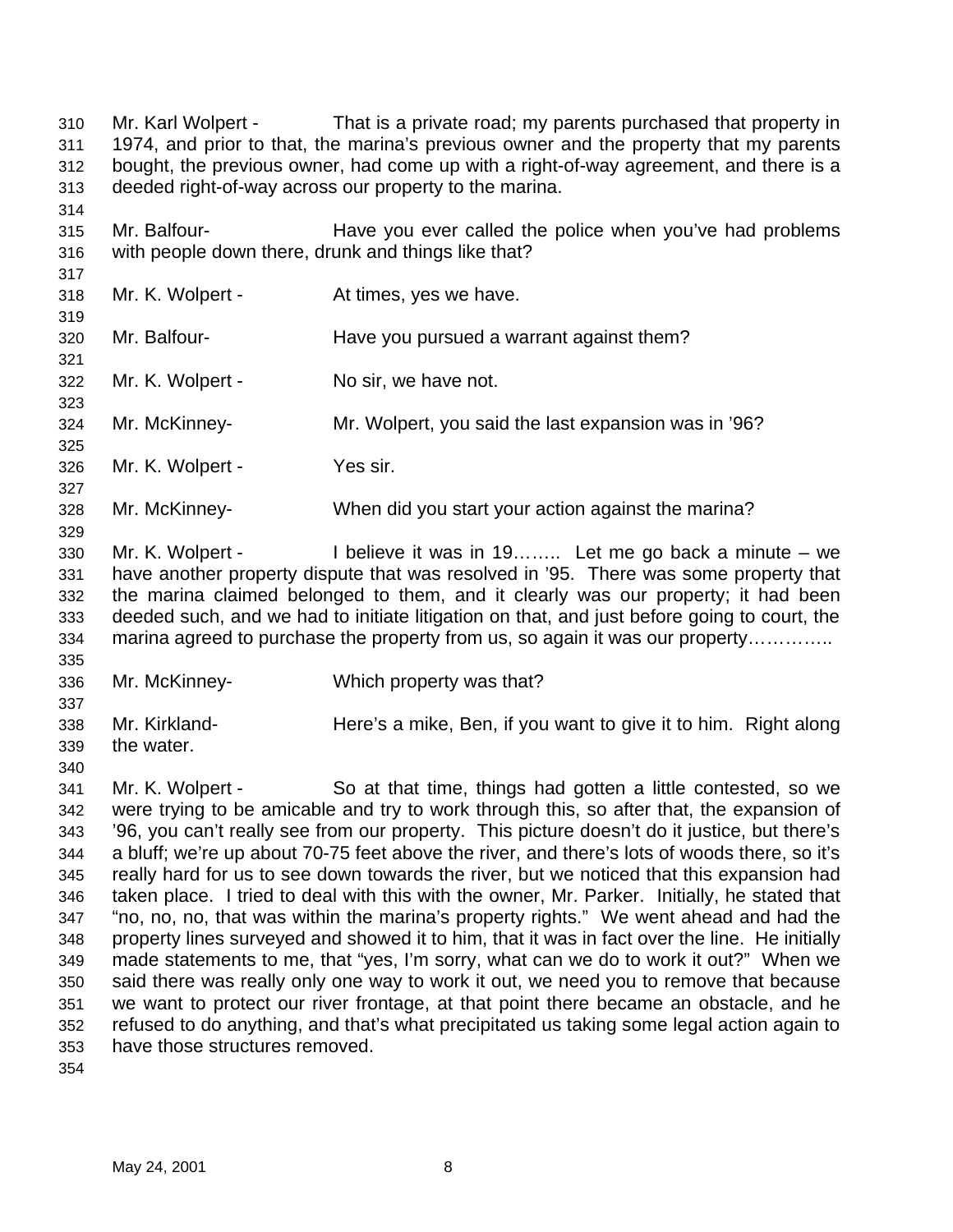Mr. Wright- You own the property that's west of their property, right on the river there? You own that? Mr. K. Wolpert - Yes sir, that whole tract there. Mr. Wright- You go all the way back up? But your house is up north there? Mr. K. Wolpert - I have a house there. Basically, it's one square the gentleman's pointing to, and the other square were all part of one tract of property, about 51 acres. When my brother and I both decided to build on the property, we were going through the permitting process that we had to split off an acre, so I have an acre there, my little brother has an acre there, and the rest we own jointly. Mr. Wright- You own all that jointly? Now which surrounds the marina? 371 Mr. K. Wolpert - It surrounds the marina basically on I guess  $2\frac{1}{2}$  sides there. Mr. McKinney- When did you build your home, Mr. Wolpert? Mr. K. Wolpert - I got a permit in 1985, and I moved in, in late '86. Mr. McKinney- Your brother? Mr. K. Wolpert - My brother, that house that he's at, was in existence since the late 1800's, and he tore it down in 1992 and rebuilt on the exact same house location. One of the arguments that the marina's made is that they need these structures up river, to protect the covered structure from floods. When there's floods, there's a lot of debris that washes down the river. I don't disagree; if there's not something ahead of that covered structure, the covered structure is potentially going to get damaged. The problem I have is, if that protection is required, it should be within the marina's river frontage, not mine. What gives an adjacent property owner the right to put something in my property rights to protect his structure? I don't believe that's fair or legal. Mr. Balfour- May I ask the Secretary a question? What authority do we have, Mr. Chairman, either to say they need to get a provisional use permit or not  $-$  is that the only issue before us this morning? Mr. Blankinship - The Planning Director, who I guess will speak next, has issued a decision in writing, both to the yacht basin, and to Mr. Wolpert, stating that a provisional use permit is not necessary at this time, but if there is any further expansion in the future, a provisional use permit will be required at that time. Mr. Balfour- And our decision is whether or not he was correct in requiring

one currently or not?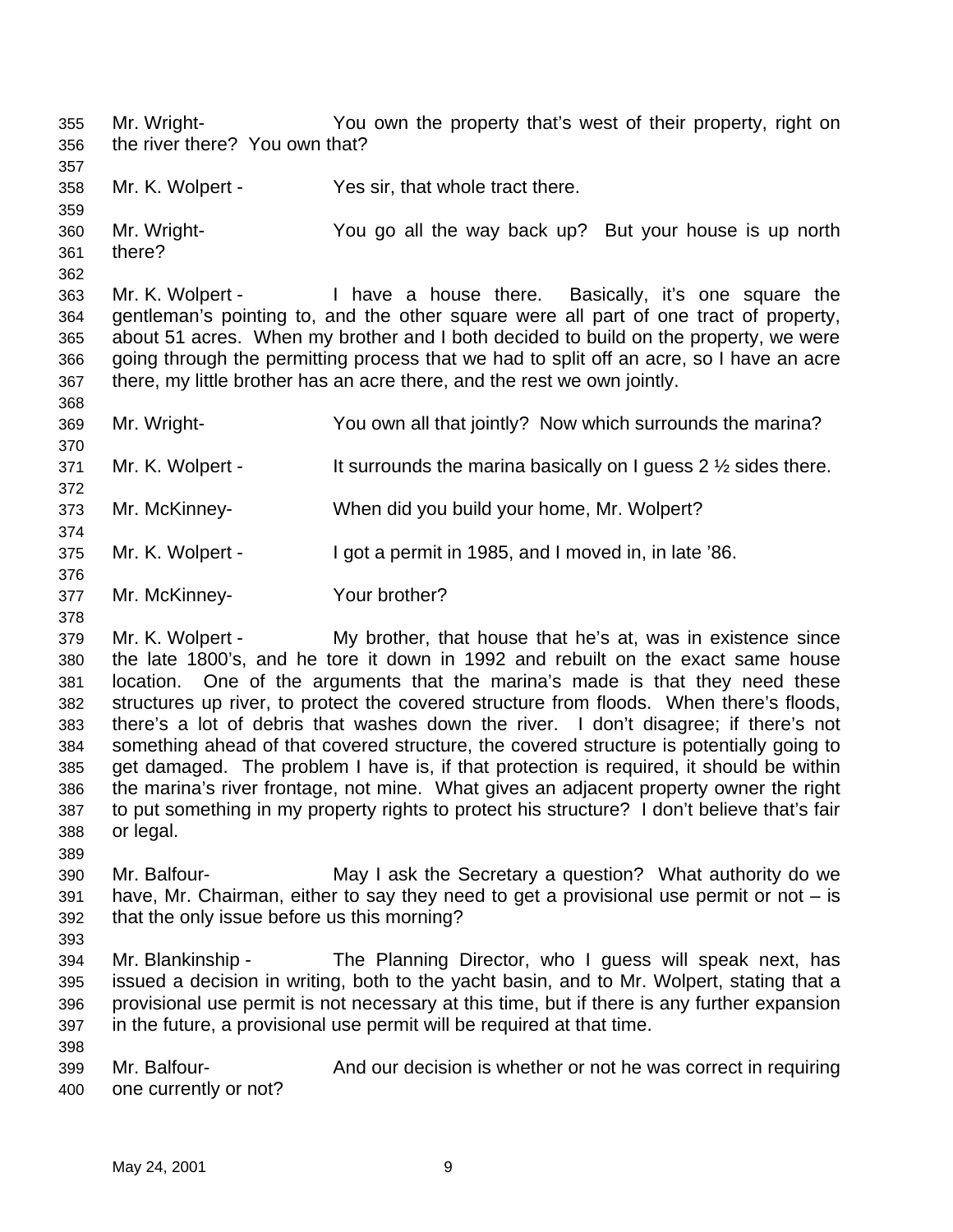Mr. Blankinship - Exactly. Mr. Kirkland - Okay, anyone else wish to speak on Mr. Wolpert's side first? Mr. Wright- Let me ask another question. Do you have any survey or plat or whatever that shows where the main water line is on that property? I know something about this – your property line goes to the mean water line. Mr. K. Wolpert - What we have is, we've done a riparian survey, which essentially establishes the perpendicular division line into the water. That's the basis of our current litigation, to establish that line, and that line does tie into the mean low water line. I'm pretty confident it's established. They go out there, and they go through several tide cycles, and they establish what that line is, and that's been established on that survey. Mr. Wright- Does that extend out to where they built those obstructions? Mr. K. Wolpert - I'll be honest with you; I don't know that I have that with me, and I can't answer that question. Mr. Kirkland - Okay, does anyone else wish to speak on Mr. Wolpert's side? Yes sir. Mr. McKinney- He was not sworn in. Mr. Kirkland - You didn't get sworn in? Come down to the microphone, and we'll swear you in, and you can speak your piece. If you would, raise your right hand. Mr. Blankinship - Do you swear that the testimony you are about to give is the truth, the whole truth, and nothing but the truth, so help you God? Mr. T. Wolpert - Tony C. Wolpert. I just want to add one little tidbit that Karl didn't, if I could go back. If you would look at this piece of property here, in Mr. Marlles defense of not taking action, he said the marina had been existent since the 1930's, and therefore did not require a provisional use permit. That's what he told me during our conversations. This was added in 1986; the marina did not buy this piece of property until 1971, so in his letter to me, Mr. Marlles stated that anything here may need a building permit if it was built after 1973, so this was built in '86, and we think this was built in '96, and they didn't own the piece of property, so that's not a continuous use of this piece of property. That's all I needed to say. Thank you. Mr. Kirkland - Okay, sir are you going to speak on the marina's behalf? Let me hear Mr. Marlles first. Okay, we'll listen to you first then.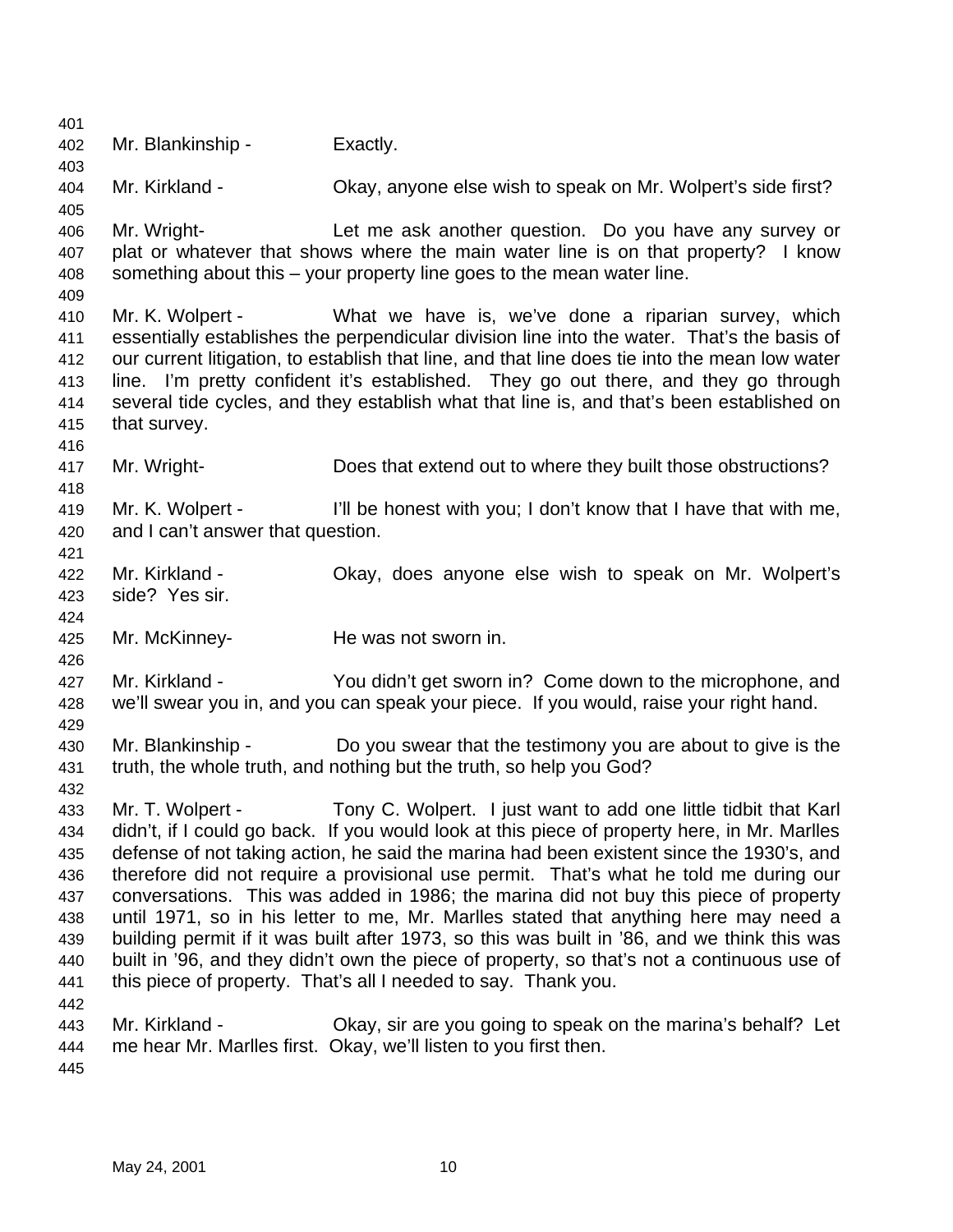Mr. Marlles - Mr. Chairman, I think I should probably go first. This is the property owner, but it's my decision that's being appealed. Good morning, Mr. Chairman, members of the Board. By the way, this is a slide actually showing those dolphins and finger piers, just to give you an idea of what we're talking about here. The finger piers extend to the right of the boat shed. These things at the end, the bundles of pilings are what the dolphins are, but it's the finger piers are the deck that walks out, or extends out, to the dolphins. Mr. Chairman, members of the Board, I do believe the facts in this case are fairly straightforward. There were several considerations I took into account in making my determination that a PUP was not required in this case.

 First, as has been pointed out, by both the appellant and in the staff report, this is not a new use for this site. The Richmond Yacht Club has existed at this location for over 60 years. The use itself was established long before there was a requirement for either a CUP or a PUP in the County's zoning ordinance. During the 60-year history of the facility, there have been a number of additions to the docks and the facility; however, at no time in the past has the County required the facility to obtain a CUP or a PUP. I believe this is because the use was established before these requirements were added to the Code.

 Secondly, I think as has been pointed out, the most recent addition to the facility, the finger piers and the dolphins, were actually added to the end of the boat shed or to the facility almost 5 years ago in 1996. Often, when the Planning Office receives a delayed complaint of this type, it is usually because there is a dispute between the property owners. I think it's clear from Mr. Wolpert's testimony that that is the case in this situation. I believe the real issue, as Mr. Wolpert has indicated, is that the finger piers that were added to the extreme western end of the boat sheds, across what Mr. Wolpert considers as an extension of his property line into the James River. I can verify that this is a very complex issue, because the finger piers are constructed in what is the navigable portions of the James River. Staff from the Planning Office and Building Inspections Office have spent a considerable amount of time, trying to determine if the County even has jurisdiction in this matter. In the final analysis, I do not believe that the PUP was required, since the use was established long before these requirements were added to the Code. In addition, in this situation where we have an addition that occurred almost 5 years ago, we, as the Planning Office, as policy, are reluctant to get involved in essentially what is a dispute between the property owners, and we believe is really a matter, in fact it is in Civil Court and being handled as a civil matter. So staff would be glad to answer any questions at this point. 

 Mr. Wright- I noticed in your letter to Mr. Wolpert, the February 28 letter, you state that the County has determined that a building permit may be required for the construction which occurred after September 1, 1973 – what does that mean?

 Mr. Marlles - Yes sir, that was a determination by the building official that in order to insure that the construction meets the building code and is safe, he has determined at this point (at the time that letter was written, it was not clear), he has recently determined that a building permit is required for the work after that point in time.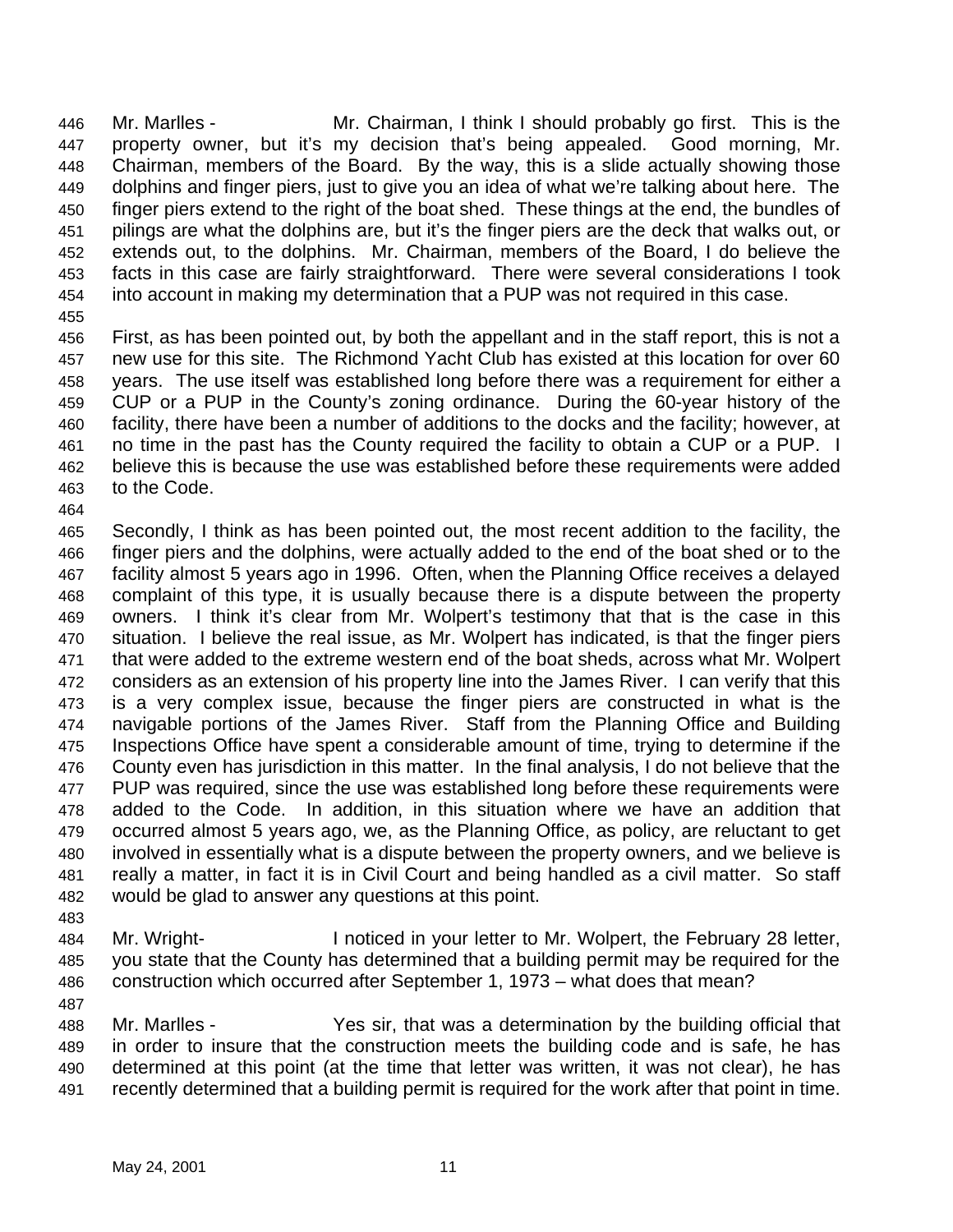The reason for that date, is that's when the current uniform statewide building code went into effect. He has, just within the past few days, determined that a building permit is in fact required. Mr. Wright- What will happen in that respect? Mr. Marlles - Basically, what Mr. Wolpert will have to do, not Mr. Wolpert, but the property owners for the yacht basin will have to do, is to submit plans that will be reviewed by the Building Department, again, to make sure that the structure itself is safe, any electrical work that's been done is according to Code, but it has no bearing on whether a PUP is required or not. Mr. Wright- Or anything to do with parking, or anything of that nature. Mr. Wolpert - No sir. Mr. Kirkland- Could I ask you one question? He said the Virginia Marine Resources – did they permit this? Mr. Marlles - I believe they have permitted additions to the boat shed in the past. The property owners are represented, and the property owner can probably answer that question. It does bring up the issue, that there are other bodies that have jurisdiction in this matter, both the Virginia Marine Resources Commission, and the Army Corps of Engineers, and it involves riparian rights, and it gets very complicated very fast. Mr. Kirkland - Do you know where the mean water line is? Mr. Marlles - I do not, sir. Mr. McKinney- Mr. Marlles, if this is in navigable waterways, is it beyond the mean water line. 525 Mr. Marlles - And I think that may actually be in dispute between the property owner – I have never seen the survey that Mr. Wolpert is referring to, but the Army Corps of Engineers and the Virginia Marine Resources Commission certainly have jurisdiction on the boat sheds that extend out into the James River. Mr. McKinney- Has your office determined whether you have any rights in navigable waterways? Mr. Marlles - It was not clear, actually, but I'll tell you what happens along the James River. Portions of the James River, our zoning line actually extends over to the Chesterfield side of the river in the east end of the County, so we do have zoning authority here. On the west end of the County, the line between Chesterfield County and Henrico County is actually on the Henrico side, so it flip-flops, so we have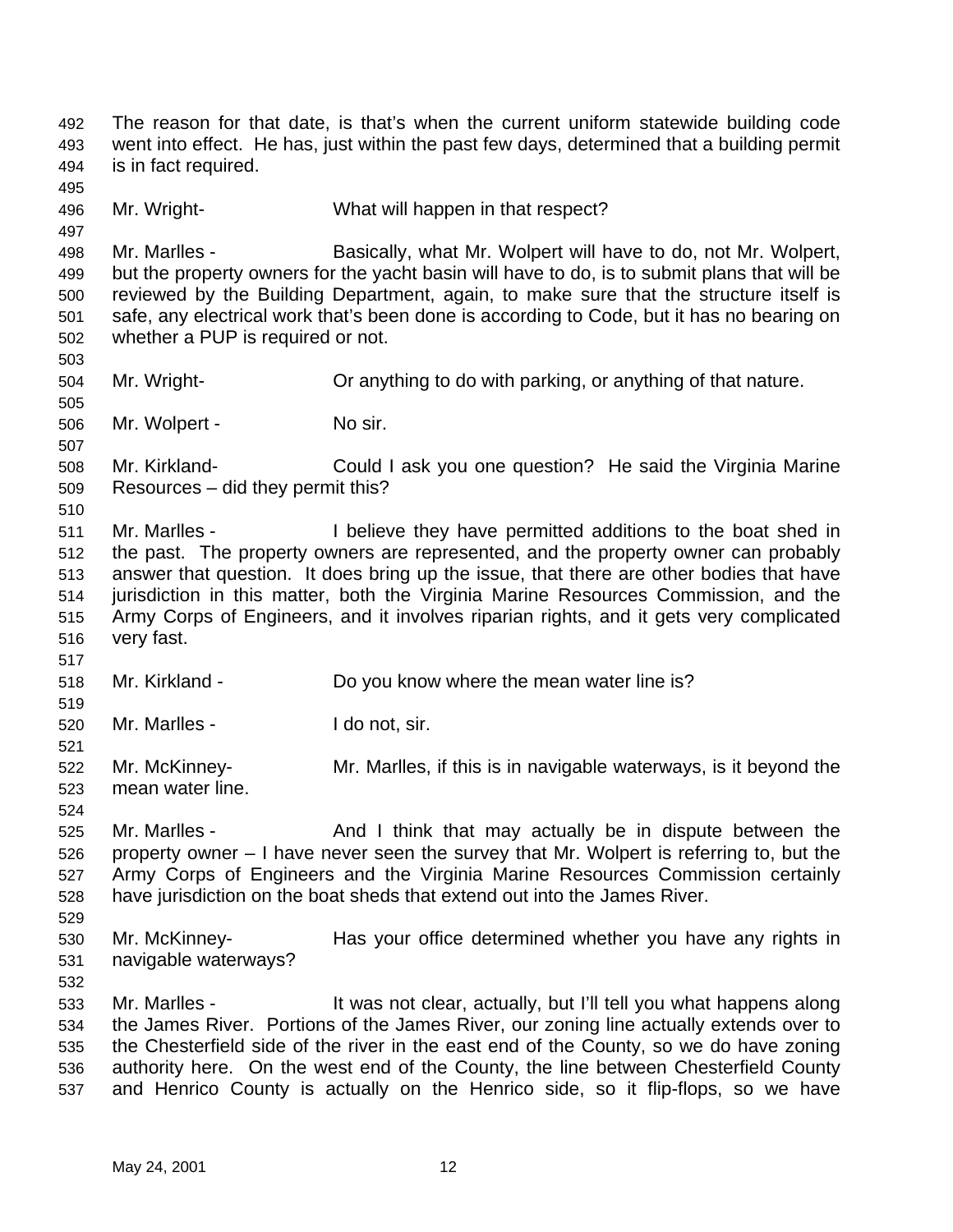determined fairly recently that we do have jurisdiction and zoning authority over the river on this end of the County. Mr. McKinney- The western line where? Mr. Marlles - Well I'm not sure exactly where that flip-flop occurs, but on this end of the river in eastern Henrico County, the County of Henrico, and that would extend our zoning authority, actually extends over to the far side of the river, where it abuts Chesterfield County. Mr. McKinney- I know that the city has control of it. Mr. Marlles - Yes, where it passes the city. Mr. McKinney- But the western part, I was under the presumption the County still had it, because Chesterfield cannot take any water out of the James River. Mr. Marlles - On the western end of the County, that is correct. Let me back up on that. On the western end of the County, the zoning line and our jurisdiction is on our side of the river; it does not extend over to the other side of the river – that's what I've been told. Mr. McKinney- So the Chesterfield zoning line comes over to our side? Mr. Marlles - Yes it does, over the river. Mr. McKinney- I think somebody's wrong on that. Mr. Wright- Let me clear up something. This is what you would call a nonconforming use, is that correct? Mr. Marlles - Technically, in my opinion, this use existed before we had any requirements for a marina in our zoning ordinance, so…………. Mr. Wright- Under our ordinance, any use like that, the County has no jurisdiction to do anything with respect to that, unless they want to do something with it? Mr. Marlles - I think that would be a fair statement. In this case, the use has been established, long before we had any requirements for a CUP or a PUP, the use was established. A PUP normally provides approval, or CUP, for a use to be established. What I'm saying, is this use was established before either of those requirements was in the Code. Mr. Wright- Don't you require that if you have a nonconforming use and somebody wants to enlarge it or expand it, doesn't that pull them within the County's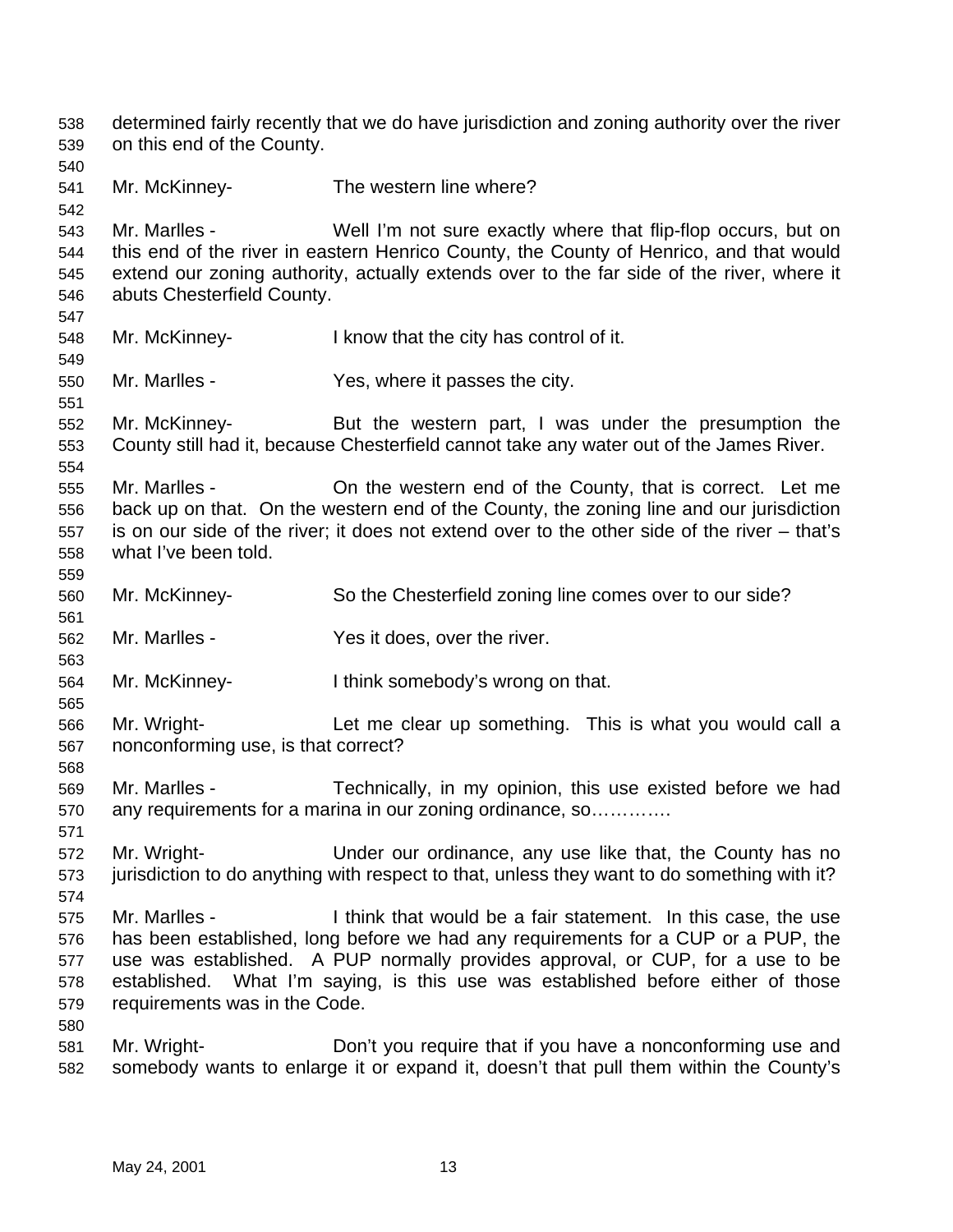requirements, and you then have to have a conditional use permit, or provisional use permit. Mr. Marlles - It could be interpreted that way, yes sir. Mr. Wright- We've had testimony here that these conditions were put on in '96, is that correct? Mr. Marlles - The finger pier additions, as far as we know, we do not have a building permit for exactly when those were added. Mr. Wright- Why wouldn't that bring that within the purview of the County requirements? 597 Mr. Marlles - I can't answer that sir, only because the use, again, from my standpoint, no building permit was issued. We were not sure we had jurisdiction, given the fact that this is over the navigable portions of the James River. No PUP or CUP had been required for any previous additions, and I believe that is because it was considered by staff that the use had been established prior to those requirements being added to the Code. Mr. Wright- Haven't you stated that if they make any additions or any future improvements to the property, they would have to get a use permit? Mr. Marlles - I have told the owners that if they were to make any further expansions to the facility, that I would require them to submit a PUP, yes sir, I have told them that. Mr. Wright- Well why wouldn't that apply to what they've already done, if it was after the time that the Code was in effect? Mr. Marlles - For the reasons that I've stated, and for the fact that the work was done almost 5 years ago. Mr. Wright- So what difference does that make? Mr. Marlles - It does make a difference, sir, in that what we think we have here is a neighborhood dispute, and …………………….. Mr. Wright- I mean, irrespective of that, when somebody does something, if they don't get the permit, the statute doesn't begin to run on that, if you find somebody who does something that's illegal or improper, you can go back and require them to do something about it, can't you. Mr. Marlles - We could do that, yes sir.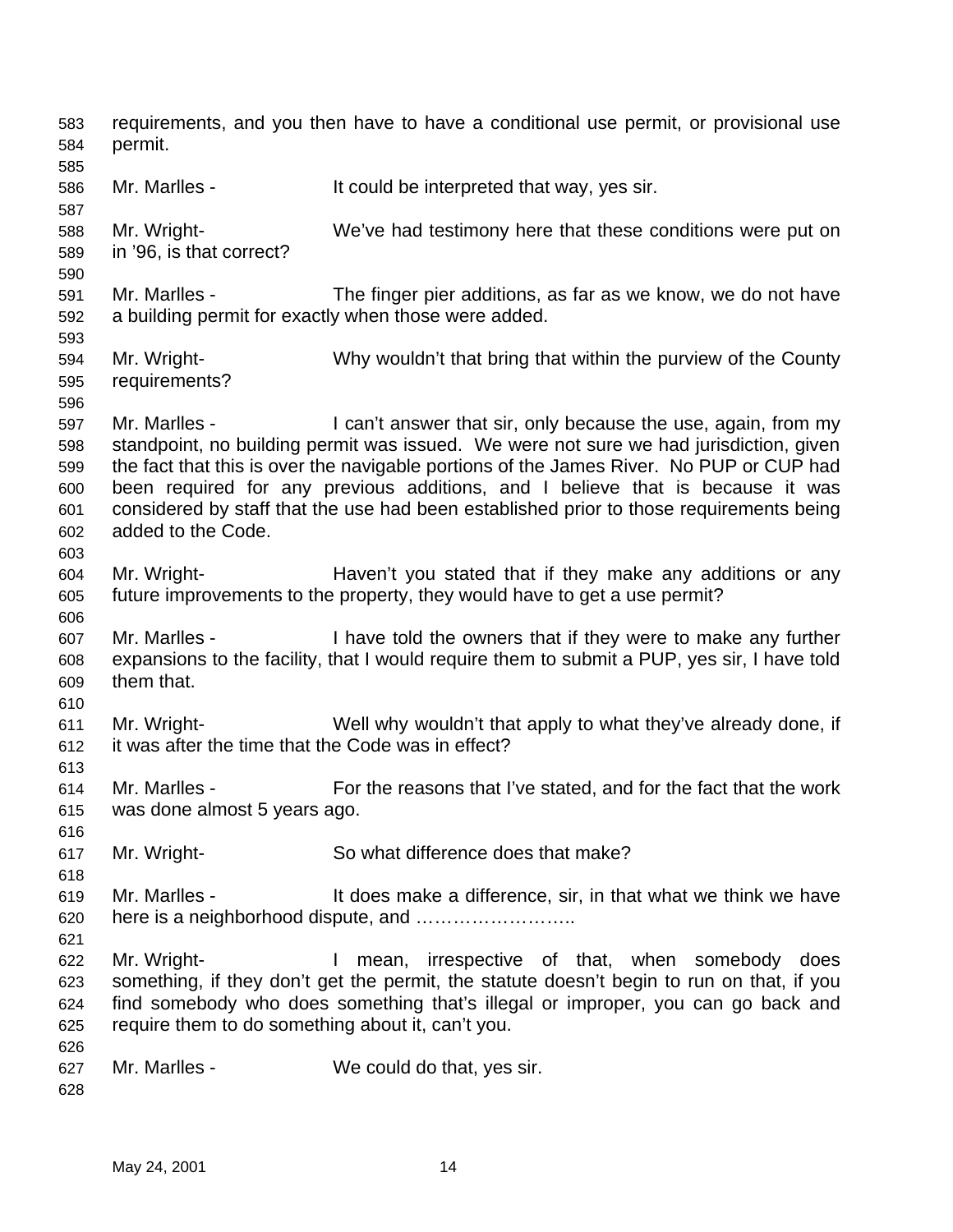Mr. Wright- I mean we do that all the time. Don't we find people who violate, we've had cases before where people put up structures for which they didn't get building permits, or they didn't get use permits, and we require them to come in and apply it – why wouldn't we do that here? Mr. Marlles - I would say sir, we don't do that frequently. Mr. Wright - Well I've seen it done, we've had cases before us where it was done. You mean to say that somebody could come in, I could go and just build something without a permit, and it goes for 10 years, and you can't come in and make me comply? Mr. Marlles - I would say we would not typically do that as a practice, no sir. Mr. Wright - That astounds me; it really does. Mr. Balfour- Is there an average time  $-$  if it's 3 years, you can go back, but if it's 5 years you won't go back. What's the standard? Mr. Marlles - Again, sir, what we have here is a use that's been established since probably 1938 or 1939. Mr. Balfour- What Mr. Wright's talking about, though, is the usage after that point in time. Mr. Wright - They've done something after that time, if they let it sit, and they don't change it at all, I agree with you. But once they come to make a change, they have to comply with the Code, that's my understanding of the application of the Henrico County Code. Mr. McKinney- I still have a question, of what rights does Henrico County have in navigable waters? You say the zoning line goes to the other side; on the other hand, you have not determined whether you have a right. If you don't have a right, how can you require them to get a building permit? That should come under the state building officials, I would think, not Henrico County, because that water's controlled by the state and the Corps of Engineers. Mr. Marlles - The land that's actually under the James River, under the river itself, is owned by the state. The building official has determined, recently, working with the County Attorney's office, and I believe he has actually been in contact with the state, that the County can require a building permit for the dock improvements, even though they're attached to the land that's owned by the state, and even though they're in navigable waters. The building official has recently determined that we can require a building permit. The County Attorney's office has also recently advised us that, in this case, the zoning line in the east end of Henrico does extend over to the far side of the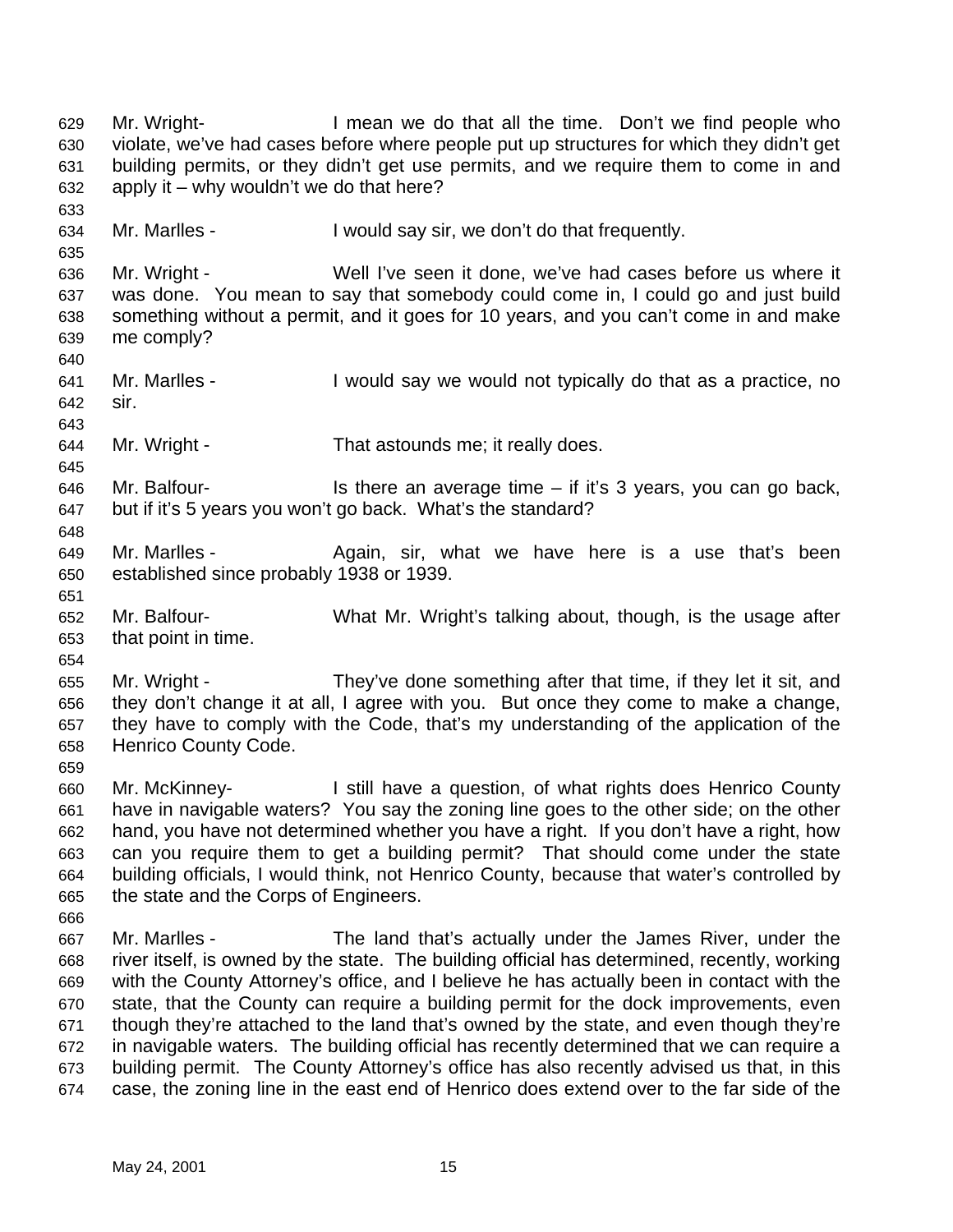river so we do have zoning authority. These questions were not clear until fairly recently. Mr. McKinney - Last year we put a pier up beside Coles Point in lower Machodo Creek, in Westmoreland County. Westmoreland County had absolutely nothing to do with that pier, as far as building permit or anything else. It was all handled through the Corps and the state. Mr. Marlles - It's very possible, and again, the staff that were here when these previous decisions were made, are not here today. It's very possible that that was the position that they were taking at that time, and it was not until recent, and I mean very recently, that we've gotten, we think, clear direction that we do have jurisdiction. Mr. McKinney- When will you know that for a fact? Mr. Marlles - When did I know that for a fact? Mr. McKinney- When will you know that for a fact? Mr. Marlles - Well, I believe I know it now, but it's information that we just received within the past 2 weeks. Mr. McKinney- That was determined by the County Attorney? Mr. Marlles - The County Attorney has so advised us, yes sir. Mr. McKinney- And his information came from the state attorney, or what? Mr. Marlles - I believe the review of the Code. The building official, I can tell you, has been in touch with the state building department, but I believe as far as the jurisdictional questions for zoning, that came from the County Attorney's office, based on a recent review of the Code. Mr. Kirkland- Mr. McKinney, I believe when you got that pier, you had to contact all the adjacent landowners too, didn't you? Mr. McKinney - Oh yes, we did. Mr. Wright- Well, it appears to me then, if it's your position that you have jurisdiction, and they have expanded the facility, they were in the purview of the Code in your jurisdiction. It's not consistent to me that we would take any other position. 718 Mr. Kirkland - Any other questions of Mr. Marlles?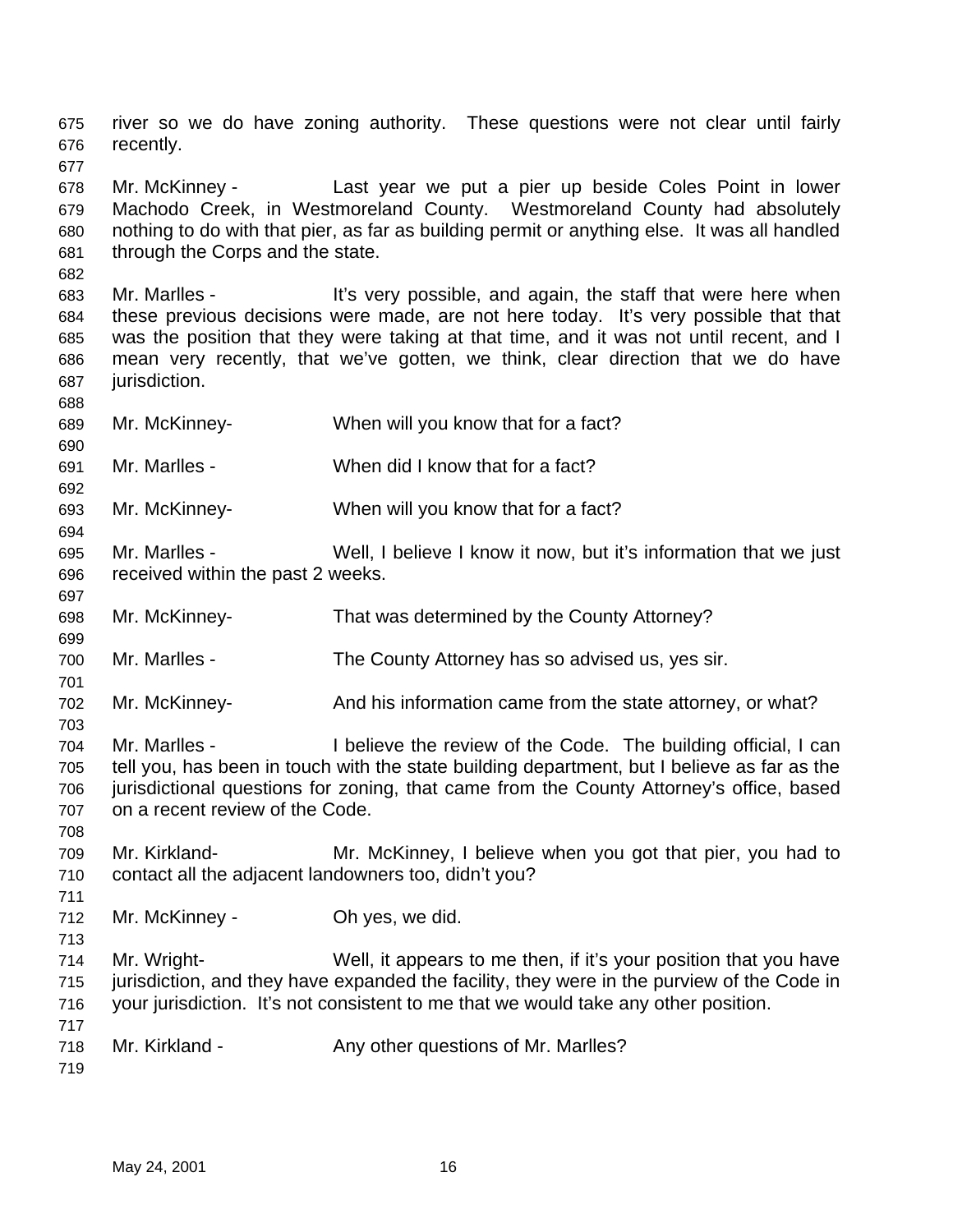Mr. Balfour- Is it your position, then, Mr. Marlles, that not whether or not you have jurisdiction, which you've been advised recently that you do, but that regardless of whether or not you have jurisdiction, that because they were grandfathered in, that they are protected from having to get a conditional or provisional use permit? That's your position, I guess? 726 Mr. Marlles - At this point, given all of the facts of this case. Mr. Wright - Let me ask you then, to really bring the point to issue. Suppose that they had not built those finger piers, and they wanted to build them today, what would your position be? Mr. Marlles - My position today? Mr. Wright - If they had not built them in '96, but say they had just completed them last week, what would your position be? Mr. Marlles - Mr. Wright, I still think it would not be a clear cut decision for me, because I believe the use was established before the requirements for a CUP or a PUP were added to the Code. Mr. Wright - Well see, you've said in some of the materials that we have here, that if they had any further expansion, they would be subject to your jurisdiction and would have to get a………….. 745 Mr. Marlles - Actually sir, what I said was, they may be subject to a PUP, and that would depend upon further review, that's exactly what I said to them. Mr. Wright - I don't understand your position – you either are, or you're not, and you're saying one way, and I understood you to say in these materials, that if they made any future expansion, they'd have to get a use permit. 752 Mr. Marlles - I told them they may be………. Yes sir, it depends what they come in with, with that future expansion. I don't have a plan in front of me to review to know what they're planning on this site. I'm looking at expansions and work that was done over the past 60 years, as well as previous decisions that were made by the County over the past 60 years. Mr. Kirkland - Any other questions? Thank you very much, Mr. Marlles. Okay sir, are you with the marina? If you would sir, state your name for the record. Mr. Harris - My name is Russell B. Harris. I'm one of the owners of the Richmond Yacht Basin. I have been one of the owners for 43 years, and as Mr. Marlles has stated, the marina has been in existence there for more than 60 years. This is a photo of the marina many years ago, my guess is about 1949 or 1950. Let me also point out in the beginning that Mr. Wolpert and his brother filed a suit in the Circuit Court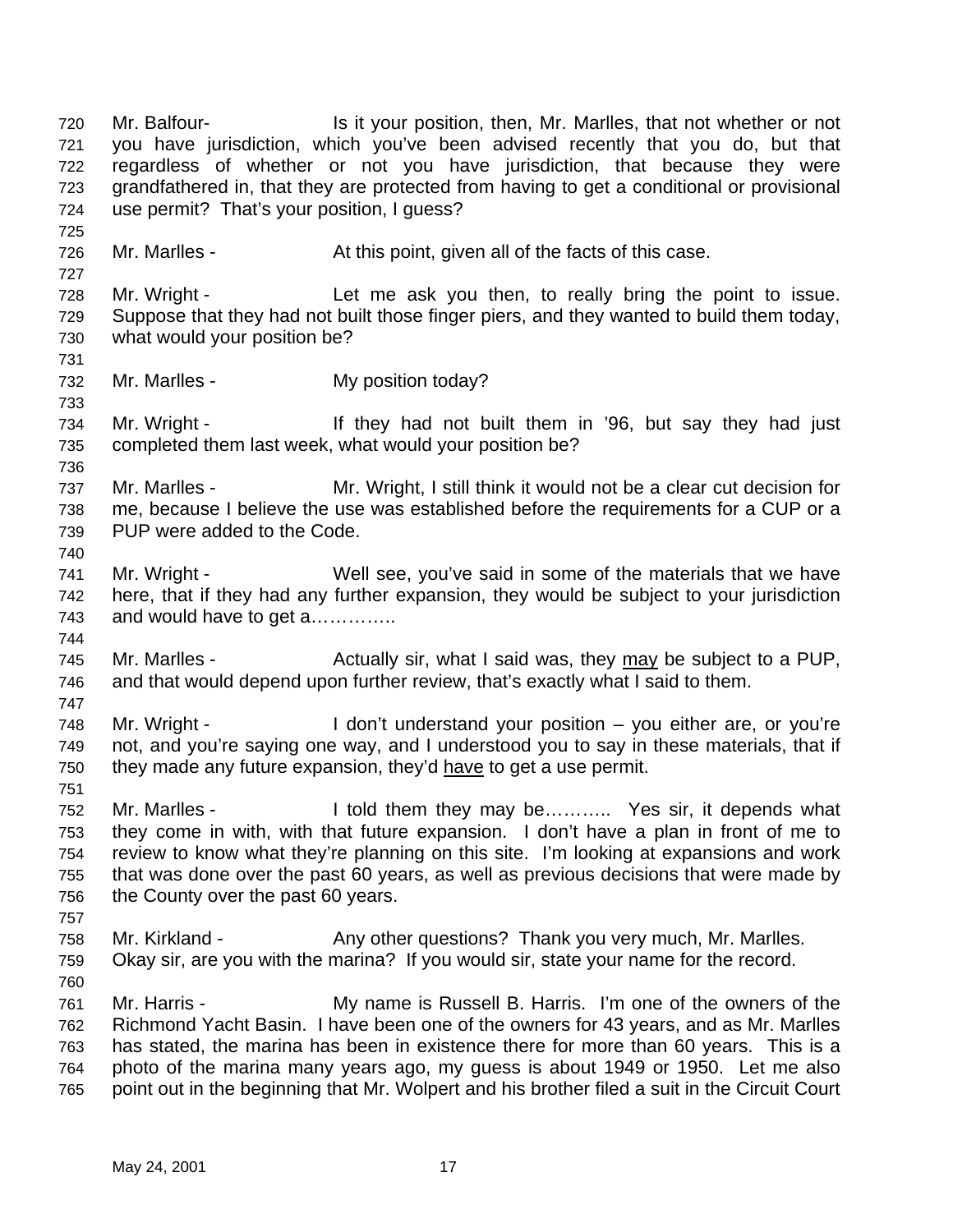of this county, alleging the same violations that they are asking this Board to consider. That case is still pending in the Circuit Court, and it was set for trial, and the trial date was then continued by the Wolperts to permit them time to go to the Virginia Marine Resources Commission and file a complaint, the result of which was a public hearing held in February of this year, in which the Virginia Marine Resources Commission then denied their request and permitted the uses that you see on the present day map or photos of the marina. When they lost that action, with the Henrico Circuit Court case still pending, they then filed this complaint that is being heard by you gentlemen today. The Circuit Court case addresses the identical complaints that are before you today, and they asked that the Circuit Court determine whether there has been a zoning violation, and if so, to abate it. I have 2 copies of the suit here. If I may pass them up to you to see, specifically paragraphs 5, 7, 14, and 15, ask the same relief. Mr. Balfour- Mr. Harris, what did they ask the Virginia Marine Resources Commission to do, that they refused to do? Mr. Harris - The complaint before the Virginia Marine Resources Commission was that their rights were in some way being violated by the structures that you see in the present-day pictures of the marina. Mr. Balfour- Roughly the same thing that the lawsuit says, I assume? Mr. Harris - Yes sir. So this is the third form that they're seeking the same relief. Mr. McKinney- Mr. Secretary, if this Board acted on this today, if it's in the Circuit Court, would the decision of this Board become moot after the Circuit Court decision? Mr. Blankinship - I think that the 2 questions are severable. I think the one is a property dispute, and the other is whether a provisional use permit should be required. Mr. McKinney- Will the Circuit Court determine that? I have not read 5, 7, 14, and 15 yet. I understand that from what Mr. Harris says, they're identical. Mr. Wright- Well, they say in # 5, that one of the pleadings is, that the placement location of the dock and other boat structures violate the applicable Henrico Zoning Ordinance, including those relating to setbacks, etc. Number 7 says that as a direct and proximate result of the defendants continuing encroachment, in violation of applicable Henrico Zoning Ordinance, the plaintiffs have been damaged. Now let's see what the prayer is on that. Mr. McKinney- Will the Circuit Court, or do you know yet, set aside the Planning Director's opinion, if they rule in favor of the applicant to the court?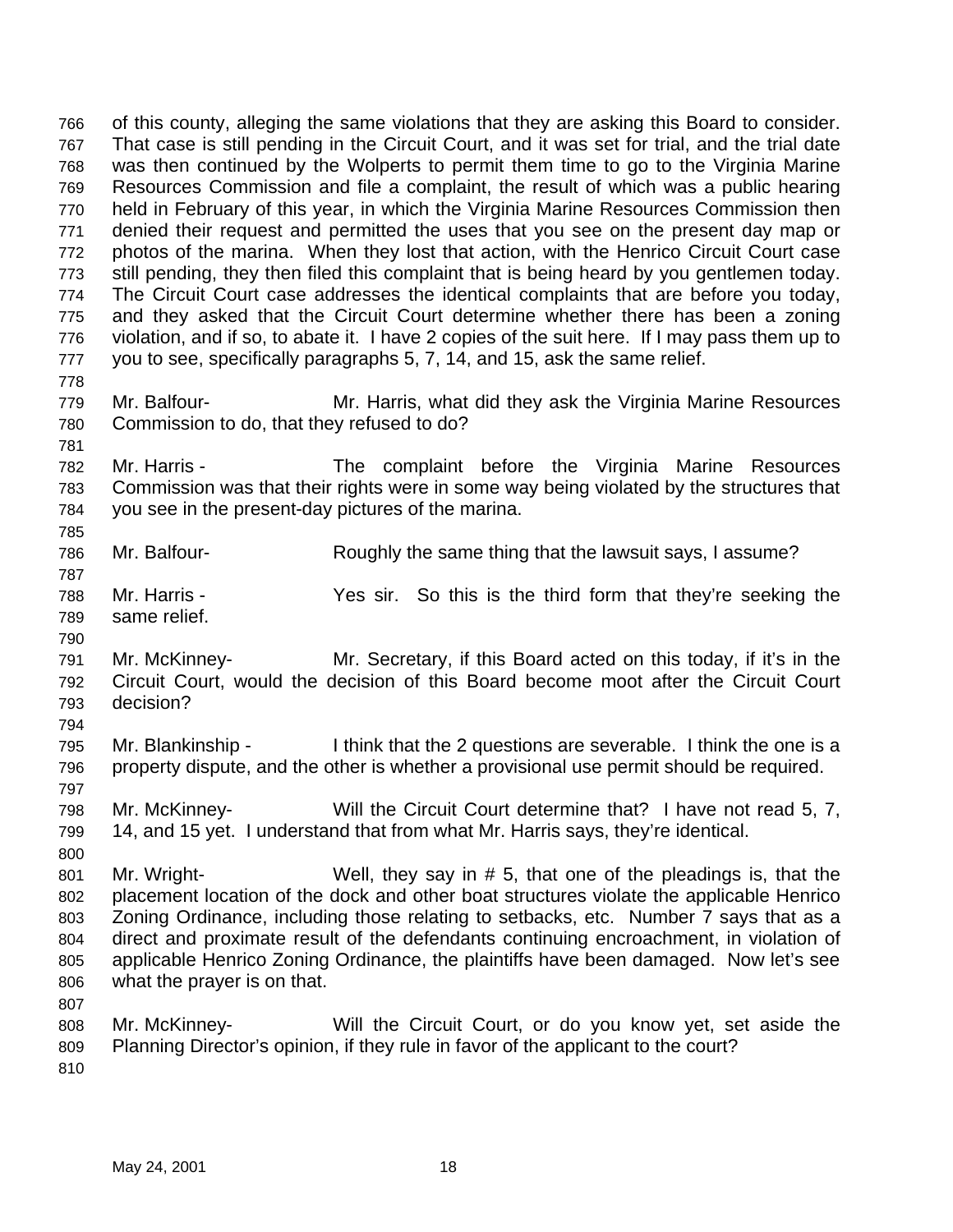Mr. Blankinship - They could not hear that appeal on first impression – it would have to come from you. His decision has to be appealed to you, and then your decision appealed to the Circuit Court. They can't …………. Mr. McKinney- I know that's normal the way it's on his decision, but they have filed a separate suit, which includes the same thing. Now if the court chose to hear it because it's been continued till it comes to this body. Mr. Wright- But that doesn't mean they're going to hear all of these cases. 822 Mr. Balfour- Mr. Harris, has the court said in its continuance that they will only hear one or two counts, for example, have they said that they are not going to hear the …………… Mr. Harris - There's been no determination at all. Mr. Balfour- No determination at all, of what they're going to take jurisdiction about and what they're not? Mr. Harris - There's been no determination by the Circuit Court at this point. Mr. Balfour- They've made several claims here, and the court could easily say "I'm not going to hear this claim because the Board of Zoning Appeals hasn't acted, but I will hear another claim." So far as you're saying, the court hasn't acted at all at this point? Mr. Harris - Well, I think that the Wolperts chose to bring suit in Circuit Court. 842 Mr. Balfour- **I** understand. What Mr. Wright and I are saying is, as you know, because you're a lawyer, that court may not have jurisdiction over 1 or 2 of these points until we act. All I'm asking you is, if that point has been raised in the court, and has the court ruled on that point? 847 Mr. Harris - The court has not ruled; the court has heard no testimony at this point. Mr. Wright- Of course once we would rule on it, then it could be appealed from our decision to the court, and that would be proper procedure. Mr. Harris - I would like to also say, that during the years that the Richmond Yacht Basin has been in existence, that we have gotten all of the necessary permits from Virginia Marine Resources Commission, and from the Corps of Engineers, including the most recent structures in 1986. We met with Mr. Revels, who is the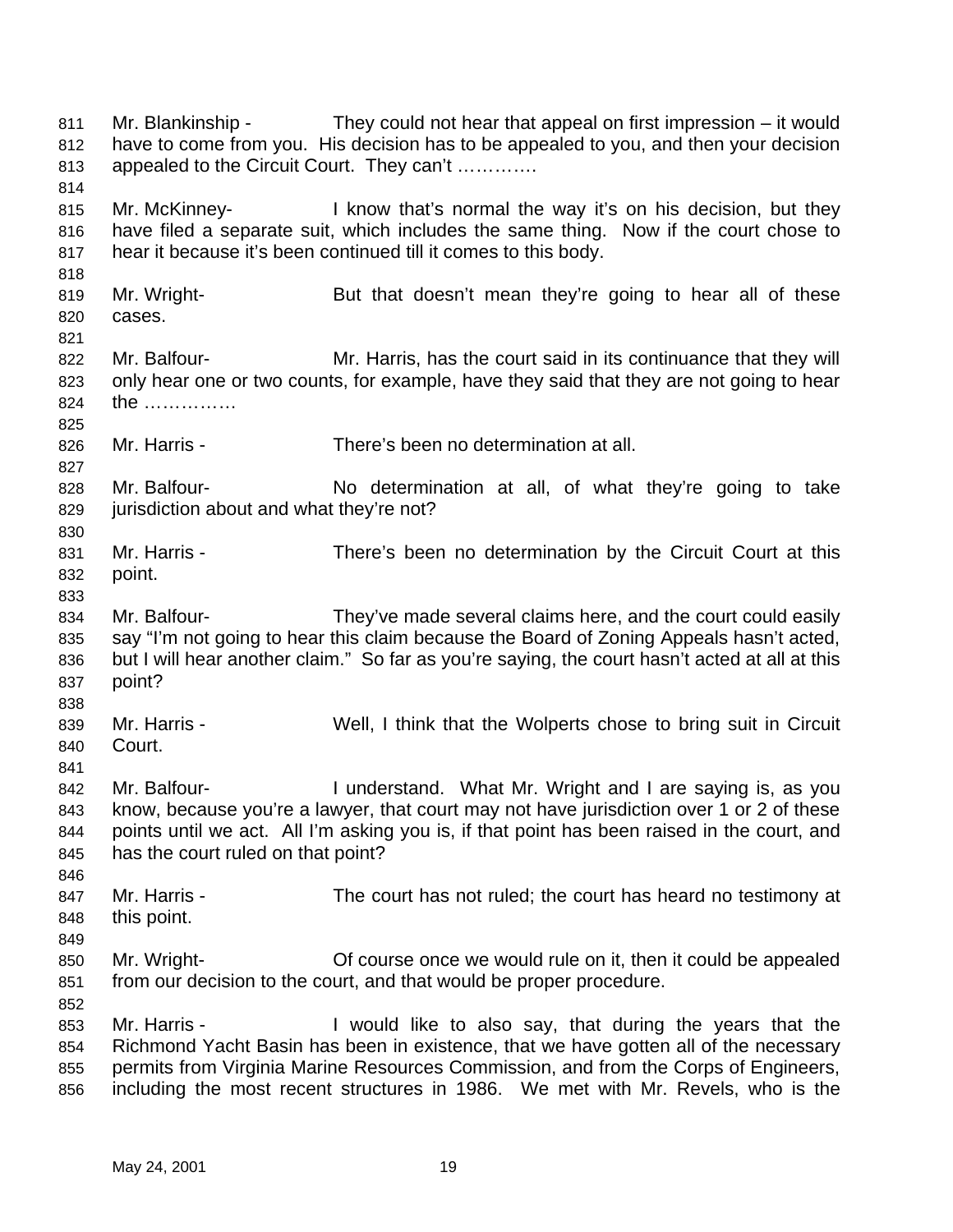building official, on the site, and discussed the status of the present buildings. I told him at that time that we had applied for a building permit in 1986, and Mr. Revels said he was unable to locate it, but that he would not rule out our contention that we had indeed applied for a permit at that time, and suggested that there may have been a determination then, in 1986, that a building permit was not necessary, and because of the permits from the Virginia Marine Resources Commission and the Corps of Engineers. We decided jointly, to clear up that situation, whatever it was, by submitting plans and applying for a building permit at this time. That has been done. Our engineering firm has submitted copies of the original drawings for the most recent shed in 1986, and that is continuing at this time. I would like also to address the issue, or the complaint of parking and traffic caused by the marina, which we certainly contest. We absolutely have not had any of our people parking on the road or blocking the access. We have ample parking at our facility. We can park more than 50 cars, and we do not need additional parking.

- 
- Mr. Balfour Mr. Harris, I don't think that issues really before us, unless one of our members agrees, so we can pass that point to save a little time.
- 875 Mr. Harris - In support of that contention, I would show you a letter written by Mr. Wolpert to the National Park Service, in which he complains that the traffic is caused by park visitors and doesn't mention any illegal parking or traffic or annoyance from tenants at the Yacht Basin.
- 

 Mr. Wright- I agree with Mr. Balfour, that issue is not before us. We're 881 here to determine whether they need this conditional use permit, not what the conditions would be. That may come up at a later time. I know he's addressing it because it was raised by the other side, but I discounted that already.

- 885 Mr. Kirkland Anything else, Mr. Harris?
- 887 Mr. Harris Ibelieve not, sir.
- 889 Mr. Kirkland Any questions of Mr. Harris?
- Mr. Wright- I'd like to ask Mr. Marlles one further question. Since our discussion, I think I've got this thing clarified in my mind. I understand from what you're saying then, that this particular expansion that was done in '95 or '96, was not serious enough, or was not enough expansion to require a use permit – is that what you're saying? It was a matter of degree?
- 
- 897 Mr. Marlles I would say that that's true, yes. It is, and I think from staff's perspective, we have to interpret the Code, and we have to make these types of decisions every day. I think from a practical code administration standpoint, that was certainly a consideration, yes.
-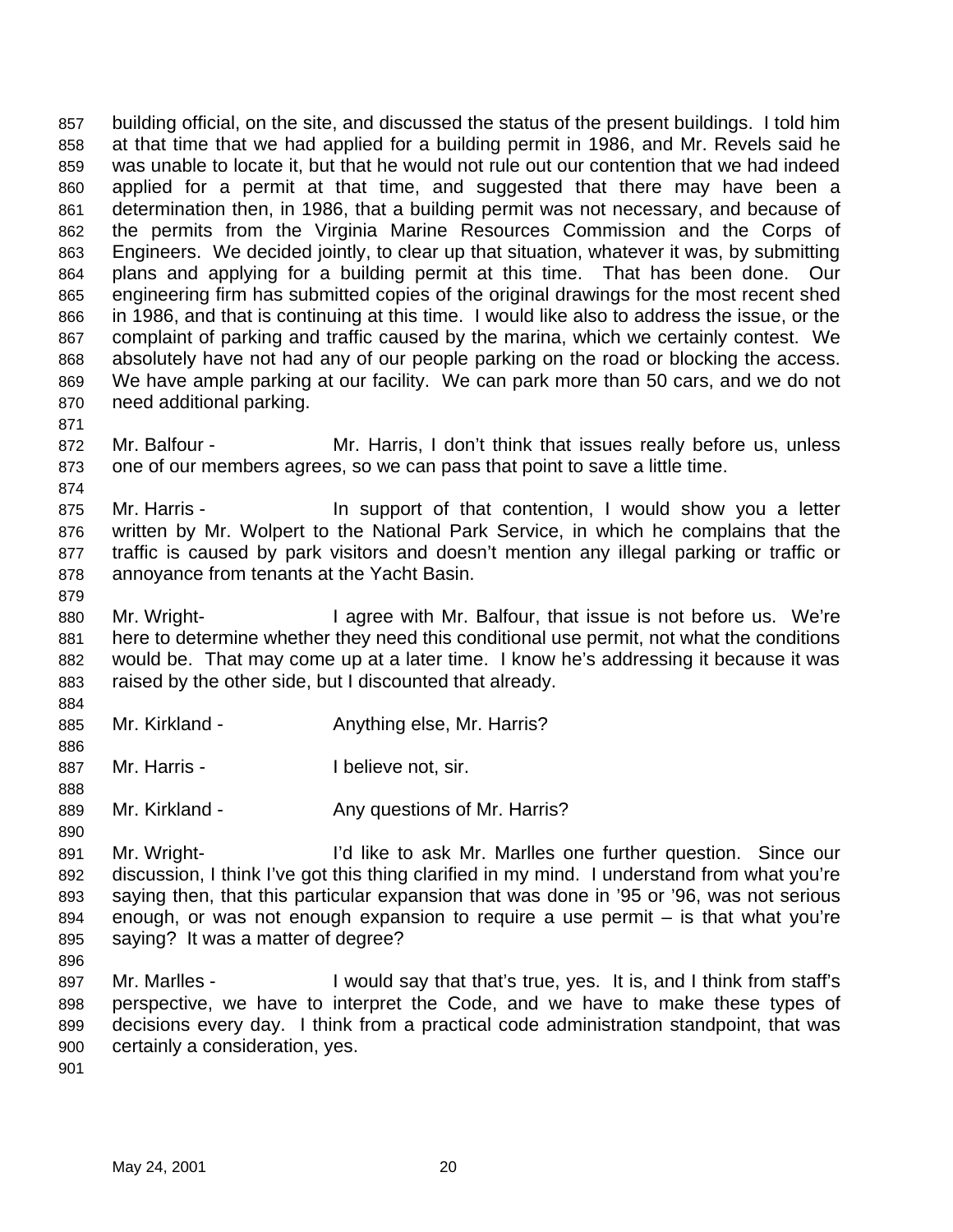Mr. Wright- So then my question, if it were built today, you would not deem it necessary to have a use permit for that. Mr. Marlles - Yes sir, that's why I indicated the answer that I did. If it were a larger expansion proposed, I would probably take that into consideration. Mr. Kirkland - Mr. Wolpert? Just a second for rebuttal – okay? Mr. K. Wolpert - Real quick, just to clarify a couple of things that were just said, the 1986 expansion, his last finger piers, there was not a VMRC permit gotten, so the statement is incorrect that they've gotten permits for everything. Mr. Kirkland- 1986 or 1996? Mr. K. Wolpert - 1996 – in 1986 they did. In 2000, we did contest it to VMRC. They have not granted a permit; they have granted it conditional on the outcome of our civil case, and I have a copy of that right here, if anybody wants to see that. In the County Zoning Ordinance, you do have clear cut jurisdiction over marinas, covered slips, uncovered slips, etc. – it's in the copy, so you do have jurisdiction. Mr. Wright- I don't think they denied that; I don't think that's the position of the Director. Understand what my question was. The Director's position is that the expansion that was made was not extensive enough to require a conditional use permit. Even if there had been a use permit, I take it that he would have said that that wouldn't have been extensive enough to require any addition to the use permit. Mr. Wolpert - I guess I have a hard time with that; they've added 25 slips in their expansion, which I believe was about a 25 to 30% increase in the size of the marina and the associated traffic and the sundries that go along with that, and in my mind that's a pretty substantial expansion. Mr. Wright- When was that done? Mr. K. Wolpert- That was in 1986. And again, to your point, if you're going to require a building permit for anything beyond 1970, why don't you require zoning at the same time. Mr. Wright- I was addressing the '96, and we really haven't focused on the '86 expansion that much. 942 Mr. Wolpert - Chay, any other questions of me? 944 Mr. Kirkland - Any other questions of the Board members? Anyone else wish to speak? That concludes the case.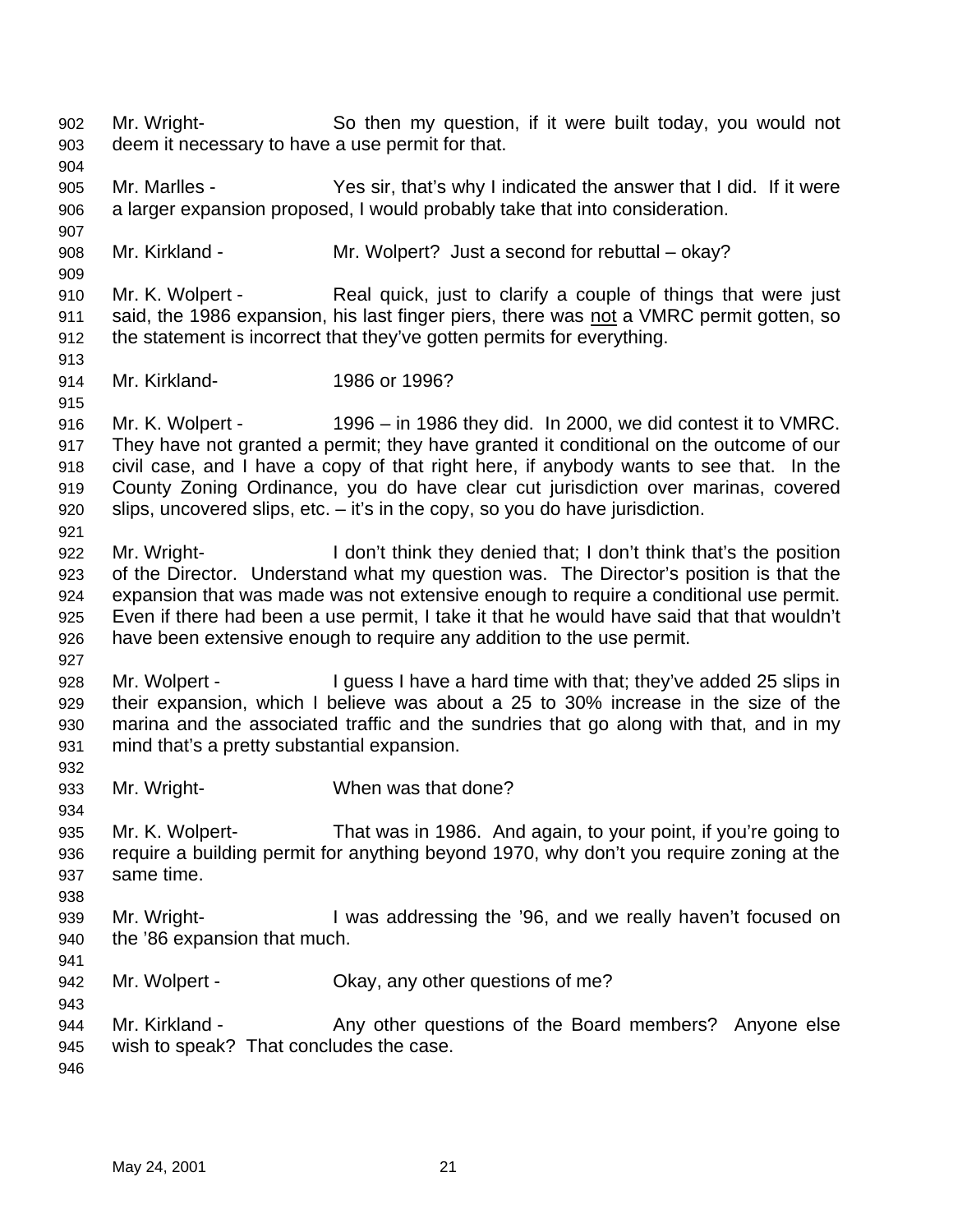After an advertised public hearing and on a motion by Mr. Wright, seconded by Mr. Nunnally, The Board reversed the decision of the Planning Director, that the Richmond Yacht Basin may continue its current operation without a Provisional Use Permit. 951 Affirmative: Balfour, Kirkland, McKinney, Nunnally, Wright 5 Negative: 0 Absent: 0 Mr. Kirkland - Next case sir. **A - 63-2001 YOSSEL AND NECHOMI KRANZ** request a variance from Section 22-94 of Chapter 24 of the County Code to build a single-family home at 517 Portwest Court (Weston Hills) (Tax Parcel 99-18-A- 16), zoned R-3C, One-family Residence District (Conditional) (Tuckahoe). The rear yard setback is not met. The applicants have 33.9 feet rear yard setback, where the Code requires 40.0 feet rear yard setback. The applicants request a variance of 6.1 feet rear yard setback. Mr. Kirkland - Anyone else wish to speak on this case? If you would sir, raise your right hand and be sworn in. Mr. Blankinship - Do you swear that the testimony you are about to give is the truth, the whole truth, and nothing but the truth, so help you God? Mr. Kirkland - State your name for the record. Have all your notices been turned in? I've got them. Okay, state your case. Mr. Kranz - I affirm. Yossell Kranz. Yes sir. Good morning, gentlemen. I'll be brief. The case is, as was just stated, we have a lot that's very peculiar. It's at the end of a cul de sac; it's triangular in shape, and we are requesting an approximately 6- foot variance so that we can fit a sufficient house on that lot. As I understand, the lot originally was supposed to have more room on it when it was first submitted, and at some point later in time it changed by about that 6 feet, so that's the request. Mr. Blankinship - Mr. Chairman, if I could interrupt at that point – Mr. Kranz, when I was reviewing this application, it appeared to me that what you have submitted is the original plat, and the revised plat which would make the property smaller, has not been approved and recorded. So if that were to happen, you would actually be getting 6 feet more variance than what you have applied for. Did I misunderstand something in the record? Mr. Kranz - You know what? I'm not even familiar. The only plat that we have is this one. The first that I heard that it may be resized, and I don't know if it's been recorded, was in the information received from you.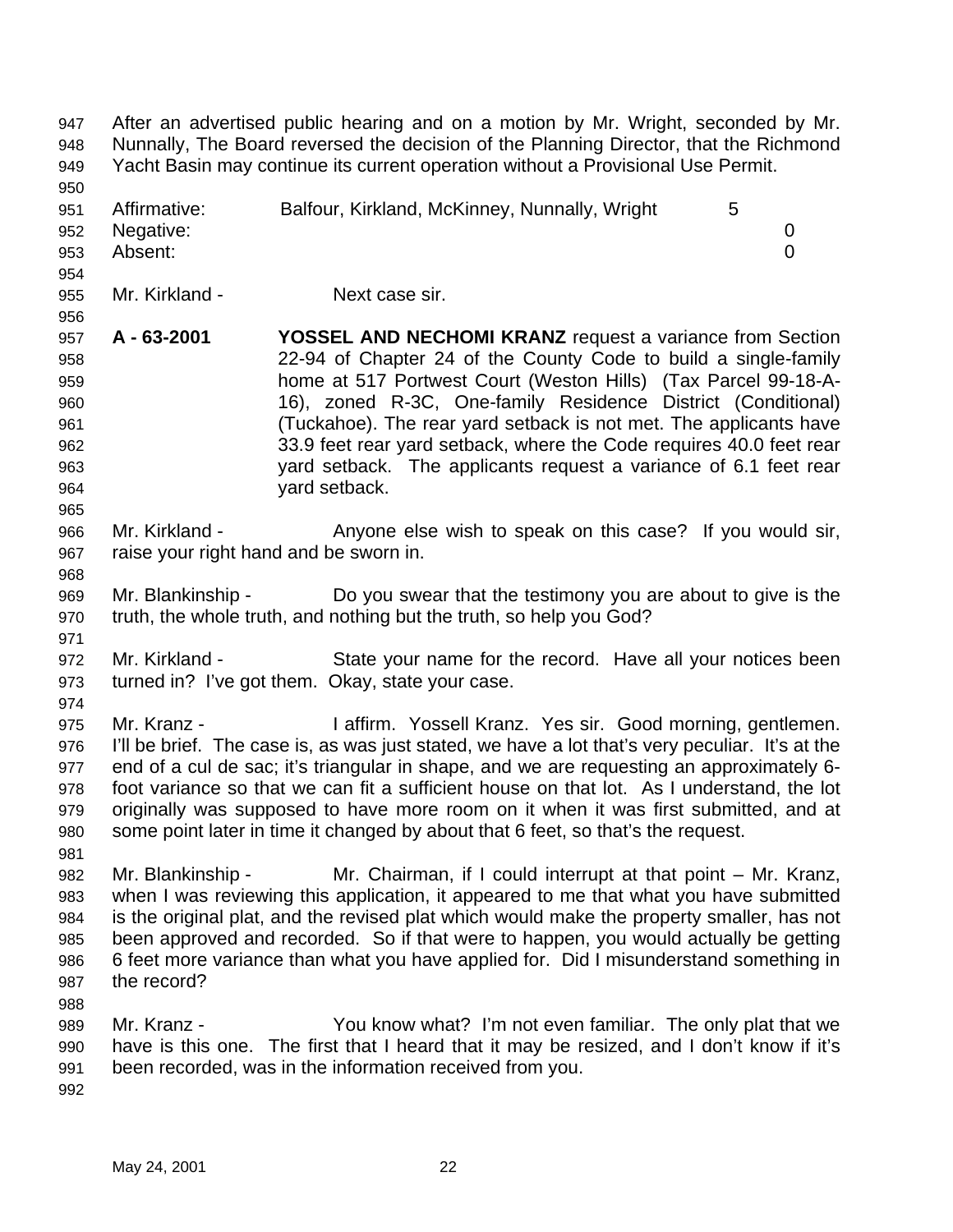Mr. Blankinship - My understanding, Mr. Chairman, is that what's before you is how the low stands today. There is a dispute, a boundary line dispute, with the property owners to the north, and there is a possibility that this lot will become 6 feet shorter and that the variance would go from 6.1 to 12.1 feet. I think that you need to be aware of that, and it would be good if there were some decision on the record as to whether you 998 wanted to see this case a second time if that revised plat ............... Mr. Kirkland - You mean it would have to come back again? Mr. Blankinship - Well, I think if you made it explicit in your decision that it's the design of the house that you're approving, I think we could apply that again if a revised plat is filed. But if you want the case to come back, then I think it would be better if that were explicit. Mr. Balfour- I hate to see them have to spend two fees and come back, but at the same time, you've got a notice problem that somebody may object, potentially, I suppose, if this variance is okay, but if they don't like the additional 6 feet. Mr. Blankinship - I think all the parties are aware of that, because they're all involved in the dispute. Mr. Balfour- You're saying that they already have notice that the variance could be 6 feet off? Mr. Blankinship - Yes sir. Mr. Wright- What is the revised plat going to do to this? Mr. Blankinship - It would shorten the lot by about 6 feet, off the rear, like that. Mr. Wright- So it's going to take 6 feet off the rear? 1025 Mr. Balfour- But the rear is sort of a slanted line to begin with, it looks like. He's got a difficult time getting a house sitting on that. Mr. Blankinship - Exactly. But the design of the house wouldn't change, the location of the house relative to the buildings wouldn't change, the impact on the neighbors wouldn't change, just the location of the lot. Mr. Balfour- You're comfortable that we can approve it, and if a neighbor later objected, we'd be on safe ground? Mr. Blankinship - I would like to have that decision made explicit. At the end of the meeting when you take the vote, I'd like that to go into the record, one way or the other, so that if that happens, we know how to treat it.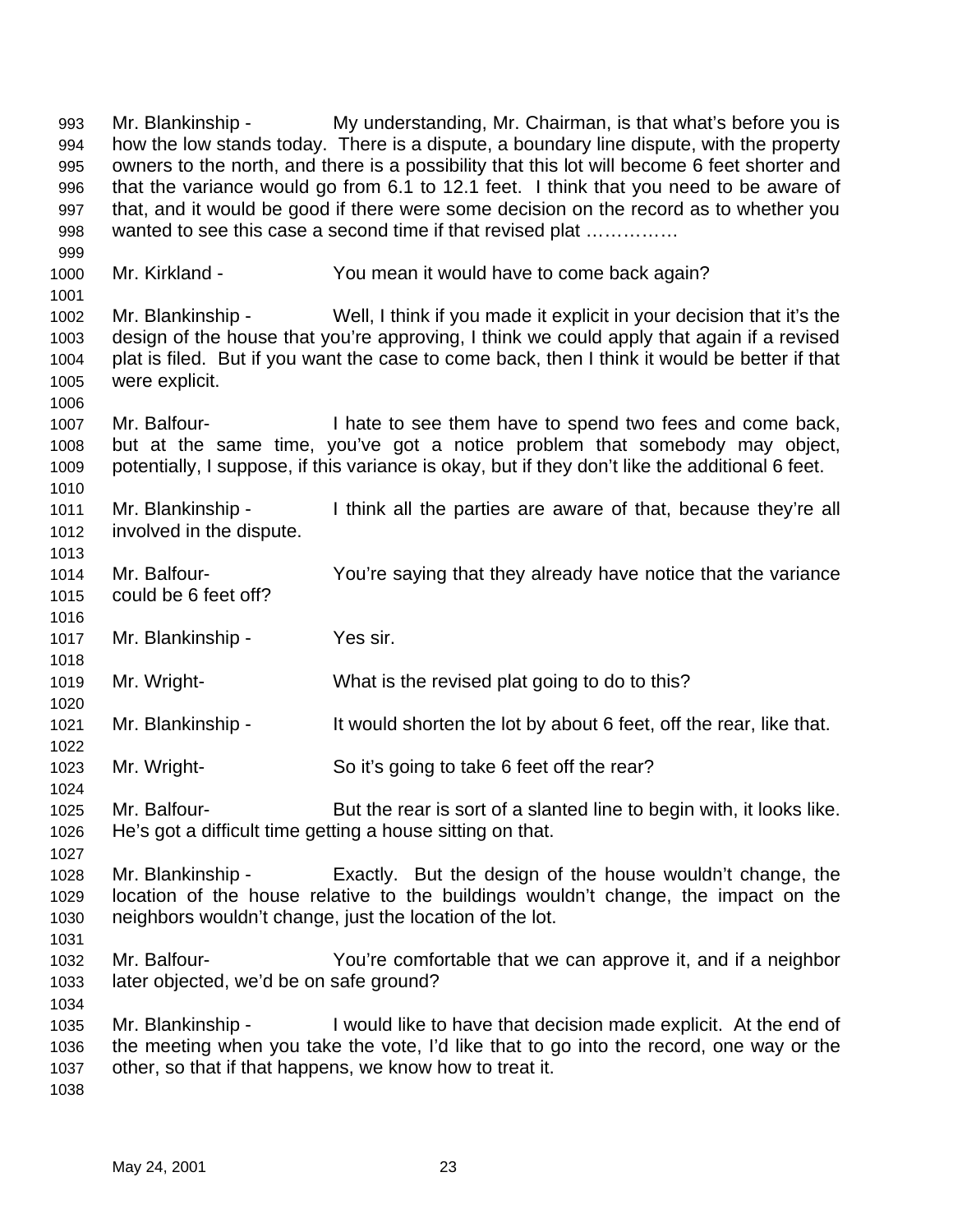Mr. Kranz - If I may, I know that there's a question on the low adjacent to us, lot 17, with regard to how big it should be. I know at this point it's not even considered buildable, but I didn't know that it applies to our lot as well. Are you saying that the same question or discrepancy with the neighbors to the north runs along our lot 16 as well? Mr. Wright- Looks like it would affect all of those lots, wouldn't it? Mr. Kirkland - Mr. Secretary, what happens when it goes to retitle this thing? Mr. Blankinship - That's the significance, Mr. Chairman. If it were to be transferred after the plat is revised, then the title search would come upon this variance, and someone would need to determine at that point, is this variance still valid or do they need a new one? That's why I think it should be explicit in your record. Mr. Kranz - Can I apply for a 6 or 12-foot variance, depending on what's needed? Mr. Blankinship - We're treating the property as it stands today, and taking your request for a house on the property as it stands today, but then also trying to anticipate a future issue that will hopefully save everyone the time and bother in the future. 1063 Mr. Kirkland - Any other questions of Mr. Kranz? Anyone else wish to speak? That concludes the case. Mr. Kranz - Can I say just one thing – I don't know if it's important or not? I just noticed in the staff report, we have tried, specifically my wife has tried for many weeks, and for many months in fact, to try and resize this house some way that it can fit on the existing lot without having to go through what we're going though right now with the variances, and the architect and the builder just really found it almost impossible, very difficult to do so. So it's really a last choice that we have to ask for this variance. We really did try to make it work with what was there, and just couldn't, and that 6 feet seems to make all the difference in the world. After an advertised public hearing and on a motion by Mr. Wright, seconded by Mr. Balfour, the Board **granted** your application **A-63-2001** for a variance build a single- family home at 517 Portwest Court (Weston Hills) (Tax Parcel 99-18-A-16). The Board 1078 granted the variance subject to the following condition: 1. Only the improvements shown on the plan filed with the application may be constructed pursuant to this approval. No substantial changes or additions to the layout may be made without the approval of the Board of Zoning Appeals. Any additional improvements shall comply with the applicable regulations of the County Code.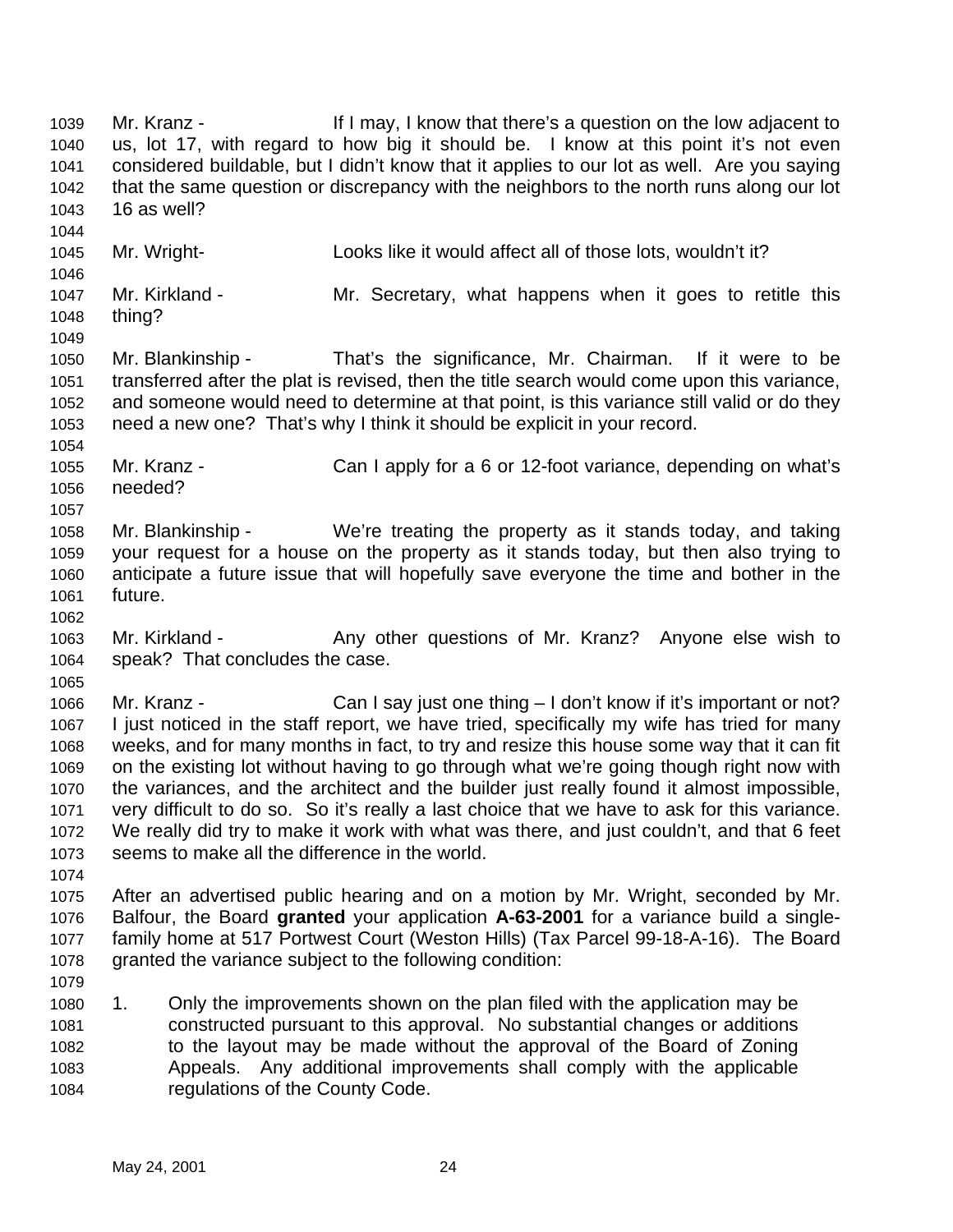Affirmative: Balfour, Kirkland, McKinney, Nunnally, Wright 5 Negative: 0 Absent: 0 The Board granted this request, as it found from the evidence presented that, due to the unique circumstances of the subject property, strict application of the County Code would produce undue hardship not generally shared by other properties in the area, and authorizing this variance will neither cause a substantial detriment to adjacent property nor materially impair the purpose of the zoning regulations. Mr. Kirkland - Next case, sir. **A - 64-2001 CARL E. WALKER, SR.** requests a variance from Section 24- 95(c)(4) of Chapter 24 of the County Code to build a covered front porch at 7813 Dalmain Drive (Woodland Hills) (Tax Parcel 72-4-A- 16), zoned R-4, One-family Residence District (Brookland). The front yard setback is not met. The applicant has 32.67 feet front yard setback, where the Code requires 35.00 feet front yard setback. The applicant requests a variance of 2.33 feet front yard 1105 setback. Mr. Kirkland - Mr. Walker, would you raise your right hand and be sworn in. Anyone else who wishes to speak on this case? Mr. Blankinship - Do you swear that the testimony you are about to give is the truth, the whole truth, and nothing but the truth, so help you God? Mr. Kirkland - State your name for the record. Have all your notices been turned in according to the County Code? We have them in the file. Okay, if you would, state your case. Mr. Walker - Carl Walker, Sr. Yes sir. You don't have my picture up there. Should I put – okay. I bought this house in 1986, and it had this front porch on it then. This porch is getting in a bad state of repair. It needs to be taken down and another one put up in its place. While doing that, I would like to make it wider and cover my front door. I found out that I'm 2.66 feet out of regulation on my setback, so that's why I'm here today, to get a variance to put the porch back the same way, only just to make it wider just to cover my door. Mr. Wright- Mr. Secretary, I take it when this house was built, that it did not violate the zoning ordinance at that time? Mr. Blankinship - That's right. Mr. Walker - The zoning ordinance was changed to cause it to violate.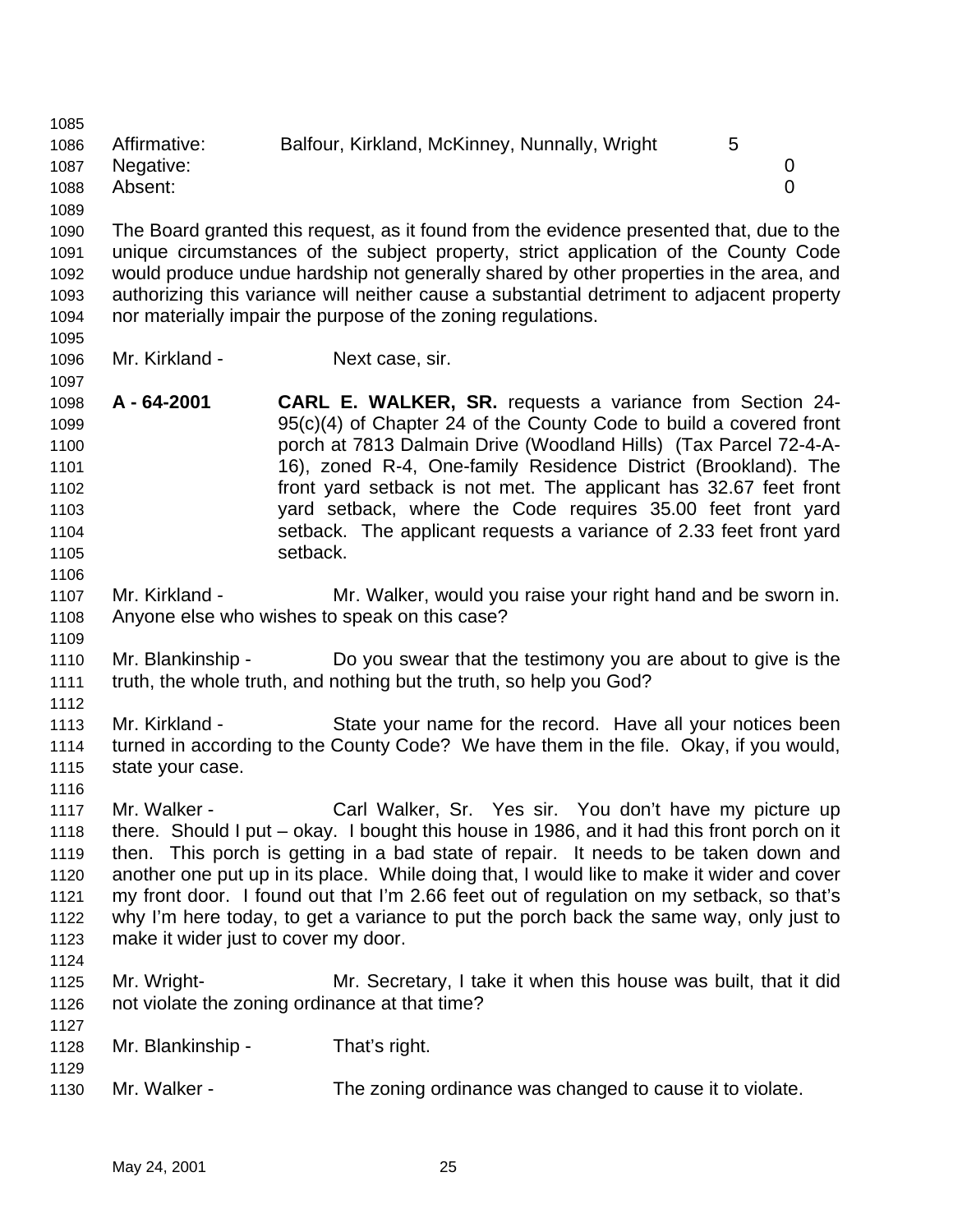| 1131 |                              |                                                                                             |
|------|------------------------------|---------------------------------------------------------------------------------------------|
| 1132 | Mr. Blankinship -            | That's right.                                                                               |
| 1133 |                              |                                                                                             |
| 1134 | Mr. Kirkland -               | Mr. Walker, you'll use the same finish material, the vinyl                                  |
| 1135 |                              | siding and everything on this, just enlarging the A basically, moving it over and making it |
| 1136 | bigger?                      |                                                                                             |
| 1137 |                              |                                                                                             |
| 1138 | Mr. Walker -                 | Right sir.                                                                                  |
| 1139 |                              |                                                                                             |
| 1140 | Mr. McKinney-                | Mr. Walker, how are you going to handle the roof on the new                                 |
| 1141 | addition if it's granted?    |                                                                                             |
| 1142 |                              |                                                                                             |
| 1143 | Mr. Walker -                 | I want to bring it higher on the roof of the house and keep the                             |
| 1144 | same pitch that's on it now. |                                                                                             |
| 1145 |                              |                                                                                             |
| 1146 | Mr. McKinney-                | What's above this porch? Is it going to be used for anything?                               |
| 1147 | Through the attic?           |                                                                                             |
| 1148 |                              |                                                                                             |
| 1149 | Mr. Walker -                 | No. There will just be an opening in the attic for ventilation.                             |
| 1150 |                              |                                                                                             |
| 1151 | Mr. Kirkland -               | Any other questions of Mr. Walker? Anyone else wish to                                      |
| 1152 |                              | speak on this case? If not, sir, that concludes your case.                                  |
| 1153 |                              |                                                                                             |
| 1154 | Mr. Walker -                 | I would like to add one thing if I could                                                    |
| 1155 |                              |                                                                                             |
| 1156 | Mr. Kirkland -               | Everybody wants to add one thing.                                                           |
| 1157 |                              |                                                                                             |
| 1158 | Mr. Walker -                 | I thought you might have asked me. Since I've lived there,                                  |
| 1159 |                              | I've had to put up 2 different storm doors because the weather gets to them with no         |
| 1160 |                              | shelter over them, and that's one of the reasons that I want to cover my whole porch.       |
| 1161 |                              | That's all I have. Do I need to stay, or will I be notified?                                |
| 1162 |                              |                                                                                             |
| 1163 | Mr. Kirkland -               | You can call the Planning Office probably after 2:00 o'clock,                               |
| 1164 | Mr. Blankinship?             |                                                                                             |
| 1165 |                              |                                                                                             |
| 1166 | Mr. Blankinship -            | We'll send you a letter, but it won't be until Monday.                                      |
| 1167 |                              |                                                                                             |
| 1168 | Mr. Kirkland-                | You won't send one Monday because it's Memorial Day                                         |
| 1169 | weekend.                     |                                                                                             |
| 1170 |                              |                                                                                             |
| 1171 |                              | After an advertised public hearing and on a motion by Mr. McKinney, seconded by Mr.         |
| 1172 |                              | Nunnally, the Board granted your application A-64-2001 for a variance build a covered       |
| 1173 |                              | front porch at 7813 Dalmain Drive (Woodland Hills) (Tax Parcel 72-4-A-16). The Board        |
| 1174 |                              | granted the variance subject to the following condition:                                    |
| 1175 |                              |                                                                                             |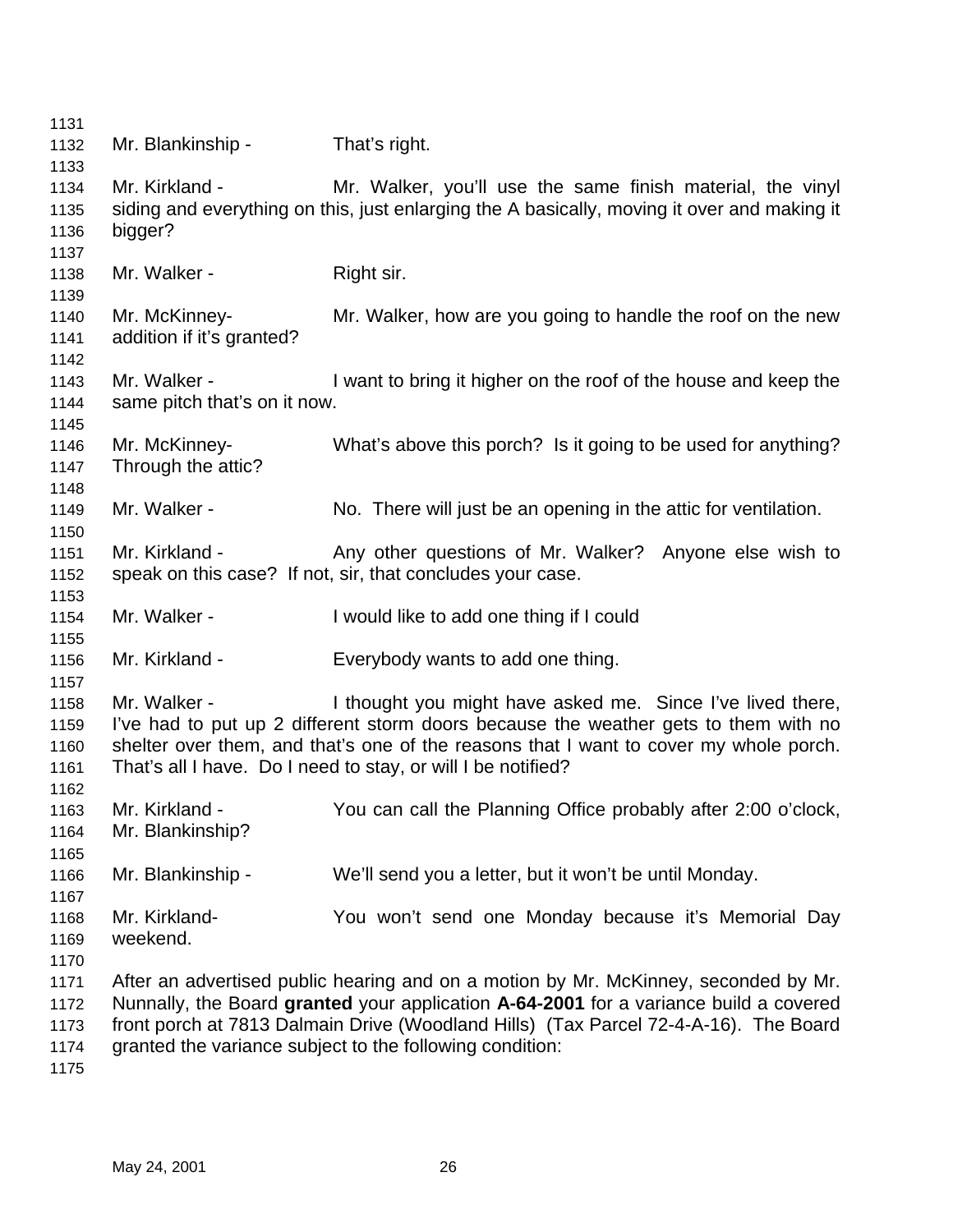1. Only the improvements shown on the plan filed with the application may be constructed pursuant to this approval. No substantial changes or additions to the layout may be made without the approval of the Board of Zoning Appeals. Any additional improvements shall comply with the applicable regulations of the County Code. Affirmative: Balfour, Kirkland, McKinney, Nunnally, Wright 5 Negative: 0 Absent: 0 The Board granted this request, as it found from the evidence presented that, due to the unique circumstances of the subject property, strict application of the County Code would produce undue hardship not generally shared by other properties in the area, and authorizing this variance will neither cause a substantial detriment to adjacent property nor materially impair the purpose of the zoning regulations. 1192 Mr. Kirkland - Next case sir. **A - 65-2001 ELLOWEESE S. HINTON** requests a variance from Section 24- 95(c)(2) of Chapter 24 of the County Code to enclose an existing porch at 2218 Holly Street (Central Gardens) (Tax Parcel 139-8-M- 13), zoned R-4, One-family Residence District (Fairfield). The rear yard setback is not met. The applicant has 19 feet rear yard setback, where the Code requires 25 feet rear yard setback. The applicant requests a variance of 6 feet rear yard setback. 1202 Mr. Kirkland - Anyone else wish to speak on this case? Would you raise your right hand and be sworn in again. Mr. Blankinship - Do you swear that the testimony you are about to give is the truth, the whole truth, and nothing but the truth, so help you God? Mr. Kirkland - State your name for the record. Have all the notices been turned in? We have them in the file. State your case. 1211 Mr. Rogge - Drewes Rogge. Yes they have. I think that you have before you a Board of Zoning Appeals case report on this. Mrs. Hinton wishes to enclose or 1213 just replace a covered porch that she has there, leaving the same structure, the same roof. At one time the Code permitted, according to this, covered porches as allowable projection into required yards, and it's since been amended to disallow this. Consequently, to enclose the existing structure, a variance request must be approved. Because the porch is an existing enclosure, it should have little impact on the adjacent properties. I do have pictures, if you do not, of what's up there. As it is now, it's an enclosed structure with an awning, and what we propose to do is simply remove the awning all the way around there and enclose it with glass and screens so that she can use the room more efficiently.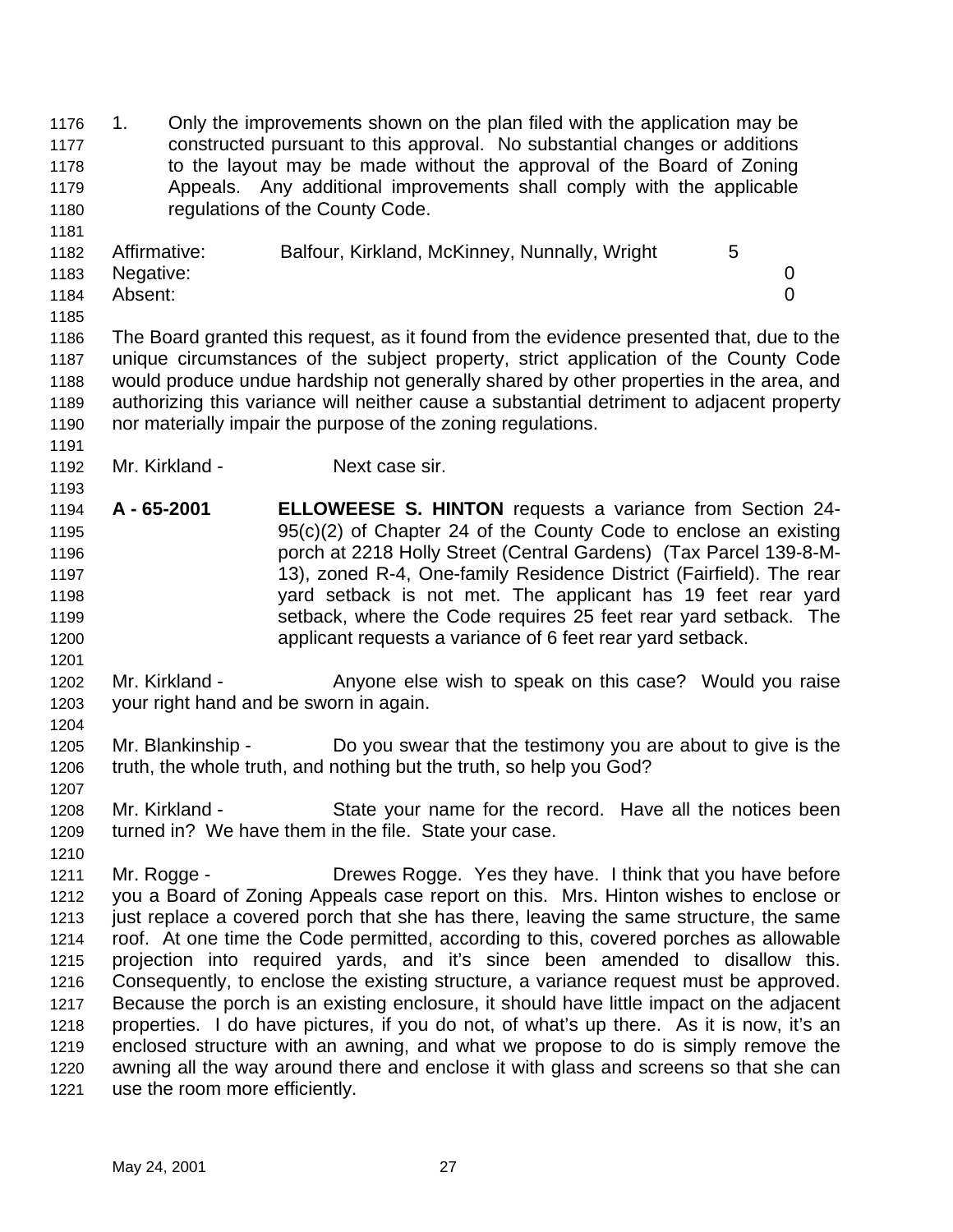| 1222 |                                    |                                                                                            |
|------|------------------------------------|--------------------------------------------------------------------------------------------|
| 1223 | Mr. Blankinship -                  | Is it screened now?                                                                        |
| 1224 |                                    |                                                                                            |
| 1225 | Mr. Rogge -                        | It is screened now, yes.                                                                   |
| 1226 |                                    |                                                                                            |
| 1227 | Mr. Wright-                        | You're going to replace the screen with something more                                     |
| 1228 | substantial?                       |                                                                                            |
| 1229 |                                    |                                                                                            |
| 1230 | Mr. Rogge -                        | Yes, with screen and glass, so that it can be enclosed so that                             |
| 1231 | she can use it all year.           |                                                                                            |
| 1232 |                                    |                                                                                            |
| 1233 | Mr. Wright-                        | What is that fenced in area? Is that a dog pen?                                            |
| 1234 |                                    |                                                                                            |
| 1235 | Mr. Rogge -                        | Yes it is.                                                                                 |
| 1236 |                                    |                                                                                            |
| 1237 | Mr. Wright-                        | The dog must be able to jump high.                                                         |
| 1238 |                                    |                                                                                            |
| 1239 | Mr. Rogge -                        | It's a big dog. Trust me, I know.                                                          |
| 1240 |                                    |                                                                                            |
| 1241 | Mr. Blankinship -                  | Would this still have the shed roof that it has now?                                       |
| 1242 |                                    |                                                                                            |
| 1243 | Mr. Rogge -                        | Yes it would. We're not changing any structure or any                                      |
| 1244 |                                    | appearance of the structure whatsoever except enclosing it with glass.                     |
| 1245 |                                    |                                                                                            |
| 1246 | Mr. Kirkland -                     | Any other questions by Board members? Anyone else wish                                     |
| 1247 | to speak? That concludes the case. |                                                                                            |
| 1248 |                                    |                                                                                            |
| 1249 |                                    | After an advertised public hearing and on a motion by Mr. McKinney, seconded by Mr.        |
| 1250 |                                    | Wright, the Board granted your application A-65-2001 for a variance enclose an             |
| 1251 |                                    | existing porch at 2218 Holly Street (Central Gardens) (Tax Parcel 139-8-M-13). The         |
| 1252 |                                    | Board granted the variance subject to the following condition:                             |
| 1253 |                                    |                                                                                            |
| 1254 | 1.                                 | Only the improvements shown on the plan filed with the application may be                  |
| 1255 |                                    | constructed pursuant to this approval. No substantial changes or additions                 |
| 1256 |                                    | to the layout may be made without the approval of the Board of Zoning                      |
| 1257 |                                    | Appeals. Any additional improvements shall comply with the applicable                      |
| 1258 | regulations of the County Code.    |                                                                                            |
| 1259 |                                    |                                                                                            |
| 1260 | Affirmative:                       | Balfour, Kirkland, McKinney, Nunnally, Wright<br>5                                         |
| 1261 | Negative:                          | 0                                                                                          |
| 1262 | Absent:                            | 0                                                                                          |
| 1263 |                                    |                                                                                            |
| 1264 |                                    | The Board granted this request, as it found from the evidence presented that, due to the   |
| 1265 |                                    | unique circumstances of the subject property, strict application of the County Code        |
|      |                                    | والسماسوس والمطلوب بالمستوط والمسمام والمستحدث والملواط والمستحا المرباح والمستحمل والمسمر |

would produce undue hardship not generally shared by other properties in the area, and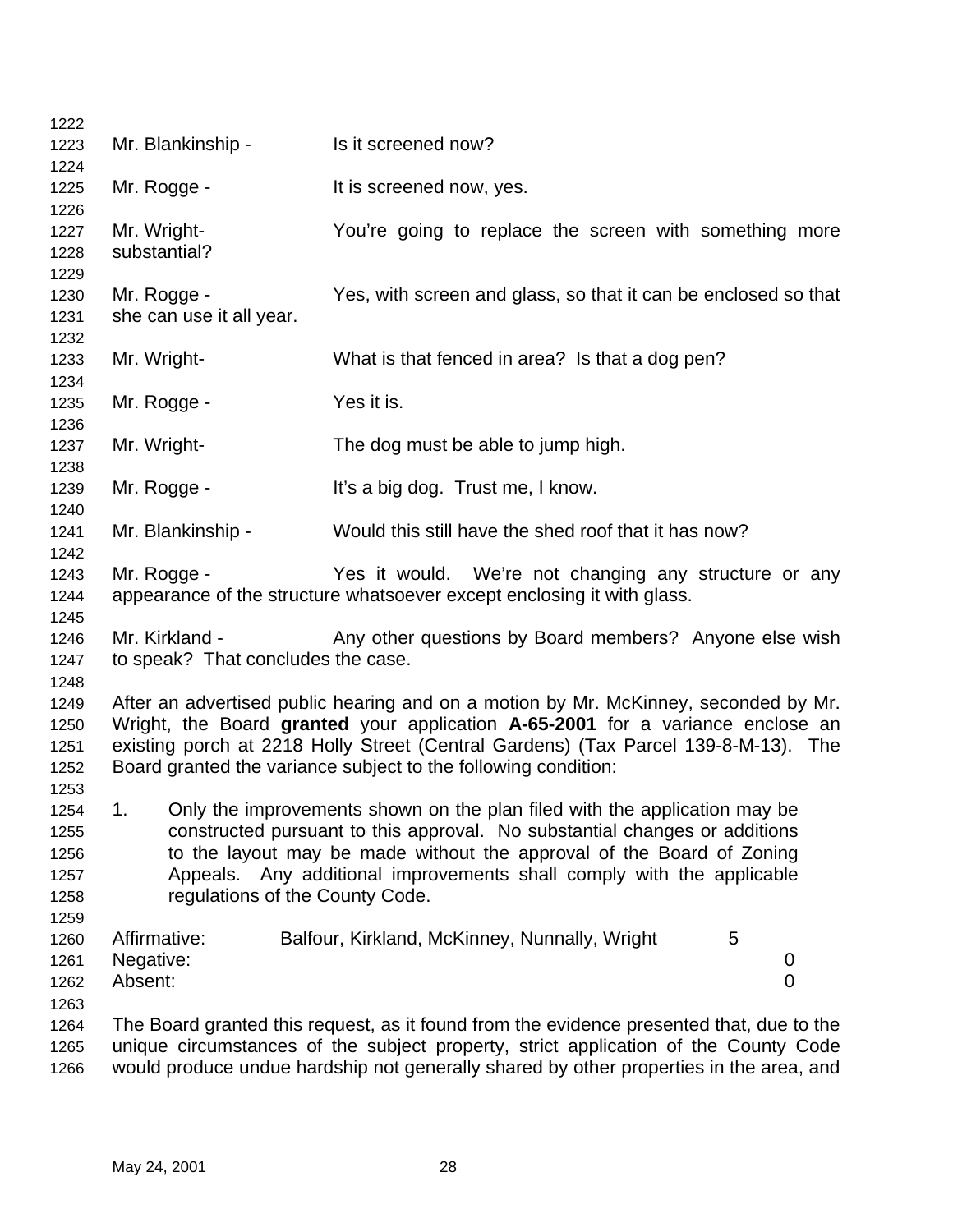authorizing this variance will neither cause a substantial detriment to adjacent property nor materially impair the purpose of the zoning regulations.

- Mr. Kirkland Next case sir.
- **A 66-2001 JAMES E. CAMPANA** requests a variance from Section 24-95(i)(2) of Chapter 24 of the County Code to build a detached garage at 4125 Mountain Road (Tax Parcel 21-A-25D), zoned A-1, Agricultural District (Brookland). The accessory structure location requirement is not met. The applicant wishes to locate a detached garage in the front yard, where the Code allows accessory structures in the rear yard.
- 1280 Mr. Kirkland Is the applicant here? Does anyone else wish to speak on this case? If you would, sir, raise your right hand and be sworn in.
- Mr. Blankinship Do you swear that the testimony you are about to give is the truth, the whole truth, and nothing but the truth, so help you God?
- Mr. Kirkland Would you state your name for the record? Have all your notices been turned in? Okay, we have them in the file. State your case.
- Mr. Campana James E. Campana. We're requesting a variance to build an accessory garage. We have a flag lot and though the location of a detached garage is technically in the front yard of the house, the house is located a quarter of a mile back from Mountain Road. It is well hidden from adjacent homes and if any homes are built on adjacent property in the future, they also would be unable to see this structure. The site's well buffered by dense trees. We're currently constructing a house on the property, and the design calls for a courtyard at the entrance of the house, created by the house and this detached garage. We've looked at other possible sites on the property; however, because of the topography of the land and because there's a creek that flows right by, almost cuts the property in half, it's difficult to find another site for a detached garage that would be convenient to the house. In fact one of the creeks passes within about 30 feet of the house, and the land drops down to the creek, making the construction of a driveway either nearly impossible or quite expensive. Any other possible garage sites on that land would also be forward of the front house line. And so it certainly limits the use of the property. I believe that the granting of this variance will have virtually no impact on the adjacent and surrounding property owners, as they won't be able to see the garage or even the house for that matter because of the dense woods between the house and Mountain Road and the location of the adjacent homes. I respectfully ask the Board to approve this variance.
- 

 Mr. Wright- Mr. Secretary, the fact that this is a flag lot eliminates the need for a variance from the building line?

Mr. Blankinship - Yes sir. It was a flag lot approved before 1987.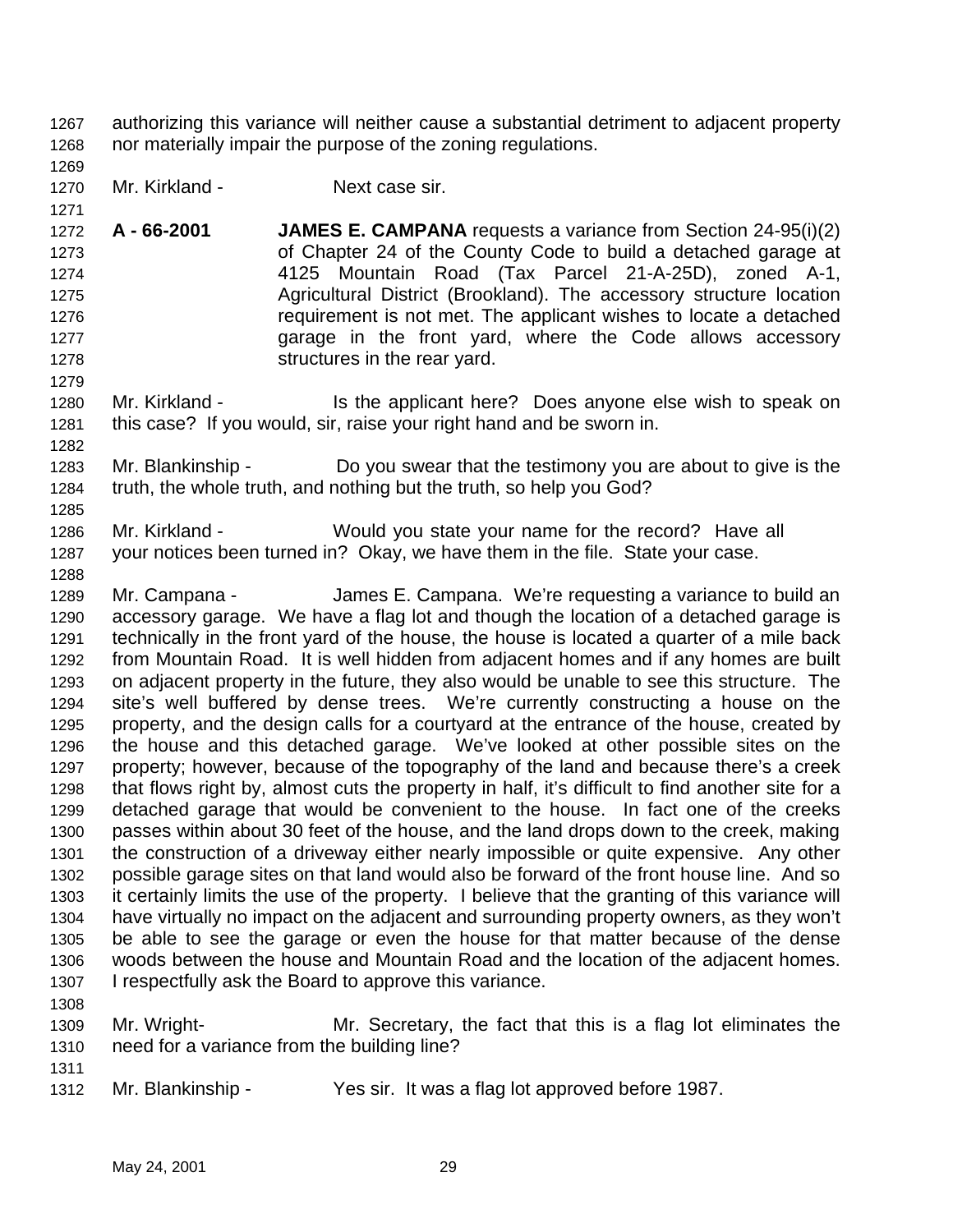| 1313         |                               |                                                                                            |
|--------------|-------------------------------|--------------------------------------------------------------------------------------------|
| 1314         | Mr. Wright-                   | Is there any possibility, sir, of attaching this to the house in                           |
| 1315         | any way?                      |                                                                                            |
| 1316         |                               |                                                                                            |
| 1317         | Mr. Campana -                 | We looked at that and there isn't much side yard on the side                               |
| 1318         |                               | where the garage is to the adjacent property owner, to allow for much of a porch or        |
| 1319         |                               | anything there. I'm not sure what the side yard setback needs to be.                       |
| 1320         |                               |                                                                                            |
| 1321         | Mr. Wright-                   | I didn't mean that, but I mean at its present location couldn't                            |
| 1322         |                               | you have a public walkway or something, that's what you had in mind, isn't it?             |
| 1323         |                               |                                                                                            |
| 1324         | Mr. Blankinship -             | A breezeway, yes.                                                                          |
| 1325         |                               |                                                                                            |
| 1326         | Mr. Wright-                   | A breezeway or something like that?                                                        |
| 1327         |                               |                                                                                            |
| 1328         | Mr. Campana -                 | Well again I don't know if $-$ it probably would almost have to                            |
| 1329         |                               | be at the side of the garage, and then I'm not sure what the side property line has to be, |
| 1330         | how many feet.                |                                                                                            |
| 1331         |                               |                                                                                            |
| 1332         | Mr. Blankinship -             | Twenty.                                                                                    |
| 1333         |                               |                                                                                            |
| 1334         | Mr. Campana -                 | I think with the design of the house, that might look awkward.                             |
| 1335         |                               |                                                                                            |
| 1336         | Mr. Kirkland -                | How many square feet is this house?                                                        |
| 1337         |                               |                                                                                            |
| 1338         | Mr. Campana -                 | It's about 4400 square feet.                                                               |
| 1339         |                               |                                                                                            |
| 1340         | Mr. Wright-                   | So you're going to have a parking area between the garage                                  |
| 1341         | and the house, is that right? |                                                                                            |
| 1342         | Mr. Campana -                 | Yes.                                                                                       |
| 1343<br>1344 |                               |                                                                                            |
| 1345         | Mr. Blankinship -             | What is the space, if you don't mind my asking Mr.                                         |
| 1346         |                               | Chairman, directly across the parking area from the detached garage? It almost looks       |
| 1347         | like an attached garage.      |                                                                                            |
| 1348         |                               |                                                                                            |
| 1349         | Mr. Campana -                 | That's an attached garage.                                                                 |
| 1350         |                               |                                                                                            |
| 1351         | Mr. Blankinship -             | It is. Okay.                                                                               |
| 1352         |                               |                                                                                            |
| 1353         | Mr. Kirkland -                | So he's got 2 garages? Any other questions? Anyone else                                    |
| 1354         |                               | wish to speak? Anything you'd like to add? That concludes the case.                        |
| 1355         |                               |                                                                                            |
| 1356         |                               | After an advertised public hearing and on a motion by Mr. McKinney, seconded by Mr.        |
| 1357         |                               | Wright, the Board granted your application A-66-2001 for a variance to build a             |
|              |                               |                                                                                            |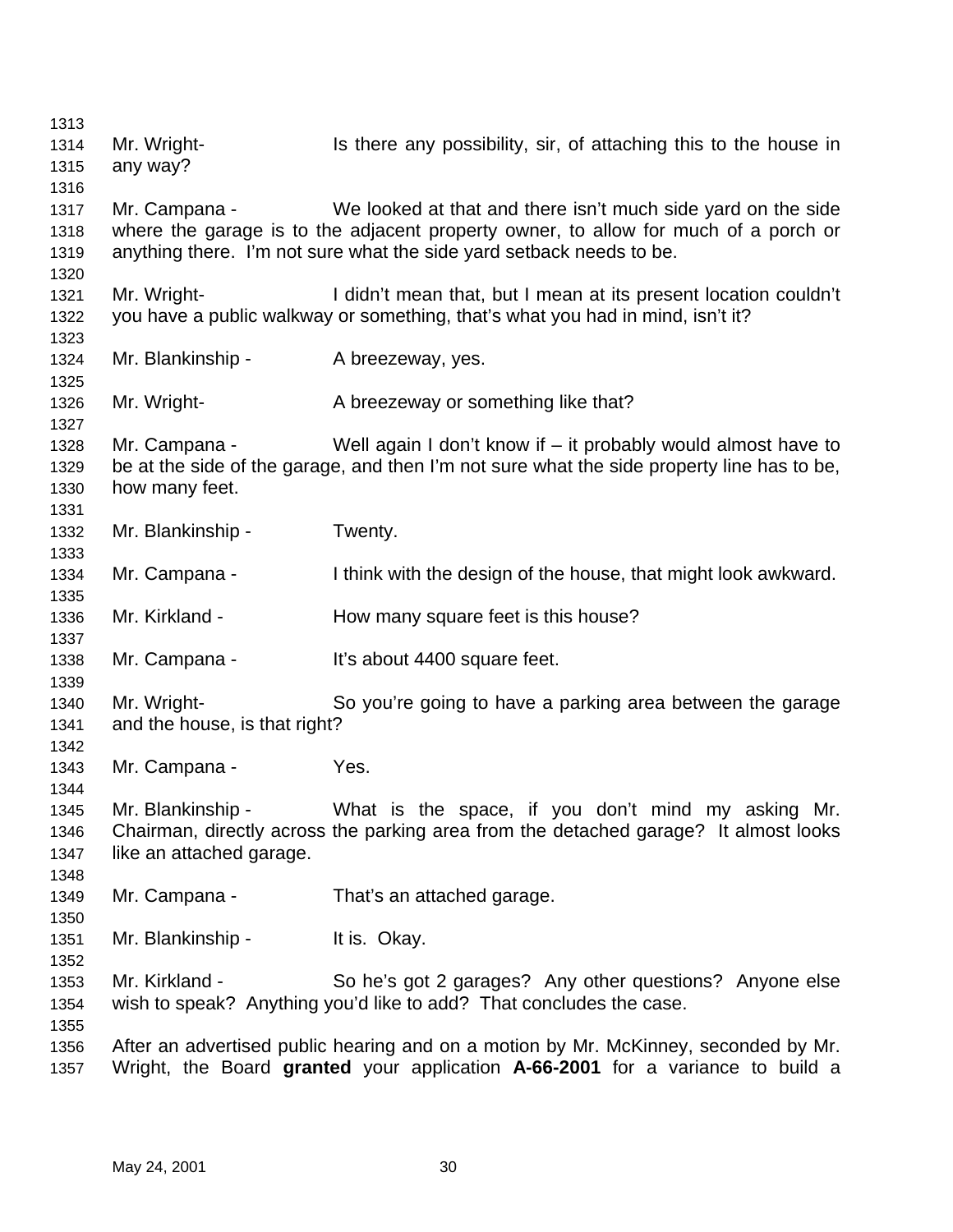detached garage at 4125 Mountain Road (Tax Parcel 21-A-25D). The Board granted the variance subject to the following condition:

 1. This approval is only for the location of the detached garage in the front yard. No substantial changes or additions to the layout of the detached garage may be made without the approval of the Board of Zoning Appeals. Any additional improvements shall comply with the applicable regulations of 1365 the County Code.

| Affirmative:   | Balfour, Kirkland, McKinney, Nunnally, Wright |  |
|----------------|-----------------------------------------------|--|
| 1368 Negative: |                                               |  |
| Absent:        |                                               |  |
|                |                                               |  |

 The Board granted this request, as it found from the evidence presented that, due to the unique circumstances of the subject property, strict application of the County Code would produce undue hardship not generally shared by other properties in the area, and authorizing this variance will neither cause a substantial detriment to adjacent property nor materially impair the purpose of the zoning regulations.

- 1377 Mr. Kirkland Next case.
- **A 67-2001 JACK AND KAREN KASPRZAK** request a variance from Section 24-94 of Chapter 24 of the County Code to build a screened porch and deck at 12425 Summer Creek Court (Summer Creek at Millstone) (Tax Parcel 4-24-D-39), zoned R-3C, One-family Residence District (Conditional) (Three Chopt). The rear yard setback is not met. The applicants have 31 feet rear yard setback, where the Code requires 40 feet rear yard setback. The applicants request a variance of 9 feet rear yard setback.
- 1388 Mr. Kirkland Is the applicant here? Okay, come forward. Anyone else wish to speak? If you would, raise your right hand and be sworn in.
- Mr. Blankinship Do you swear that the testimony you are about to give is the truth, the whole truth, and nothing but the truth, so help you God?
- Mr. Kirkland Would you state your name for the record. We have the notices in the file. Okay, proceed with the case.
- Ms. Kasprzak - I do. Karen Kasprzak. We're requesting a variance to screen our existing 12 by 18 deck in the rear of our home. I think in the application I talked about the deck as well. I've since then realized that that's not under scrutiny because that's not in violation, so we're going to screen the existing deck and then add a new deck, going no farther back, but next to it, so that part evidently isn't really relevant anymore. We didn't really know we needed a variance until our contractor applied for the building permit, and didn't realize we didn't have the rear setback. And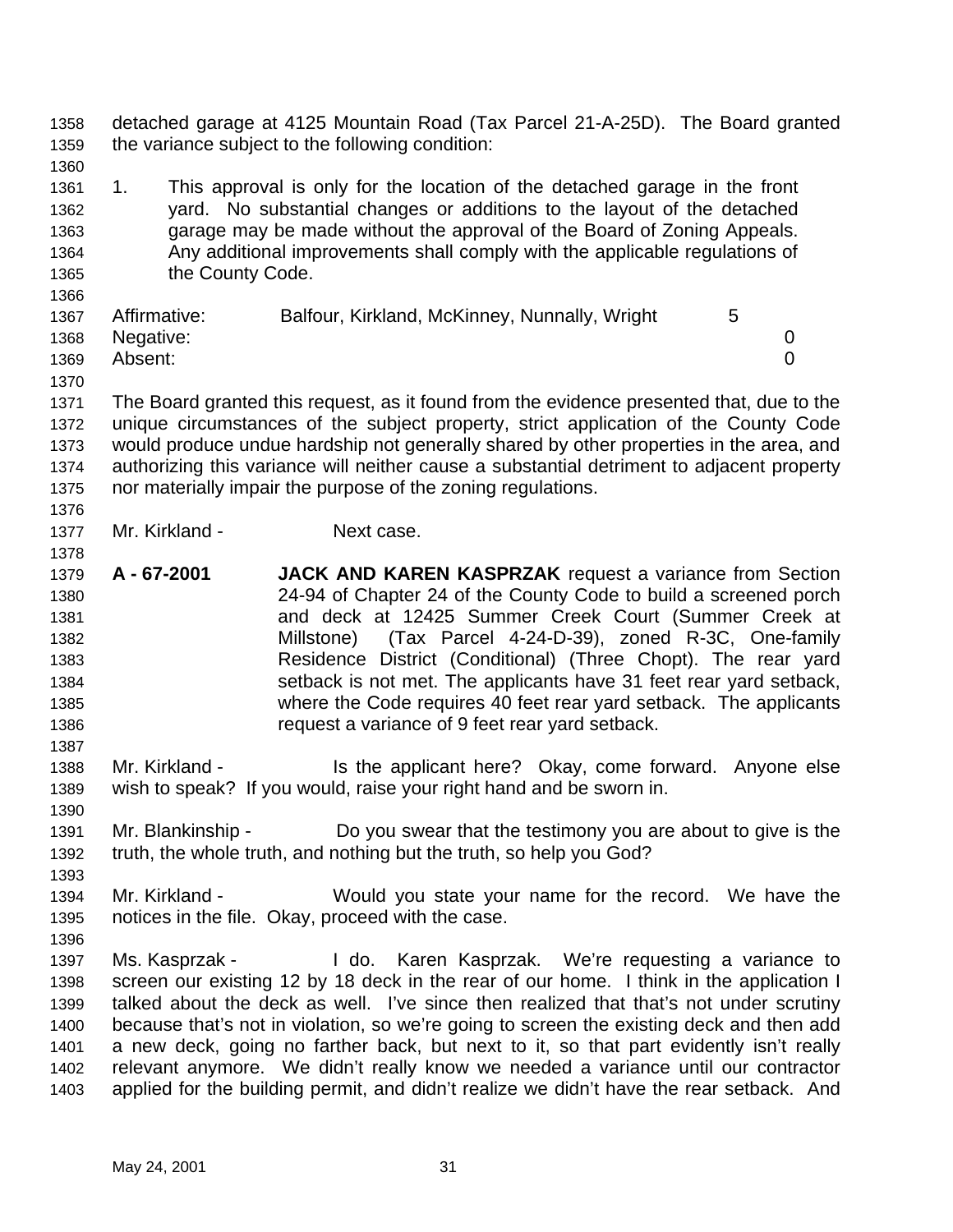1404 this probably isn't that relevant, but we built the house  $3\frac{1}{2}$  years ago, and my husband and I stood there with the builder, talking about whether, he's saying, "do you want to screen it or not," and at that time it was just cost prohibitive, and we decided not to. Incidentally, the builder's bankrupt now, so I don't know if that's relevant. Anyway, we're requesting the variance. We face due west; it's hot. The picture you're looking at now, our deck is in the forefront, and then that's our neighbor's behind us. We do have the fence, we've planted some trees, but it still doesn't provide ample shade. We, again, face due west. Small children, it's hot. That's our house right there. 

Mr. Wright- Ms. Kasprzak, it looks like you're located on a cul de sac.

 Ms. Kasprzak - We are, we're in the piece of pie at the end. It's a wide back yard, just not very deep at all.

1418 Mr. Wright- And the fact that you're on the cul de sac requires the house to be set back further and causes you to have less back yard.

1421 Ms. Kasprzak - Right, we have ample-sized front yard.

Mr. Wright- This is to be a one-story screened in porch?

1425 Mr. Kirkland - Any other questions? Anyone else wish to speak? Anything you'd like to add? That concludes the case.

 After an advertised public hearing and on a motion by Mr. Wright, seconded by Mr. Balfour, the Board **granted** application **A-67-2001** for a variance build a screened porch and deck at 12425 Summer Creek Court (Summer Creek at Millstone) (Tax Parcel 4-24- D-39). The Board granted the variance subject to the following condition:

 1. Only the improvements shown on the plan filed with the application may be constructed pursuant to this approval. No substantial changes or additions to the layout may be made without the approval of the Board of Zoning Appeals. Any additional improvements shall comply with the applicable regulations of the County Code.

|      | 1439 Affirmative: | Balfour, Kirkland, McKinney, Nunnally, Wright |  |
|------|-------------------|-----------------------------------------------|--|
|      | 1440 Negative:    |                                               |  |
| 1441 | Absent:           |                                               |  |

 The Board granted this request, as it found from the evidence presented that, due to the unique circumstances of the subject property, strict application of the County Code would produce undue hardship not generally shared by other properties in the area, and authorizing this variance will neither cause a substantial detriment to adjacent property nor materially impair the purpose of the zoning regulations.

Mr. Kirkland - Next one sir.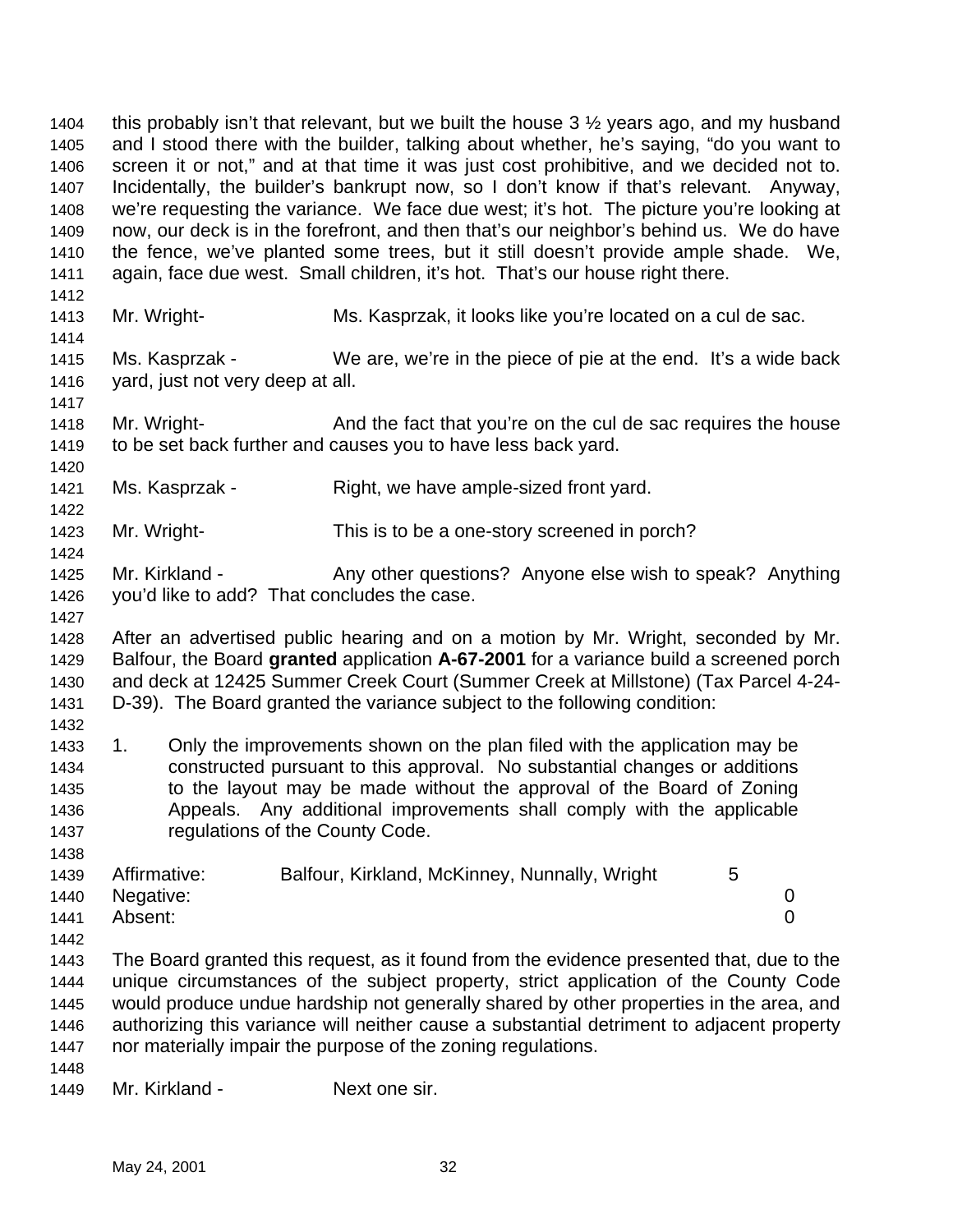**A - 68-2001 DANIEL L. ATKINSON** requests a variance from Section 24-9 of Chapter 24 of the County Code to build a single-family home at 325 North Linden Avenue (Greendale Park) (Tax Parcel 143-2-B-227), zoned R-3, One-family Residence District (Varina). The public street frontage requirement is not met. The applicant has 0 feet public street frontage, where the Code requires 50 feet public street frontage. The applicant requests a variance of 50 feet public street frontage. 1460 Mr. Kirkland - **Applicant here?**  Mr. Atkinson - Yes, I'm here, right here. 1464 Mr. Kirkland - Anyone else wish to speak? Would you raise your right hand and be sworn in. Mr. Blankinship - Do you swear that the testimony you are about to give is the truth, the whole truth, and nothing but the truth, so help you God? 1470 Mr. Kirkland - Have all your notices been turned in? We have them in the file. State your case. Mr. Atkinson - Yes. Yes. My name is Daniel Atkinson. The property has been in my family probably since the '20's, so my grandparents originally lived in the middle of that 2 ½ acres you see right there, in a house that was build in about the 1890's that was removed last year. I'm going to put another house in a similar position. You can see the old circular driveway right there; that's what's left of the remnants of that house right there. We're getting ready to clean that up. I plan on building a house that's not in the exact foundation, but similar, using the slope of that property. Linden Avenue comes down and then ends right at the driveway to that property. The way we split the property off was, the driveway coming up to that access to the property is now right-of-way, so really the street runs right into that, so I have 50 feet of right-of-way the length of my property there. That's using the old driveway, and if you look back on the plot, you can see where I've already got a septic area approved from the County. That was the biggest problem in property in that area of Highland Springs, finding soil that will perk. It says on the variance that I have 0 road frontage. 1488 Mr. Blankinship - Public. On the public street. You don't actually front to the public street. Mr. Atkinson - Okay. Because the corner, I don't know. I guess Linden's not public, I'm not sure. 1494 Mr. Blankinship - The public portion ends just before your lot begins.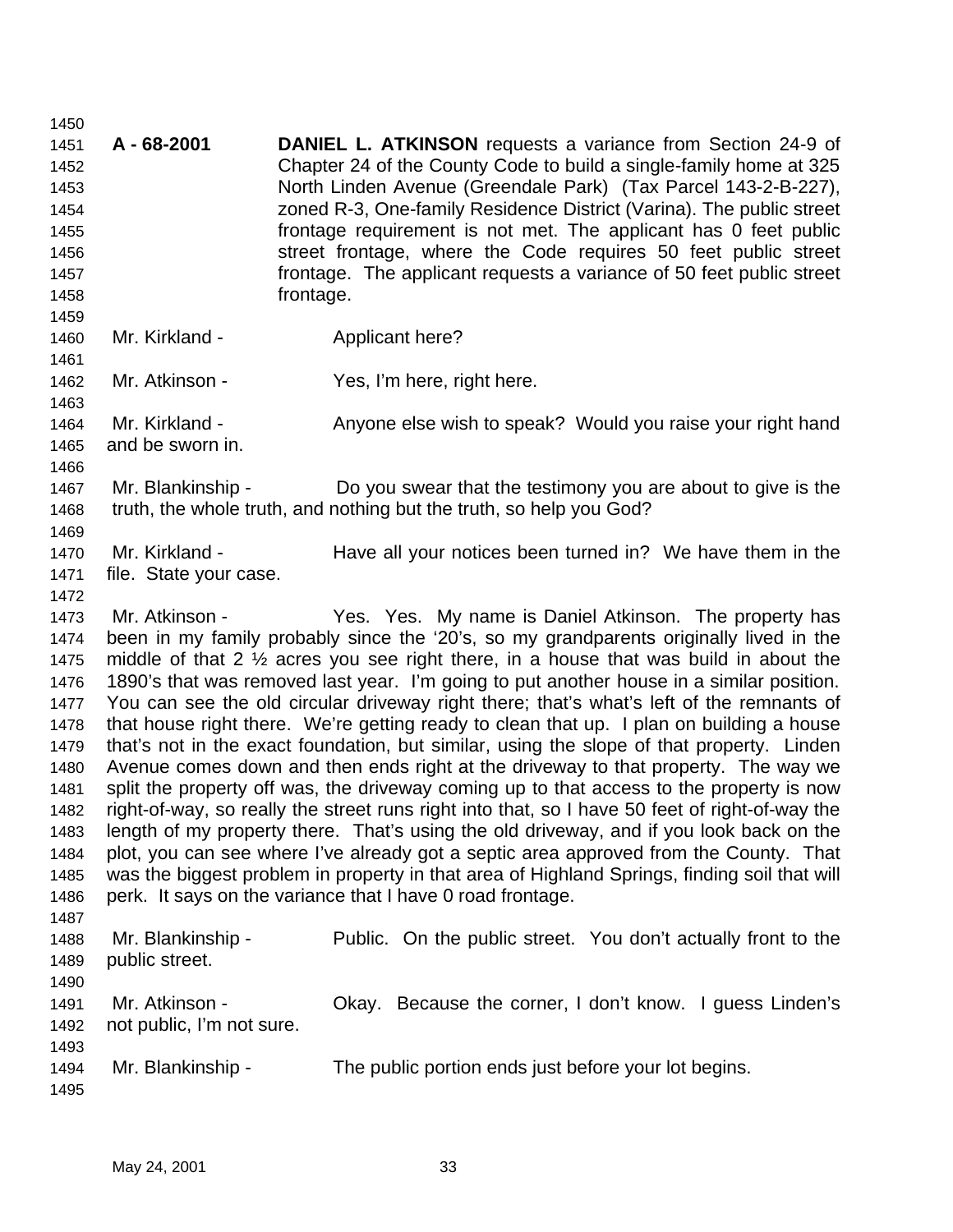| 1496         | Mr. Atkinson -                            | Okay.                                                                                                                                               |
|--------------|-------------------------------------------|-----------------------------------------------------------------------------------------------------------------------------------------------------|
| 1497         |                                           |                                                                                                                                                     |
| 1498         | Mr. Wright-                               | Mr. Atkinson, have you read the suggested conditions that                                                                                           |
| 1499         |                                           | are proposed for this case? You're in accord with those?                                                                                            |
| 1500         |                                           |                                                                                                                                                     |
| 1501         | Mr. Atkinson -                            | Yes. Yes. No problem. And I don't think I have anything to                                                                                          |
| 1502         | add.                                      |                                                                                                                                                     |
| 1503         |                                           |                                                                                                                                                     |
| 1504         | Mr. Kirkland -                            | Anyone else wish to speak? Okay, sir, that concludes the                                                                                            |
| 1505         | case.                                     |                                                                                                                                                     |
| 1506         |                                           |                                                                                                                                                     |
| 1507         |                                           | After an advertised public hearing and on a motion by Mr. Nunnally, seconded by Mr.                                                                 |
| 1508         |                                           | Wright, the Board granted your application A-68-2001 for a variance to build a single-                                                              |
| 1509         |                                           | family home at 325 North Linden Avenue (Greendale Park) (Tax Parcel 143-2-B-227).                                                                   |
| 1510         |                                           | The Board granted the variance subject to the following conditions:                                                                                 |
| 1511         |                                           |                                                                                                                                                     |
| 1512<br>1513 | 1.                                        | This variance applies only to the public street frontage requirement. All other<br>applicable regulations of the County Code shall remain in force. |
| 1514         |                                           |                                                                                                                                                     |
| 1515         | 2.                                        | At the time of building permit application, the applicant shall submit the                                                                          |
| 1516         |                                           | necessary information to the Department of Public Works to ensure compliance with the                                                               |
| 1517         |                                           | requirements of the Chesapeake Bay Preservation Act and the code requirements for                                                                   |
| 1518         | water quality standards.                  |                                                                                                                                                     |
| 1519         |                                           |                                                                                                                                                     |
| 1520         | 3.                                        | Approval of this request does not imply that a building permit will be issued.                                                                      |
| 1521         |                                           | Building permit approval is contingent on Health Department requirements, including,                                                                |
| 1522         |                                           | but not limited to, soil evaluation for a septic drainfield and reserve area, and approval                                                          |
| 1523         | of a well location.                       |                                                                                                                                                     |
| 1524         |                                           |                                                                                                                                                     |
| 1525         | 4.                                        | The applicant shall present proof with the building permit application that a legal                                                                 |
| 1526         | access to the property has been obtained. |                                                                                                                                                     |
| 1527         |                                           |                                                                                                                                                     |
| 1528         |                                           | Affirmative: Balfour, Kirkland, McKinney, Nunnally, Wright<br>5                                                                                     |
| 1529         | Negative:                                 | 0                                                                                                                                                   |
| 1530         | Absent:                                   | $\overline{0}$                                                                                                                                      |
| 1531         |                                           |                                                                                                                                                     |
| 1532         |                                           | The Board granted this request, as it found from the evidence presented that, due to the                                                            |
| 1533         |                                           | unique circumstances of the subject property, strict application of the County Code                                                                 |
| 1534         |                                           | would produce undue hardship not generally shared by other properties in the area, and                                                              |
| 1535         |                                           | authorizing this variance will neither cause a substantial detriment to adjacent property                                                           |
| 1536         |                                           | nor materially impair the purpose of the zoning regulations.                                                                                        |
| 1537         |                                           |                                                                                                                                                     |
| 1538         | Mr. Kirkland -                            | Next one sir.                                                                                                                                       |
| 1539         |                                           |                                                                                                                                                     |
| 1540         | UP-14-2001                                | <b>SIBYL P. SMITH</b> requests a conditional use permit pursuant to                                                                                 |
| 1541         |                                           | Section 24-12(e) of Chapter 24 of the County Code to board five                                                                                     |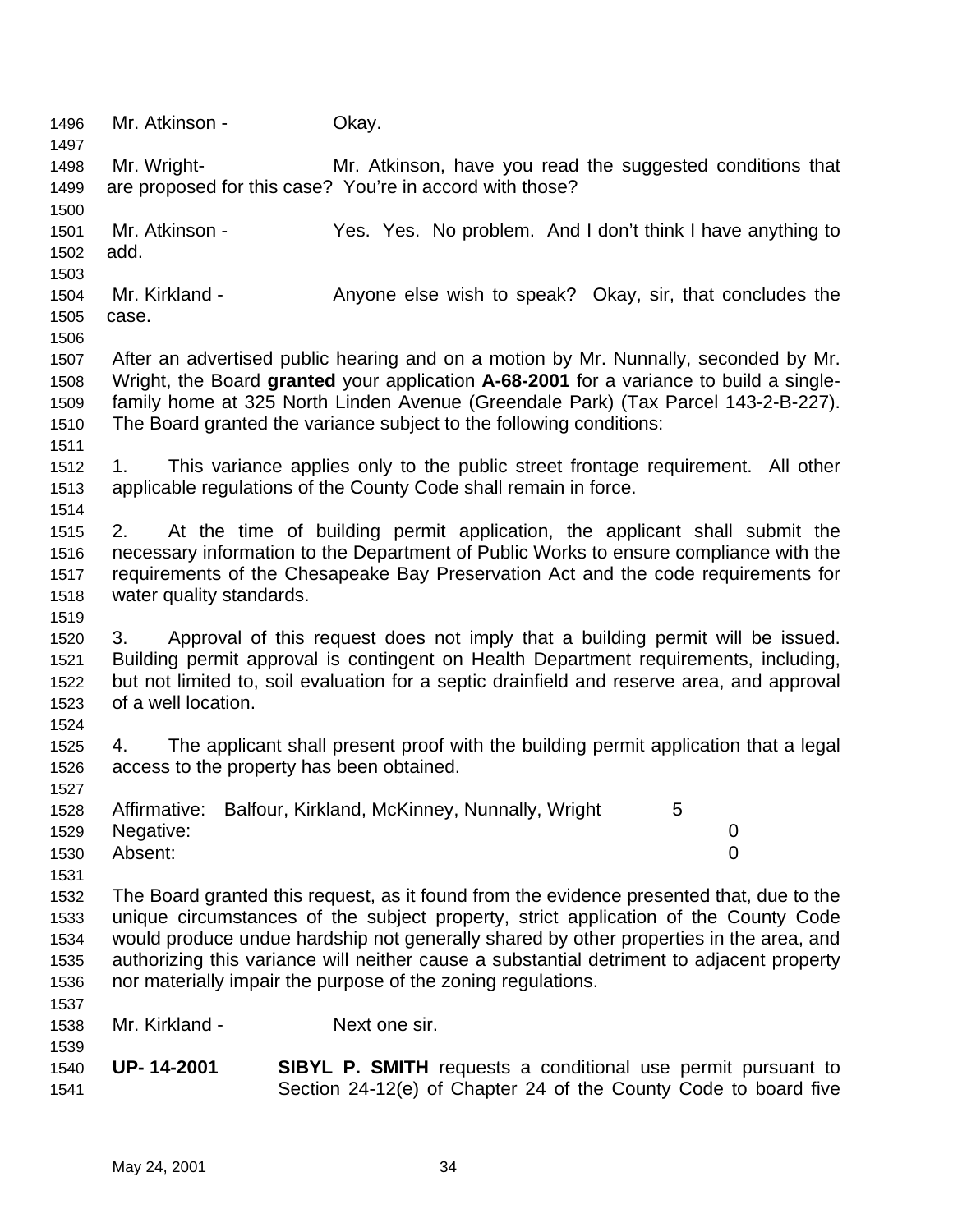| 1542<br>1543                 |                                              | dogs at 4801 Jan Road (Lawndale Farms) (Tax Parcel 162-3-M-9),<br>zoned R-4, One-family Residence District (Varina).                                  |
|------------------------------|----------------------------------------------|-------------------------------------------------------------------------------------------------------------------------------------------------------|
| 1544<br>1545<br>1546         | Mr. Kirkland -<br>on down and be sworn in.   | Anyone else wish to speak on this case? If you would, come                                                                                            |
| 1547<br>1548<br>1549         |                                              | Mr. Blankinship - Do you swear that the testimony you are about to give is the<br>truth, the whole truth, and nothing but the truth, so help you God? |
| 1550<br>1551<br>1552         | Ms. Smith -                                  | I do.                                                                                                                                                 |
| 1553<br>1554<br>1555         | Mr. Kirkland -                               | Would you state your name for the record. Have all your<br>notices been turned in? We have them in the file, Proceed with your case.                  |
| 1556<br>1557                 | Ms. Smith -                                  | My name is Donna Smith. Yes sir. We would like to request<br>a conditional use permit to be able to keep 5 dogs on our property.                      |
| 1558<br>1559<br>1560         | Mr. Kirkland-                                | What kind of dogs are they?                                                                                                                           |
| 1561<br>1562<br>1563         | Mr. Smith -<br>bull. So they're the puppies. | They're mixed. The father is a lab, and the mother is a pit                                                                                           |
| 1564<br>1565<br>1566<br>1567 | Mr. Wright-<br>months.                       | How long have you had these dogs? We've had the male for<br>10 years, going on 11 years, and the pit bull for about 2. We've had the puppies for 8    |
| 1568<br>1569                 | Mr. Wright-<br>till when?                    | Three puppies, is it? And you want to keep those puppies,                                                                                             |
| 1570<br>1571<br>1572<br>1573 | Ms. Smith -                                  | Yes sir. Yes sir. Till whenever. The male dog, I don't<br>believe he's going to be around much longer; he's getting pretty old. He's almost 11.       |
| 1574<br>1575<br>1576         | Mr. Nunnally-                                | All these dogs belong to you, Ms. Smith? All of them stay at<br>your house? Owners are family members? They're right good sized dogs, aren't they?    |
| 1577<br>1578                 | Ms. Smith -                                  | My husband and I. Medium size.                                                                                                                        |
| 1579<br>1580<br>1581         | Mr. Nunnally<br>you got there?               | Those are the puppies, aren't they? How many pit bulls have                                                                                           |
| 1582<br>1583                 | Ms. Smith -                                  | Just one. She's the mother of the puppies?                                                                                                            |
| 1584<br>1585                 | Mr. McKinney-                                | The puppies are mixed breed, they're not pit bull.                                                                                                    |
| 1586<br>1587                 | Ms. Smith -                                  | No, they're mixed, mixed lab and pit.                                                                                                                 |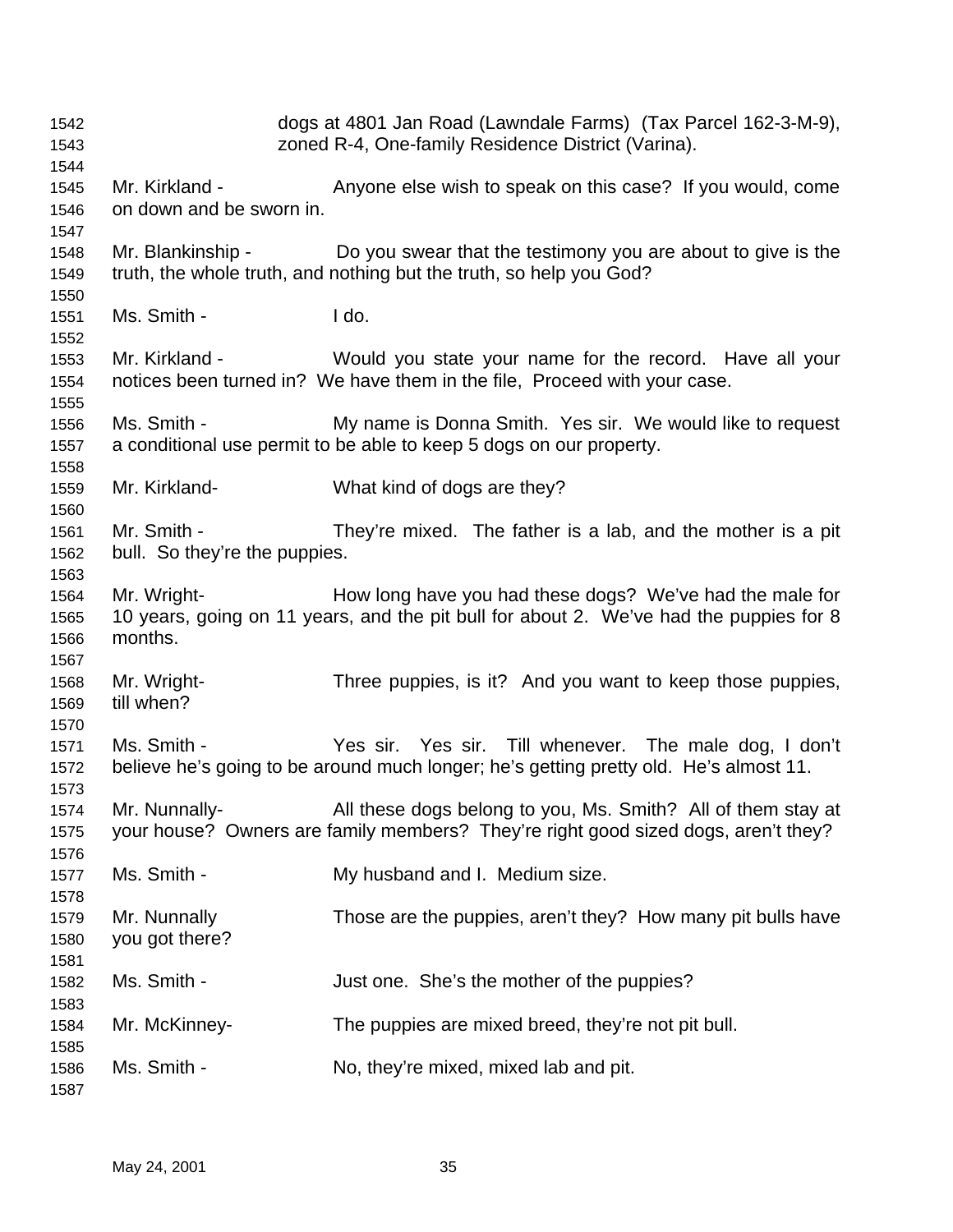| 1588<br>1589 | Mr. Wright-                       | What's located to the rear of your property?                                                      |
|--------------|-----------------------------------|---------------------------------------------------------------------------------------------------|
| 1590<br>1591 | Mr. Smith -                       | Lawndale Farms. Apartments.                                                                       |
| 1592         | Mr. Wright-                       | It appears from this picture to be some screening between                                         |
| 1593         | your property and the apartments. |                                                                                                   |
| 1594         |                                   |                                                                                                   |
| 1595         | Mr. Smith -                       | There's 7 or 8 feet of woods there, in between the                                                |
| 1596         | apartments and us.                |                                                                                                   |
| 1597         |                                   |                                                                                                   |
| 1598         | Mr. Wright-                       | Your yard is completely fenced in where the dogs would be?                                        |
| 1599         | They're not allowed to get out?   |                                                                                                   |
| 1600         |                                   |                                                                                                   |
| 1601         | Ms. Smith -                       | No, they never leave the yard                                                                     |
| 1602         |                                   |                                                                                                   |
| 1603         | Mr. Wright-                       | Where do they stay at nighttime?                                                                  |
| 1604         |                                   |                                                                                                   |
| 1605         | Ms. Smith -                       | They stay in the house with us at night                                                           |
| 1606         |                                   |                                                                                                   |
| 1607         | Mr. Smith -                       | They're just like our babies.                                                                     |
| 1608         |                                   |                                                                                                   |
| 1609         | Mr. McKinney-                     | Have they ever gotten out, Ms. Smith?                                                             |
| 1610         |                                   |                                                                                                   |
| 1611<br>1612 | Ms. Smith -                       | No sir. The only time they go out is to go to the vet.                                            |
| 1613         | Mr. Wright-                       | Where do they stay in the daytime?                                                                |
| 1614         |                                   |                                                                                                   |
| 1615         | Ms. Smith -                       | I'm home with them all the time, so I let them out early in the                                   |
| 1616         |                                   | morning and then around 11:30, and in the afternoon I'll let them in, and they'll take a          |
| 1617         |                                   | little nap, and then stay until about 4 or 5, and then I'll let them back out for a little while, |
| 1618         | and then it's back in to bed.     |                                                                                                   |
| 1619         |                                   |                                                                                                   |
| 1620         | Mr. Wright-                       | So you're not working, you're there all the time?                                                 |
| 1621         |                                   |                                                                                                   |
| 1622         | Mr. Nunnally-                     | What is that right in the middle of your back yard? Isn't that a                                  |
| 1623         | pen or something.                 |                                                                                                   |
| 1624         |                                   |                                                                                                   |
| 1625         | Ms. Smith -                       | Yes, it's a dog pen.                                                                              |
| 1626         |                                   |                                                                                                   |
| 1627         | Mr. Nunnally-                     | You don't keep them in there at all?                                                              |
| 1628         |                                   |                                                                                                   |
| 1629         | Ms. Smith -                       | Every once in a while we keep them in there, not all the time.                                    |
| 1630         |                                   |                                                                                                   |
| 1631         | Mr. McKinney-                     | That's called "solitary."                                                                         |
| 1632         |                                   |                                                                                                   |
| 1633         | Ms. Smith -                       | Doggie jail.                                                                                      |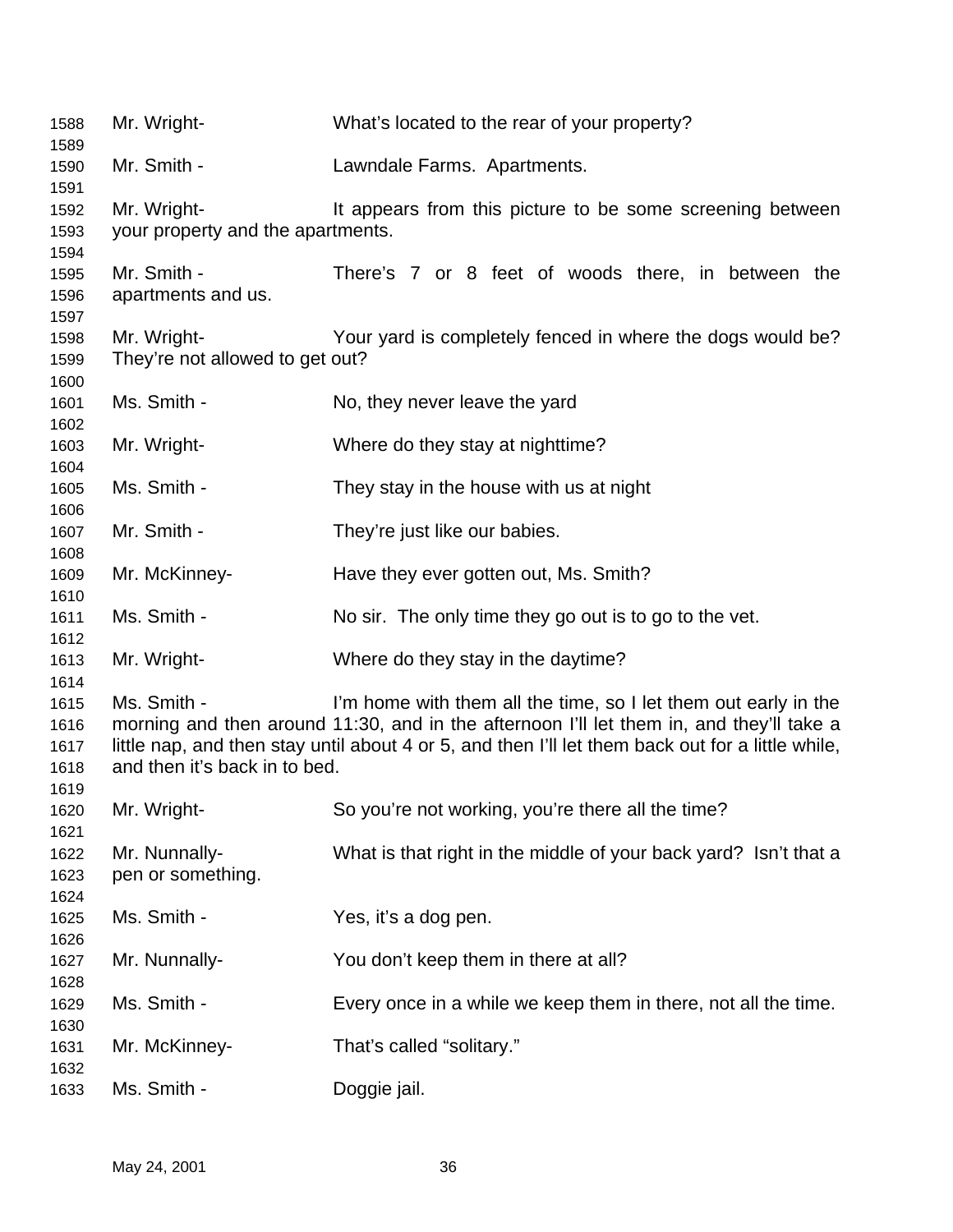| 1634         |                               |                                                                                           |
|--------------|-------------------------------|-------------------------------------------------------------------------------------------|
| 1635         | Mr. Balfour-                  | You've read the conditions that were attached.                                            |
| 1636         |                               |                                                                                           |
| 1637         | Mr. Smith -                   | Yes.                                                                                      |
| 1638         |                               |                                                                                           |
| 1639         | Mr. Kirkland-                 | How old are the dogs again?                                                               |
| 1640         |                               |                                                                                           |
| 1641         | Ms. Smith -                   | The father is almost 11; the mother is 2, 2 $\frac{1}{2}$ , and the                       |
| 1642         | puppies just turned 8 months. |                                                                                           |
| 1643         |                               |                                                                                           |
| 1644         | Mr. Kirkland -                | Four of them are going to be around a while.                                              |
| 1645         |                               |                                                                                           |
| 1646         | Mr. Wright-                   | Do you plan to breed any more dogs?                                                       |
| 1647         |                               |                                                                                           |
| 1648         | Ms. Smith -                   | No sir. We didn't plan for these to happen; this was an                                   |
| 1649         | accident.                     |                                                                                           |
| 1650         |                               |                                                                                           |
| 1651         | Mr. McKinney-                 | Have they been neutered and spayed?                                                       |
| 1652         | Ms. Smith -                   |                                                                                           |
| 1653         | females done this month.      | The 2 males already have; I'm in the process of having the                                |
| 1654         |                               |                                                                                           |
| 1655<br>1656 | Mr. Kirkland -                | Mr. Secretary, any complaints?                                                            |
| 1657         |                               |                                                                                           |
| 1658         | Mr. Blankinship -             | Not that I'm aware of.                                                                    |
| 1659         |                               |                                                                                           |
| 1660         | Mr. Kirkland-                 | Did this come to us as a complaint?                                                       |
| 1661         |                               |                                                                                           |
| 1662         | Mr. Blankinship -             | I'm not sure.                                                                             |
| 1663         |                               |                                                                                           |
| 1664         | Mr. Kirkland -                | Anyone opposed to this?<br>Anyone else wish to speak?                                     |
| 1665         |                               | Anything you'd like to add? That concludes the case.                                      |
| 1666         |                               |                                                                                           |
| 1667         |                               | After an advertised public hearing and on a motion by Mr. Nunnally, seconded by Mr.       |
| 1668         |                               | Wright, the Board granted your application UP-14-2001 for a conditional use permit to     |
| 1669         |                               | board five dogs at 4801 Jan Road (Lawndale Farms) (Tax Parcel 162-3-M-9).<br>The          |
| 1670         |                               | Board granted the use permit subject to the following condition:                          |
| 1671         |                               |                                                                                           |
| 1672         | 1.                            | This approval is only for the five dogs owned by the property owner and family            |
| 1673         |                               | members. The approval is not for the boarding or breeding of dogs at any time.            |
| 1674         |                               |                                                                                           |
| 1675         | 2.                            | No new or replacement animals may be added, so that the number of animals                 |
| 1676         |                               | will be reduced by natural means to the 3 animal limit allowed in a residential district. |
| 1677         |                               |                                                                                           |
| 1678         | 3.                            | The applicant must maintain the property so that odors are controlled.                    |
| 1679         |                               |                                                                                           |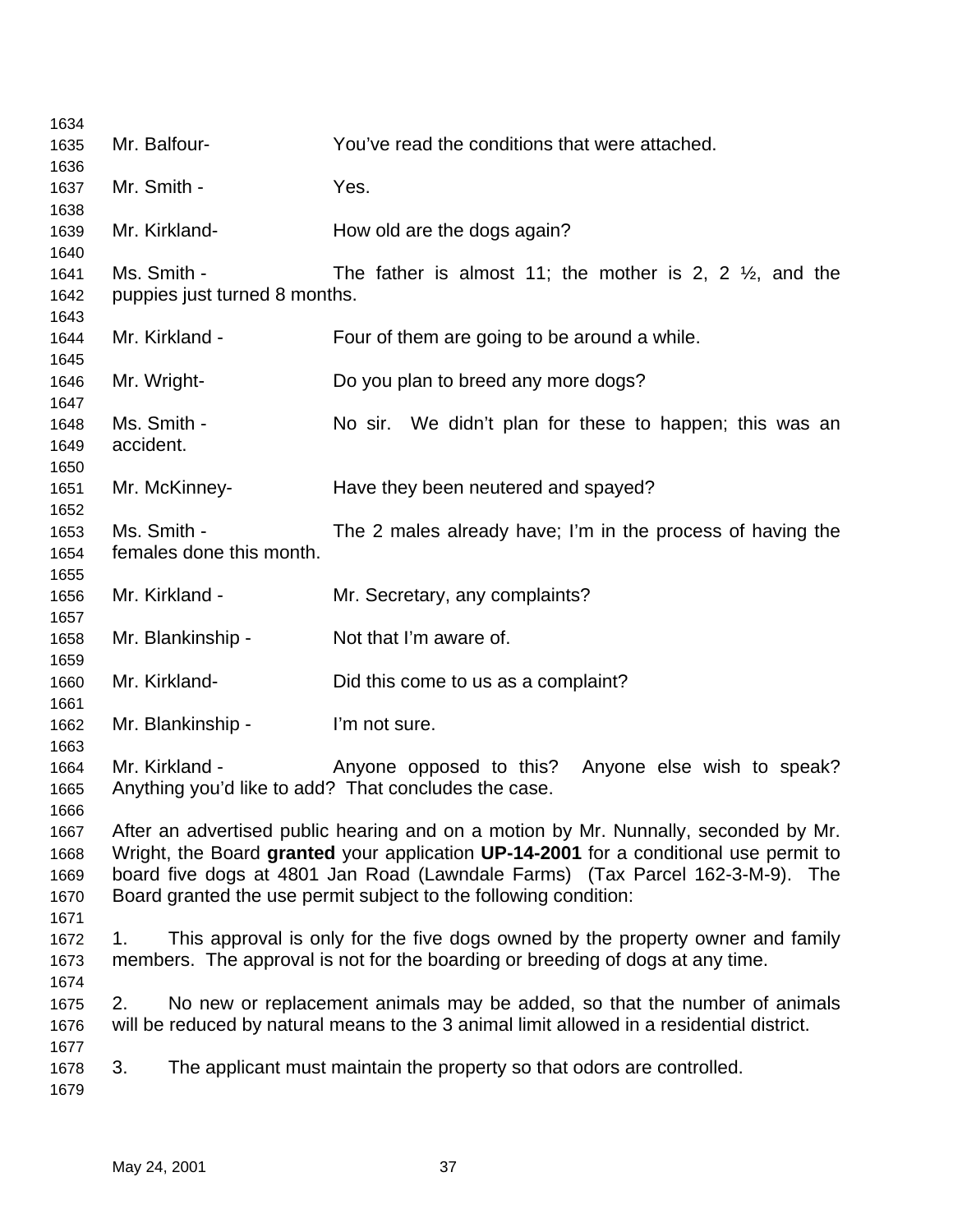1680 Affirmative: Balfour, Kirkland, McKinney, Nunnally, Wright 5 Negative: 0 Absent: 0 The Board granted the request because it found the proposed use will be in substantial accordance with the general purpose and objectives of Chapter 24 of the County Code. Mr. Kirkland - Last case on the 9:00 o'clock agenda is coming up. Would you please call that. Mr. Blankinship - **A-69-2001** has been **withdrawn. UP- 15-2001 C. EDWIN WEEKS** requests a temporary conditional use permit pursuant to Section 24-116(c)(1) of Chapter 24 of the County Code to locate a portable retail building at 2314 Hungary Road (Tax Parcel 51-A-66), zoned B-2C, Business District (Conditional) (Brookland). Mr. Blankinship - He brought some new exhibits this morning, which I'll hand out to you. Mr. Weeks, have you seen the letter of opposition? Mr. Weeks - No I haven't. You told me there was one. Mr. Kirkland – I haven't seen that. Okay, anyone else wish to speak on this case? Everybody stand up and raise their hands and be sworn in. Mr. Blankinship - Do you swear that the testimony you are about to give is the truth, the whole truth, and nothing but the truth, so help you God? Mr. Kirkland - Okay, would you state your name for the record sir. Have all your notices been turned in according to County Code? We have them in the file. State your case. Mr. Weeks - I do. I'm Eddie Weeks. Yes sir. I propose to put a portable retail building in Laurel Park Shopping Center, to sell shaved ice drinks. It would be one product, shaved ice with syrup poured on top of them. There are 2 similar retail businesses in Hanover County, one at the Hanover County Industrial Air Park, and one in downtown Mechanicsville. I'm applying for a conditional use permit for 2 years to 1718 place my building in Laurel Park Shopping Center. Mr. Wright- What would happen after the 2-year period? Mr. Weeks - I would be required to put the building on a foundation to become a permanent structure. 1725 Mr. Wright- Is that what you intend to do? Do you intend to do it before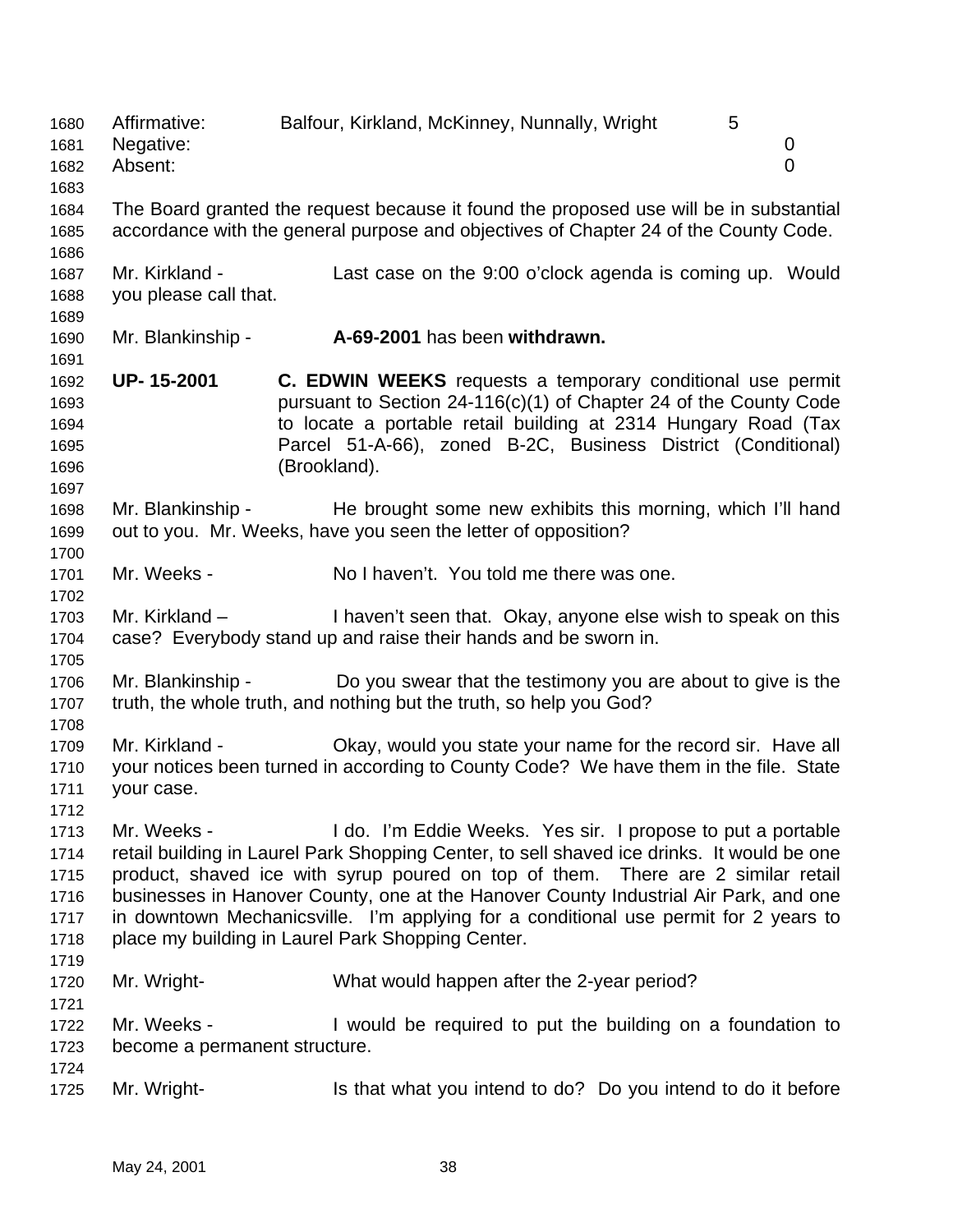the end of the 2-year period? I wonder why you don't do it at the outset, that was my question. Mr. Weeks - Yes sir. I could do it. I just want to try the business, to see if it would work? Mr. Wright- So you're going to do this as a trial balloon sort of thing? Mr. Weeks - I've watched the shaved ice business in downtown Mechanicsville Shopping Center. It's been in business for about 5 or 6 years, and it's very profitable. 1738 Mr. Wright- I mean the reason you don't want to make it permanent now is, you want to try it before you go into the expense of making it permanent? Mr. Weeks - Yes sir, but I do want to make it permanent. Mr. Wright- Where will you put it if you make it permanent? It would have to be part of the shopping center, wouldn't it? Mr. Weeks - I would put it, if you look on the plot, UP-15-2001, it would be in the shopping center, under one of the parking lights in the parking lot there. Mr. Blankinship - That's for the temporary location. Would the permanent location, would you try to put it in the same place? 1752 Mr. Weeks - I would try to, yes. 1754 Mr. Wright- It would be in the shopping center? Mr. Weeks - The idea behind these portable shaved ice stands – they have not been introduced in Virginia that much, is to be in the parking lot, visible, not 1758 part of the structure of the shopping center. Mr. Wright- Would this be permitted if he made it a permanent thing? Mr. Blankinship - I think so. There's plenty of parking there. I'm not sure how he'd lease it, but that's not our concern. 1765 Mr. Weeks - I met with the Henrico County Health Department. They have a stipulation that I have running water from a sink and wastewater from a sink. Mr. Wright- You would have that? 1770 Mr. Weeks - That's the County stipulation, but the 2 shaved ice businesses in Hanover County have appealed to the State Department of Health, and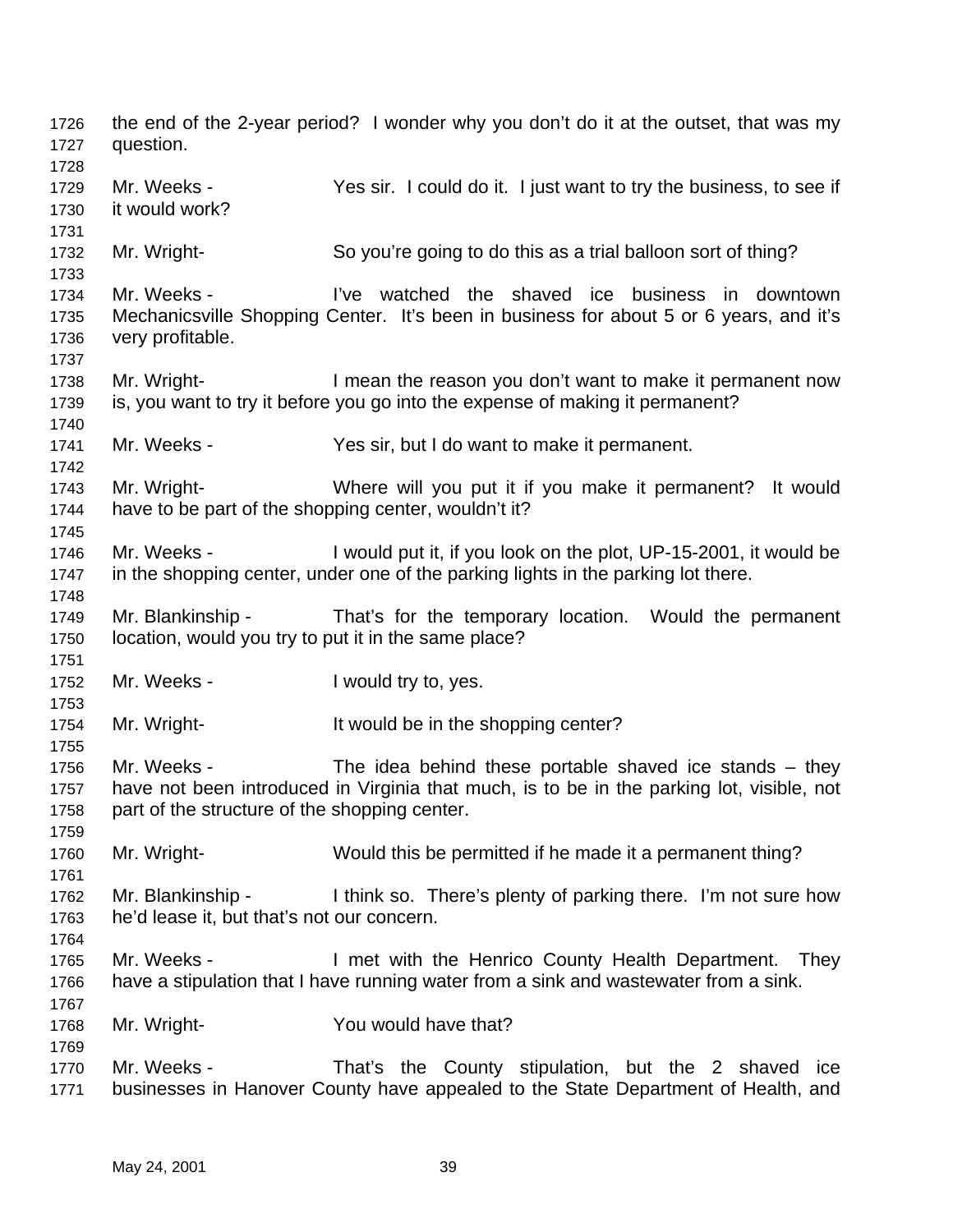they have been granted permission to operate portable shaved ice businesses by the Board of Health, based on certain stipulations. They're governed by the Hanover County Health Department. I'm proposing to go to the State Health Department and try to get permission from the State Health Department, as did the 2 shaved ice businesses in Hanover, that they did, and they have been granted permission. Mr. Wright- There is a condition if this is approved, that you comply with the requirements of the Virginia Department of Health, so whatever they require, you would have to do. Mr. Weeks - The local health department says I've got to have waste water and running water from a sink, not from a restroom, but from a sink. Mr. Kirkland - What are you going to do about a restroom, for the poor person that sits in that little shed all day? 1788 Mr. Weeks - I've met with the Building Inspection and Construction in Henrico County. The only thing that I have to be compliant with, is that I have to have permission from one of the real estate people in Laurel Park Shopping Center, to use their restrooms, just a letter on file. Mr. McKinney- Within 300 feet. Mr. Weeks - Yes sir. I would be in compliance. Mr. Kirkland - Shut up the shop, person goes to the bathroom, comes back. Wintertime, what happens in the winter? 1800 Mr. Weeks - It would be a seasonal business, from May through first part of September. 1803 Mr. Kirkland - And you would maintain it during the winter if it got in disrepair, paint it, or whatever? Mr. Weeks - Yes I would. 1808 Mr. Wright- It's not going to be operated during the wintertime? 1810 Mr. Weeks - No sir it will not. That's maybe  $4\frac{1}{2}$  months out of the year. Mr. Blankinship - Will it remain on the site during the winter? Mr. Weeks - It would, if the County lets me. Architecturally being compliant with the existing structures at Laurel Park Shopping Center. Mr. McKinney- Mr. Weeks, don't they have these little trucks that have this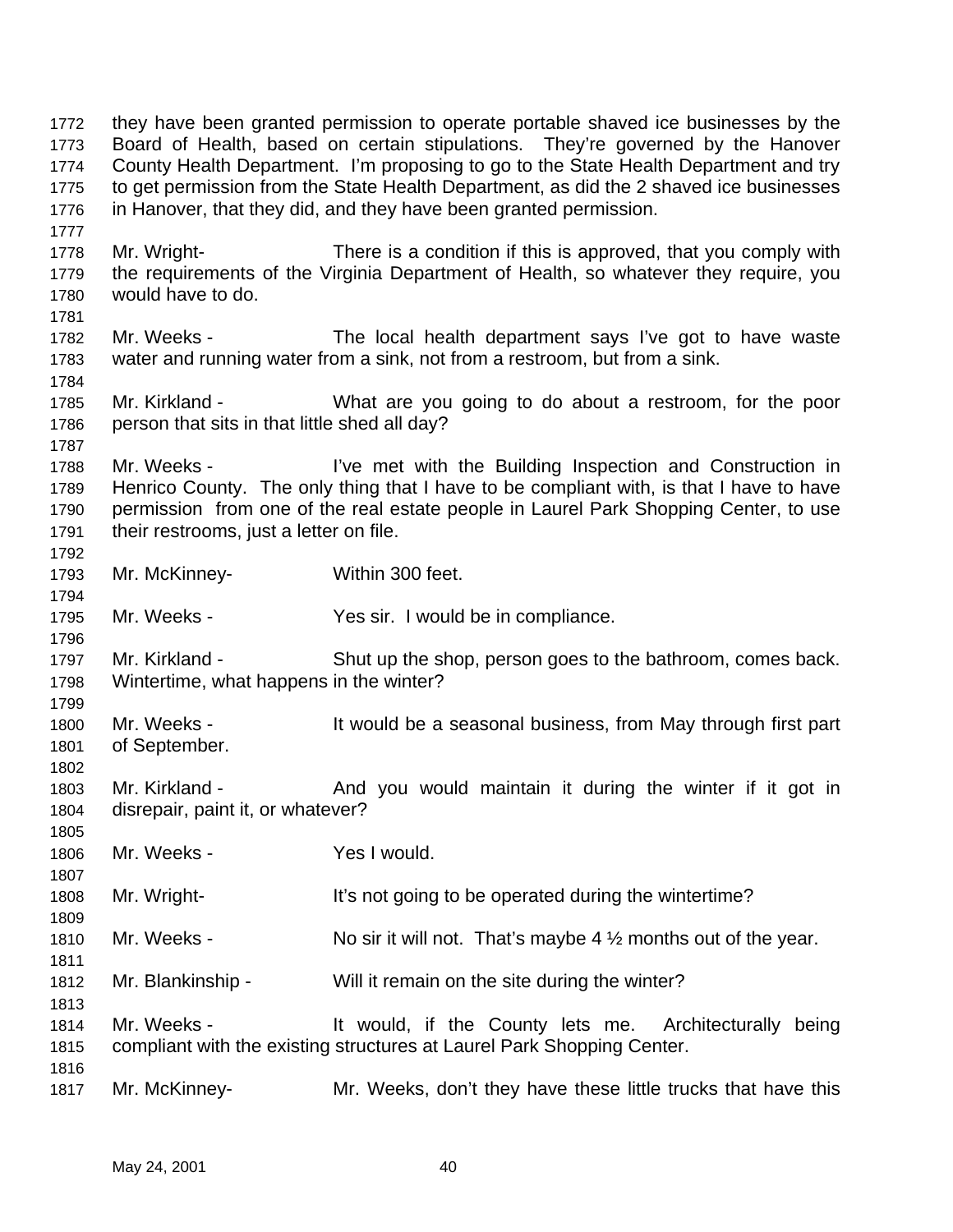type of facility in the truck, like they do the sandwich trucks and so forth. Mr. Weeks - Snow Shack, who's the franchiser, can give you a building within truck. I haven't pursued that route. Mr. McKinney- Mr. Secretary, if he had a truck that was licensed, how would he park there during business hours? Mr. Blankinship - I would think we would treat that as a peddler, which is handled under a separate section of the County Code. I'm not intimately familiar with those requirements, but I know there is a requirement to move every 30 minutes. Mr. McKinney- Dominique's doesn't move. Mr. Blankinship - That's not a vehicle; that's a building. Mr. McKinney- It's on wheels; it's a trailer. Mr. Blankinship - Not any more. The ones at Lowe's are actually connected to water and sewer. That's not a vehicle. It's a portable building. Mr. McKinney- I know they're connected to water and sewer. 1841 Mr. Weeks - Ron Brady, from the Henrico County Health Department, said I would have to have waste water and running water coming into a sink, but not restrooms. Unless I get a variance from the State Department of Health. Mr. Balfour- You be operating the same hours as the tenants in the shopping center? Mr. Weeks - No sir. I'd be operating during the week, from 3 to 9 o'clock at night. Mr. Balfour- What time does the shopping center close at night? Mr. Weeks - I don't know sir. And then on weekends I'd be open from 12 o'clock till 9 o'clock. Mr. Balfour- Is there a border from the back of your building to these people who are complaining, who live on the street behind the shopping center? Mr. Weeks - Is there a what sir? 1861 Mr. Balfour- Is there a fence or a border or anything on the property between you and the residents who are complaining who live on Brandon Forest Court?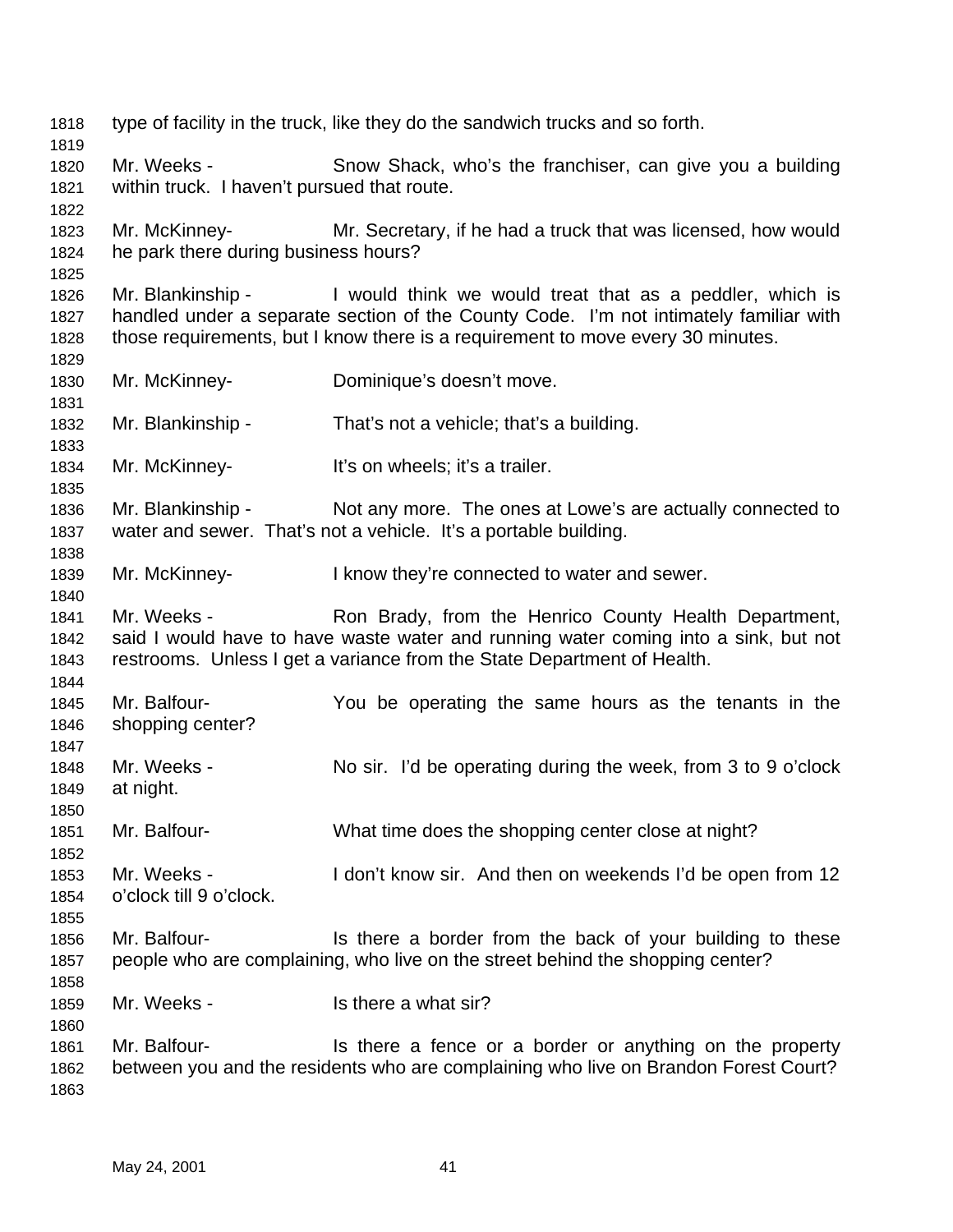Mr. Weeks - I think there's a line of trees maybe. Mr. Balfour- Their complaint is that people sneak through their yards, and this will just draw more attention to it if they can go over there and get a drink. There's not a fence, is there? Mr. Weeks - This business is a little like Brewsters at Staples Mill Shopping Center; it will offer an affordable, non-alcoholic beverage to families, to kids. Mr. McKinney- So you'd be leasing space from the shopping center? Mr. Weeks - I would be leasing space from the shopping center. I've called Dave Myers. He owns the shopping center. He's in Bethesda, Maryland. He says these things are very popular in Baltimore and in Bethesda, Maryland. They're very popular down in Florida, down in Louisiana. They just haven't hit Virginia yet. 1880 Mr. Balfour- **Are you going to operate it, or are you going to have**  someone else operate it. 1883 Mr. Weeks - Me, my wife, my 3 children, hired teenagers, 15 years of age or older. Mr. Kirkland- Mr. Blankinship, he said that he was going to appeal the situation with the water running in and out. If we approve this, do we need to make a stipulation in the case that he doesn't have to have the water and the sewer? Mr. Blankinship - The condition that staff proposes, is just that they have to comply with Health Department requirements,\ Mr. Weeks - One of the Health Department requirements for Henrico County is if I am compliant with the State Department of Agriculture and Human Services, I will satisfy the local Health Department requirements. 1897 Mr. Blankinship - So it's up to them to determine what's applicable. Mr. Weeks - If I can go through the State Department of Consumer Services and Agriculture and meet their requirements, the local health departments will be satisfied. Mr. Kirkland - There's been one of these in West Point for 5 years? And it hasn't lost money, and they're still there 5 years later? Mr. Blankinship - There's been one in the Fredericksburg area that does shaved ice during the summer and cappuccino during the winter. Mr. Weeks - The owner of the shopping center, Dave Myers, is very much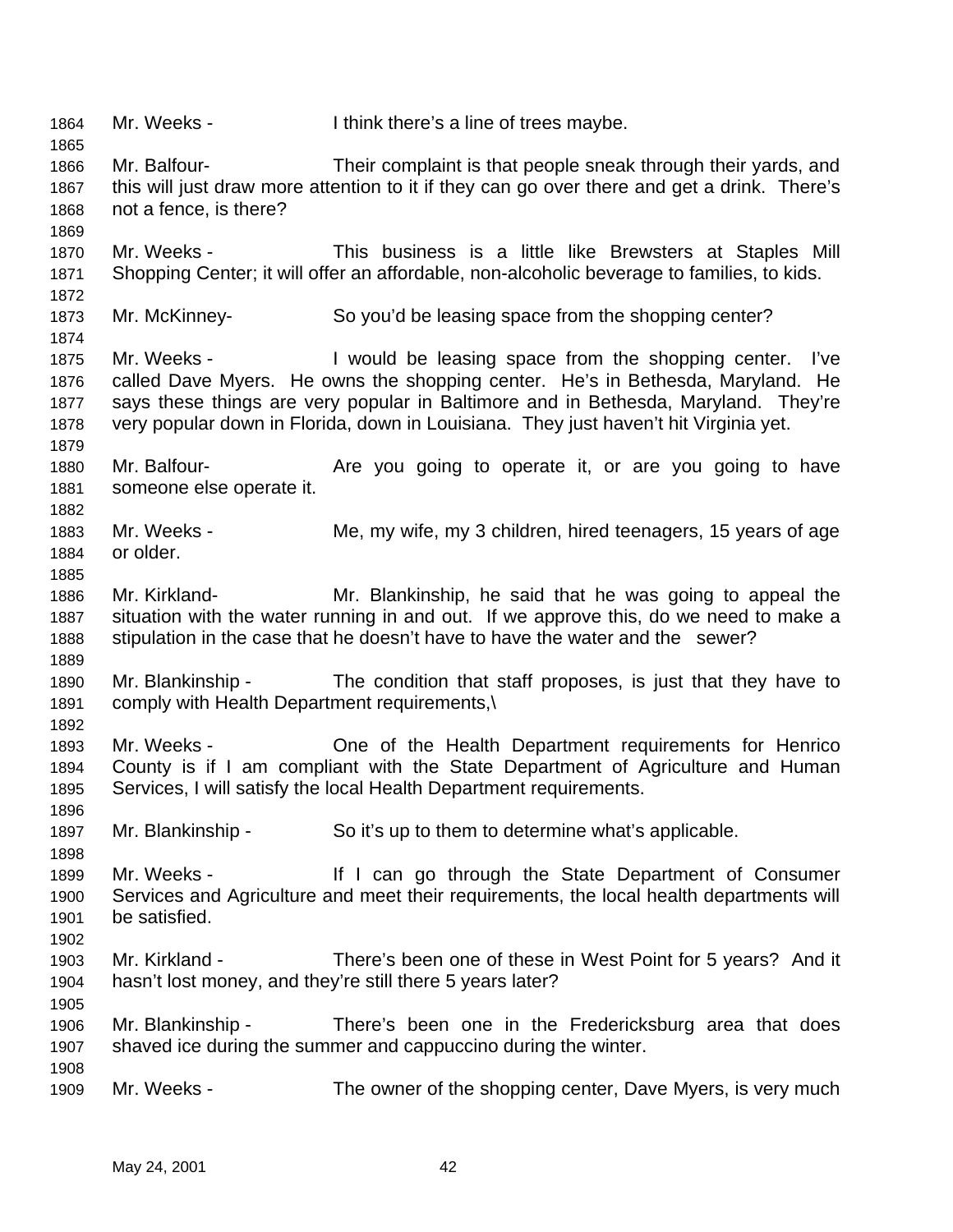in support of this. Mr. McKinney- This building is already, this is a franchise, it's not a franchise? 1915 Mr. Weeks - No sir. I just buy my products from Snow Shack, and I can use their name. Mr. McKinney- How about the building? What's that to be constructed out of? 1921 Mr. Weeks - It's going to be a 10 by 20, 8 feet tall. I've got a picture of it; it's in the handout that he gave you. Mr. Kirkland- It's one of those portable shed things? Mr. Weeks - It's going to be architecturally compliant to look like the shopping center. It's going to have that sprayed on EIFS siding, turquoise trimming, the windows will be dark brown to be in compliance with the existing shopping center. The doorframes will be dark brown to be in compliance with the existing shopping center. 1931 Mr. Kirkland - Any other questions, Mr. McKinney? Mr. Weeks - I have a handout here, auto-cad drawing – it will look like that, and I've got a picture of Laurel Park Shopping Center; it will be architecturally compliant to look like the rest of the structures in Laurel Park Shopping Center. Mr. Kirkland - Okay, we'll give you some time to rebut any problems this gentleman might have. I assume you're opposed, correct? Okay, if you would come on up. If you would, sir, state your name for the record. Mr. Hasse - David Hasse, and it was my wife who sent the letter to you, or to Mr. Blankinship. Mr. Kirkland - What is your address? Mr. Hasse - 2405 Brandon Forest Court. Mr. Kirkland - Could you point that out to me on the map? Thank you. Okay, what do you have to say? Mr. Hasse - Well first of all, the main reasons that we do oppose it are simply as stated in my wife's letter. We have enough walk-through traffic through our back yard over to the shopping center already. Many times we've had children going through, and they're throwing stones and dropping pieces of glass. We do have 2 very small dogs. They are house dogs; however we do put them on their chains once in a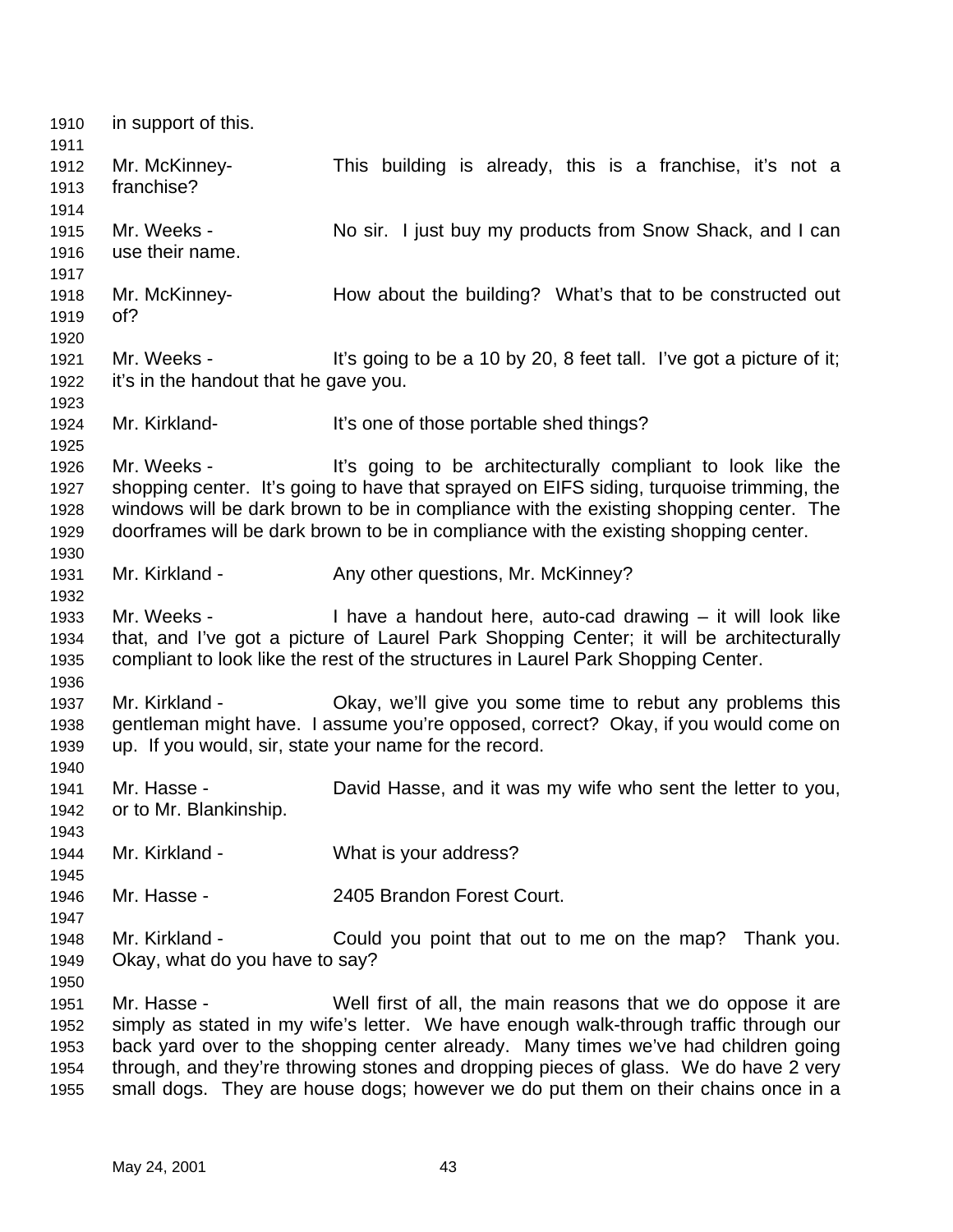while and leave them outside. We feel that that type of business is just going to bring more children into the area, and they do have an open access straight through. The lot directly behind us is open with no fence in between there. We do have a direct view over to the shopping center parking lot. One thing I don't understand from what I received, the neighbors on both sides of me, also on Brandon Forest Court, did not receive a copy of this. At least one of them also has a view of that area. The one on the right-hand side, I don't believe has a direct view of the shopping center parking lot because of a small forest area that comes off of Woodman and extends in about 100 or so feet. Mr. Kirkland - Mr. Blankinship, was everyone contacted adjacent? It's too late now, we've heard the case. What is the person's name you're talking about. Mr. Blankinship - There's quite a stack of them here. Mr. Hasse - They're on either side of me – we only moved in recently. It's Joel on the property right there, and Fred and his wife on the property there. It's Joel and Amanda, and unfortunately I can't think of Fred's wife's name. I do a lot of traveling myself; in fact I apologize for my appearance; I just returned from Tennessee last night. Mine is 2405, and I should have looked before I came in, but they're immediately on both sides of me. Mr. McKinney- 2403 and 2407. Mr. Kirkland - I assume since we have the notices that they've been checked out. Mr. Hasse - They also do advise my wife that they agree with our viewpoint, they don't want the additional walk-through traffic either. I do appreciate Mr. Weeks' intention of trying to bring more business into the area. Unfortunately, I think it will be detrimental to the area. Mr. Kirkland - Have you ever called the police with these children walking through your yard? Mr. Hasse - No sir. I also have never seen them actually throwing rocks, but unless these things are actually falling out of the sky, I'm finding big chunks of glass and everything else every second time I do the lawn. Mr. Blankinship - Mr. Chairman, I see 2401, 2405, 2413 2425. I don't know whether the house numbers there are consecutive or not. Mr. McKinney- Do you have a list? It's 2407 and 2403. Mr. Kirkland - Well on my street we miss about every sixth number.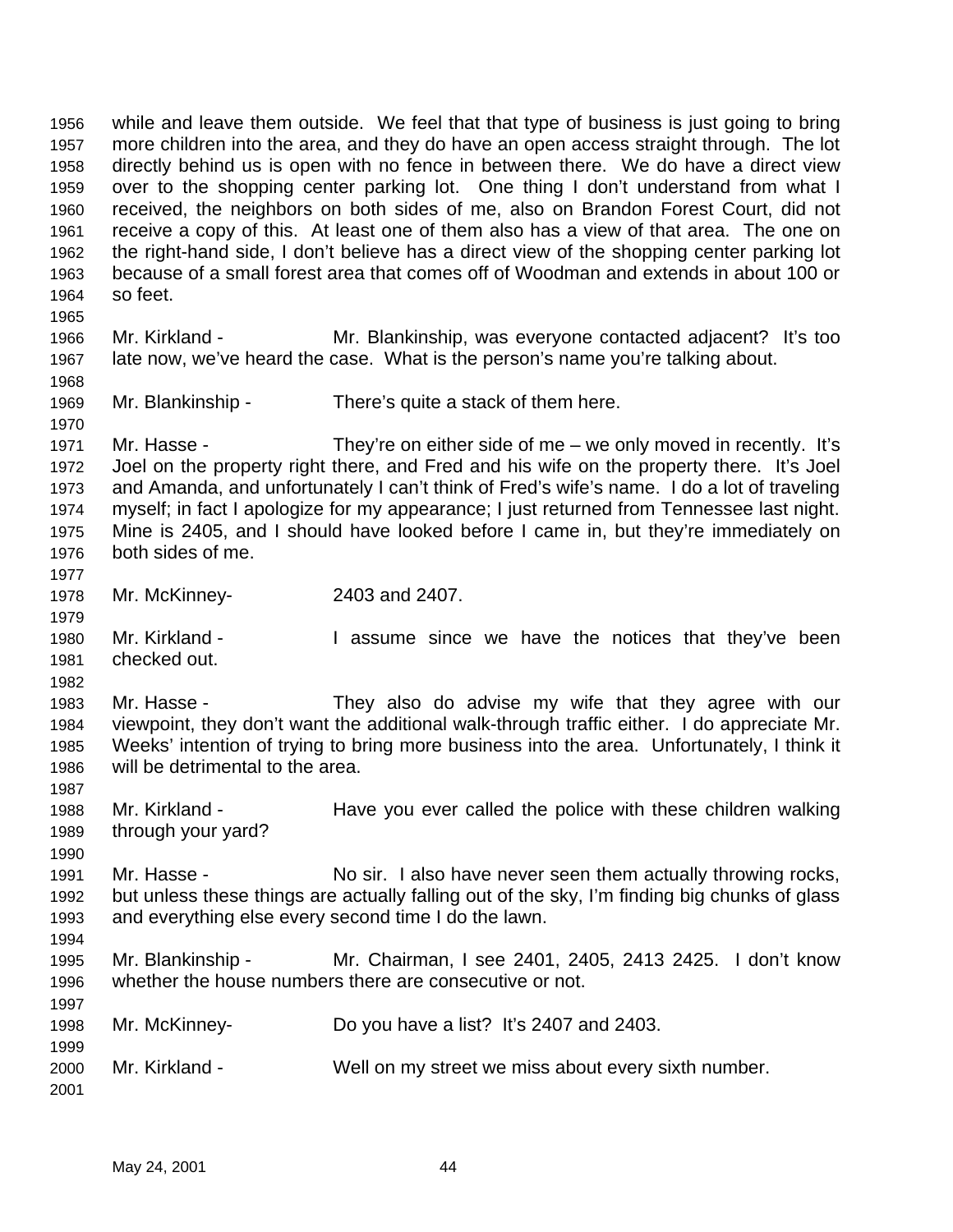Mr. Blankinship - 2429. You can see that those houses are not on every lot. 2421. 2417. 2409. Mr. McKinney- That's a fairly new subdivision, so they should run in succession. Mr. Blankinship - A lot of times they will leave a number for a lot that hasn't been built on yet. 2011 Mr. Kirkland - It's on the drawing here, that they should be consecutive. Mr. McKinney- It was built under 911 standards; it's only about 4-5 years old. Mr. Wright- Mr. Hasse, did you ever consider putting a fence around your yard to keep people out? Mr. Hasse - We are considering doing that; however because we just moved in recently, we moved to the Richmond area in June of last year from the Chicago area. We're trying to get a lot of things done; we still have to paint the house, other things. Mr. Wright- If you did that, that would eliminate the problem as far as you're concerned. Mr. Hasse - Yes it would; however, I don't know what height requirement I'm allowed to go with, with a fence, and also I don't know how far back I can go with that fence. Mr. McKinney- Forty-two inches in the front yard and side yard, and 7 foot in the rear yard. Mr. Kirkland- Right. To the line. Mr. Hasse - If I did that, that would still not stop them from the walk- through traffic getting through from the adjacent yards. Mr. Kirkland - You don't think they'll walk down Woodman Road and come in that long road there? Mr. Hasse - They do that as a shortcut, to go through our yards. Mr. Wright- Where do these children come from? The houses that live across the street and up the way? Mr. Hasse - Across the street, and also up Woodman, and I don't know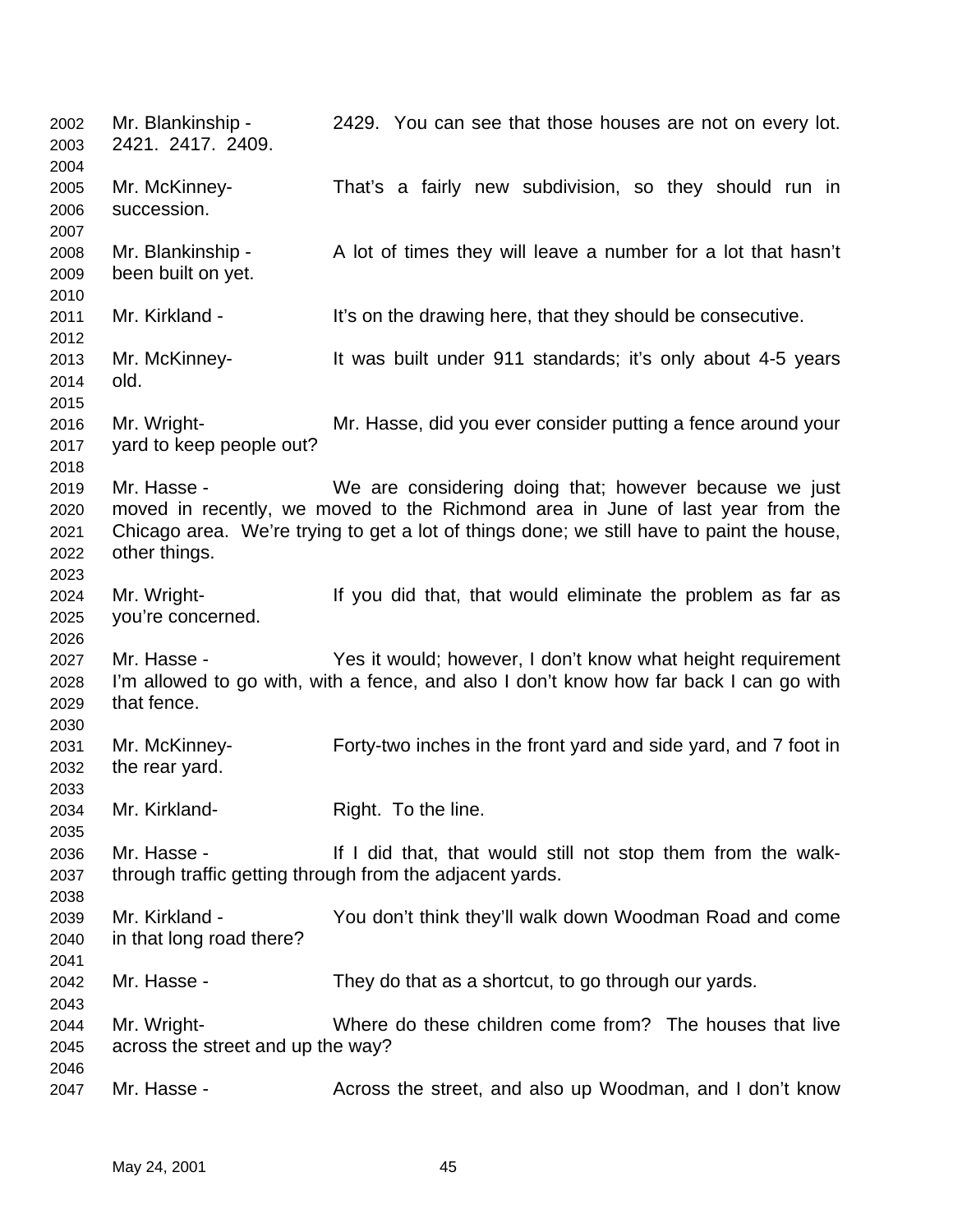what the name of the street is after Forest Court. Mr. Kirkland - We have all the notices. Mr. Blankinship - We have certified receipts that they were mailed. Mr. Hasse - I can only say that, when my wife talked to them, they said they had not received it. Mr. Kirkland - We have certified receipts. Any other questions? Anyone else wish to speak? Mr. Weeks, would you like to rebut anything he might have said? Mr. Weeks - Yes, I respect your concerns, Mr. Hasse, but I think kids are going to be kids, and we were all kids at one time, and kids are going find shortcuts between 2 points if they're going somewhere. I think my proposed shaved ice business will, I went to downtown Mechanicsville one Saturday night about 2 weeks ago, and I found 24 people in line to get these shaved ice drinks, so it does draw people into the shopping center, and when they come into the shopping center, they will probably shop at other retail outlets in the shopping center. Mr. Kirkland - I heard you say it would be open about 4 1/2 months, is that what you said? When are you going to start? Not this year, because I know you're in the late season now, but when are you going to normally have your season. Mr. Weeks - Yes. It'll be from May 1 through September 15 or September 1. I could get started this year if I'm in compliance with the Health Department and if I get permission from the State Health Department, or if I find it cost feasible for water hook-up for waste water and water coming in for the sink. Mr. McKinney- Are these hours of operation from 3 to 9 pm? Mr. Weeks - Monday through Friday it'll be from 3 to 9, and on weekends, Saturday and Sunday, it'll be from 12 to 9. That's the normal operating hours for the Snow Shack in Mechanicsville and for the shaved ice business at Hanover Industrial Air Park. Mr. Kirkland - You would adjust downward, not upward, if it were doing well, in other words, it would stay at 9, it wouldn't go down to 8. Mr. McKinney- We can make that a condition. You say Monday through Thursday, what happens on Friday? Mr. Blankinship - He changed it to Friday. Mr. Weeks - Monday through Friday, 3 to 9 too.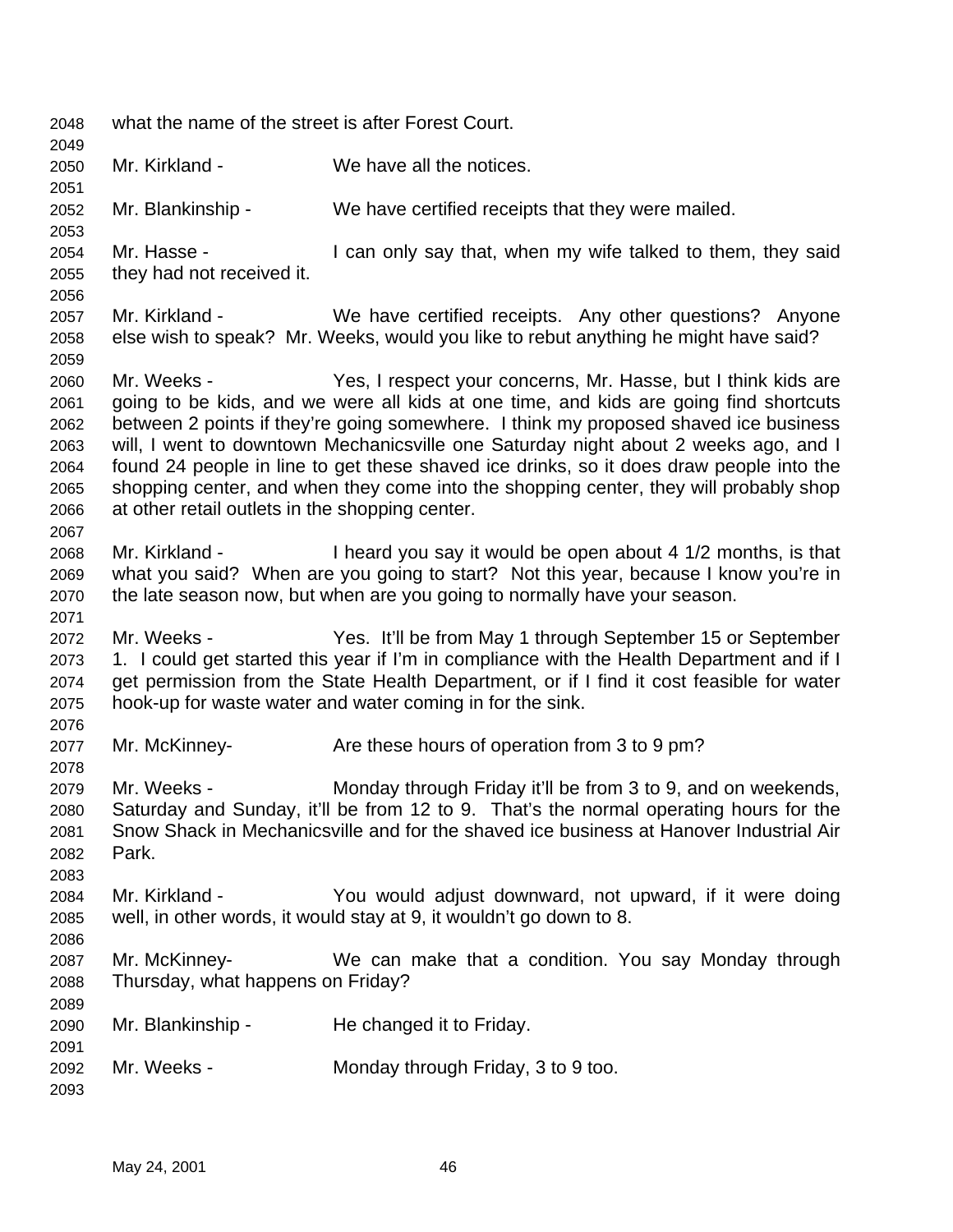2094 Mr. Kirkland - Any other questions? That concludes the case. We're going to take a 5-minute short break here, 10 minutes. After an advertised public hearing and on a motion by Mr. Kirkland, seconded by Mr. McKinney, the Board **granted** your application **UP-15-2001** for a variance to to locate a portable retail building at 2314 Hungary Road (Tax Parcel 51-A-66). The Board granted the variance subject to the following conditions: 1. The property shall be developed in substantial conformance with the plan filed with the application. No substantial changes or additions to the layout may be made without the approval of the Board of Zoning Appeals. 2. Any free-standing buildings constructed on the Property shall be substantially similar in architectural treatment to the renovated shopping center on the Property. 3. The applicant shall comply with all applicable requirements of the Virginia Department of Health. 4. The hours of operation shall be limited to 3:00 - 9:00 PM Monday through Friday and 12:00 Noon - 9:00 PM Saturday and Sunday, May 1 - October 1. 5. This permit shall expire on June 24, 2003 and shall not be renewed. 2117 Affirmative: Balfour, Kirkland, McKinney, Nunnally, Wright 5 Negative: 0 Absent: 0 The Board granted the request because it found the proposed use will be in substantial accordance with the general purpose and objectives of Chapter 24 of the County Code. Mr. Kirkland - We're back in session here. Call the next case. Mr. Blankinship Mr. Chairman, there's one request for deferral on the 10 o'clock agenda, on page 5 of your agenda, case **A-77-2001 GARY AND LIMOR SCHWAM**. They are out of town and request a deferral to your next meeting. Upon a motion by Mr. Wright, seconded by Mr. McKinney, the Board of Zoning Appeals **deferred** the **A-77-2000** application for a variance. The case was deferred for 30 days, at the request of the applicants, from the May 24, 2001, until the June 28, 2001, meeting, Affirmative: Balfour, Kirkland, McKinney, Nunnally, Wright 5 Negative: 0 Absent: 0 Mr. Blankinship - The next 2 are companion cases. Shall I call them together?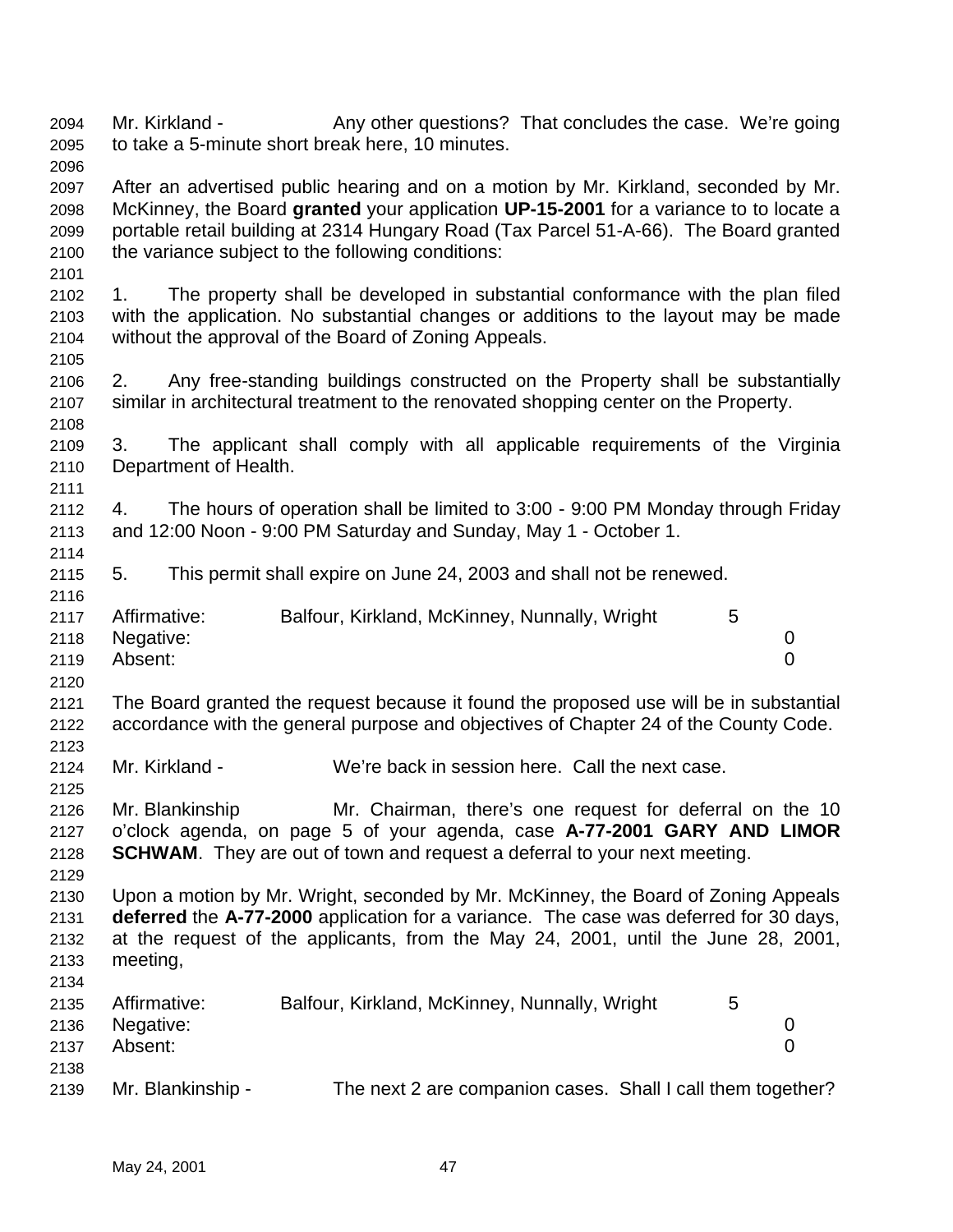| 2141 | Mr. Kirkland - | Let's hear them together. |
|------|----------------|---------------------------|

 **A - 70-2001 WILLIAM T. COVITZ** requests a variance from Section 24-95(b)(6) of Chapter 24 of the County Code to build a single-family dwelling at 9 N. Beech Avenue (Highland Springs) (Tax Parcel 148-10-B-15 (part)), zoned R-4, One-family Residence District (Varina). The total lot area requirement is not met. The applicant has 5,000 square feet total lot area, where the Code requires 6,000 square feet total lot area. The applicant requests a variance of 1,000 square feet total lot area.

- **A 71-2001 WILLIAM T. COVITZ** requests a variance from Section 25-9(b)(6) of Chapter 24 of the County Code to build a single-family dwelling at 11 N. Beech Avenue (Highland Springs) (Tax Parcel 148-10-B-15 (part)), zoned R-4, One-family Residence District (Varina). The total lot area requirement is not met. The applicant has 5,000 square feet total lot area, where the Code requires 6,000 square feet total lot area. The applicant requests a variance of 1,000 square feet total lot area.
- 2161 Mr. Kirkland Anyone else wish to speak on this case? If you would, please stand and raise your right hand and be sworn in.
- Mr. Blankinship Do you swear that the testimony you are about to give is the truth, the whole truth, and nothing but the truth, so help you God?
- Mr. Kirkland If you would, sir, state your name for the record. Have all your notices been turned in? Let's hear your case.
- Mr. Balfour- We had a note to get the originals, but I think we have all the originals now, is that correct? We have all the originals now, because I note there's a note in the file that we have copies.
- Mr. Welbourne I do. My name is Kenny Welbourne. Yes sir. I sent them all to the County and to the people. Good morning Mr. Chairman and members of the Board of Zoning Appeals. My name is Kenny Welbourne as I previously stated. I'm a building contractor and a real estate broker. I'm here representing Mr. and Mrs. William T. Covitz and their request to obtain a variance to build a home on 9 and 11 North Beech Avenue in Highland Springs. The reason they are asking for a variance is that the lots are 50 by 100 feet, and they were subdivided long before the 1960 zoning law changed the size of the lots that you could build on from 5,000 to 6,000 square feet. They have 5,000, so they need a variance of 1,000 square feet on each lot. The home there was built in 1937. Mr. and Mrs. Covitz obtained it from his father upon his father's death in 1994. I have some pictures that show the condition of the inside of the house and the outside. They show it in great need of repair. As a matter of fact, repair would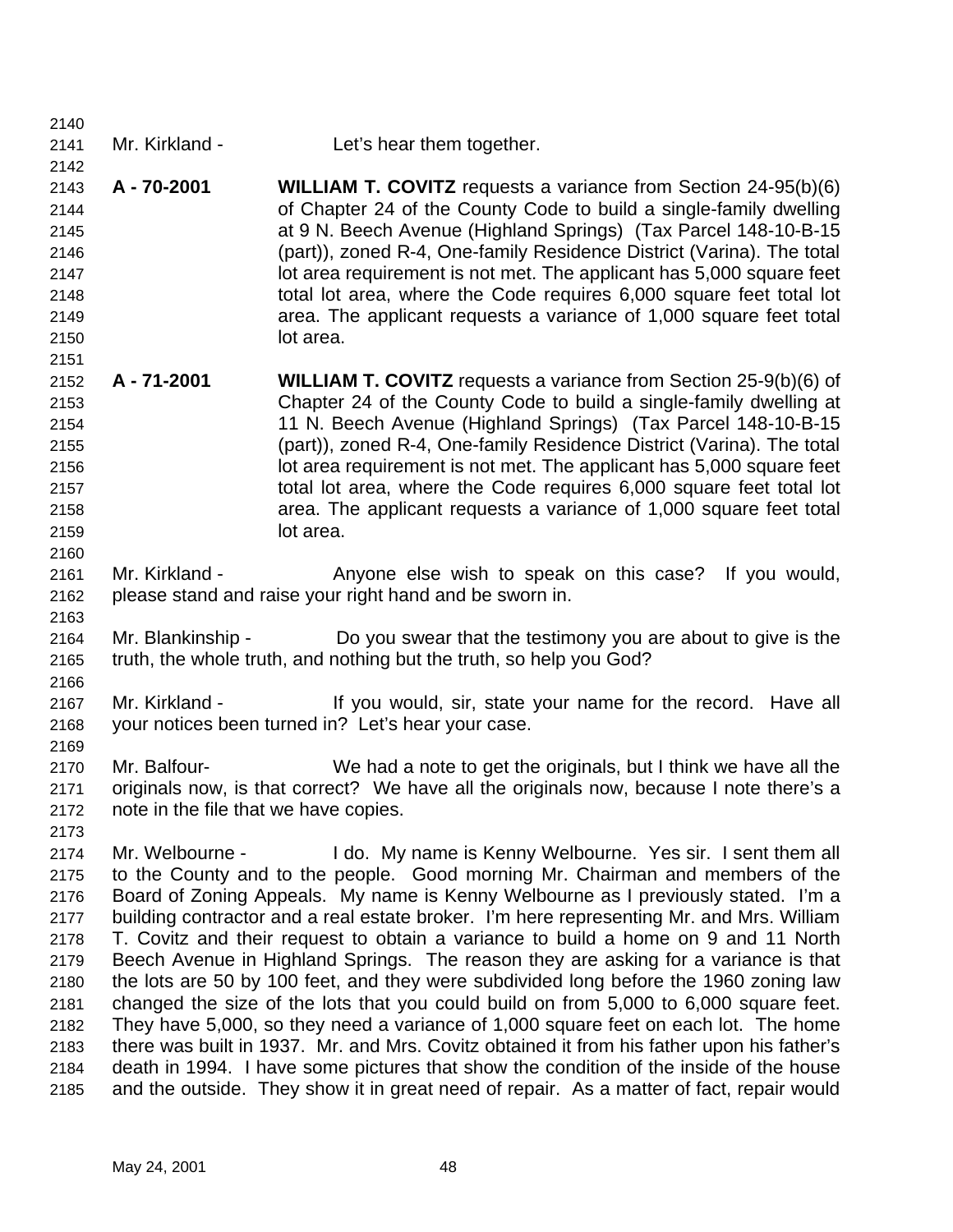be too much to actually remodel it, I would think. It just needs to be town down. I know it's their home now, and I hate to say that, but it needs to be torn down and a new home constructed. As you can see, that's the interior there, where the tin roof is leaking, water's coming down through it, their floor joists underneath the house are deteriorating, one section of the house doesn't have a foundation under it, on the rear, and the plumbing all needs to be replaced in it. It's just the physical condition, the interior and exterior is just too much to try to repair it, to make a decent home out of that. They are in a position that they do not have the money to renovate it or to build a new house. Their only chance to have a better home for themselves and their child is to sell this property, with 2 building lots, so they can obtain enough money to pay off the first mortgage that's on it and buy another home. That's the only way they can do it. They just do not have any other resource finance, because like I say, the house is in too bad a physical condition to even consider remodeling, in my opinion. We feel like it's a hardship case for the lack of money to repair it, pay the mortgage off and repair this house, so therefore the only way they can obtain a home for themselves and their child is to sell it as 2 lots and buy another home. Mr. and Mrs. Covitz are here if you'd like any questions for them, but we would appreciate any consideration in approving a lot variance for 9 and 11 North Beech Avenue. 

 Mr. Nunnally- Are you buying these lots Mr. Welbourne? Mr. Welbourne - I will buy it, providing it's 2 lots, yes sir. Mr. Nunnally- What are you going to put on there? 980 square feet, I think it said. Mr. Welbourne - I have a picture. You can see a home that I built on North Elm Avenue about 7 or 8 years ago – that's the same home that I would put on that property, same type. Mr. Nunnally- Vinyl siding? Mr. Welbourne - Vinyl siding, brick foundation, 980 square foot home. That's a picture of it right there. Mr. McKinney- Would both lots have the same house on it. Mr. Welbourne - Yes sir, that's about the only size home you can put on those lots. Mr. McKinney- I mean the same elevation, on both lots…. Mr. Welbourne - Yes sir. That is 18 North Elm Avenue, I believe, in Highland Springs is where that house is. I took a picture of it. 2231 Mr. Kirkland - And you're going to demolish the home first before anything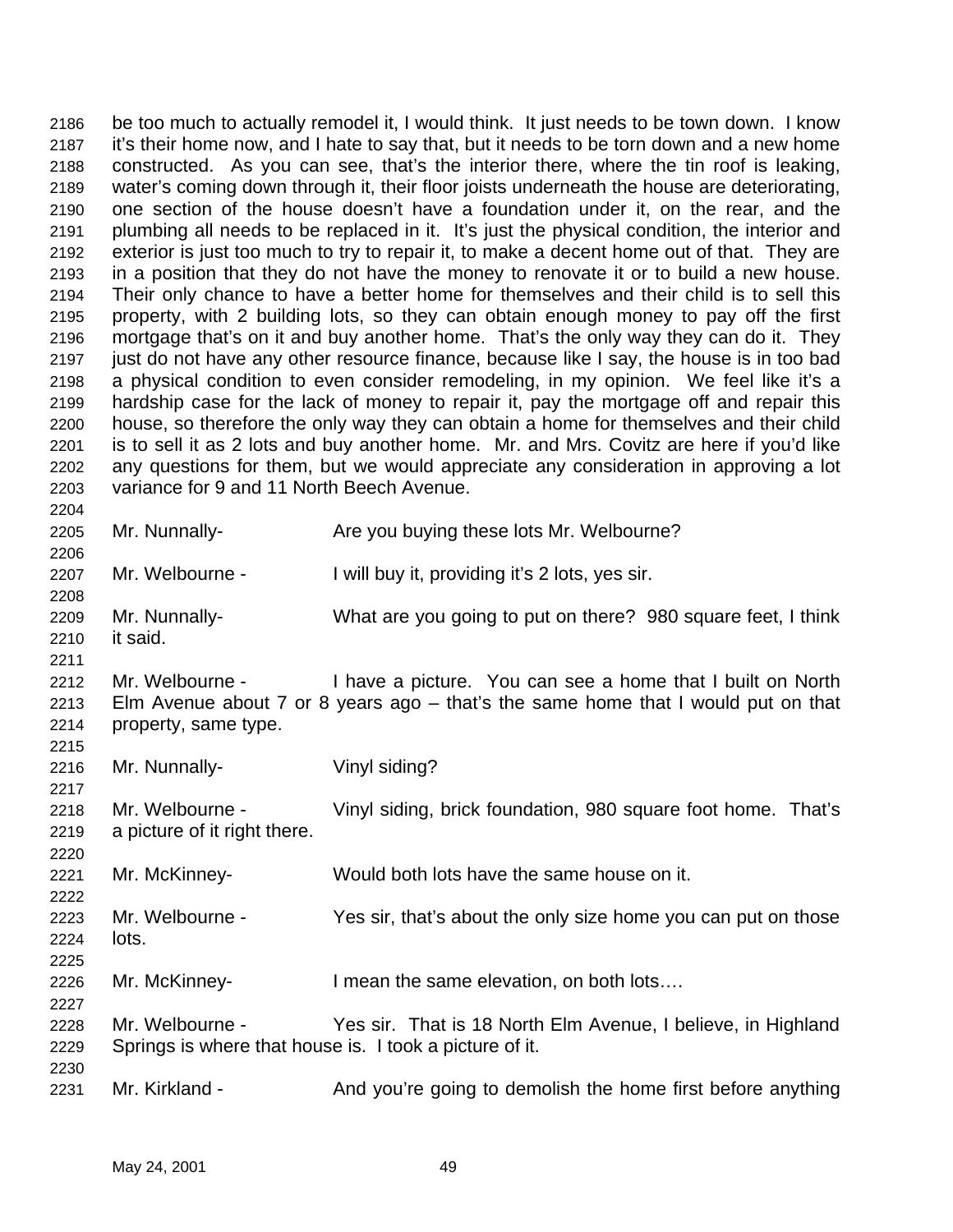else gets built, correct? Mr. Welbourne - Yes sir, I would have to, because it sits on both lots now. Mr. Balfour- What are the ages of the other homes along Beech Avenue? Are they older homes built in the '30's as well? Mr. Welbourne - There's some of them older homes, yes sir, but none of them look, but I didn't really ride to see up and down the street, but I can't remember any of them looking like this in this condition. And the 2 lots behind it on Cedar Avenue, I think there's homes on those that are 50 by 100-foot lots right behind it, backed up to this property, plus up and down in this same block there's several more. I have some numbers I could look through here and find, but that's just the make-up of Highland Springs. 2247 Mr. Kirkland - Any other questions by Board members? Any opposition? 2249 Ms. Sutton - Hi, how are you. My name is Cindy Sutton, and my only concern is, what is it going to mean for the property value in our neighborhood. I wish them well, and I wish them well with their new house. I like them, but I'm really concerned what it's going to mean for our neighborhood. That's the only thing that I oppose. Mr. Wright- Where do you live ma'am? Ms. Sutton - I live across the street and to the left from them. I'm at 8 North Beech. Mr. Wright- Is your house built on a 50-foot lot? Ms. Sutton - You know, I'm not even sure. We have, where our house is, we go all the way to the next street Mr. Wright- Behind it, but I'm talking about on Beech. Mr. Nunnally- Is yours the one with the fence around it? Don't you think if he put 2 nice little houses up there, it would be a whole lot better than what you have there now? Ms. Sutton - That's what I'm asking, is that going to bring our property value up there, or is it going to lower it? I don't know. I know that the house beside me they sold that a couple of years ago and built a house behind it, and we've actually had some problems. That's the only concern I have. I don't mind the 2 houses being there; I'm just concerned what it means for our neighborhood. Mr. Wright- Looks like if they were to replace this house, it looks pretty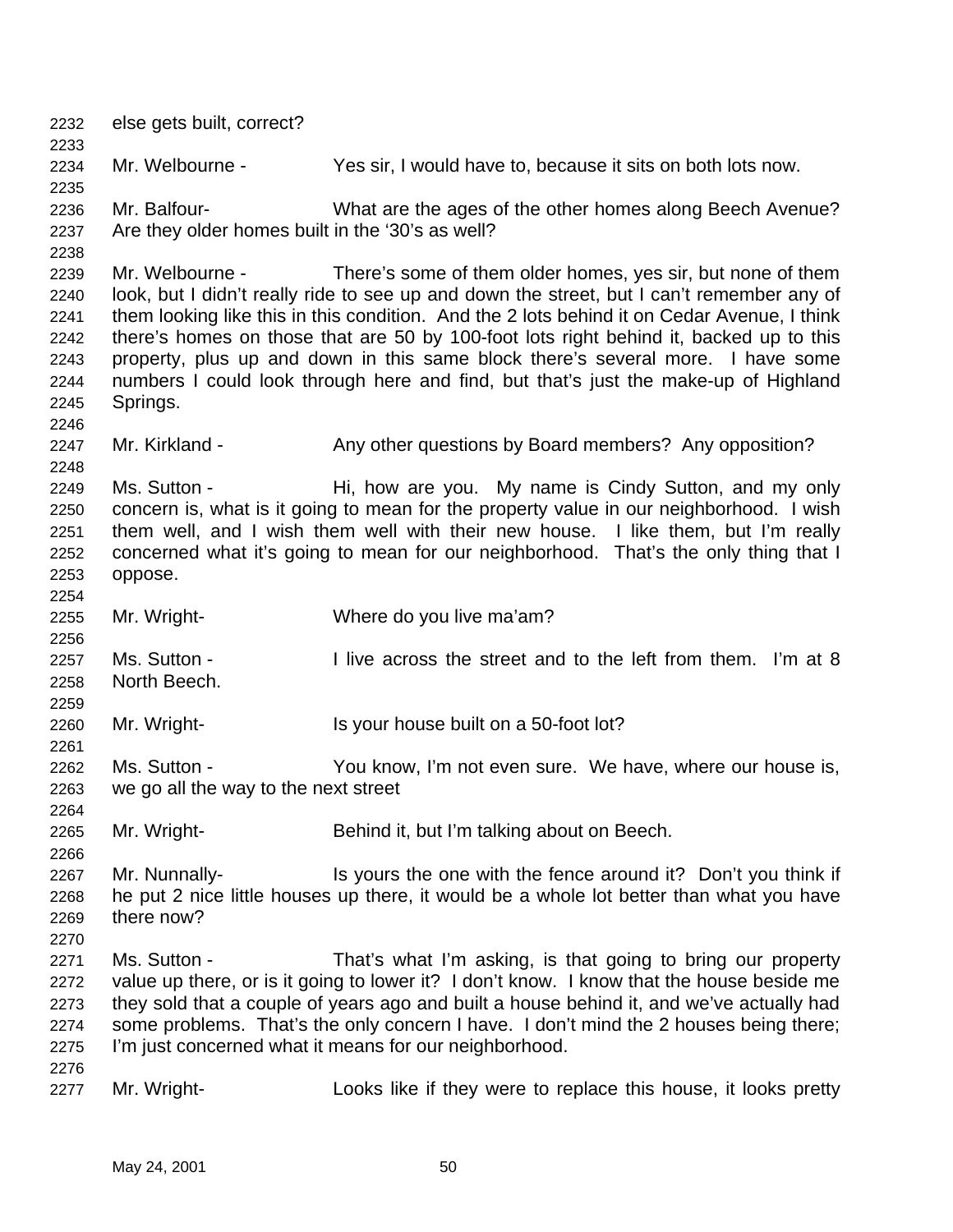well run down, with 2 nice-looking houses, it would help you. Ms. Sutton - I hope so. We plan to move out in a couple of years, and we 2281 just didn't know what it would mean for our neighborhood. Mr. Balfour-- What is your home assessed for, do you know? 2285 Ms. Sutton - Honestly I don't know; I believe it was around 78-80, somewhere right around there. Mr. McKinney- How long have you been there, Mrs. Sutton? Ms. Sutton - It'll be 12 years in August. 2292 Mr. Wright- And do you know what's the square footage of your house? 2294 Ms. Sutton - Actually, no I don't. And basically, that's all I have to say. 2296 Mr. Kirkland - Any more questions by Board members? Thank you very much ma'am. Anyone else opposed? Mr. Welbourne, do you have any ending comments? Mr. Welbourne - Yes sir. I am, like I said before, a real estate broker. I've been in real estate since 1971, right in Highland Springs. The answer to the young lady's question is that the houses will definitely improve her house and the other houses in the block as far as value goes, because it'll be 2 newly constructed homes. I see no way that they could downgrade the value of that block. Mr. Balfour- What do you expect they'll sell for? Mr. Welbourne - Approximately \$75,000. They're 3-bedroom, single bath homes, kitchen and living room. 2311 Mr. Kirkland - Any other questions? That concludes the cases. After an advertised public hearing and on a motion by Mr. Nunnally, seconded by Mr. Wright, the Board **granted** your application **A-70-2001** for a variance build a single- family dwelling at 9 N. Beech Avenue (Highland Springs) (Tax Parcel 148-10-B-15 (part)). The Board granted the variance subject to the following condition: 1. This approval is for the lot area only. All improvements to the property shall comply with the applicable regulations of the County Code. Affirmative: Balfour, Kirkland, McKinney, Nunnally, Wright 5 Negative: 0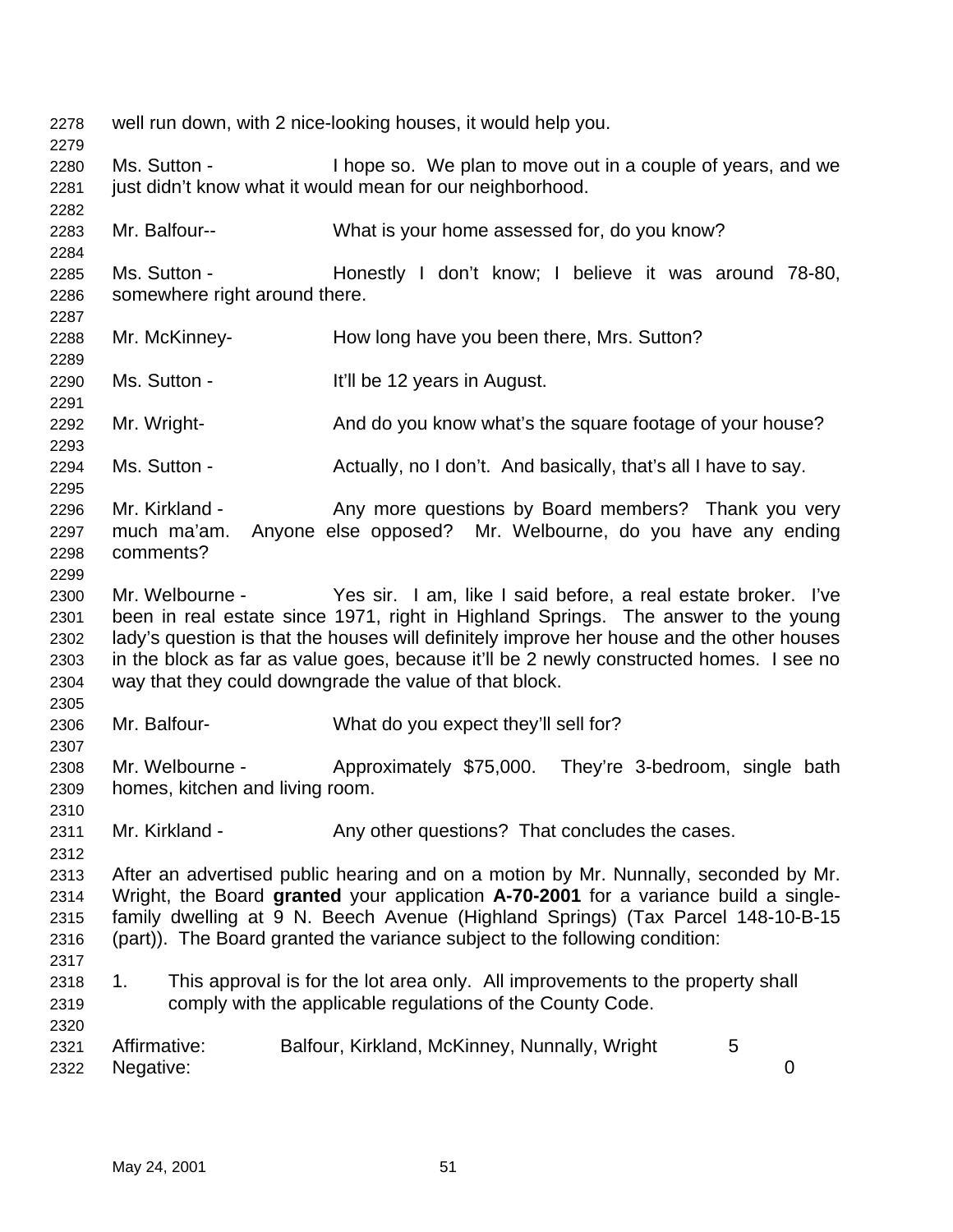Absent: 0

 The Board granted this request, as it found from the evidence presented that, due to the unique circumstances of the subject property, strict application of the County Code would produce undue hardship not generally shared by other properties in the area, and authorizing this variance will neither cause a substantial detriment to adjacent property nor materially impair the purpose of the zoning regulations.

 After an advertised public hearing and on a motion by Mr. Nunnally, seconded by Mr. Wright, the Board **granted** your application **A-71-2001** for a variance build a single- family dwelling at 11 N. Beech Avenue (Highland Springs) (Tax Parcel 148-10-B-15 (part)). The Board granted the variance subject to the following condition:

 1. This approval is for the lot area only. All improvements to the property shall comply with the applicable regulations of the County Code.

| 2339 | Affirmative:   | Balfour, Kirkland, McKinney, Nunnally, Wright |  |
|------|----------------|-----------------------------------------------|--|
|      | 2340 Negative: |                                               |  |
| 2341 | Absent:        |                                               |  |
| 2342 |                |                                               |  |

 The Board granted this request, as it found from the evidence presented that, due to the unique circumstances of the subject property, strict application of the County Code would produce undue hardship not generally shared by other properties in the area, and authorizing this variance will neither cause a substantial detriment to adjacent property nor materially impair the purpose of the zoning regulations.

Mr. Kirkland - Next case sir.

- **A 72-2001 VIRGINIA SOCIETY FOR MENTALLY RETARDED CHILDREN** requests a variance from Section 24-94 of Chapter 24 of the County Code to build an addition and a wheelchair ramp at 8201 Yolanda Road (Ketch Court) (Tax Parcel 80-27-B-3), zoned R-2, One-family Residence District (Three Chopt). The rear yard setback is not met. The applicant proposes 28 feet rear yard setback, where the Code requires 45 feet rear yard setback. The applicant requests a variance of 17 feet rear yard setback.
- 2360 Mr. Kirkland Any one else wish to speak on this case? If you would, sir, stand and raise your right hand and be sworn in.
- Mr. Blankinship Do you swear that the testimony you are about to give is the truth, the whole truth, and nothing but the truth, so help you God?

 Mr. Kirkland - If you would, state your name for the record. Have all adjacent landowners been contacted according to Code? We have the notices. Okay, if you would, state your case.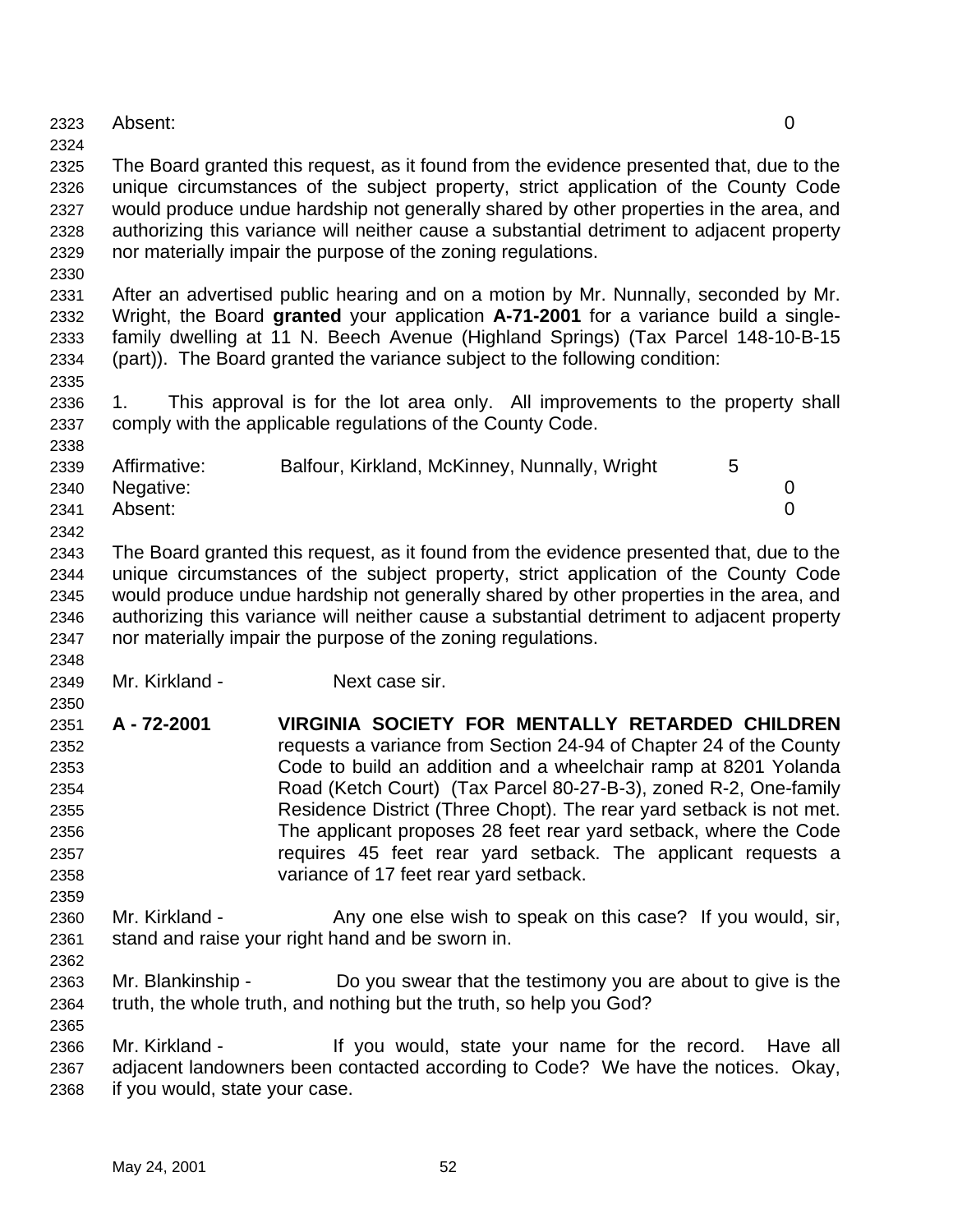Mr. Moore - I do. My name is George Moore. Yes sir. I'm here on behalf of the group home at 8201 Yolanda Road, that is owned by the Virginia Society for Mentally Retarded Children. I also have a sister, Suzanne Moore, who resides at this group home. I would like to request a variance to the rear yard setback, to construct an addition and a wheelchair ramp. This home is a group home, which presently has 6 mentally handicapped adults and 2 caregiver adults. Some of the adults in this home have difficulty negotiating the steps in and out of the home, and therefore, we are requesting a handicapped ramp that would make it easier access for them. In order to construct the ramp with the proper slope, it needs to be configured in such a way that a variance is needed within the 45-foot setback. In addition, we are also requesting a variance to construct a room at the rear of the home, in which the handicapped ramp would end and have access through the door to this addition. The room addition also provides needed space in the kitchen and living area for the 8 adults in the home. This request is consistent with the general character of the homes in the neighborhood. There are other homes in the area that have room additions, such as Florida rooms in the rear, similar to this request. The handicapped ramp would be located in such a manner that it would have a minimal impact on the surrounding adjacent neighbors. It is also our plan to provide landscaping along the outside of the handicapped ramp to minimize appearance to adjacent neighbors. To my knowledge, there is no other way to provide handicapped access into the home without constructing a ramp within the rear setback that requires a variance. We did look at other options, as far as providing handicapped ramps at possibly the front of the home, but we felt like that would have more of an impact to the neighborhood, vs. putting it in the back. Since the original application, we have made a slight modification to the handicapped ramp, which actually reduces the requested variance from 17 feet to 10.6 feet. This change was made in order to provide more rear yard area by moving the handicapped ramp closer to the home, so that it's actually in line with the same plane of the rear room addition. I have copies of this revised plat and plans which show this change, and I'd be happy to submit those now. 

2400 Mr. Kirkland - Is it different from that one up there on the screen, Mr. Blankinship?

 Mr. Moore - You'll see with the drawing there, that it's essentially the same, it looks the same from the rear elevation. All we did was pull the handicapped ramp in closer to the home so that it's in line with the rear elevation. This gave more room in the rear yard. It also looks better. 

- 2408 Mr. Kirkland Any other questions? We have some opposition; you'll have time to rebut. Are you opposed sir?
- Mr. Bolling- That's rather strong.
- 2413 Mr. Kirkland I mean, you're not coming up here to pat him on the back.
	- May 24, 2001 53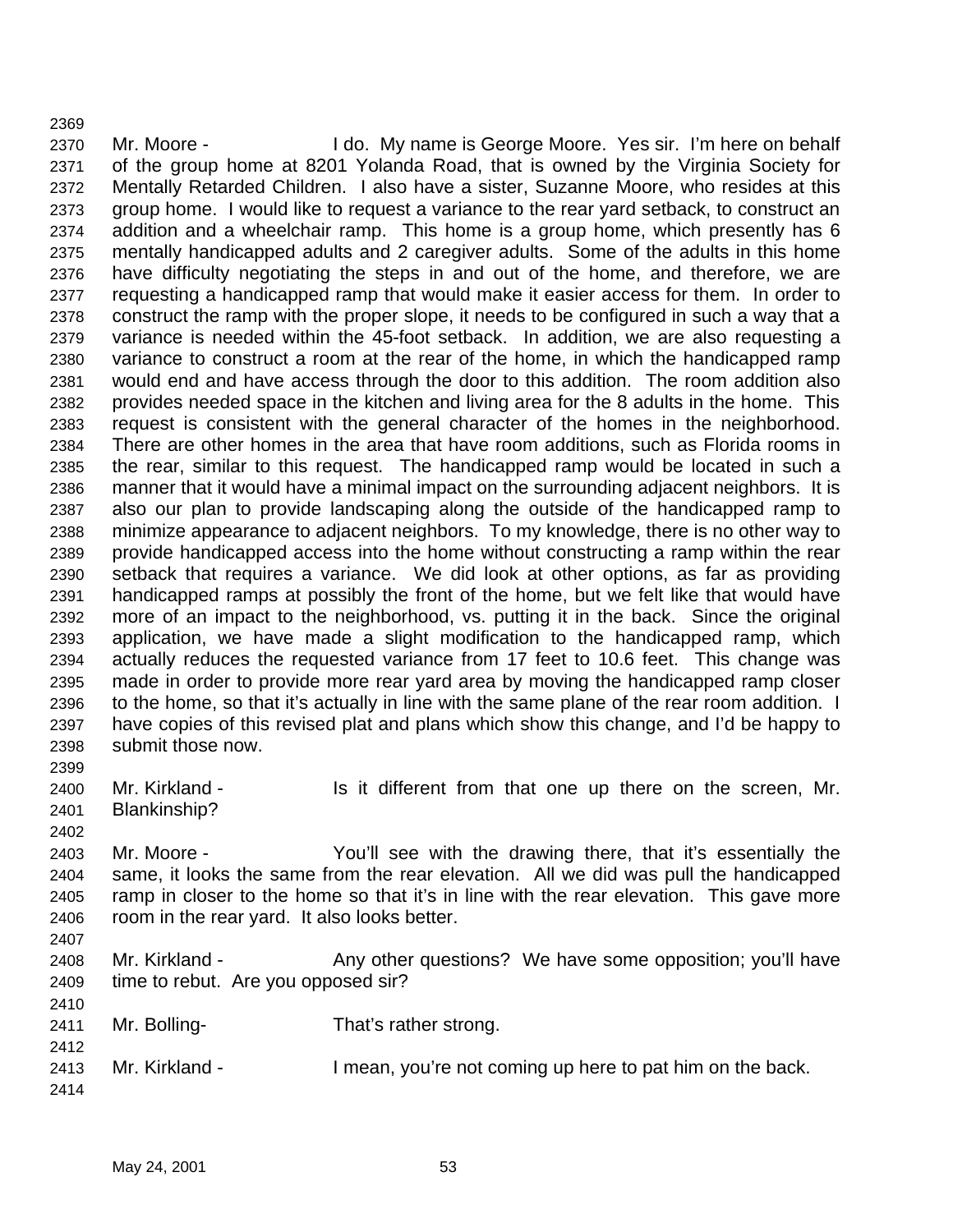Mr. Bolling - My name is Joey Bolling, and I live at 1916 Fordson Road. The white fence you see in the picture there is to my yard, and my house faces east, and so the side of our house with the windows, our kitchen, dining room and bedrooms are against the back yard of this property. My concern was the proximity of the addition and screening. If the addition is to increase residents in the dwelling, I would be opposed to that. If it's to make the residents more comfortable, that's perfectly all right. I would like ……… Mr. Wright- Could we answer that question now. Mr. Blankinship, is the number of people limited under the Code, I notice it says 6? Mr. Blankinship - The State Code limits them to 8; that is to say there is a different licensing if you have more than 8, so I guess they're not up to that now, but the proposed addition doesn't include any bedroom space. Mr. Wright- Does not include any bedroom space? So would not permit any additional………… This hasn't come before us? The Board doesn't have to approve this? 2434 Mr. Blankinship - No sir, a group home, as long as it's State licensed, and it's 8 or fewer residents, plus 1 or 2 caretakers, is treated as a single family. That's a State Code provision that was put into place to protect mental health, social services departments, when they go to place these homes, allows them to avoid a lot of problems. Mr. Bolling - They're great neighbors. Since the case report states that the design has been done to minimize impact on adjoining property, and since mine would be the most impacted of the property, I would like to request that the trees, where you see the Leyland cypress or something to that effect, be planted along the fence line, seeing as that is going to come back right against my yard. Also, that side of my house is where we anticipate putting an addition as well. I hope this isn't going to have impact on that. Mr. Wright- So you would like some screening along that fence on their side of the fence. What type of screening would you suggest? 2451 Mr. Bolling - Well, the Leyland cypress .............. Mr. Wright- Just like you have there? Mr. Bolling - Yes, because where you see the cypress there, they screen, and I assume the addition is going to replace the deck – it's that size? So that's there. But the ramp coming out farther and coming this way is very visible. So anything that could be done to minimize the aesthetic impact …………… Mr. Wright- It looks like the revised plan would pull the deck closer to the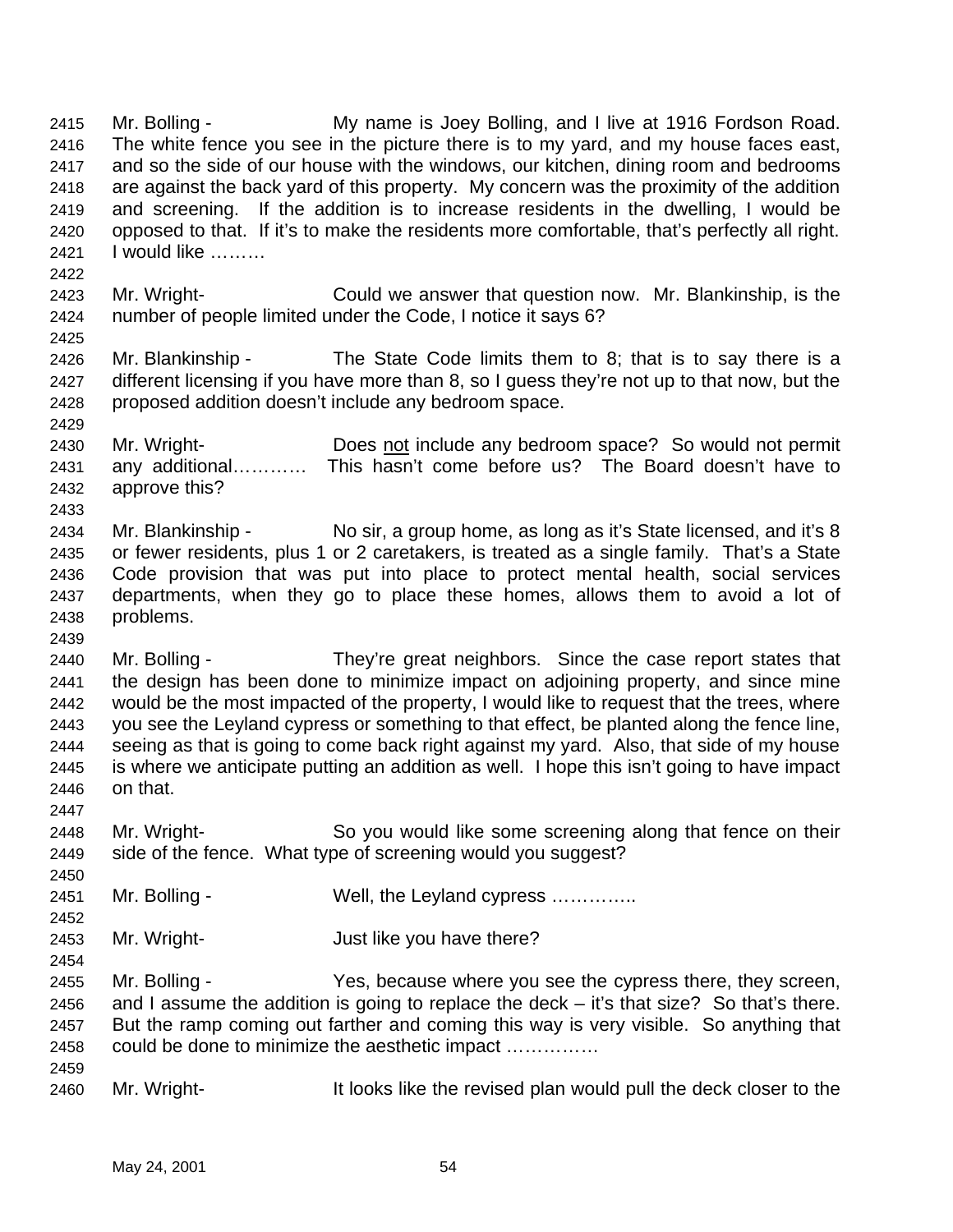– that will give more space. Mr. Bolling - Yes, I like that a lot better. Also I was under the impression that a church group owned the house, and when I got this, it was Virginia Society for Retarded Citizens. 2467 Mr. Kirkland - Any other questions? Do you have any comments sir? Mr. Moore - We appreciate your concerns. There is no intent to add additional adults to the home. There are only the 8 bedrooms that are in there now, so it really wouldn't be feasible for that. Mr. Blankinship- You said 8 bedrooms? Mr. Moore - Well 6 for the people who are living there now. Mr. McKinney- But you've got 2 caregivers. 2479 Mr. Moore - As I mentioned, we do plan on landscaping in front of the handicapped ramp, and we're not opposed to adding some additional Leyland cypress along the fence there; I think that's a reasonable request. Mr. Balfour- We could put that as a condition then? Mr. Moore - That's fine. Mr. Balfour- Was this home built with 6 bedrooms already when you ……….. Mr. Moore - No it wasn't. They actually added an addition to it. There was a garage, and they added 2 bedrooms down and 2 bedrooms up as part of the garage addition. 2494 Mr. Kirkland - Any other questions? Anyone else wish to speak? That's the case. After an advertised public hearing and on a motion by Mr. Wright, seconded by Mr. McKinney, the Board **granted** your application **A-72-2001** for a variance build an addition and a wheelchair ramp at 8201 Yolanda Road (Ketch Court) (Tax Parcel 80-27- B-3). The Board granted the variance subject to the following conditions: 1. Only the improvements shown on the plan submitted at the hearing may be constructed pursuant to this approval. Any additional improvements shall comply with the applicable regulations of the County Code.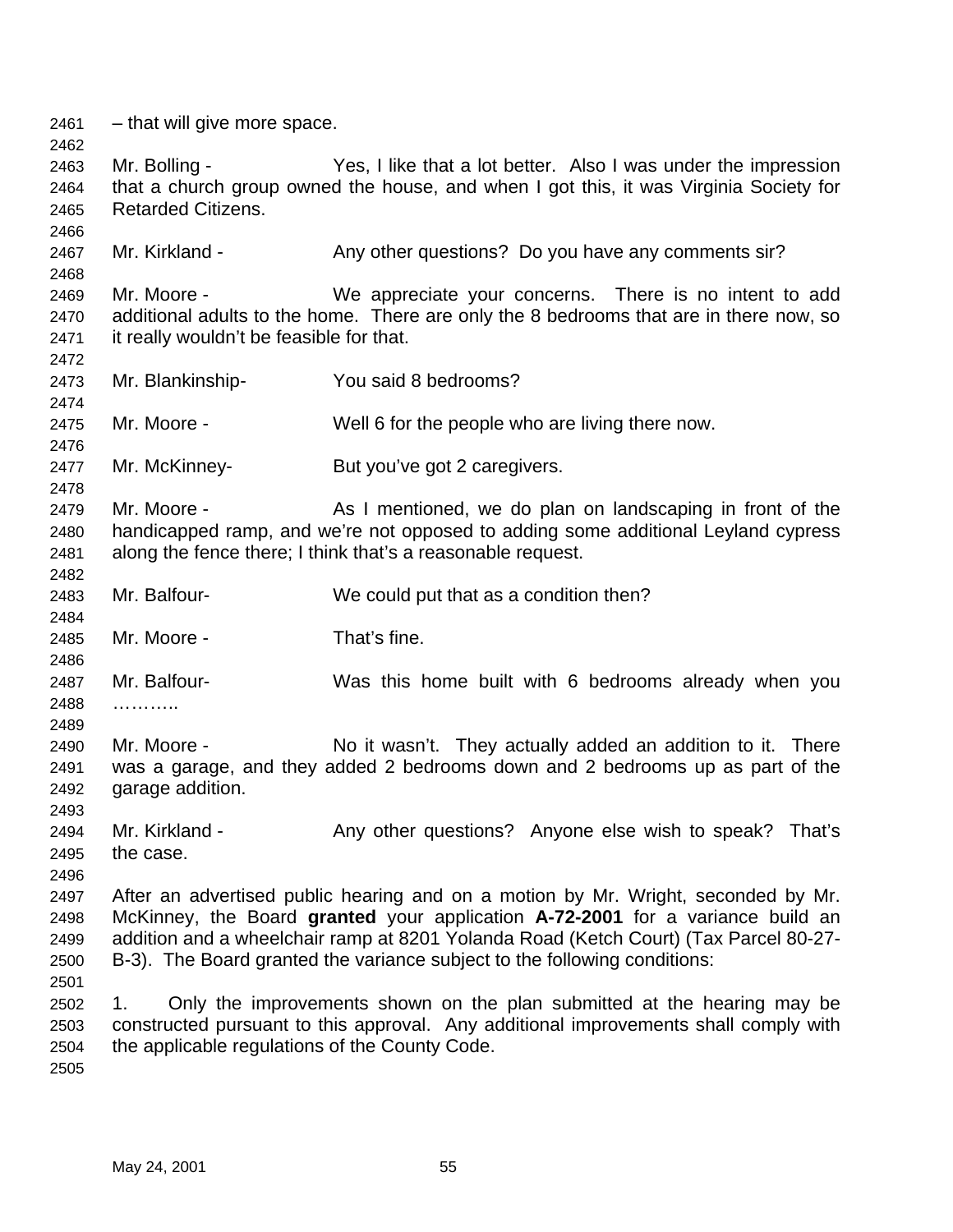2. The existing row of Leyland cypress shall be extended the length of the existing rail fence on the rear property line.

| 2509 | Affirmative:   | Balfour, Kirkland, McKinney, Nunnally, Wright | 5 |   |
|------|----------------|-----------------------------------------------|---|---|
|      | 2510 Negative: |                                               |   |   |
| 2511 | Absent:        |                                               |   | 0 |
| 2512 |                |                                               |   |   |

 The Board granted this request, as it found from the evidence presented that, due to the unique circumstances of the subject property, strict application of the County Code would produce undue hardship not generally shared by other properties in the area, and authorizing this variance will neither cause a substantial detriment to adjacent property nor materially impair the purpose of the zoning regulations.

 

- Mr. Kirkland Next case sir.
- **A 73-2001 YONG H. PAK** requests a variance from Section 24-96(b) of Chapter 24 f the County Code to allow retail businesses to remain at 4309-4317 Nine Mile Road (Tax Parcel 146-5-A-31B), zoned B-3, Business District (Varina). The required number of parking spaces is not met. The applicant has 26 parking spaces, where the Code requires 65 parking spaces. The applicant requests a variance of 39 parking spaces.
- Mr. Kirkland Does anyone else wish to speak on this case? If you would sir, raise your right hand and be sworn in.
- Mr. Blankinship Do you swear that the testimony you are about to give is the truth, the whole truth, and nothing but the truth, so help you God?
- Mr. Kirkland State your name for the record.
- Mr. Burcin Yes sir. My name is Stacey Burcin, and I'm with McKinney and Company, and I'm here today on behalf of Mr. Yong Pak. The notices have been delivered at an earlier date. They're in the file, and I do have the actual returns if you want those too. I'm representing Mr. Yong Pak, who is the owner of the subject property. He was here earlier this morning. He did, unfortunately, because of scheduling, have to leave a little while ago. He is not only the owner of this building, he is also the operator of John's Seafood. John's Seafood started in his operation here in 1991. After working this location for several years, he saved some money, and he purchased the building in which his business was located. That was back in 1997 when he purchased the building. I was first contacted to help Mr. Pak back in January of this year. At that time he indicated to me that he'd tried to lease the vacant store front on his building, and the building permits were then rejected because he did not have sufficient parking on the site to meet the parking requirements as set forth in the Code. In order to address that, he entered into a contract purchase agreement to buy the property behind him, which is identified as 104 Koch Avenue. We were looking at doing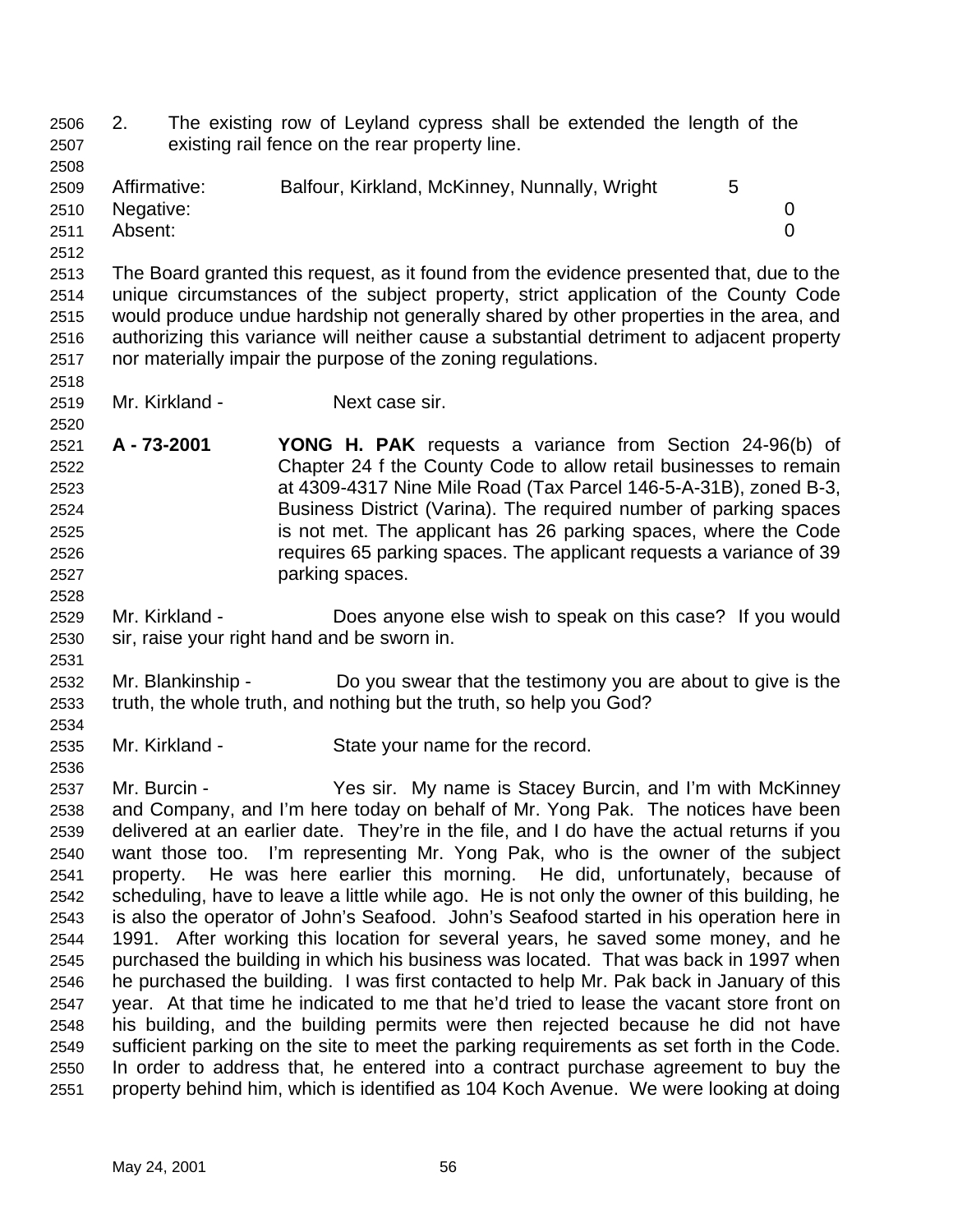a site plan to add about 12 parking spaces back there, to help alleviate some of the parking concern. The more I looked into this, the more I found out it wasn't really as much of a site planning issue as it was a zoning matter. The property behind it is zoned R-4. It would have to be rezoned to a commercial use in order to expand the parking lot in there, so we started filing a rezoning case for this property for him. As part of that, we've met with the supervisor for the district, as well as the planning commissioner, and we met on the site and looked at what was being proposed, just to get a feel for the nature of the request. The first thing that came out, was suggested, is that why was this even necessary. This is obviously a nonconforming building , built some time ago. As far as I can ascertain, it was probably built around the mid-'40's. Why do they need to come in and get a variance? We explained obviously, that the Code now does not allow for you to consider the nonconforming status of the building when reevaluating the tenant spaces. The second point was brought out to me, is that perhaps you should be looking at a variance to have this property viewed in a manner that's consistent with the nonconforming status of the building.

 Third point that was brought out was, that the area is being studied now as a special strategy area. It is recognized as an area that's in economic distress. It is something that was pointed out that perhaps we should do things to try to help these businesses come along, rather than hinder them with the burdens of additional parking. We proceeded with the zoning case, and we met later with the planning staff, and suggested the rezoning, and it was brought out at that point, that for one, it was somewhat of a spot zoning. It is changing the character of the neighborhood. It is introducing commercial uses into a residential area, that was not thought as being desirable. It was also brought out that it would also cause the house that exists on the property adjacent to it, to be nonconforming. It would cause it to be in violation. It was also pointed out that perhaps the parking back there really wouldn't serve any function, because there doesn't appear to be a need for parking today. The parking that would be constructed would be there just to meet Code requirements. Again, we were persuaded that perhaps the variance was the best methodology to look at addressing this property. We withdrew the zoning case approximately a week later. There are a couple of points I'd like to point out as to why I think the variance would be a good idea. First,. The owner is not seeking to expand his operation. He is only seeking the opportunity to lease the spaces that have been in commercial use for probably as much as 60 years. Secondly, there is no viable alternative. If you look at the site plan that you've got before you, everything is building or paving. There is no opportunity to do the expansion, no opportunity to create additional parking. The other alternatives would be to buy the residential properties which are considered to be potentially detrimental to the community. There doesn't appear to be any functional need for the additional parking. If you go out at any point of the day, you'll probably find 6 cars out there. I've been out on numerous occasions, and this picture that staff shot, I don't know at what time of day, that's fairly indicative of the parking situation at any time of any day that I've been there, probably 10 visits in the last few months. There's currently no mechanism in your County Code to look at the actual functional space that is allocated within the building. Parking is assessed on the gross building area and doesn't really take into account the fact that there may not be a real parking demand based on the functional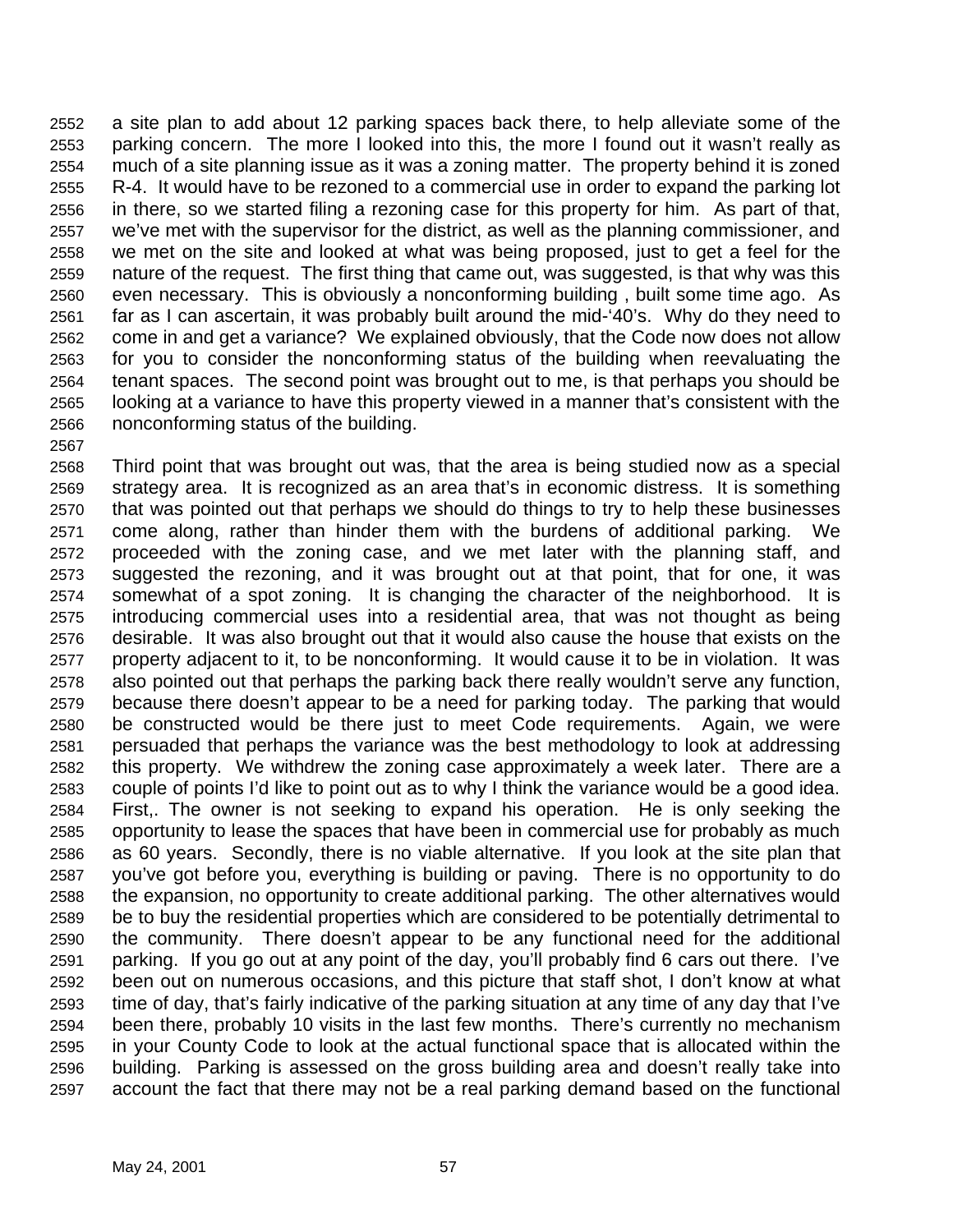set-up on the inside of the building. For example, Mr. Pak's property is the middle place, is John's Seafood. In his business, probably only 40% of that occupied space is open to the public. The majority of the building area is actually coolers, fish cleaning areas, and things like that. They're accessory to operating his business, but they don't really have the public space that's available. The business next to that is something called Connie's Foods. It only has about 10% public space. The Express Mart probably has about the largest of any, and that's around 70% of its leasible area is public space. Just for my own purposes last night, I wanted to sit down and take a look at the public spaces that are there, versus the actual total square footages. I ran off a scenario because I noticed a tremendous difference between what's required by Code and what the applicant has on the site, and I wanted to just compare in my own mind. The convenience store, by Code, requires 12 spaces, and when you look at its functional area, it really requires more along the lines of 8. Connie's Food requires 7, and really from a functional standpoint, it only requires 1. Mr. Pak's seafood business would require 17 parking spaces, and then really from a functional standpoint, only requires about 7. The second story portion that you can see over one of the retail components there, that space, I looked at that, and by Code, would require 9 parking spaces. I went into that spot yesterday afternoon, looked around, and evaluated how this could potentially be used, and based on what I saw from a functional standpoint, I see it as being primarily more of a storage space, maybe an accessory office to the business. I say that because of a couple of reasons: one, it is not ADA accessible; two, there is no provision for plumbing in there, so you cannot have restroom facilities on the second floor. In addition, it doesn't have its own access. You have to go through one of the other storefronts to get to the second story portion. So for that reason, I was looking at that as really having a generation factor of 1 parking space or 0. The vacant storefronts, on the very end of the building, I looked at those, and I just kind of guessed and said, well if that was used for 60% retail, what would the numbers run. By Code it would require approximately 21 spaces, but when you look at the functionality, it would require more like 13. The totals that work out are roughly 65, 66 spaces, as required by Code, 30 when you start looking at it from a functional standpoint. Obviously, at this point, the applicant only has 26 anyway. Who's going to rent this space? We don't know. Our guess is as good as anybody's. I work a lot with commercial retailers and national retailers. I don't believe anybody that you're going to see like that is going to come there that's going to have a high parking demand. Most of those people look at the parking spaces, then will look and say "I don't have the parking." My guess is that it's going to be more of a neighborhood start-up business, maybe something like an appliance repair, maybe an upholstery shop that used to be in there, maybe that's going to be in there. So I don't see a real high demand coming from this. What assurances do you have that granting this variance will not create a problem in the future.

 Mr. Balfour- I think we've got a picture of what you're talking about. When you look at that picture, are there any spots on the right hand side?

 Mr. Burcin - Excuse me, on the right hand side? On the other side of the bronze color car, there's probably 3 or 4 more spaces over there. The bronze car looks like to be parked right in front of John's Seafood.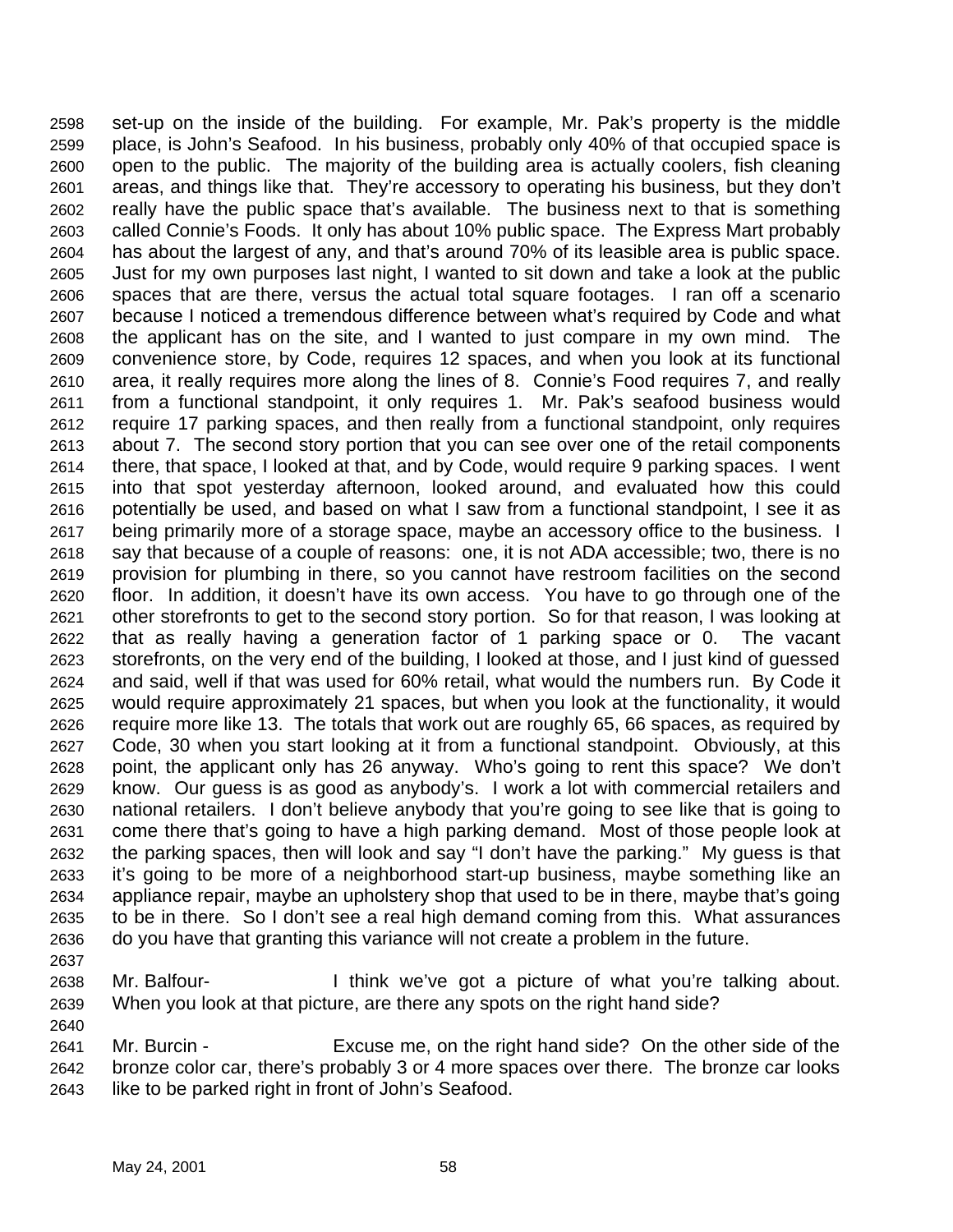Mr. Balfour- That second story space is not rented right now, is that right? Mr. Burcin - The second story space is not rented at all. Mr. Balfour- The rest of the spaces are leased? Mr. Burcin - No, there's 2 spaces underneath that says "vacant" and "Dunkum Upholstery." Dunkum Upholstery has moved out of there. The space underneath the second story portion is vacant, as well as the second story portion. Mr. Nunnally- You talk about those spaces now – what is that, Marlin Street on the side of that food place. Mr. Burcin - There are a large number of spaces, approximately 12, on the side on Koch Avenue. Mr. Nunnally - There's 12 there, and there's also about 4 in the rear, right? Mr. Burcin - There are some in the rear, there's 4 there, and there's 3 across the alley; however they do happen to occur in a residentially zoned district. There is, as far as the assurances, one item that we have talked about, and we'd be perfectly agreeable to, is a condition where if in the future, there should be a parking congestion problem occurring on the site, a condition could be added onto this, that would allow for the County to request this variance to be reconsidered, somewhat of a show-cause type provision. I know that's unique, but we would be agreeable to some condition along those lines. We simply don't believe the parking is going to be a problem. The granting of this variance is going to allow the storefronts to become open again, and become viable and be a part of the community, which we feel is important. I'm sorry if I'm taking up too much of your time. There is a lot of history involved here, and I'll try to speed it up. In time we feel that this area will become more economically prosperous, and there may be a time when you consider taking down the building behind it, taking down the building to the right of it, redeveloping the whole thing into a newer commercial center that meets all Code requirements. For that reason we've suggested a condition that this variance is only to allow this building in its existing state, and should they wish to expand it, the variance should become null and void, and they should be meeting all Code requirements at that time. I think in conclusion, that there is a very clear hardship in this case, and this precludes the ability of the property to be used for its intended purposes. The hardship is specific and unique to this property; it does not set a precedent for other developments in this area. I believe that there are adequate provisions available under the granting of this variance that will insure the health, safety, and welfare of the community. We believe this variance will have positive community benefits in the form of improved economic viability. For these reasons, we would request that you eliminate this hardship and grant this variance for Mr. Pak and his operation here.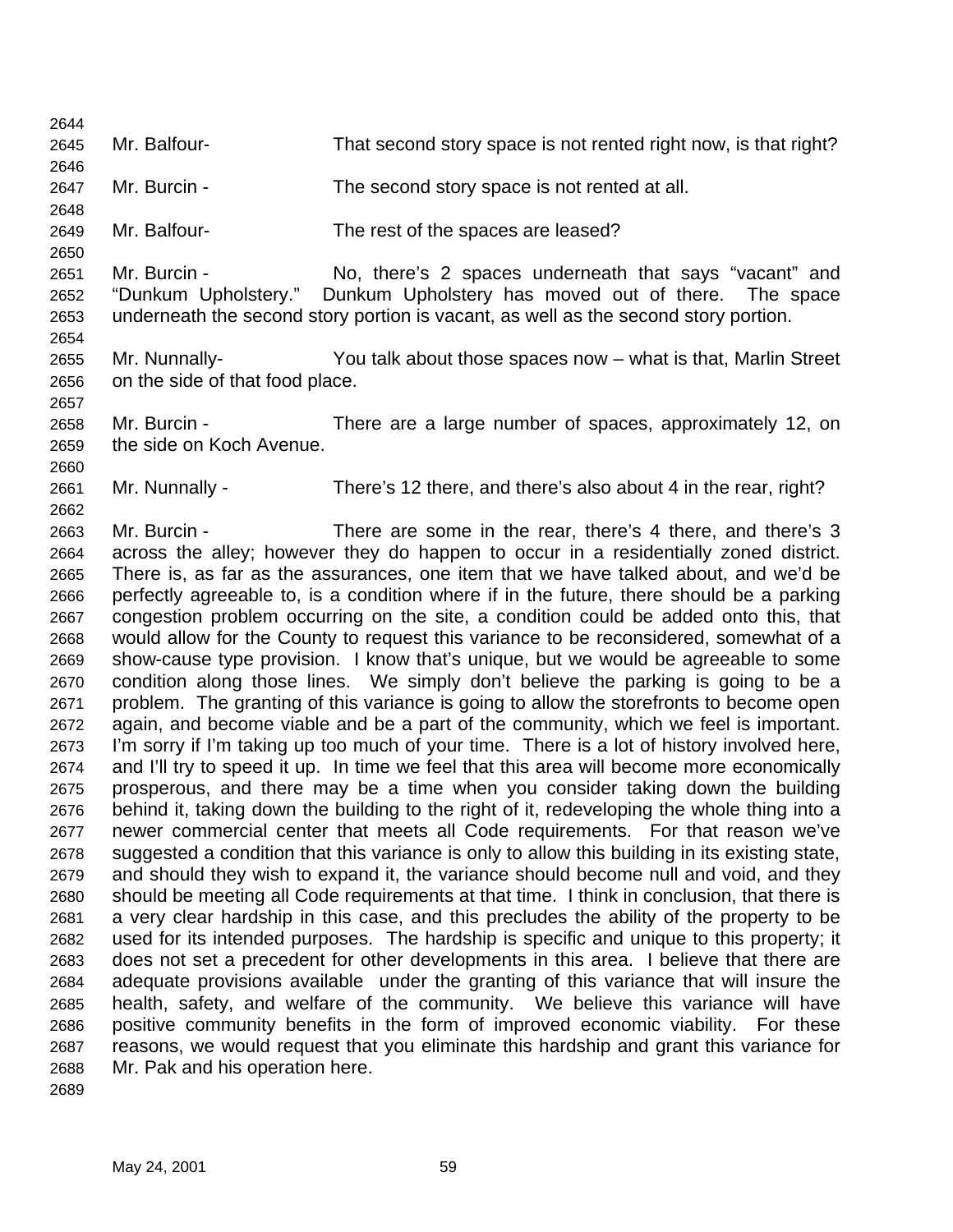Mr. McKinney - Mr. Secretary, tell me about paragraph 3 in the evaluation, or paragraph 4, just above "suggested conditions." Mr. Kirkland - Mr. Blankinship, Mr. McKinney's asking you………. Mr. Blankinship - Well what you see is my understanding of the Code when you look at the definition of variance in the State Code. It's, I think, fairly narrow on when it's appropriate to grant a variance, and I'm not at all sure that the number of parking spaces required fits that bill. Mr. McKinney- This Board has given them before. We've done it before, and I've wondered why it just came up. 2703 Mr. Blankinship - Has that not been raised? Mr. McKinney- First time I've ever seen it. Mr. Wright- First time I've ever seen it. We've granted variances on the number of parking spaces in the last year. Mr. Blankinship - I'm not aware of any that have been struck down by a court, for example, which is why I say it's not clear. Mr. Balfour- What do you think his remedy should be? What should he be asking for if not a variance? 2716 Mr. Blankinship - He could acquire additional property, which he says they have tried to do, or they can adjust the uses of the property or the usability of the space. Some of the storefront space could be converted to storage or something that would not require additional parking. When the upholstery shop was there, because that's a manufacturing use, the parking requirement is based on the number of employees, rather than the number of square feet, so …….. Mr. Balfour- The landlord should come into compliance through the use of his space, you're saying? Mr. McKinney- So you're saying the upholstery shop, when it was operating, was it still operating under a B-3, unconditional zoning? Mr. Blankinship - Yes. Mr. McKinney- Did the land require more parking spaces because it wasn't considered retail, or what? 2734 Mr. Blankinship - Right, if you have 2 employees on your major shift, then you're required 1 parking space, 1 for 2 employees, so even though it's several hundred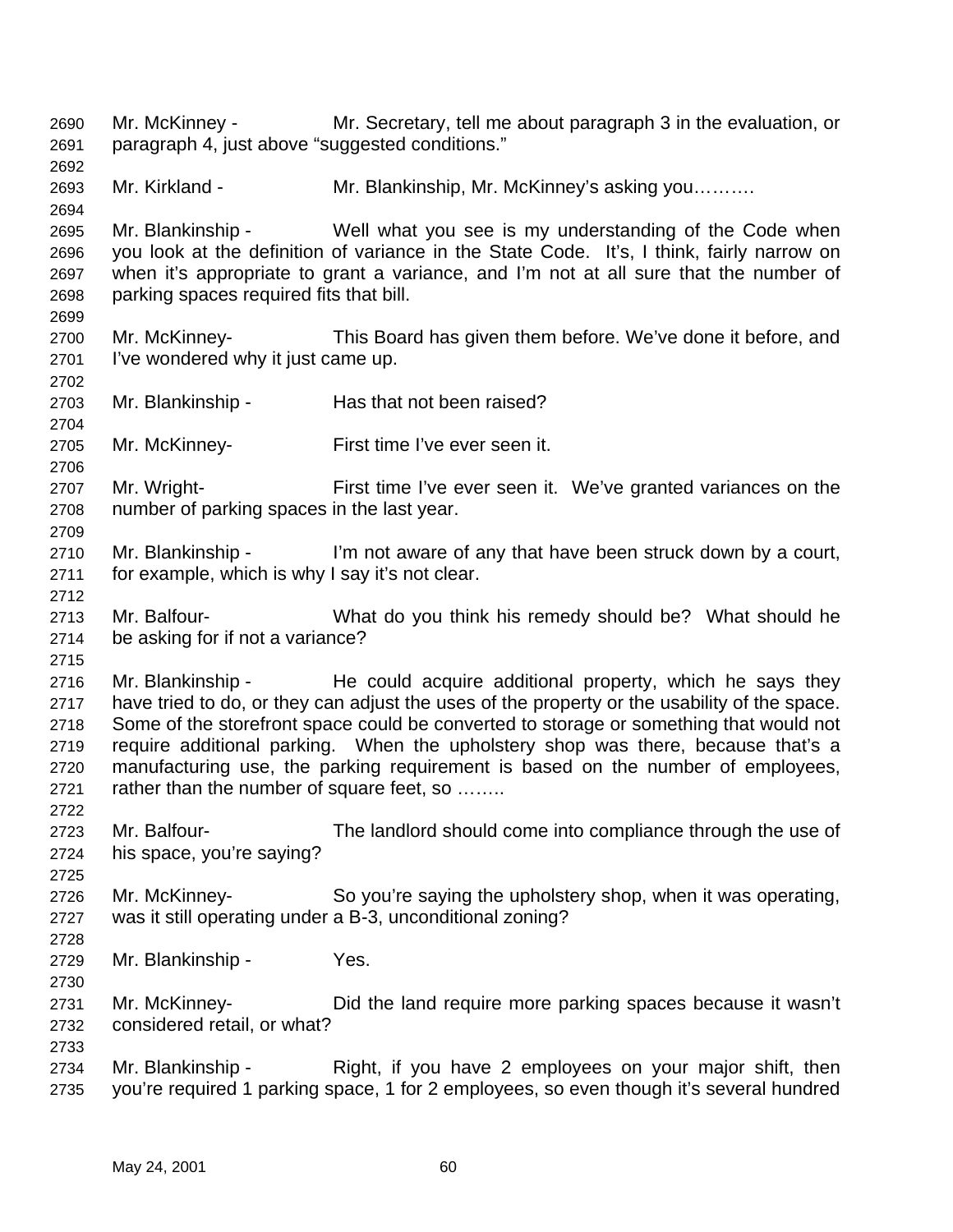square feet of floor space, it's only 1 ……….. Mr. McKinney- Well one of the remedies could be then, that you could have that type of business in a B-3, or you could have a condition that it can only be rented to people who wouldn't require over X number of parking spaces. Mr. Blankinship - Right. And that's where they find themselves now. Mr. Burcin - That's what we've attempted to do by using the blended retail rate, but we did ask for the total, including the second floor, even though it's unrealistic that the second floor would be a retail user. It's unrealistic that the second floor would even be a separate user, for that matter. 2749 Mr. McKinney- If the second floor were taken out, how many would they require? 2752 Mr. Burcin - It would reduce the parking requirement by 9. And how many would that make you short? Mr. Blankinship - 30. Mr. Burcin - 30. 2759 Mr. Kirkland - A little ways to go. Mr. Nunnally- How many tenants do you have in there now sir? 2763 Mr. Burcin - Right now Mr. Pak operates the central business, which is John's Seafood. Connie's Foods, which from what I can see, is a walk-up place that's only open during lunch, where you get a hot dog or something, and then there's a convenience store, so there's 3 tenants in there. Now there are 2 vacant tenant spaces, and I guess from a functional standpoint, I'd have to say the second floor would have to end up with those 2 tenant spaces. Mr. McKinney- Stacy, if you did the research on this, when was the last time it was fully rented up? 2773 Mr. Burcin - It appears that it was fully rented up when Mr. Pak purchased the property ……….. I take that back; I don't know when it was fully rented up last. Mr. McKinney- You don't know who the tenants were at the time, do you? Mr. Burcin - No, the latest one is what's there, where Dunkum Upholstery was added, was working on that piece. There was still the vacant tenant space and the vacant second floor above that at that point, so I don't know when it was ever fully occupied. I did do a little bit of research from the real estate records, trying to figure out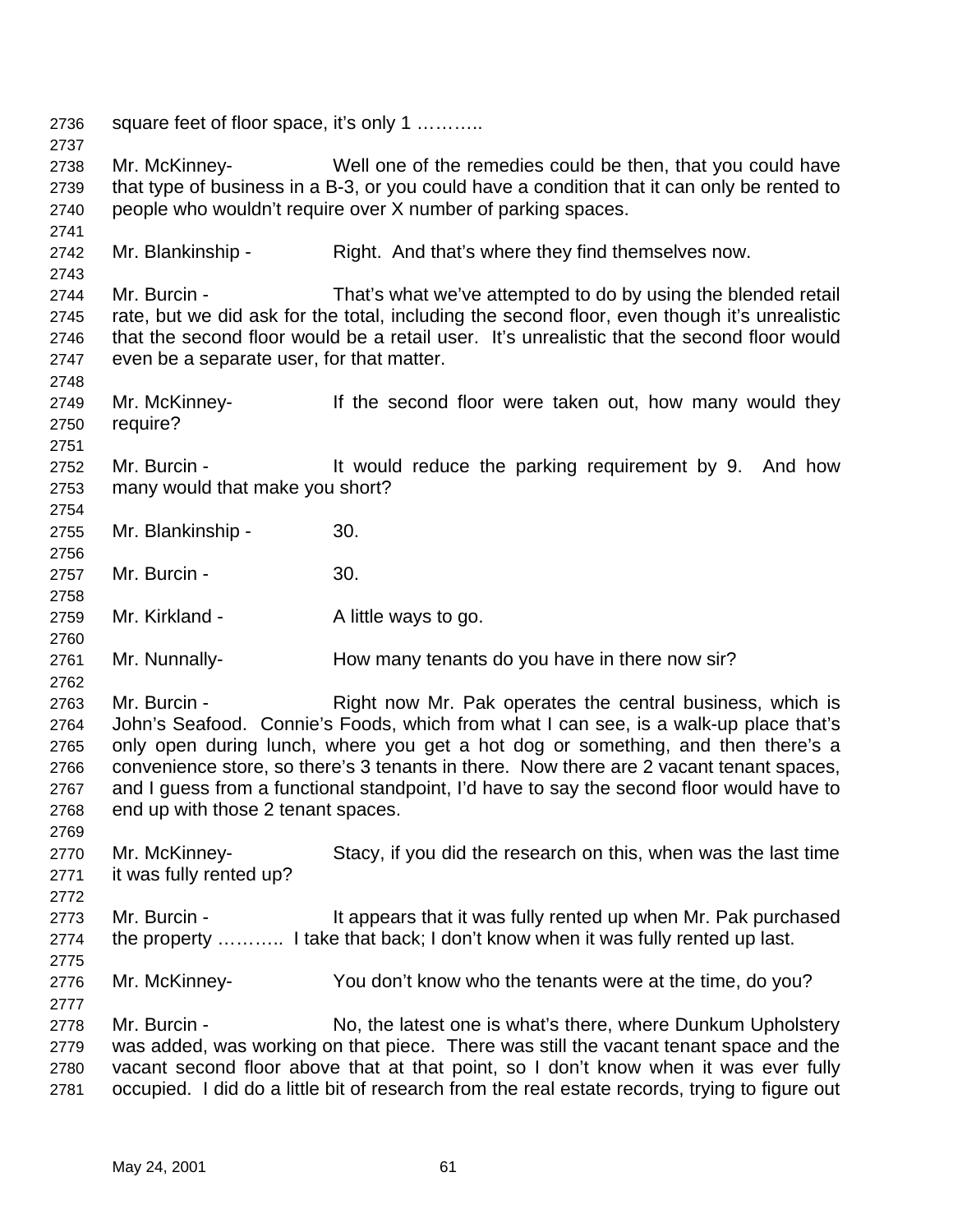when this property came into commercial use. It appears from looking at all these real estate records, they're somewhat sketchy, that as of 1944, it was assessed to a value that would lead you to believe that there was something there other than vacant land. The value in 1944 was \$13,200. The value of the land itself in 1965 was \$2,000. Mr. McKinney- (unintelligible) something came in 1960 on a comprehensive rezoning. On the B-3. Mr. Burcin - I would assume that zoning was drawn around the existing uses at that time. 2793 Mr. Balfour- I guess we need to decide and revert. Looks like to me it puts us in a fairly precarious position to be asked to make a legal determination of the statutory definition of a variance. We've operated in the past that it's okay, and now all of a sudden, we say it's not. We're just inviting this man to sue us if we turn it down on that basis.. Mr. McKinney- We've been sued before. Mr. Blankinship - If you'd turn it down……….. Mr. Nunnally- I drove by there the other day and checked it out, and I figured there were about 3 cars on the entire piece of property, and I don't know whether one of those was employees or not. Mr. McKinney- What time of day was it? Mr. Nunnally- 12:00 o'clock noon. Now I think John's Seafood might have a little bit more in there on a Friday night or something like that, but I don't think he's going to have any problems. Mr. Burcin - I personally couldn't envision that there could be a parking problem from this use, looking at the area and neighborhood use, the type of use that's going in there now, appears to be a lot of walk-up business to the convenience store and things like that. Mr. McKinney- Mr. Burcin, let me ask you a question. If this request is granted, and a year down the road the tenant comes up with a lot of problems on parking, how do you propose to address that and alleviate these problems if they did happen? Mr. Burcin - There are a couple of options. Right now he eliminated the agreement to buy the property behind him, but they're still on a friendly relationship with Mr. Moore. Mr. Moore could come in a buy it, could sell the property to him. Building 104 comes down, and you could put some parking back there. Functionally, it's going to be behind the building, and it's really not going to be used; it's somewhat of an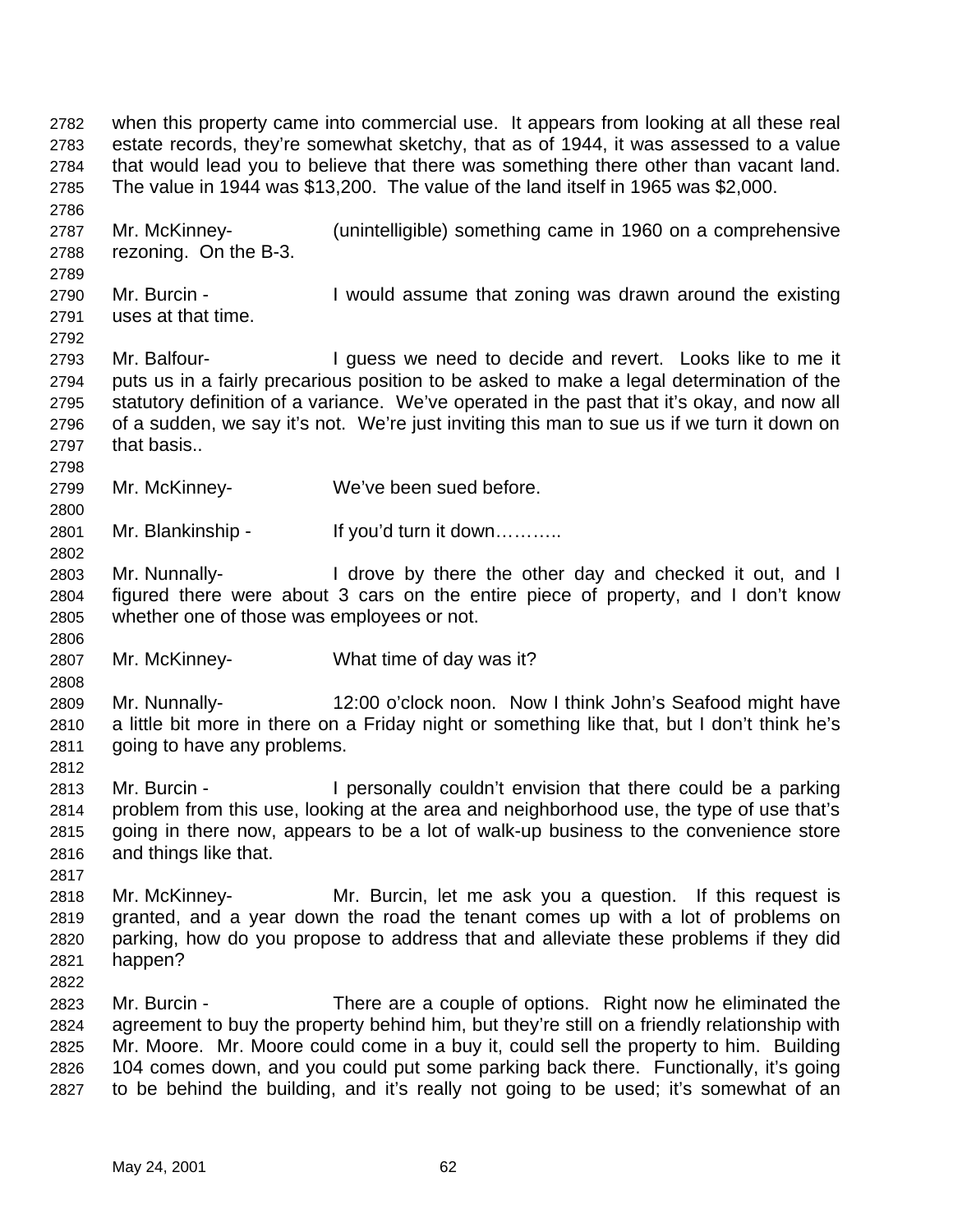encroachment into the residential character of the houses behind there, but that is an option that can be done. Mr. McKinney- You can't say that's an option, because you don't know if the man would sell the property or the owner would buy it. You're speculating. Mr. Burcin - Yes, I am speculating a bit. Mr. McKinney- What I'm saying is, suppose he leases it, and all of a sudden you've got a lot of cars there, you've got an accident that's coming out on Nine Mile Road, the County's got a lot of problem with it. Mr. Burcin - That's why I was suggesting a condition on here that could ask the applicant or compel the applicant to come back and have his variance reconsidered if there becomes a parking congestion problem on the site. Mr. McKinney- Well that could be done by the County. The applicant would bring it back; I think the County would say "we need to take another look at this 2847 Mr. Blankinship - And then do what? Break his leases and then ............ 2849 Mr. Burcin - And then he would be forced to break his leases and move that business out that has created the problem. Mr. McKinney- And he would have to state that in his leases. Mr. Burcin - Yes. I know that a somewhat unique way to do this, but it's somewhat of a unique case here. The other thing that I think that helps here is that Mr. Pak is the owner and operator of John's Seafood. He's there, probably as we speak today, probably working. If he creates a parking problem, it's going to hurt his business. He's going to make sure, as he has informed me, that he will try to make sure that the people who go into that space, are not going to be people who need a tremendous amount of parking. Mr. McKinney- I'd like to defer this to my learned colleagues, Mr. Wright and Mr. Balfour, with their legal minds, and see what they have to say about this. Mr. Wright- What I want to find is additional variance ideas. If it was determined that the parking is a problem, the variance could be revoked. I don't think we've ever done that, but that's not saying we couldn't. Mr. McKinney- If you get into safety, health and welfare of the citizens of the County. Mr. Wright- The question is, if we grant a variance, can we grant it on a condition that if ………………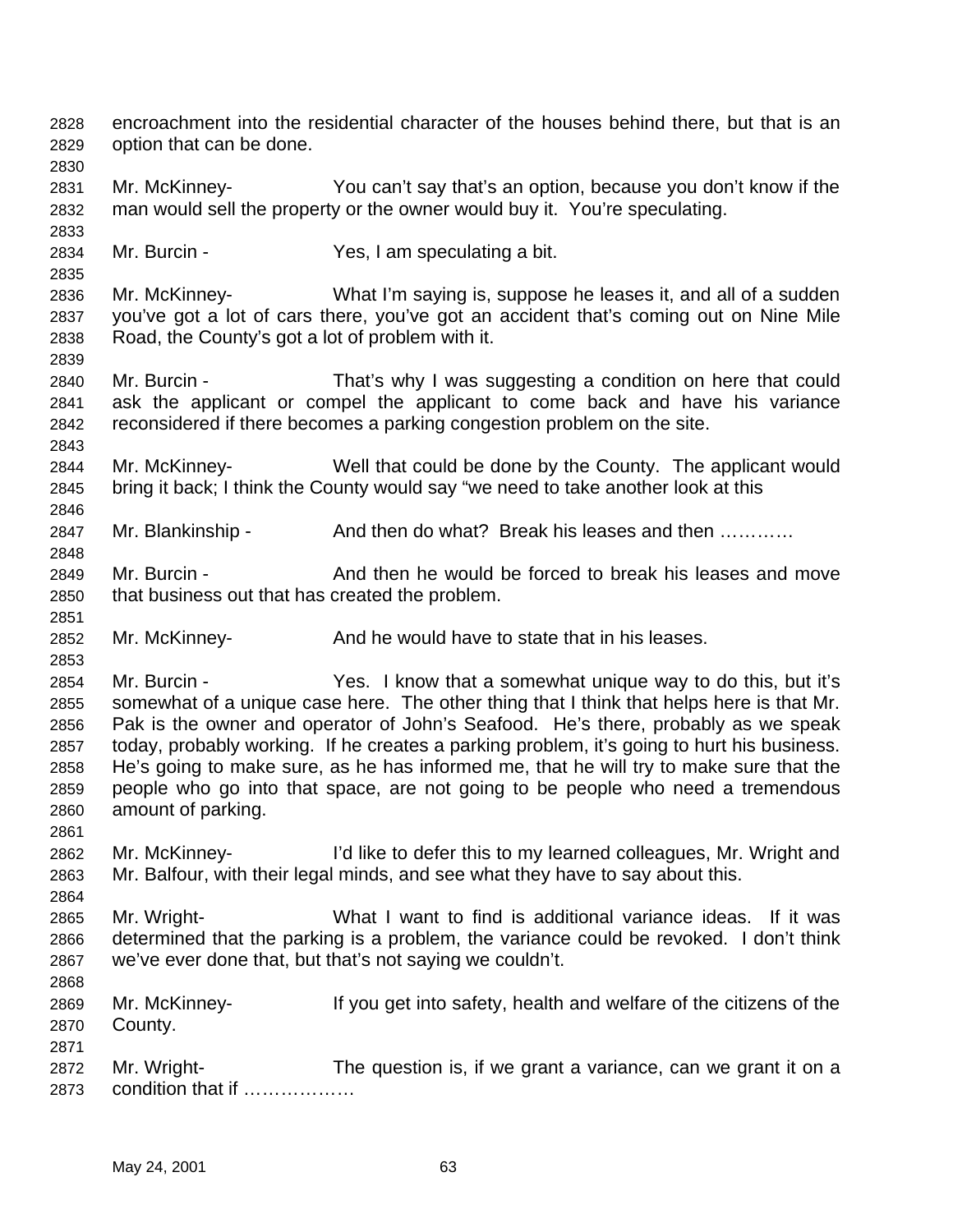| 2874 |                                                      |                                                                                          |
|------|------------------------------------------------------|------------------------------------------------------------------------------------------|
| 2875 | Mr. Balfour-                                         | Maybe could set a condition on an average number of                                      |
| 2876 | spaces to be used at a particular time.              |                                                                                          |
| 2877 |                                                      |                                                                                          |
| 2878 | Mr. Kirkland-                                        | We'll just say that we'll revoke it if, and that would take care                         |
| 2879 |                                                      | of blanket situations. The County would just come to us, say "hey guys, this is it."     |
| 2880 |                                                      |                                                                                          |
| 2881 | Mr. McKinney-                                        | I don't know how the courts are going to look at it.                                     |
| 2882 |                                                      |                                                                                          |
| 2883 | Mr. Kirkland -                                       | I don't know either.                                                                     |
| 2884 |                                                      |                                                                                          |
| 2885 | Mr. McKinney-                                        | If we look upon that, if it's appealed to the circuit court, we                          |
| 2886 |                                                      | could revoke every one of them then. If it's in the lease, and the person who signs the  |
| 2887 | lease is aware of it                                 |                                                                                          |
| 2888 |                                                      |                                                                                          |
| 2889 | Mr. Balfour-                                         | Well it would be an impossibility performance                                            |
| 2890 |                                                      |                                                                                          |
| 2891 | Mr. Kirkland-                                        | That's in the strategy area                                                              |
| 2892 |                                                      |                                                                                          |
| 2893 | Mr. Burcin -                                         | It's a special strategy area; it's recognized as economically                            |
| 2894 |                                                      | distressed area, for which there are some goals and objectives that go along to help the |
| 2895 |                                                      | businesses try to stay in business there. But they don't grant relief from the parking.  |
| 2896 |                                                      |                                                                                          |
| 2897 | Mr. Kirkland -                                       | We have research going on down here at the end.                                          |
| 2898 |                                                      |                                                                                          |
| 2899 | Mr. Wright-                                          | It does provide that we, the Board, in granting a variance, the                          |
| 2900 |                                                      | Board may attach thereto such conditions regarding the location, character, and other    |
| 2901 |                                                      | features of the proposed structure or use as it may deem necessary to further the        |
| 2902 | purposes of this chapter and in the public interest. |                                                                                          |
| 2903 |                                                      |                                                                                          |
| 2904 | Mr. Kirkland-                                        | So we can revoke it.                                                                     |
| 2905 |                                                      |                                                                                          |
| 2906 | Mr. Wright-                                          | I don't see why we couldn't under that, put a condition on it.                           |
| 2907 |                                                      |                                                                                          |
| 2908 | Mr. Blankinship -                                    | I just wonder practically how that would bear out.                                       |
| 2909 |                                                      |                                                                                          |
| 2910 | Mr. McKinney-                                        | If you had a complaint, you would investigate it, and then                               |
| 2911 |                                                      | you'd just bring it before the Board. And if you get a complaint from the police         |
| 2912 | department                                           |                                                                                          |
| 2913 |                                                      |                                                                                          |
| 2914 | Mr. Wright-                                          | That's pretty broad.                                                                     |
| 2915 |                                                      |                                                                                          |
| 2916 | Mr. Kirkland -                                       | Do you have any problem with that, Mr. Burcin?                                           |
| 2917 |                                                      |                                                                                          |
| 2918 | Mr. Burcin -                                         | No, actually we would recommend that, because honestly we                                |
| 2919 |                                                      | don't believe you're going to ever see a parking congestion problem out there from the   |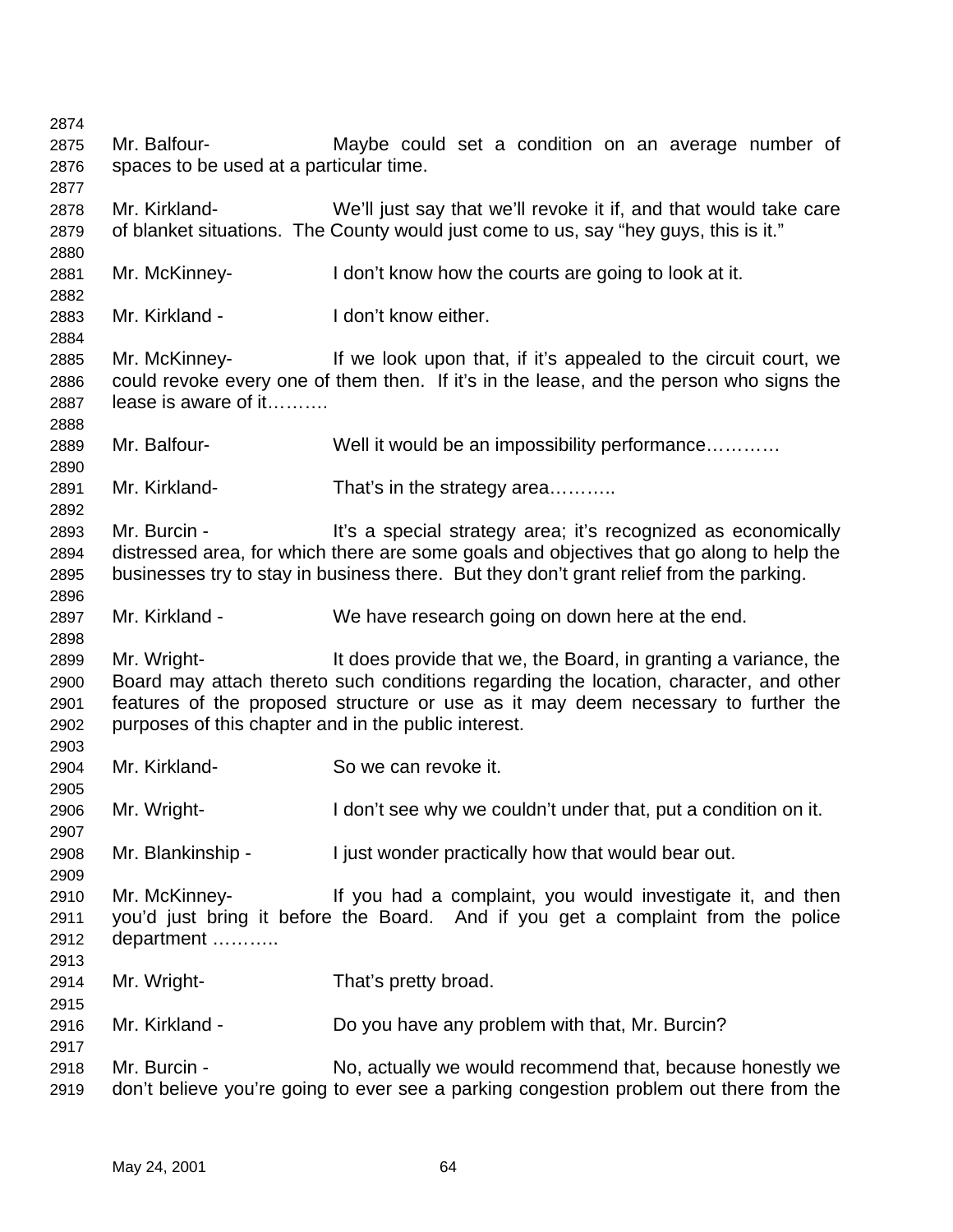nature of this use. 2922 Mr. Kirkland - Any other questions? Anyone else wish to speak? Thank you sir. After an advertised public hearing and on a motion by Mr. Nunnally, seconded by Mr. Balfour, the Board **granted** your application **A-73-2001** for a variance to allow retail businesses to remain at 4309-4317 Nine Mile Road (Tax Parcel 146-5-A-31B). The Board granted the variance subject to the following conditions: 1. This variance applies only to the parking requirement. All other applicable regulations of the County Code shall remain in force. Any new construction shall comply with the applicable requirements of the County Code. 2. In the event that the building, or any portion thereof, is demolished or the site is redeveloped, this variance shall expire. 3. If the parking proves to be inadequate, the Board of Zoning Appeals may revoke this variance after a public hearing. Affirmative: Balfour, Kirkland, McKinney, Nunnally, Wright 5 Negative: 0 Absent: 0 The Board granted this request, as it found from the evidence presented that, due to the unique circumstances of the subject property, strict application of the County Code would produce undue hardship not generally shared by other properties in the area, and authorizing this variance will neither cause a substantial detriment to adjacent property nor materially impair the purpose of the zoning regulations. **A - 74-2001 FRANK A. BLILEY IV** requests a variance from Section 24-94 of Chapter 24 of the County Code to build a single-family dwelling at 8002 Hermitage Road (Tax Parcel 71-A-103), zoned R-3, One- family Residence District (Brookland). The lot width requirement is not met. The applicant has 50 feet of lot width, where the Code requires 100 feet of lot width. The applicant requests a variance of 50 feet of lot width. Mr. Kirkland - Anyone else wish to speak on this case? If you would, sir, raise your right hand and be sworn in. Mr. Blankinship - Do you swear that the testimony you are about to give is the truth, the whole truth, and nothing but the truth, so help you God? Mr. Kirkland - State your name for the record please. Have all your notices been turned in according to the County Code? Yes, we've got them in the file. Okay,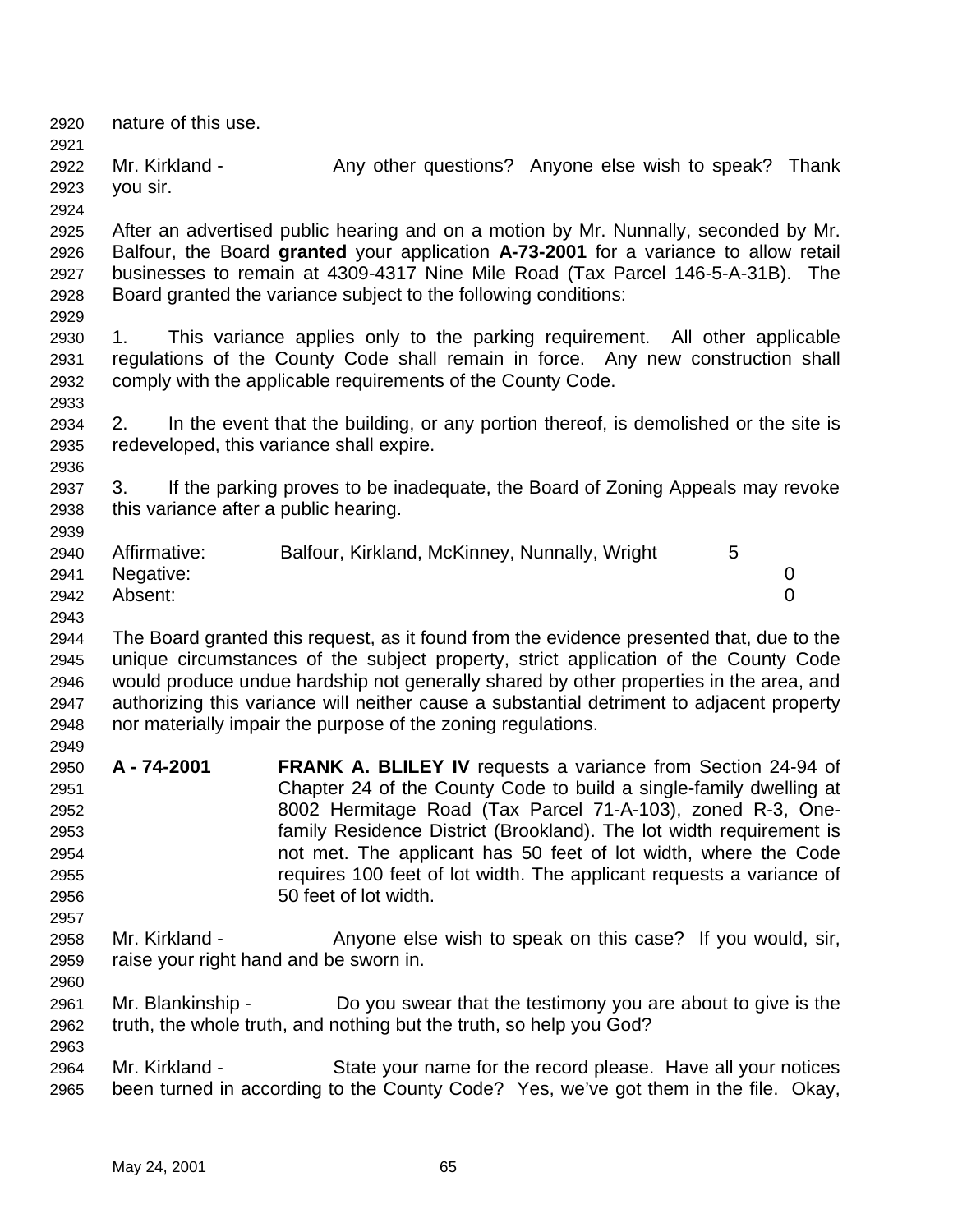state your case.

 Mr. Bliley - I do. My name is Frank A. Bliley, IV. Yes sir. It's a unique case for a single-family dwelling. I own the piece of property now at 8004, which has 2970 one house on it. It's a little bit over 2 acres; it's a little over 2  $\frac{1}{2}$  acres of land. It's an odd-shaped piece of property because of the property around it. It's an older house. When we purchased this house years ago, my wife and I, we were going to have a bigger family, it's a big house. That hasn't come about, we only have one child, the house is too big. So we're downsizing. Now what I'm faced with is this – in the area that that house is in, the size of the house, to make everything work, the real estate has 2976 said that we need to split this, to do the back lot, because people don't want  $2\frac{1}{2}$  acres of land in that area right now. That's what I was faced with. We came up with an idea a while back about, well, okay, there's not enough road frontage to separate this, so let's look at putting in a subdivision. That was brought before the Board, and it got conditional approval on it, and it was all submitted. It's not really what we wanted to do for this area. We want to keep it the way it is, the way it looks, which would actually just ask to have a driveway put in along the side which way you're looking there, that would be the driveway. As I'm looking at the picture, the house is to the left, the driveway would run straight back. That's an existing gravel driveway up there now. Then it would go to a heavily wooded area in the back, which is over an acre and a half there. You would have plenty of area between any houses behind it, or the existing house to the front of it, and to the church beside it. The lot itself is plenty big. As you can see, all I'm asking for is because I don't have all of it coming to the road, we need a 50-foot variance there, because we only have 50 feet at the road right there.

 Mr. Wright- At the building line is the problem. Mr. Bliley - Yes sir. Mr. McKinney - Mr. Bliley, are you going to build this house, are you going to sell this lot, or what? Mr. Bliley - This lot right now would be sold. Mr. McKinney - It would be for sale? Mr. Bliley - Right. The existing house right now is for sale. Mr. Kirkland- So you'd be moving to a new location? Mr. Bliley - Yes sir. And the contract states now, we have a contract on the existing house, and they want just a part of this. That's just how it went to this stage, so that by the time the house is bought by the people who presented the contract to us, and you've disbursed the money, this needs to be divided to satisfy the entire debt.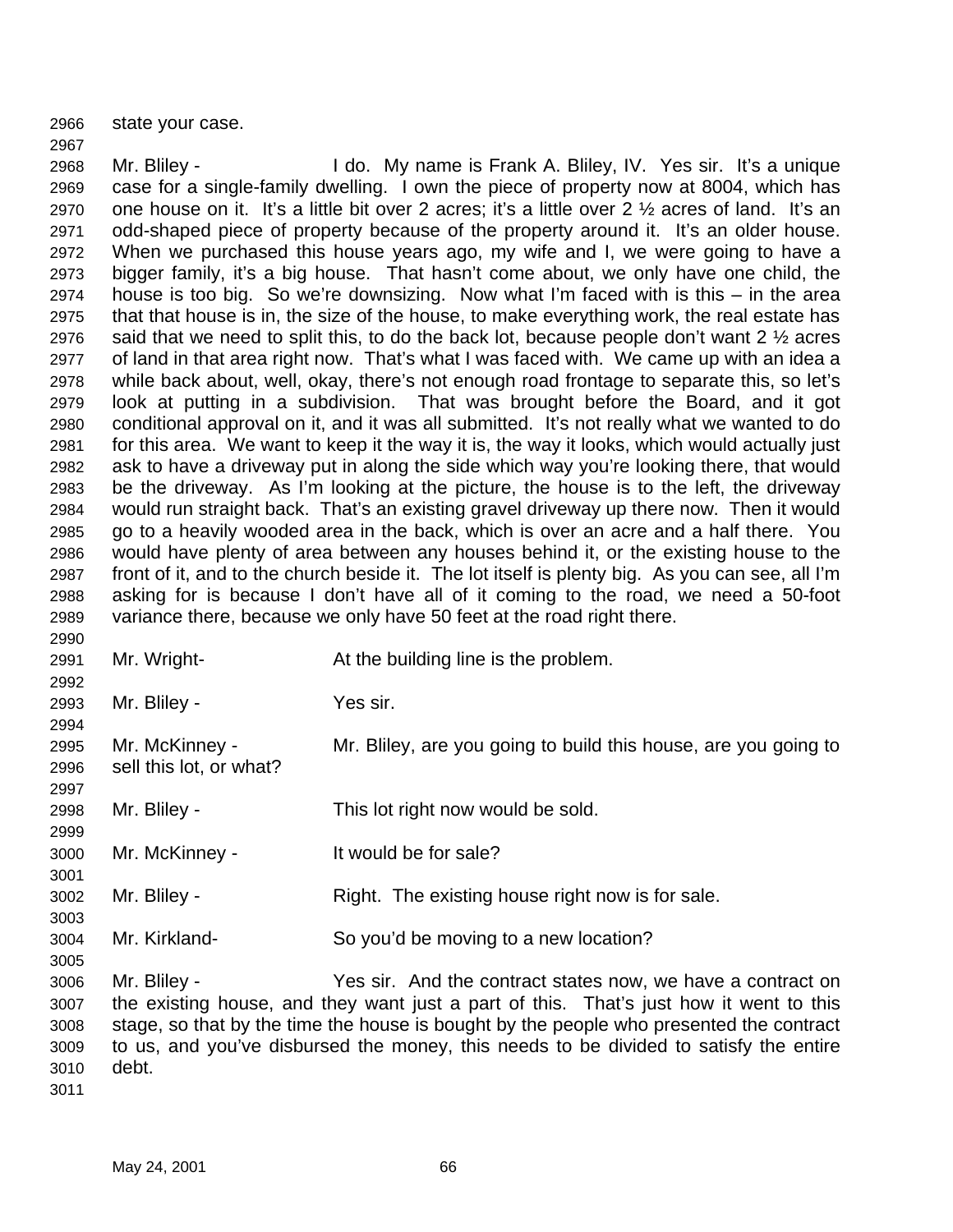3012 Mr. Kirkland - Any other questions? Anyone else wish to speak? That concludes the case. 

 After an advertised public hearing and on a motion by Mr. McKinney, seconded by Mr. Balfour, the Board **granted** your application **A-74-2001** for a variance to build a single- family dwelling at 8002 Hermitage Road (Tax Parcel 71-A-103). The Board granted the variance subject to the following condition:

 1. This approval is only for lot width. All improvements made on the property shall comply with the applicable regulations of the County Code.

| ----- |                |                                               |  |  |
|-------|----------------|-----------------------------------------------|--|--|
| 3023  | Affirmative:   | Balfour, Kirkland, McKinney, Nunnally, Wright |  |  |
|       | 3024 Negative: |                                               |  |  |
| 3025  | Absent:        |                                               |  |  |
| 3026  |                |                                               |  |  |

 The Board granted this request, as it found from the evidence presented that, due to the unique circumstances of the subject property, strict application of the County Code would produce undue hardship not generally shared by other properties in the area, and authorizing this variance will neither cause a substantial detriment to adjacent property nor materially impair the purpose of the zoning regulations.

 

- **A 75-2001 ALFRED L. STRATTFORD, III** requests a variance from Section 24-94 of Chapter 24 of the County Code to build a breezeway attaching a garage to the house at 8803 Norwick Road (Mooreland Farms) (Tax Parcel 124-3-I-21), zoned R-1, One-family Residence District (Tuckahoe). The minimum side yard setback, rear yard setback, and total side yard setback are not met. The applicant has 8.2 feet minimum side yard setback, 33.2 feet total side yard setback and 10.0 feet rear yard setback, where the Code requires 20.0 feet minimum side yard setback, 50.0 feet total side yard setback and 50.0 feet rear yard setback. The applicant requests a variance of 11.8 feet minimum side yard setback, 16.8 feet total side yard setback and 40.0 feet rear yard setback.
- Mr. Kirkland Anyone else wish to speak on this case? If you would sir, raise your right hand and be sworn in.
- Mr. Blankinship Do you swear that the testimony you are about to give is the truth, the whole truth, and nothing but the truth, so help you God? Did you bring your originals of your receipts with you?
- Mr. Kirkland Would you state your name for the record?
- Mr. Strattford I do. I do not have those. I spoke to a woman in the Planning Office. I'm sorry, Al Strattford. The directions that I had were to bring receipts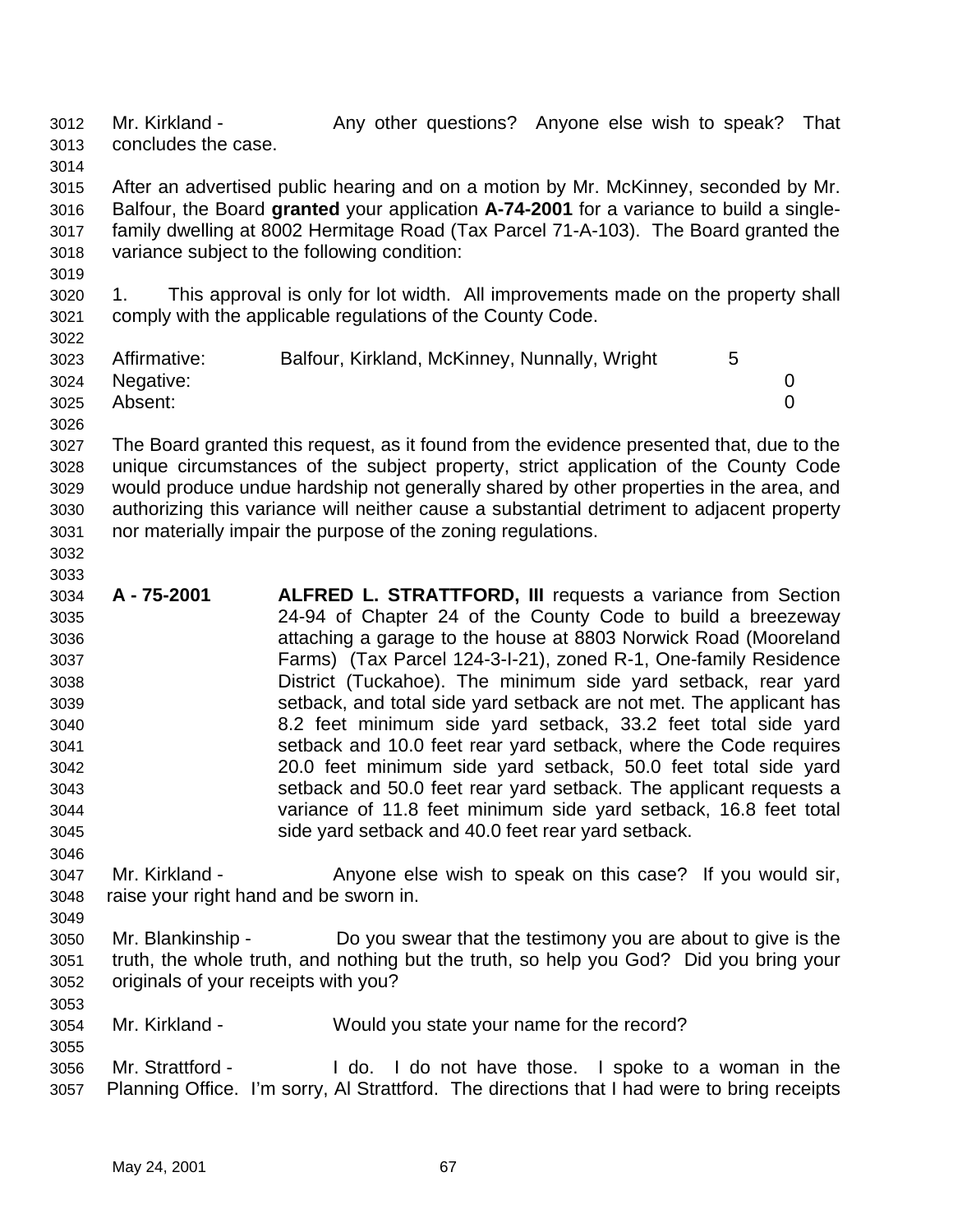that the mailings had been done, and in fact the directions are going to be re-written because they're a bit ambiguous. I brought the receipts; I didn't bring the white labels, so I don't have proof that they were mailed, but I have proof that they were received. Mr. Kirkland - That's all we need. And we've got them in the file. State

 your case. 

3065 Mr. Strattford - All of them are there except that one; that one came late. As you have before you, you can see that my wife and I are planning on building a detached garage on the rear corner of our lot, which has trees to some degree screening the back 2 corners, as you can see, where the jungle gym is now. That's been moved. Although I'm not sure, I am reasonably certain that the garage alone would comply with the setback rules. However, because we plan to attach it with a covered walkway, it then becomes part of the dwelling, or treated as such, and we do not comply with the setback rules. We have no intention of putting anything above the garage, living space of any kind. It's going to be unfinished, and the breezeway is merely to keep foul weather from hitting you as you leave the house or garage. It's not going to be condition space either; it's just a covered walkway.

3077 Mr. Kirkland - Any questions?

 Mr. McKinney- What's to the rear of you, Mr. Strattford? The rear of your property? The rear of your home? What's behind your house?

 Mr. Strattford - The rear view. I don't understand the question. If you notice on the diagram there, you can see the street that comes around is Butterfield, and those houses back up across the back of our property, so there is no home behind us, merely their yards.

Mr. Balfour- Sort of like a circling of the wagons.

 Mr. Strattford - Sort of. All the neighbors are aware. Before we did the mailing, we talked to them all. I'm actually president of the neighborhood association and on good terms with everyone, and no one has a problem.

Mr. Kirkland - Anyone else wish to speak? If not, that concludes the case.

 After an advertised public hearing and on a motion by Mr. Balfour, seconded by Mr. McKinney, the Board **granted** your application **A-75-2001** for a variance to build a breezeway attaching a garage to the house at 8803 Norwick Road (Mooreland Farms) (Tax Parcel 124-3-I-21). The Board granted the variance subject to the following condition:

 1. Only the improvements shown on the plan filed with the application may be constructed pursuant to this approval. No substantial changes or additions to the layout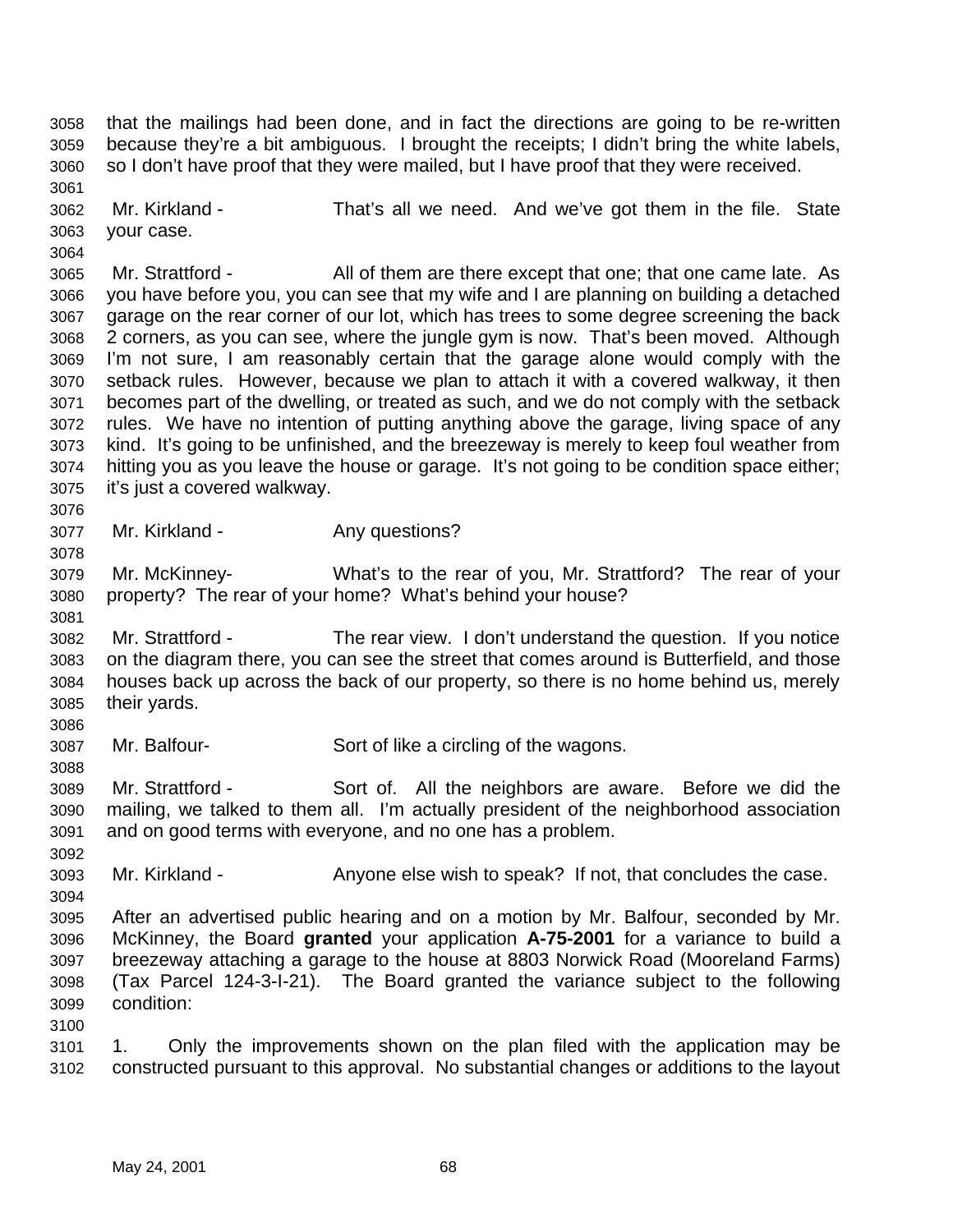may be made without the approval of the Board of Zoning Appeals. Any additional improvements shall comply with the applicable regulations of the County Code. Affirmative: Balfour, Kirkland, McKinney, Nunnally, Wright 5 Negative: 0 Absent: 0 The Board granted this request, as it found from the evidence presented that, due to the unique circumstances of the subject property, strict application of the County Code would produce undue hardship not generally shared by other properties in the area, and authorizing this variance will neither cause a substantial detriment to adjacent property nor materially impair the purpose of the zoning regulations. **A - 76-2001 JOHN SHERWOOD** requests a variance from Section 24-95(i)(2)(f) of Chapter 24 of the County Code to build an in-ground pool at 12630 Lizfield Way (Westfield Estates) (Tax Parcel 17-2-B-3), zoned A-1, Agricultural District (Three Chopt). The accessory structure location requirement is not met. The applicant proposes an accessory structure in the side yard, where the Code allows accessory structures only in the rear yard. Mr. Kirkland - Anyone else wish to speak on this case? If you would, raise your right hand and be sworn in. Mr. Blankinship - Do you swear that the testimony you are about to give is the truth, the whole truth, and nothing but the truth, so help you God? Mr. Kirkland - State your name for the record. Mr. White - I do. Luther White. Hope to be the pool contractor on this particular case. If I look familiar, it's because I was here with you last month for a variance request, which you granted, and I appreciate that. Mr. Kirkland - Have all your notices been turned in according to the Code? We have them in the file. Okay, state your case. Mr. White - Yes they have. This is a similar case to the one we had last month, in that we wish to build the pool in the side yard. This in face, is the real side yard. It is to the side of the house, so it's a little different from last month. The problem here is that the house, which was recently constructed, is on a severe sloping lot, sloping down from the back of the property to the front, and that the only place on the property that would perk is the rear yard. This made it difficult for them because they had to have a pump system, for one, to pump sewage and stuff up the hill. It also became a difficulty in that it took up the back yard where a pool would have to be per Code. So what they did was actually build a retaining wall during construction of the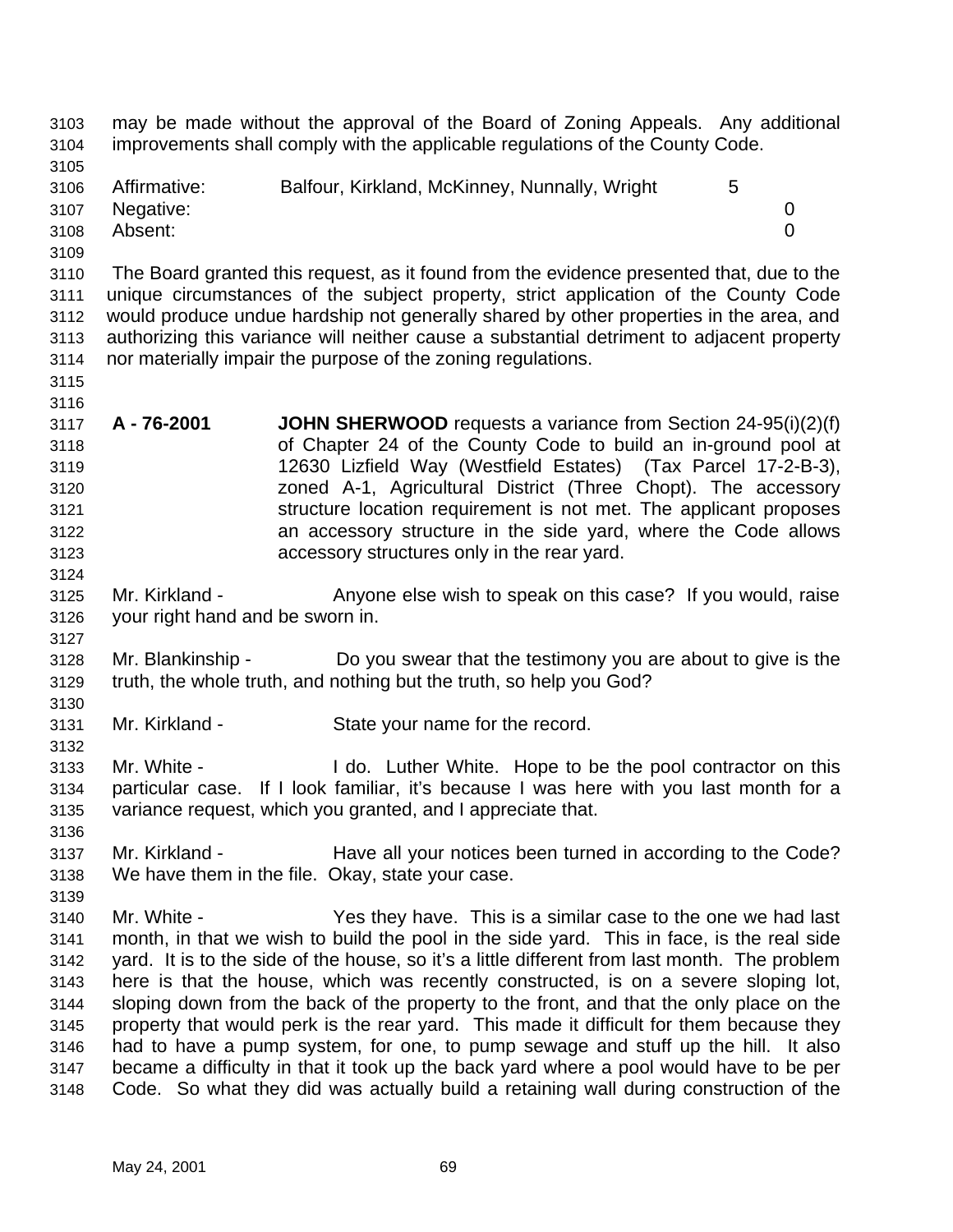house and flatten out the side yard, which you see there in the picture. Why no one thought to check into it beforehand as to the location of a pool in the side yard, I don't know. I was called to come out for a sales meeting. The first thing I noted, and told the gentleman, was that this was potentially a problem, but I would look into it for him, which is what we're doing now of course. What we propose to do is build the pool in the side yard, not infringing of course, at all into the front yard and maintain all proper setbacks from the side yard. This is the situation where he really has no choice if he wants a pool, and I realize that having a pool is not a hardship, but if in fact he wants a pool, this is the only place on the property that can accommodate one. As far as we know, there will be no (as you see, it's an irregularly shaped lot) near neighbors that would have any problems with having it there, as opposed to being in a rear yard, because of splashing and noise and so forth. We think it's a reasonable request, and there's been some time and effort spent by the homeowner, the contractor, and some by myself, which is no big deal, but we hope that you'll act favorably on this request. 

- Mr. Wright- What's located on the side of the property where the pool would be located?
- Mr. White You know, I've been out there a couple of times, and it's so heavily wooded, there's actually a creek that runs through there, down below, that I think there's a house over there eventually, but it's not right on top of them at all.
- Mr. Wright- Can you see it?
- Mr. White I don't remember seeing it, to tell the truth. I mean if you peered through there real hard, you could see some semblance of a house.
- Mr. Blankinship Maybe in February, but not this time of year.
- 3178 Mr. White Not during pool season.
- Mr. Wright- In-ground pool?
- Mr. White - Yes sir. The reason I didn't put in an actual shape like I did last time, is because it'll be very custom free-formed, and we'll design it to fit the area,
	- but once again, it will not infringe into any of the front yard. As a matter of fact, where I show the dotted line separating the side yard and the front yard, per definition, will actually be the fence line. We of course, will actually box in the area and then design a specialty shape. We may actually paint it on the ground. The other thing we take note of, is that we'll have to, maybe this doesn't concern this Board, but there's an overhang, you can see from the front porch, with actual brick pilings, that you can overview the pool, and we know we have to stay 6 feet off of that per Code. Everything's been looked into; there's not a problem building the pool there and maintaining all the other setbacks from the house and the side property line and so forth, so from that standpoint, it shouldn't be a problem.
	-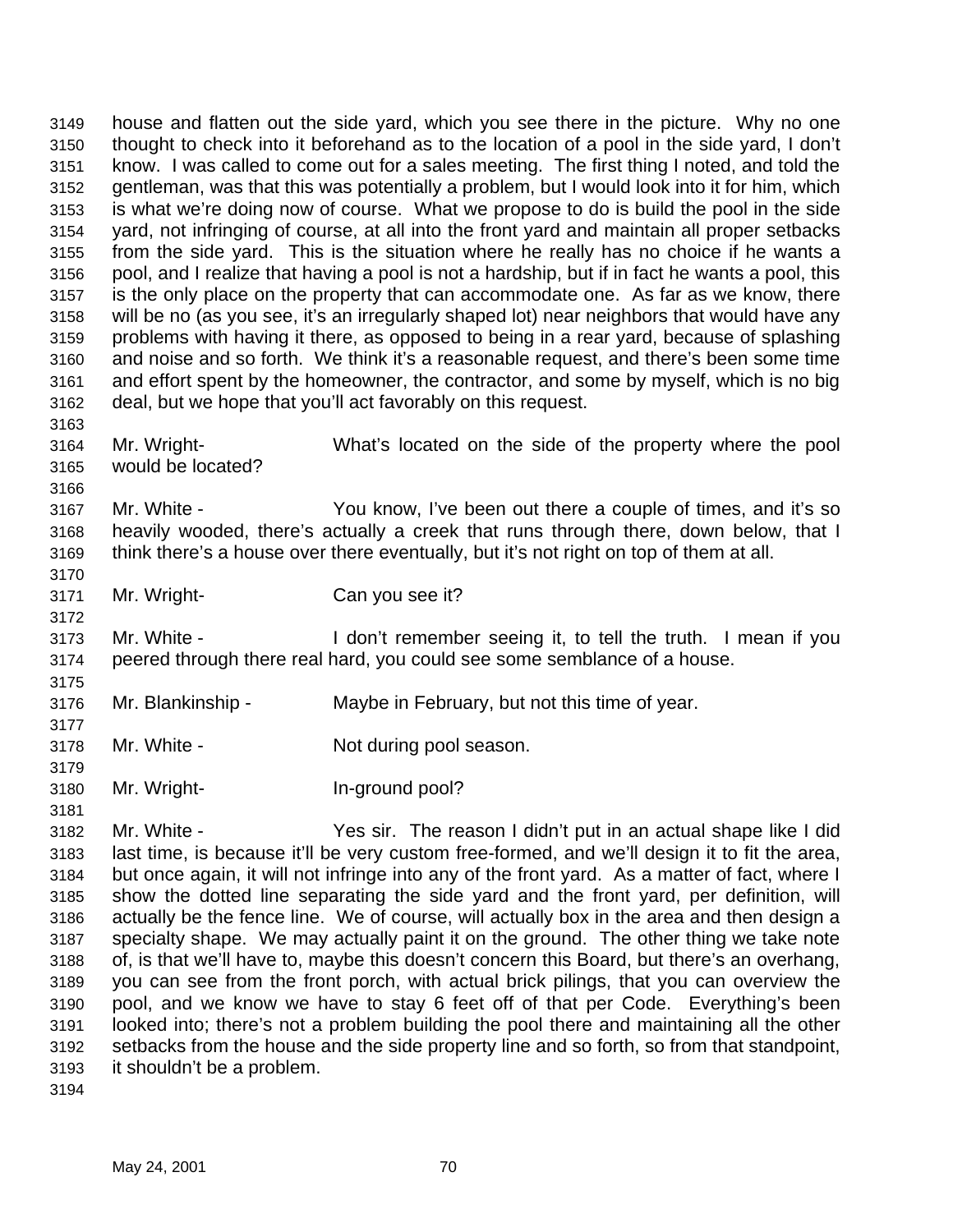Mr. Balfour- Are you related to the fellow who was President of Randolph- Macon College? Mr. White - That's my dad! Mr. McKinney - Does this property have well and septic? Mr. White - I believe it's on County water and just its own private drain field. Mr. McKinney - Our report says utilities, public water and sewer. Mr. Blankinship - That would be an error in the report; I apologize, Mr. McKinney. It's public water and private septic. Mr. Wright-- That's not public sewer then? Mr. White - I'm sure that if he had his druthers, he would not like to have that drain field above his pool. Mr. Wright- To have the pool back there with the septic. Mr. White - That would be difficult. We've done pools that were well above the house. You can't really see the water line, and that's not good either, but it's a better alternative than putting the pool somewhere else. In this case, he has no alternative if he desires to have the pool. 3222 Mr. Kirkland - Any other questions? Anyone else wish to speak? If not, that concludes the case. After an advertised public hearing and on a motion by Mr. Wright, seconded by Mr. Nunnally, the Board **granted** your application **A-76-2001** for a variance to build an in- ground pool at 12630 Lizfield Way (Westfield Estates) (Tax Parcel 17-2-B-3). The Board granted the variance subject to the following condition: 1. This variance applies only to the location of the swimming pool in the side yard. All other applicable regulations of the County Code shall remain in force. Affirmative: Balfour, Kirkland, McKinney, Nunnally, Wright 5 Negative: 0 Absent: 0 The Board granted this request, as it found from the evidence presented that, due to the unique circumstances of the subject property, strict application of the County Code would produce undue hardship not generally shared by other properties in the area, and authorizing this variance will neither cause a substantial detriment to adjacent property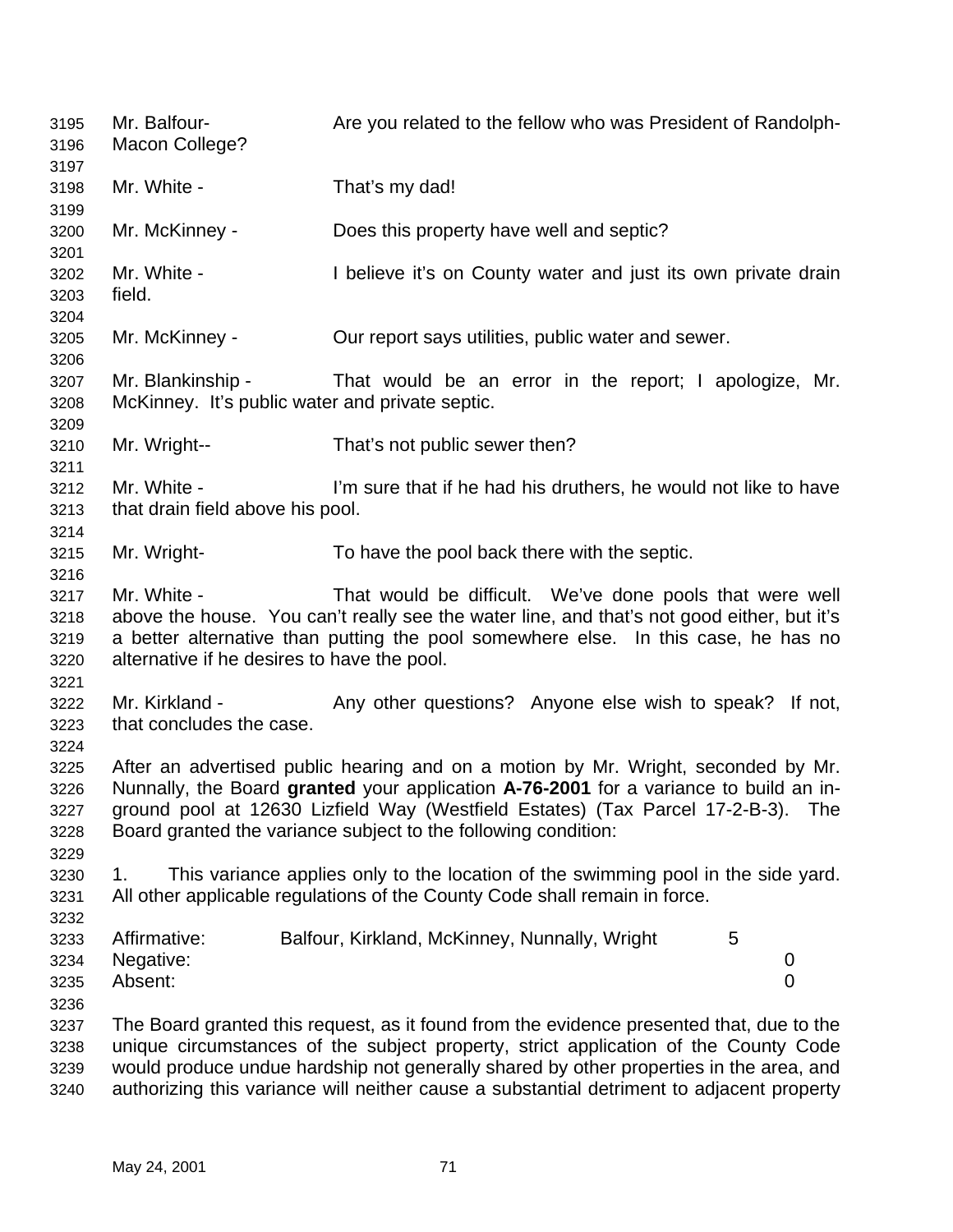nor materially impair the purpose of the zoning regulations.

 

- Mr. Blankinship **A-77-2001** has been **deferred** to June 28, 2001.
- **A 78-2001 LAWRENCE AND SUSAN DUNN** request a variance from Section 24-94 of Chapter 24 of the County Code to build an addition at 1111 West Durwood Crescent (Sunset Hills) (Tax Parcel 102-1-D-56), zoned R-3, One-family Residence District (Three Chopt). The total side yard setback is not met. The applicants propose 25.55 feet total side yard setback, where the Code requires 30.00 feet total side yard setback. The applicants request a variance of 4.45 feet total side yard setback.
- Mr. Kirkland Anyone else wish to speak on this case? If you would, sir, raise your right hand and be sworn in.
- Mr. Blankinship Do you swear that the testimony you are about to give is the truth, the whole truth, and nothing but the truth, so help you God?
- Mr. Kirkland State your name. Have all your notices been turned in according to Code. We've got it. Okay, proceed.
- Mr. Dunn I do. My name is Lawrence Dunn. Good morning Mr. Chairman and Board members. I mailed them in; hopefully they've been received. My wife and I would like to add an addition to our home, and it is to add a bathroom and some closet space. We request a total side yard setback variance. Because of the odd shaped lot that requires a little more, the side yard setback goes a little closer to the neighbor there. One thing I do want to point out to the Board on this, is the application when I turned it in, had "applicant has 25.55 feet total side yard setback with the proposed addition, and the Code requires 34.35 feet," and looking through the case report, I believe that the case reporter put in Code requires 30 feet total side yard setback. I don't think it makes any difference in this case whether it's 9 feet or 4. Whatever feet, it's a minimal impact aesthetically. You probably won't even see it from the street, and it blends in with the house. As far as what the Code requires, I can go through with how the setback was figured out, but I don't think it makes any difference on 9 or 4.4 in this case.
- Mr. Wright- This is not a question of being too close to the sideline, it's a question of total side yard.
- Mr. Dunn That's correct. Bear with me; I'm not familiar with this procedure, but that's correct; that's the proper way to phrase it. I think you can see from the survey that it's a really strange, oddly shaped lot, in that when you get close to the rear, it converges, which I think is what's causing the problem.
-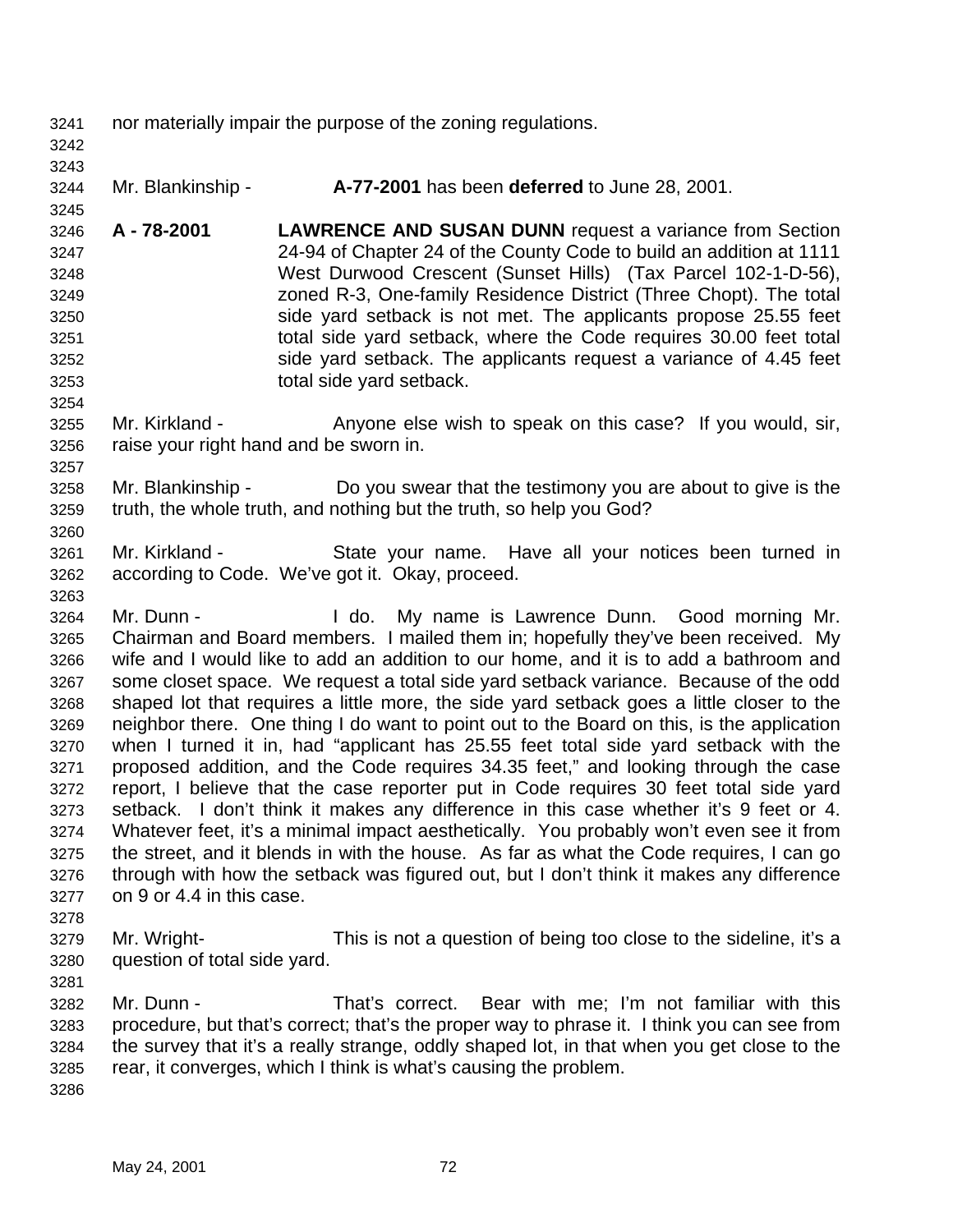Mr. Wright- It appears from this picture that it's well screened from the other properties too? Mr. Dunn - Yes, in fact the property that's next to it there, if you see from this photograph, there are Leyland cypress planted there that makes a very nice green. Mr. Wright- It also appears from this picture that this addition would be to the rear of the property on the side of the addition. At least that's the way it looks. Mr. Dunn - Yes. It's not on the side of the house; it's going on the rear of the house. Mr. Wright- The curbed area, Durwood Cresent is on a curve there. Mr. Dunn - Yes. Mr. Kirkland - Any other questions? Anyone else wish to speak? If not sir, that concludes your case. After an advertised public hearing and on a motion by Mr. Wright, seconded by Mr. McKinney, the Board **granted** application **A-78-2001** for a variance to build an addition at 1111 West Durwood Crescent (Sunset Hills) (Tax Parcel 102-1-D-56). The Board granted the variance subject to the following condition: 3311 1. Only the addition shown on the plan filed with the application may be constructed pursuant to this approval. No substantial changes or additions to the layout may be made without the approval of the Board of Zoning Appeals. Any additional improvements shall comply with the applicable regulations of the County Code. Affirmative: Balfour, Kirkland, McKinney, Nunnally, Wright 5 Negative: 0 Absent: 0 The Board granted this request, as it found from the evidence presented that, due to the unique circumstances of the subject property, strict application of the County Code would produce undue hardship not generally shared by other properties in the area, and authorizing this variance will neither cause a substantial detriment to adjacent property nor materially impair the purpose of the zoning regulations. **A - 79-2001 DANIEL E. WATSON** requests a variance from Section 24-9 of Chapter 24 of the County Code to build a single-family dwelling at 8041 Upper Western Run Lane (Tax Parcel 243-A-10A (part)), zoned A-1, Agricultural District (Varina). The public street frontage requirement is not met. The applicant proposes 0 feet public street frontage, where the Code requires 50 feet public street frontage.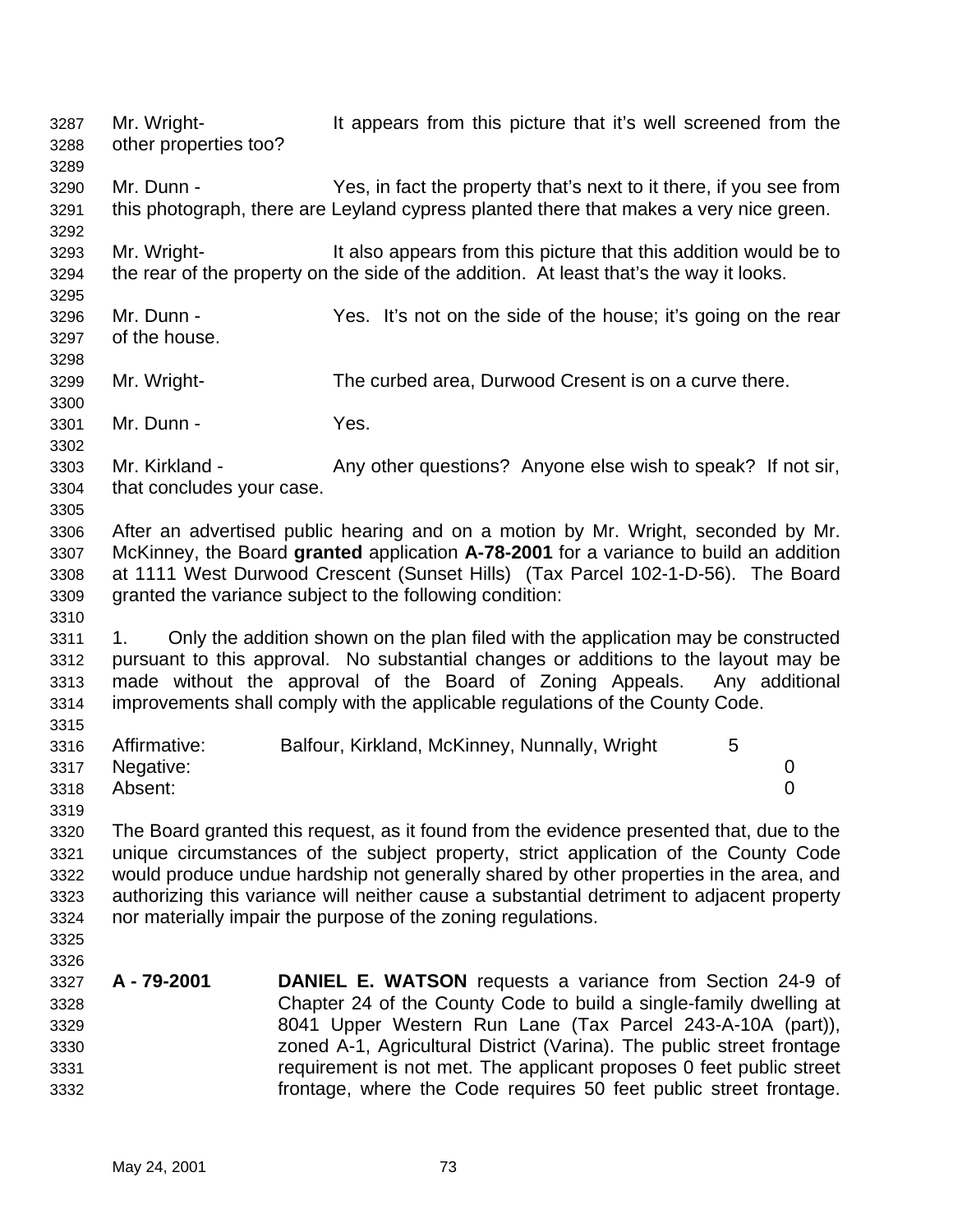The applicant requests a variance of 50 feet public street frontage. Mr. Kirkland - Anyone else wish to speak on this case? Okay sir, if you will raise your right hand and be sworn in. Mr. Blankinship - Do you swear that the testimony you are about to give is the truth, the whole truth, and nothing but the truth, so help you God? Mr. Kirkland - State your name for the record. Have all your notices been turned in according to the County Code? We have them in the file. Okay, if you would, state your case. Mr. Watson - I do. Daniel Watson. Yes sir. I received 1 acre of land, out of a 22.2-acre parcel, from my grandfather. The Code requires 50 feet of public street frontage, which I do not have. According to the map you see here, the closest public road is Charles City Road. Upper Western Run Lane comes in as a private drive. I request 50-foot variance from the Code, to construct a single-family dwelling. I do not believe it will be any substantial impact to anybody else who lives on the road. Those persons are my grandfather, who has the closest house, my uncle Charles Cochrone Jr., whose property is just out of the picture here, and my uncle Kenneth Cochrone, whose property is just over to the left, out of the picture. Mr. Nunnally- Have you read the conditions on this case? Mr. Watson - Yes sir, I am in agreement with the conditions as suggested by the Board. The Board has been gracious in granting 4 other variances for the family property. I would appreciate it if they would extend the graciousness. Mr. Wright- Do you have legal access? Is that a feed or easement or something, right-of-way? Mr. Watson - On the deed I have legal access over to Upper Western Run Lane by 20-foot easement, and my grandfather has legal access for the lane, coming in, which will be put on my deed. Mr. Wright- Out to the Charles City Road? Mr. Watson - Yes sir. Mr. Kirkland - Any other questions of the Board members? Yes sir, are you for the case, sitting down. Do you want to speak? What's your name sir? Mr. Cochrone - Kenneth Cochrone. No more than what he's brought up that it has been passed for 4 other family members, including myself, and I wish to see it be approved for him. There is no impact on anyone.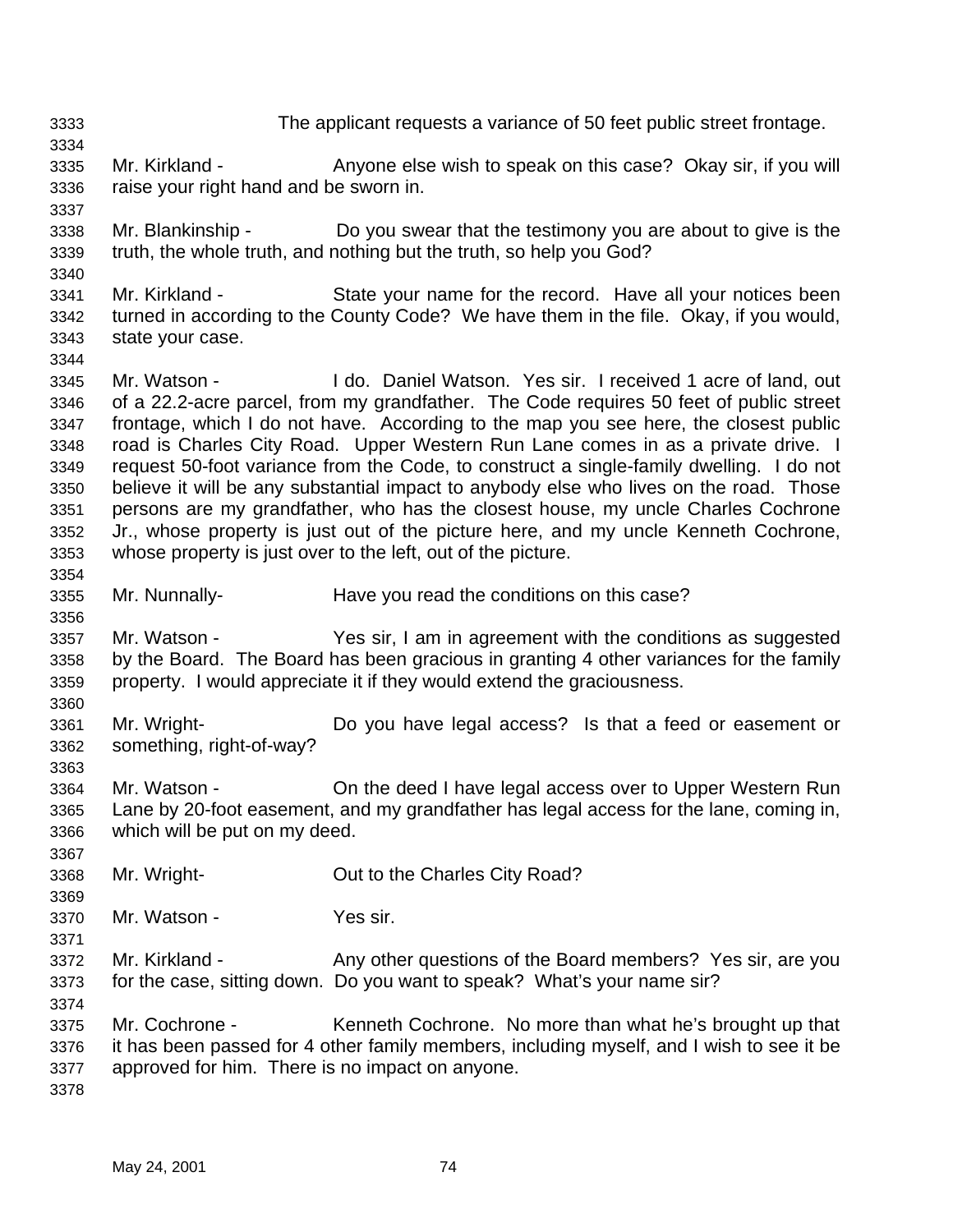Mr. Kirkland - Okay. Any questions? If not, that concludes the case.

 After an advertised public hearing and on a motion by Mr. Nunnally, seconded by Mr. Wright, the Board **granted** application **A-79-2001** for a variance to build a single-family dwelling at 8041 Upper Western Run Lane (Tax Parcel 243-A-10A (part). The Board granted the variance subject to the following conditions:

 1. This variance applies only to the public street frontage requirement. All other applicable regulations of the County Code shall remain in force.

 2. At the time of building permit application, the applicant shall submit the necessary information to the Department of Public Works to ensure compliance with the requirements of the Chesapeake Bay Preservation Act and the code requirements for water quality standards.

 3. At the time of building permit application the owner shall demonstrate that the parcel created by this division has been conveyed to members of the immediate family, and the subdivision ordinance has not been circumvented.

 4. The applicant shall present proof with the building permit application that a legal access to the property has been obtained.

 5. The owners of the property, and their heirs or assigns, shall accept responsibility for maintaining access to the property until such a time as the access is improved to County standards and accepted into the County road system for maintenance. 

 6. Approval of this request does not imply that a building permit will be issued. Building permit approval is contingent on Health Department requirements, including, but not limited to, soil evaluation for a septic drainfield and reserve area, and approval of a well location.

|      | 3410 Affirmative: | Balfour, Kirkland, McKinney, Nunnally, Wright |  |
|------|-------------------|-----------------------------------------------|--|
|      | 3411 Negative:    |                                               |  |
| 3412 | Absent:           |                                               |  |

 The Board granted this request, as it found from the evidence presented that, due to the unique circumstances of the subject property, strict application of the County Code would produce undue hardship not generally shared by other properties in the area, and authorizing this variance will neither cause a substantial detriment to adjacent property nor materially impair the purpose of the zoning regulations.

 

| ں ے ہیں |                   |                                               |
|---------|-------------------|-----------------------------------------------|
| 3421    | Mr. Blankinship - | The next 2 are companion cases, Mr. Chairman. |
| 3422    |                   |                                               |
| 3423    | Mr. Kirkland -    | We'll hear them together.                     |
| 3424    |                   |                                               |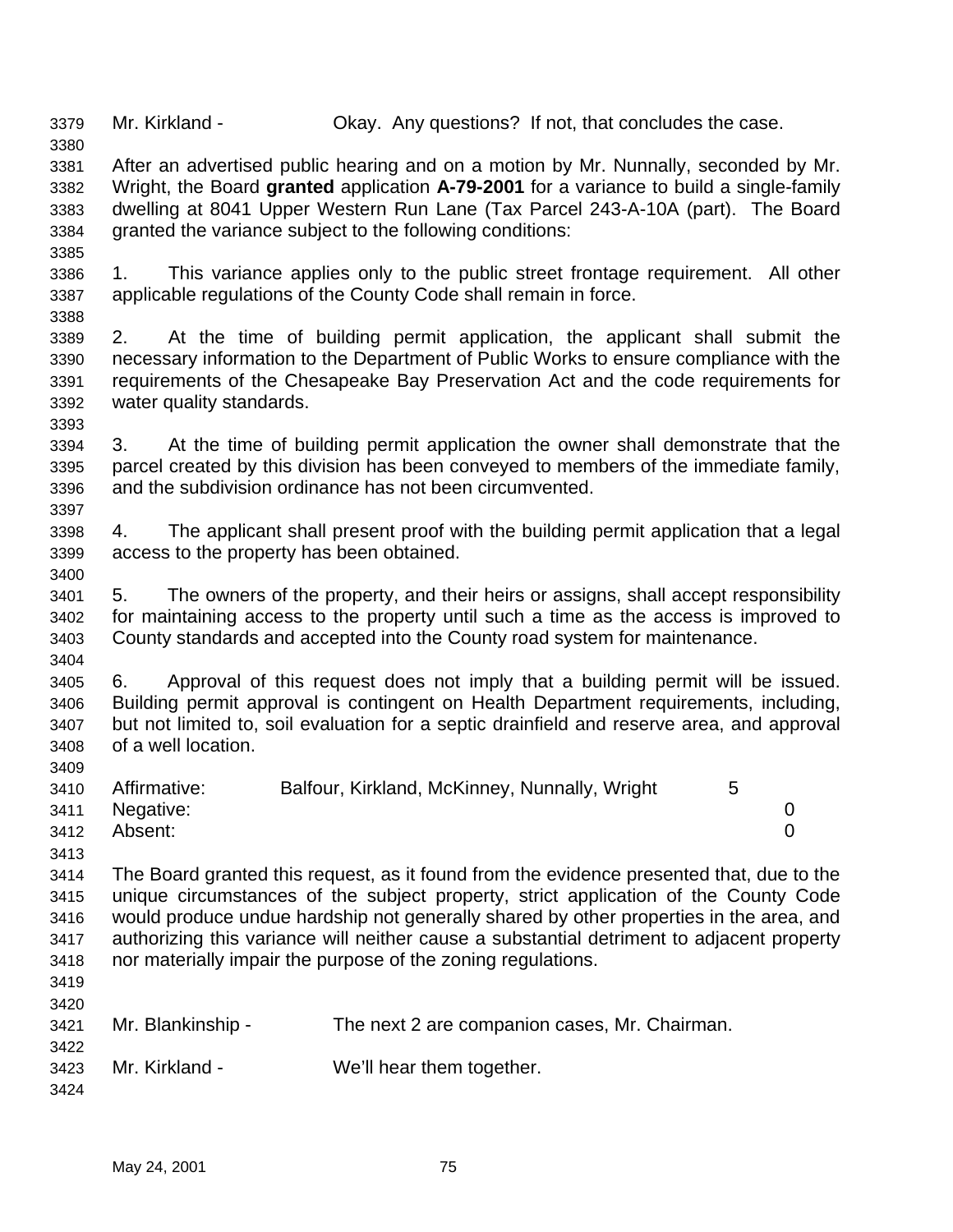**A - 80-2001 VERIZON VIRGINIA, INC.** requests a variance from Sections 24- 106.2(4), 24-94 and 24-96(c) of Chapter 24 of the County Code to expand an existing switching station at 1110 New York Avenue (Biltmore) (Tax Parcels 43-2-9-1 and -3), zoned R-4, One-family Residence District (Fairfield). The landscape strip width, minimum side yard setback, parking lot location requirement, and rear yard setback are not met. The applicant proposes 5.00 feet landscape strip width, 6.07 feet minimum side yard setback, 23.90 feet rear yard setback, and a parking lot in the front yard, where the Code requires 20.00 feet minimum side yard setback, 40.00 feet minimum rear yard setback, and 10.00 feet landscape strip width, and allows a parking lot in the rear yard. The applicant requests variances of 13.93 feet minimum side yard setback, 16.10 feet rear yard setback, 5.00 feet landscape strip width, and to allow a parking lot in the front yard. 

 **UP- 16-2001 VERIZON VIRGINIA, INC.** requests a conditional use permit pursuant to Section 24-12(c) of Chapter 24 of the County Code to expand an existing telephone switching station at 9609 Brook Road (Biltmore) (Tax Parcels 43-2-9-1 and -3), zoned R-4, One-family Residence District (Fairfield).

Mr. Kirkland - If you would, raise your right hand and be sworn in.

 Mr. Blankinship - Do you swear that the testimony you are about to give is the truth, the whole truth, and nothing but the truth, so help you God?

 Mr. Kirkland - Would you state your name for the record. We have all your notices, of course.

 Ms. Freye - I do. Yes sir. Good morning. My name is Gloria Frye. I'm an attorney here on behalf of Verizon Virginia, Inc. Yes sir you do. Also here on behalf of Verizon is Jane Harris and their engineer from Teng Associates Wendell Edwards, in case we have questions of them. Verizon is asking to expand its telephone switching equipment building at the northeast corner of Brook Road and New York Avenue. The existing building has been there since 1990. This BZA did approve a special conditional use permit for the building back in 1986, and it was build in 1990. Verizon is a public utility company. They do need to expand this building to house more equipment, so that they can meet the increased public demand for additional telephone lines and additional telephone service. Verizon wants to add 2,349 square feet to the building and increase the parking from 4 spaces to 6 spaces. The expansion will be constructed with brick in a color to match the existing color brick as closely as possible. This is considered an unmanned facility; people do go there to install equipment, to maintain and repair equipment, but it doesn't have office space or workstations there. Because the expansion is occurring primarily to the rear of the property, which at the north side, it will have very little visual impact on the homes on New York Avenue. It will stay one-story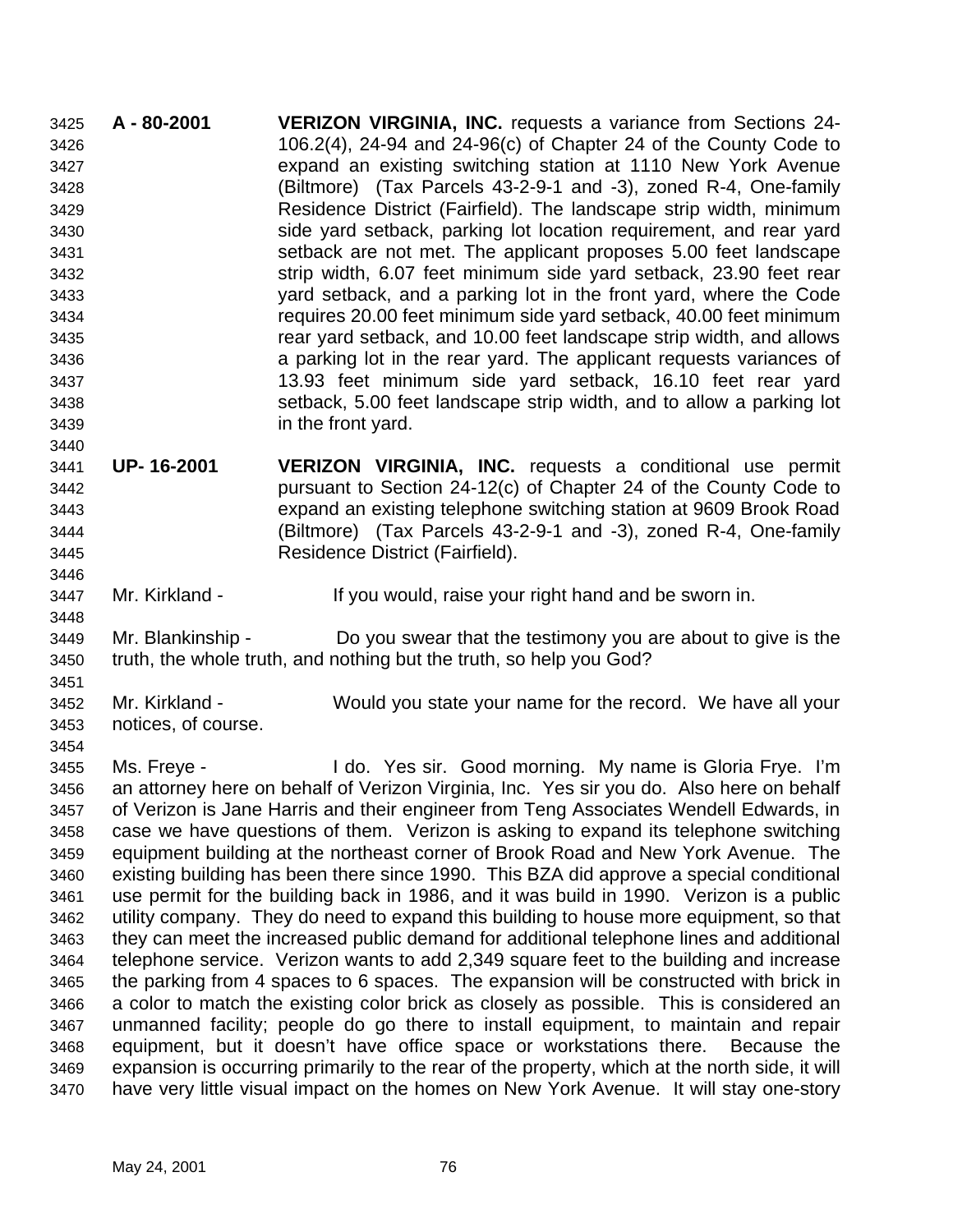and maintain its residential design and character and still be compatible with the neighborhood. The use has been there for over 10 years, and as far as we know, we don't believe the County's ever received any complaints or concerns from the neighborhood about any adverse impact. By adding the 2 parking spaces, we help to insure that there won't be congestion or traffic problems at this site. Verizon is in agreement with the conditions that have been recommended by the staff, and as far as we know, there is no public opposition to this. For these reasons, Verizon believes that the expansion will not have a negative impact. It will meet a public need, and it does meet the jurisdictional requirements for you to grant the conditional use permit. We'll be glad to answer any questions about the use, before we go on to talk about the variances. 

Mr. McKinney - Ms. Freye, you say it's because of the increased usage?

 Ms. Freye - There is an increased demand for additional telephone service, and additional lines, from the residences and the businesses in the area. To meet that demand, they have to put more equipment in this building.

Mr. McKinney - I understand that. Where did that come from?

Ms. Freye - Where did the demand come from?

 Mr. McKinney - Where did you get your information from that they needed, that they have more demand? The reason I ask that, because I hear these advertisements, and I see in print, that Cavalier Telephone Company, which is the person on the block, has over 30,000 users, and those users came from Verizon. I'm wondering where the expansion …………..

 Ms. Freye - One of the demands that's placed on Verizon, is that by law they are required to make space available for competitors' equipment in their building. So part of the space and the new equipment, the racks of equipment that are going to be added to this, will actually have to be made available to competitors. They do need variances as well, and Mr. Blankinship, if you would show the aerial or the site that shows this. Primarily the reason that they need these 4 variances is because of what VDOT did in 1994. There was a huge drainage ditch and take of the property on the Brook Road side. The front, what that take did, is it ended up changing the whole orientation of the lot. The front was moved from Brook Road to New York Avenue, and the parking was on the New York Avenue side, which before the take would have been the side yard and permitted, but now the front is on the New York Avenue side, and the parking lot is there. So we need a variance for that. Also, when the take occurred, it created a setback violation for the Brook Road side of the property, so they need a 13.93-foot variance on that west side of the building. With the expansion being placed in the rear, or the north side of the building, and the purpose of doing that is to keep the expansion as far away from the neighbors and the residential property lines, they need a 16.1-foot variance for the new rear yard. The last variance that Verizon needs, relates to the 10-foot requirement for a landscape strip between the parking lot and New York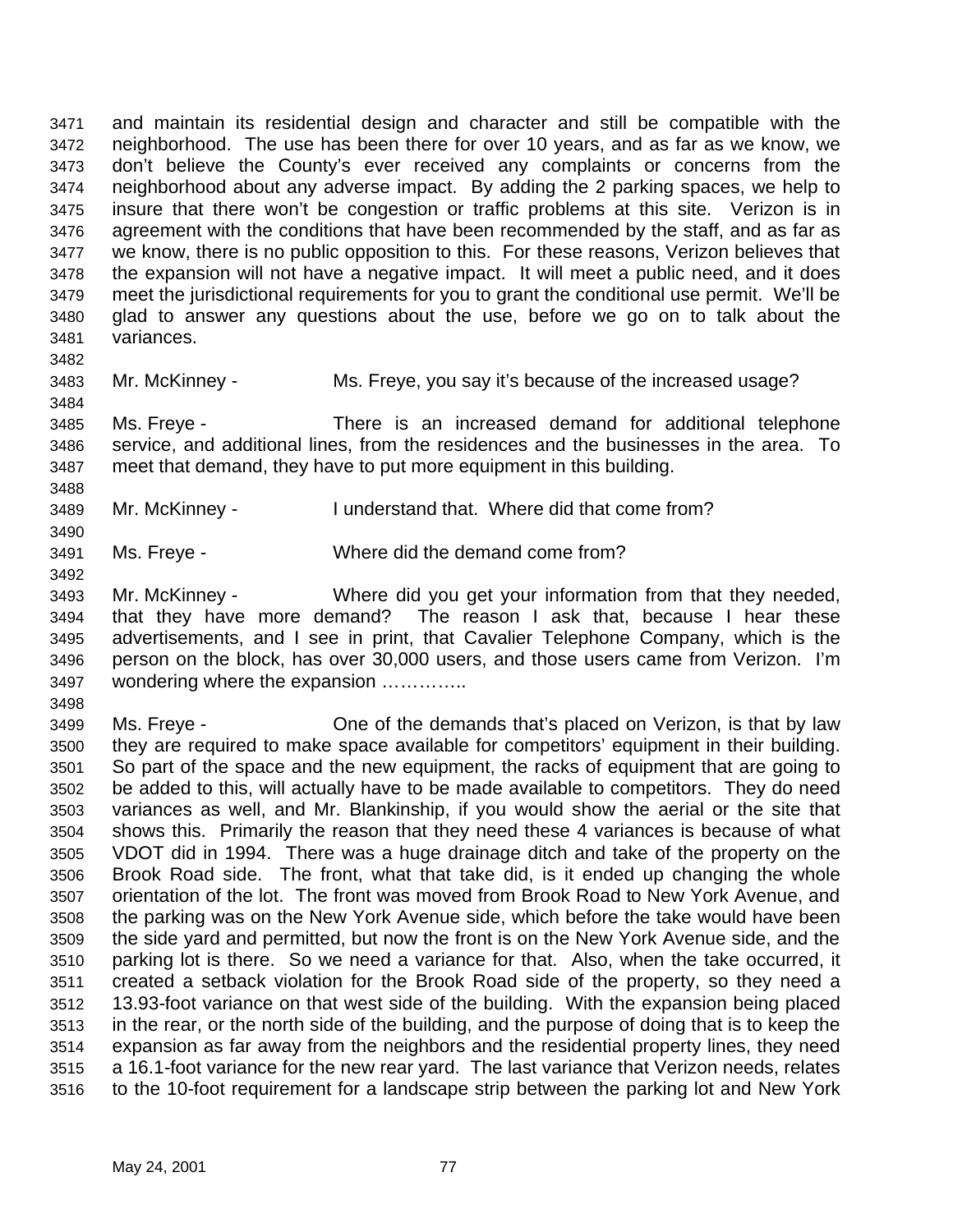Avenue. There is a portion of that where they exceed the 10 feet, but it narrows down to the driveway, where they only have 5 feet, so we're asking for a 5-foot variance there, but that landscape strip doesn't even exist today, so that we'll be creating a landscape strip for the first time and planting evergreens in there. We submit that Verizon does meet the jurisdictional requirements for the variances, because of the exceptional situation that was created when VDOT took the frontage for the drainage ditch. It is an unusual situation that's unique to this property and not one that's generally shared by other properties. The variances are necessary to bring this property into compliance and to allow the expansion to occur on the north side of the building, where it would have the least impact on the neighborhood. We don't think the variances will be detrimental to the adjacent properties, as this situation has existed since 1994 and hasn't seemed to be a problem. For these reasons, we think the jurisdictional requirements have been met, and we ask that you approve the variances as well as the new conditional use permit. Mr. McKinney - Ms. Freye, are you going to require a supplementary power generator? Ms. Freye - Yes sir, we will have a generator inside the building. 3537 Mr. McKinney - In other words, you're going to add another generator? Ms. Freye - There is a generator there now, that's inside. The new generator will be inside as well. Mr. McKinney - There will be no noise impact on the neighborhood? Ms. Freye - We don't believe so. We anticipated that question and did a noise study, and found that just the ambient background noise there is at 72 DBA from the highway, and in looking at even a very large generator, the decibel level at the property line would be about 69, and we wouldn't even have a generator that large. Mr. McKinney - Is 72 DBA from the highway was measured where? Ms. Freye - Was measured during the day ……….. Mr. McKinney - To what point? You get 72 on your lot; if you go further down, it gets less and less. Ms. Freye - That's true, we measured it from the Brook Side of the building. Mr. McKinney - The Brook Road side? How about the adjacent property owner where there's a residence – was it measured there? Ms. Freye - We didn't measure it from there because of just what you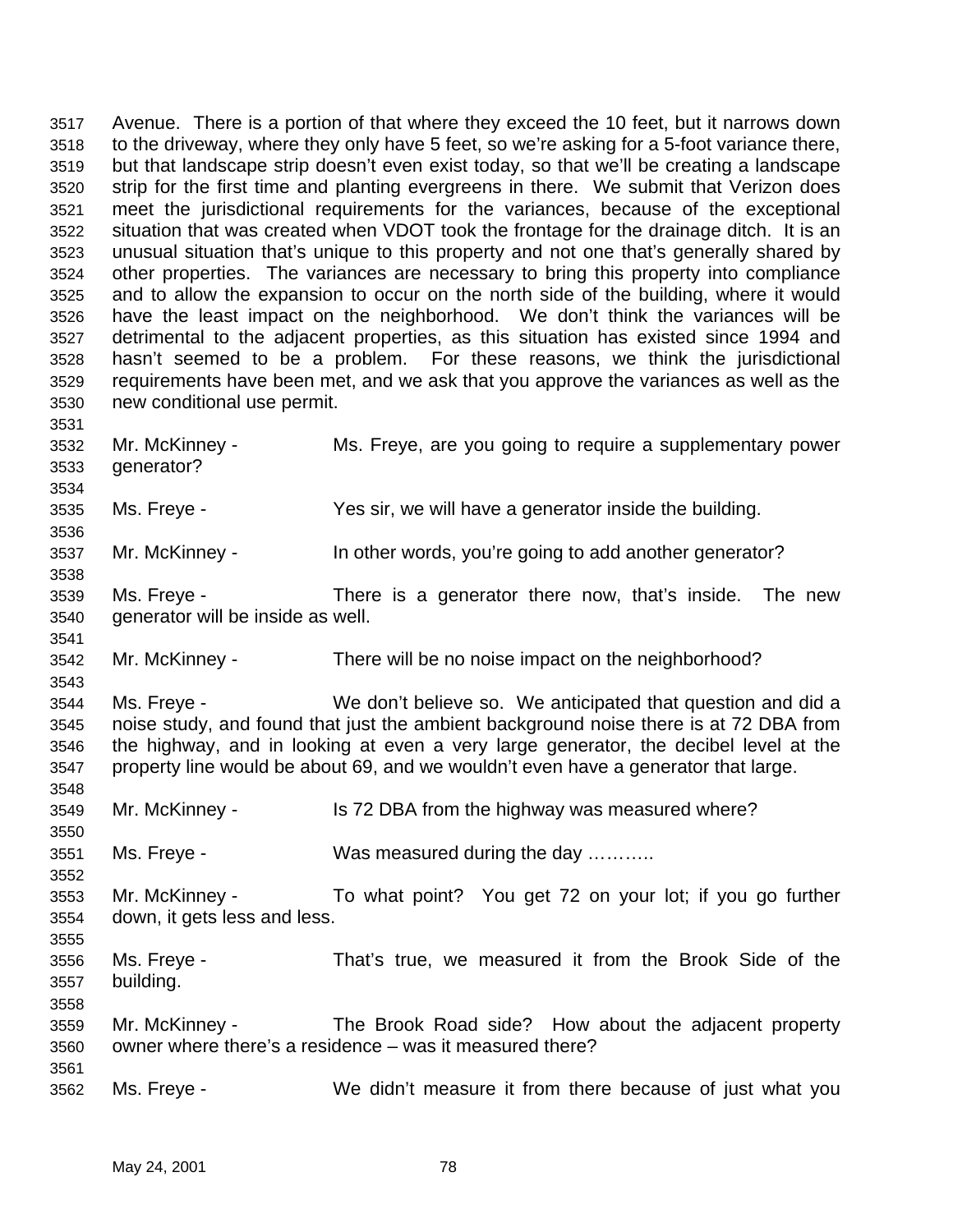said; it would be less back there. Mr. McKinney - But you measured noise from Brook Road, not noise from your generator, exhaust. Ms. Freye - No, because the generator there now is only like 50 kilowatts. Mr. McKinney - But you're going to put a larger one in? Ms. Freye - We would put a larger one in, so that's why we estimated what the largest generator would be, which would be like a 750 generator, and we got the manufacturer's standards for that and calculated the distance, and it was at 69 decibels. Mr. McKinney - 69? What's the policy, Mr. Blankinship, isn't it 50? Mr. Blankinship - I believe we started with 65 and reduced it. I think 65 was the standard though; it was changed in that one specific circumstance because of the complaints, but really even 65 is a very low level of sound. Mr. McKinney - We did reduce it. With MCI we changed it. So what is the policy or level now – is it 65 at the lot line? Mr. Blankinship - I don't know that we really have a policy. We had one case where there were a lot of complaints, and we tried to address those specific complaints, but I don't know that there's really a policy. Ms. Freye - Mr. McKinney, one thing about the generator, it's going to be fitted with acoustic levers, and it will be inside a brick building. Mr. McKinney - But the exhaust goes out. Is that muffled? Ms. Freye - Yes sir. Mr. McKinney - Okay. So it's just the tractor-trailers going up and down the road? Ms. Freye - Another concern that sometimes gets raised about the generator is that you have to test it, and the testing is done once a month for about 30 to 60 minutes, and that's done during the day, so that would be the highest potential for noise level, but even then, we don't think it's going to be a problem. We've never had a complaint from the neighbors Mr. Kirkland - Any other questions by Board members? Ms. Freye? Does anyone else wish to speak on this case? If not, that concludes it.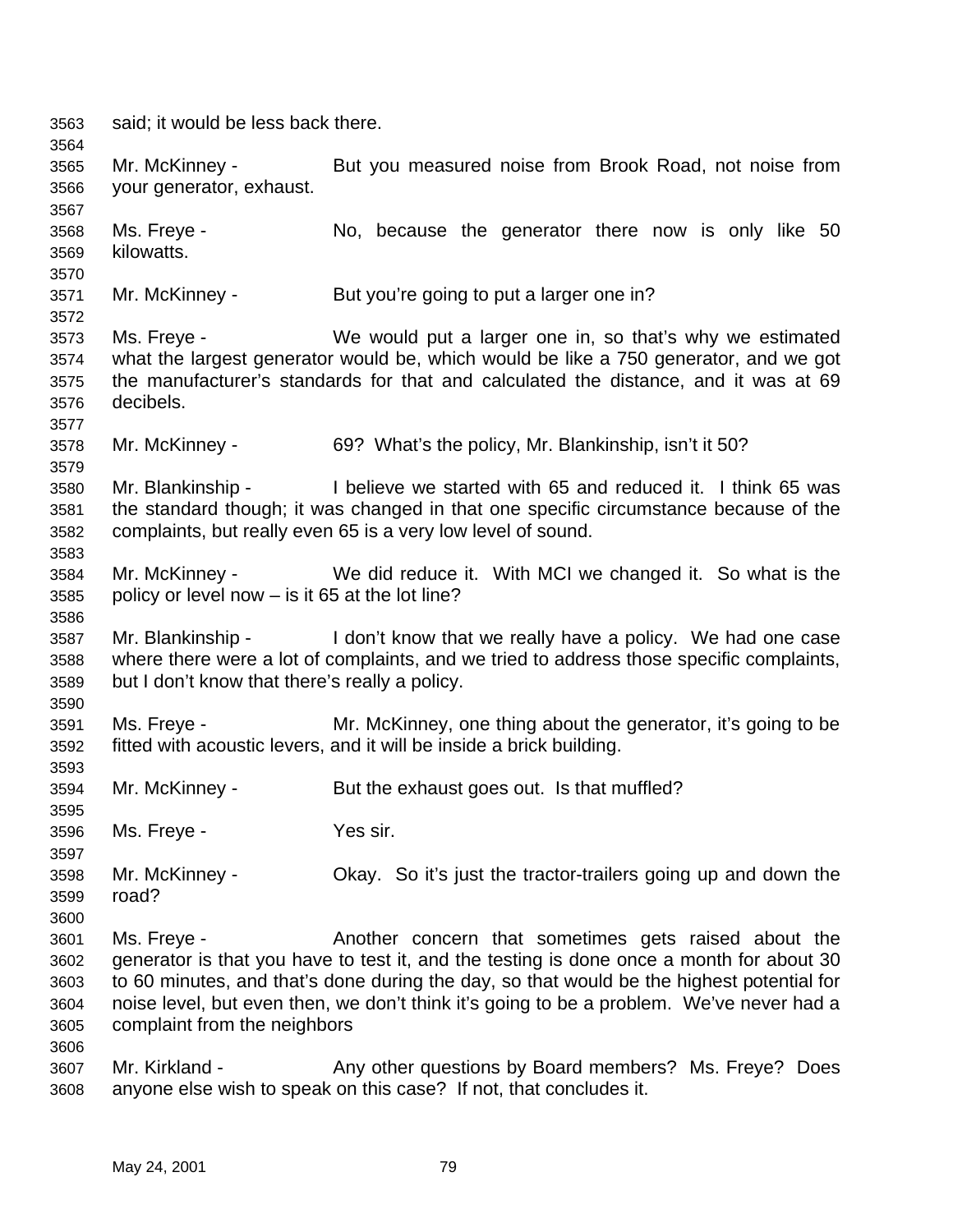- After an advertised public hearing and on a motion by Mr. McKinney, seconded by Mr. Wright, the Board **granted** application **A-80-2001** for a variance to to expand an existing switching station at 1110 New York Avenue (Biltmore) (Tax Parcels 43-2-9-1 and -3). The Board granted the variance subject to the following condition:
- 1. The property shall be developed in substantial conformance with the plan filed with the application. No substantial changes or additions to the layout may be made without the approval of the Board of Zoning Appeals.
- Affirmative: Balfour, Kirkland, McKinney, Nunnally, Wright 5 Negative: 0 Absent: 0
- 

- The Board granted this request, as it found from the evidence presented that, due to the unique circumstances of the subject property, strict application of the County Code would produce undue hardship not generally shared by other properties in the area, and authorizing this variance will neither cause a substantial detriment to adjacent property nor materially impair the purpose of the zoning regulations.
- After an advertised public hearing and on a motion by Mr. McKinney, seconded by Mr. Wright, the Board **granted** application **UP-16-2001** for a conditional use permit to expand an existing telephone switching station at 1110 New York Avenue (Biltmore) (Tax Parcels 43-2-9-1 and -3). The Board granted the use permit subject to the following conditions:
- 1. The property shall be developed in substantial conformance with the plan filed with the application. No substantial changes or additions to the layout may be made without the approval of the Board of Zoning Appeals.
- 2. The applicant must present a complete grading, drainage, and erosion control plan prepared by a Professional Engineer certified in the state of Virginia to the Department of Public Works for approval. This plan must include the necessary floodplain information if applicable
- 3. A detailed site lighting and landscape plan shall be submitted with the building permit for Planning Office review and approval.
- 4. The activities at this site shall be limited to those which are required to properly operate this facility and shall not be used as a sales office, a parts or supplies storage area, or offices for Verizon operations not being conducted on this site.
- Affirmative: Balfour, Kirkland, McKinney, Nunnally, Wright 5 Negative: 0 Absent: 0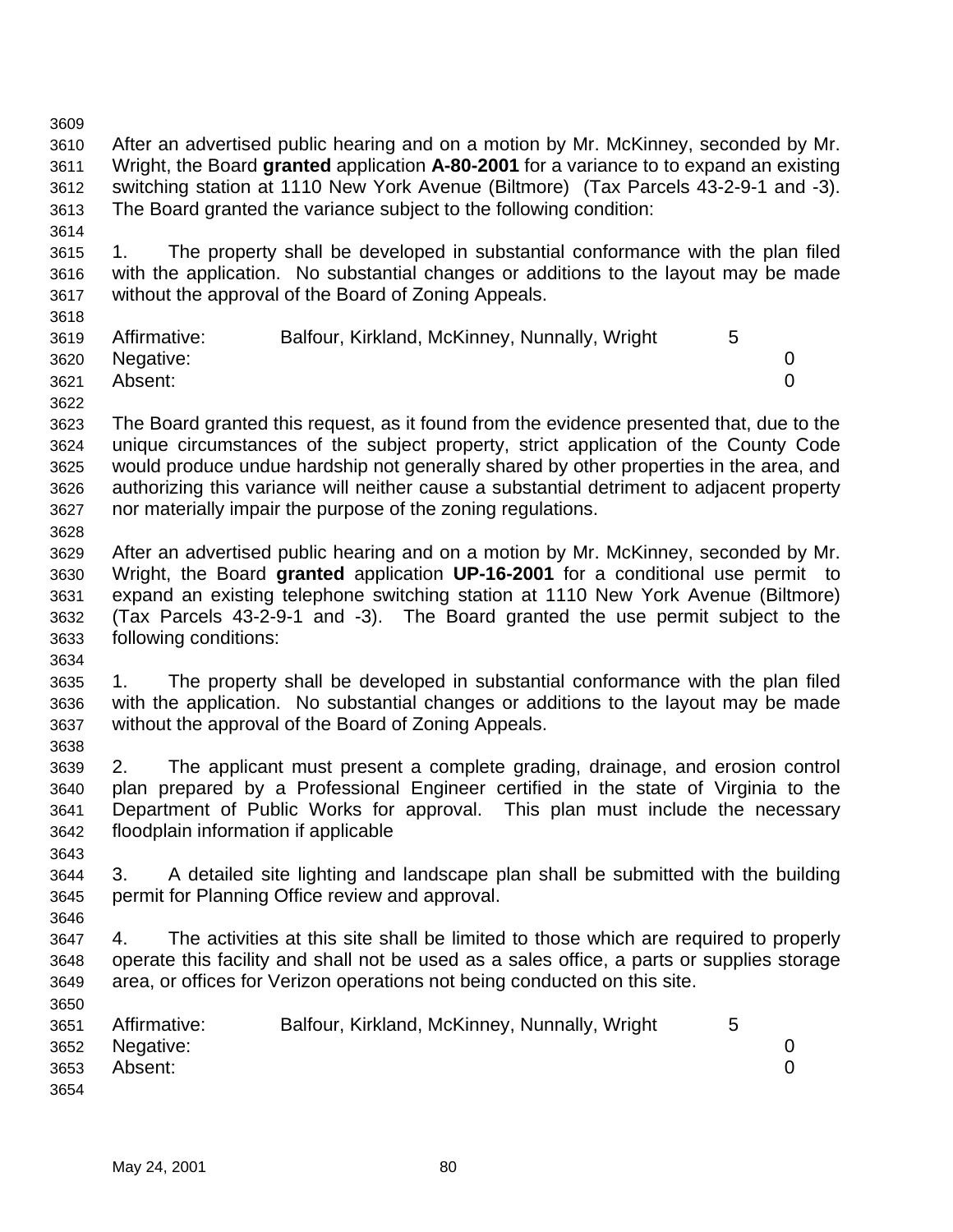- The Board granted the request because it found the proposed use will be in substantial accordance with the general purpose and objectives of Chapter 24 of the County Code.
- 

- Mr. Kirkland Okay, last but not least.
- **UP- 17-2001 JEWISH COMMUNITY CENTER, INC.** requests a conditional use permit pursuant to Section 24-52(a) of Chapter 24 of the County Code to expand an existing community center at 5403 Monument Avenue (Tax Parcel 115-A-2), zoned A-1, Agricultural District (Three Chopt).
- Mr. Kirkland Anyone else wish to speak on this case? If you will all raise your right hand and be sworn in.
- Mr. Blankinship Do you swear that the testimony you are about to give is the truth, the whole truth, and nothing but the truth, so help you God?
- Mr. Kirkland State your name for the record. Notices? We have them.
- Mr. Mistr - I'm Spud Mistr, of Foster and Miller, representing the Jewish Community Center. The notices have been turned in and should be in the file. We're requesting a use permit to expand the Jewish Community Center by 33,600 square feet, and this is for a combination of office space, fitness facilities, meeting rooms, and space for after-school care. A large portion of it is a pool expansion. This will be on the existing site. We intend to expand the parking from the current 167 spaces, to 305 spaces. We're in agreement with your conditions of approval, to submit the landscaping plan to the planning office. The one we had a concern about is number 7, for the transitional buffer 25-D, which this property is zoned A-1, and there is no requirement for a transitional buffer. Since we submitted the plans, we have redrawn the parking configuration, because on the eastern property line, there are several large mature oak trees. The existing parking comes 40 feet from that property line. We're going to limit the new parking to that 40-foot line along the eastern property line. We would like to be 10 feet off of the southern property line, and the little piece at the end of Wythe Avenue. I can show you a layout. What we wanted to do on the south property line was to put a berm, with landscaping along the top of that berm, which would be evergreens supplemented by some smaller plantings. These trees would probably be 3 to 5 feet when planted.
- Mr. Balfour Don't they grow to about 12 to 15 feet?
- 

- 
- Mr. Mistr When they mature. We intend to do some additional landscaping within that buffer on the eastern property line. I don't have multiple copies of the new layout, and we've not reached a final agreement with the Center to use this layout, but you can see where we've shaded it in green. That's the eastern property line. We are staying 40 feet off, and where the jog is, we're 40 feet off on those woods. As you come further toward the south, at the end of Wythe Avenue, we have a drive aisle, not parking spaces, but we are within 10 feet of the property line there, and along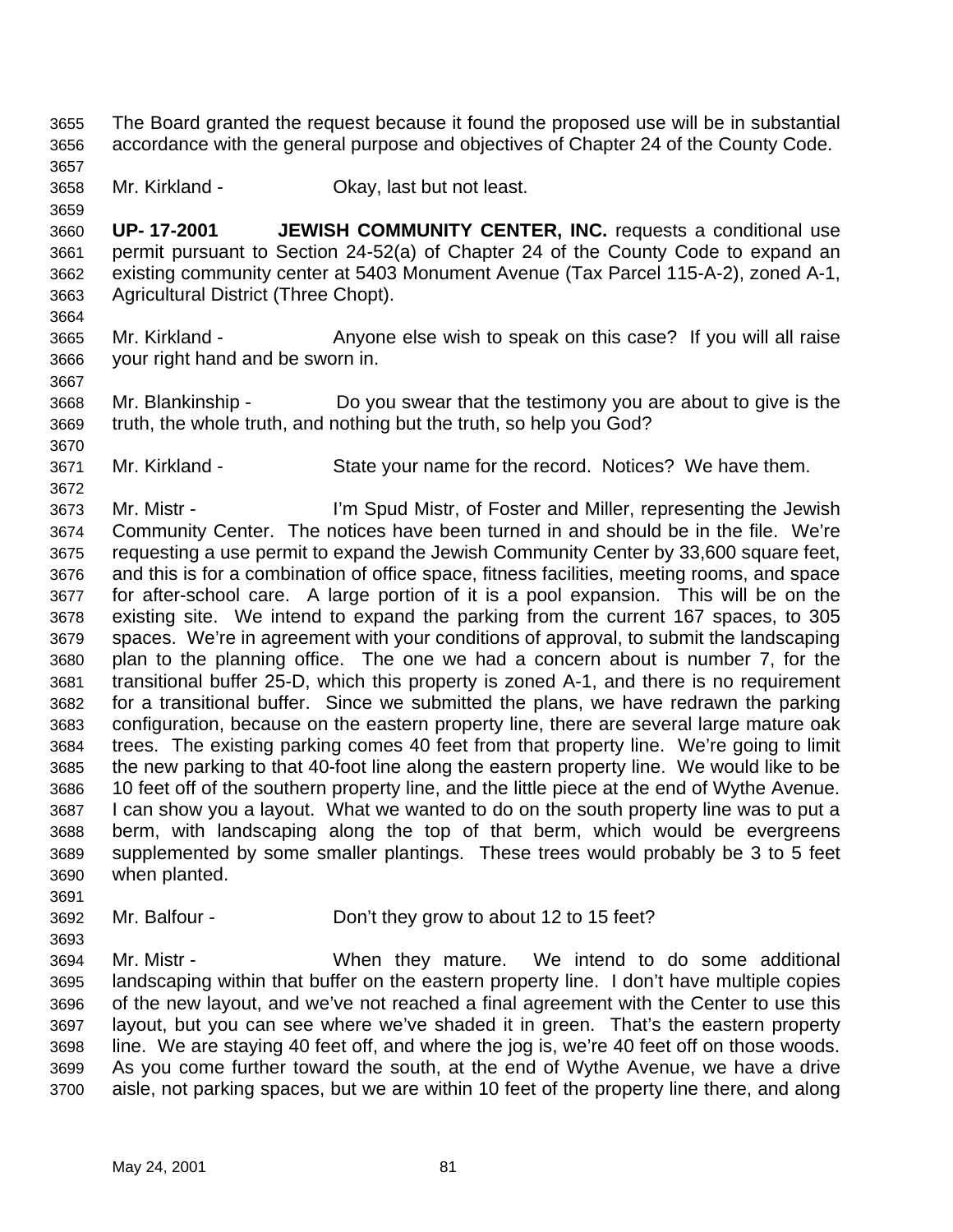the south. This berm detail I gave you, would be for the end of Wythe Avenue and then along the southern property line. Mr. Wright- What's located at the end of Wythe Avenue? It's just open? 3706 Mr. Mistr - It's just an open, vacant lot. I think cars turn around in it, and it's gravel, but it's not a public street. 3709 Mr. Wright - Not wooded or anything? Mr. Mistr - No it's not wooded. It's completely open. You can see where we've shown the woods on this plan, and the one up on the screen has them colored in. This is an expansion of an existing community service. We know of no negative impacts on the surrounding properties. The hardship for this expansion – there were several other sites that were investigated for moving the Center entirely, and none of them were feasible, so the Center needs to expand to accommodate their existing membership, and they would like to do it on the property that they currently own. Mr. Wright - Why wouldn't you extend that buffer all the way down along that east property line? You've got something in the corner, what is that in the corner of the green? That's a little buffer down there. Mr. Mistr - Well, I mean, we want that drive aisle to go within 10 feet of the parking. What we're trying to do is, we have 167 spaces existing. The parking layout you see now will give 305, which is an additional 138 parking spaces for employees and the members to park. If we're further off of that one property line, then we'll lose more parking spaces, or we'll not be able to gain as many parking spaces. Mr. Wright - It appears to be some sort of little area there that you could put some planting in – it extends from where you stop your, right there, over to the east. Mr. Mistr - That's a drive aisle just past there. Mr. Wright - No, I'm talking about right on the property line. That little, right there. Mr. Mistr - We will put the berm, and the detail I gave you will include that, into that area. Mr. Wright - That's where the berm is going to be? Mr. Mistr - No, push this up a little bit. We had intended it to be right there. Anywhere the parking is within 10 feet of the property line, we'll put the berm and landscaping.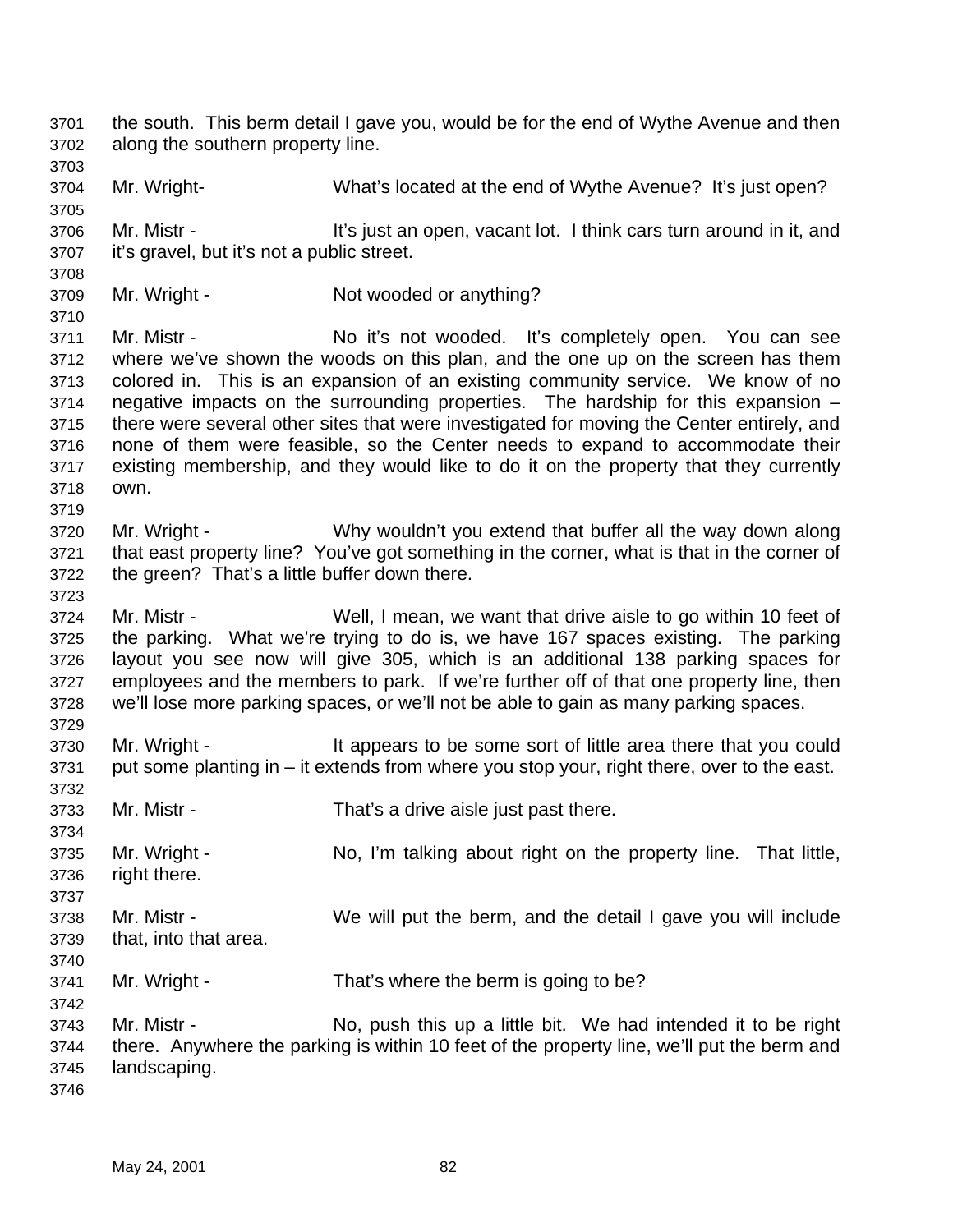Mr. Wright - So that's going to extend along the east line on up there too, is that what you're saying? 3750 Mr. Mistr - A portion of the east line for, it looks like 160 feet. Mr. Kirkland - Mr. Mistr, did you inquire about buying that lot? Mr. Mistr - I believe it's been talked about in the past, but I don't know the status of any negotiations for that lot. 3757 Mr. Wright - It appears to me we ought to protect that lot though, and I don't see, I'm not clear as to what you're saying. Mr. Blankinship - What exactly does the green signify? Mr. Mistr - The green is existing trees that we intend to save. Mr. Wright - But there will be no screening from the end of the green, down the south, all the way up the east line there? Mr. Mistr - No, that's the detail I just handed you is what would go in that area. There is nothing there now. Mr. Wright - You are going to put that in there. That is what I didn't understand, as well as across the back? Mr. Mistr - Yes. It will go across the south line for as far as the parking extends. Mr. Wright - That would be a 2-foot berm with plantings on top of it. Mr. Mistr - Yes, with plantings on top of it. They will get about 12-15 feet in height. Mr. Wright - What are you going to do with the other end of the property where you don't show parking? Mr. Mistr - They have a recreation field and a softball field planned for there. 3787 Mr. Wright - No lights? Mr. Mistr - There are no lights planned for that ball field, there are lights planned for the parking lot but they will be screened and shielded away from any adjoining properties. Directed so that there will be no direct light shining into any

neighbor's property.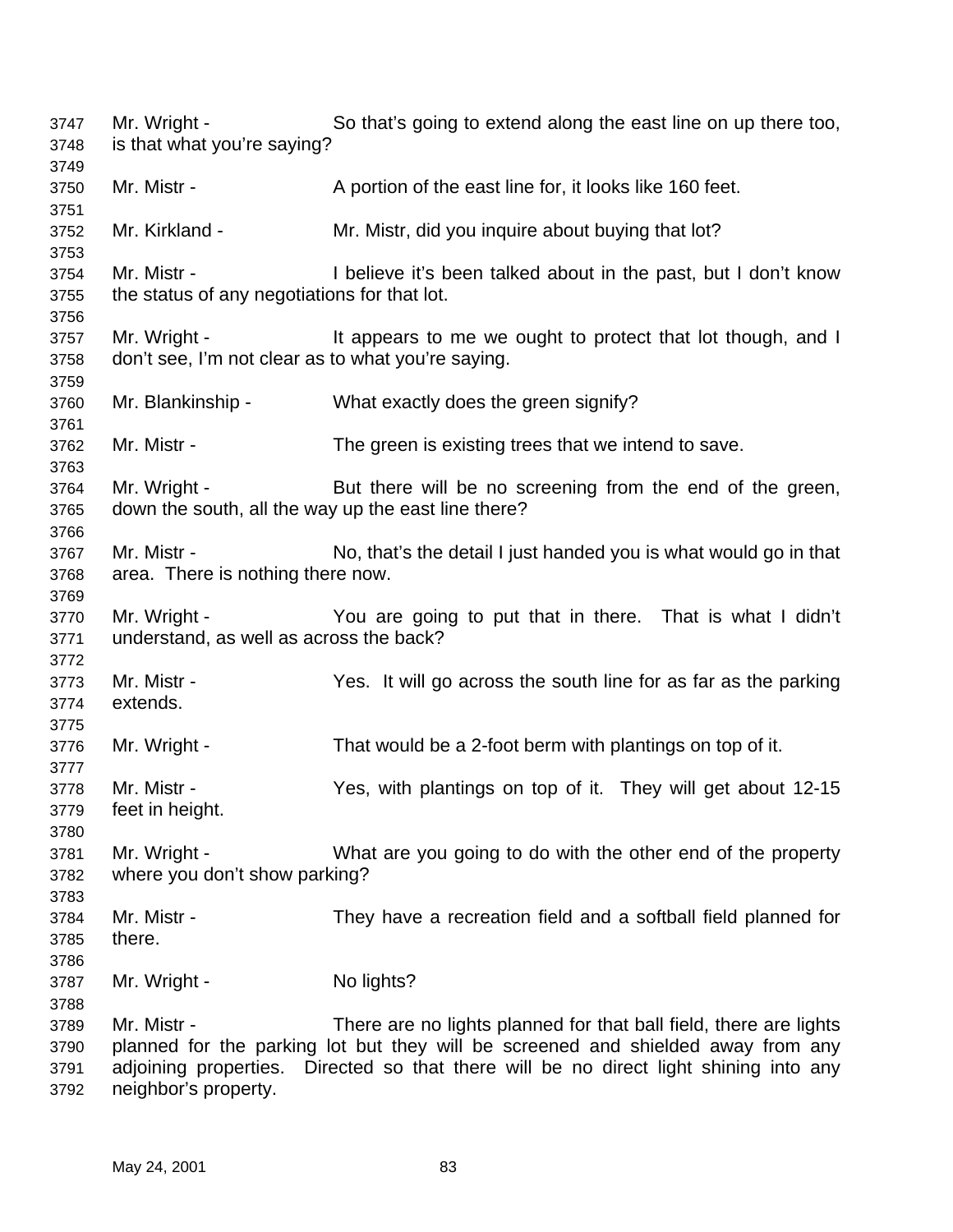Mr. McKinney - Well, the Planning Commission will address that won't they? Mr. Mistr - This will be staff, a use permit does not go to the Planning Commission. With the conditions that have been recommended suggested, we are in agreement with that. We have to submit a plan to the planning office and public works for approval. We will address it there. Mr. Wright - If they ever decide to put lights on that field, I think they will have to come back to us. We are not approving any lights on that playing field. Mr. Mistr - That is correct. Mr. Kirkland - Any other questions of Mr. Mistr? Yes ma'am, do you want to speak? Are you opposed or for the case? Neither.. What is your name Sir?. Mr. Rudenko - Mike Rudenko. My property adjoins right there on Franklin Street, where the fence is. I put up the fence Mr. Wright - Wait a minute now, lets find out just where you are located relative to the site. Mr. Rudenko - I am all the way at the end of the green, right there. What I would like to ask them to do is put up a privacy fence all the way from that end, across Franklin Street to the other side. The reason for it is employees of their's park right in front of my building, and I have tenants there that have a couple cars. They come home from work and they have nowhere to park, even though I have parking spaces, one for each as required by Code. Also, they put the trash, right now if you look over there where Franklin Street ends, it's a pile of garbage that no one cleans up. I complain and complain. Right on my property, I put up a 10-foot fence because the kids ride back and forth. One of my tenants could hit a child. I would like for them to put a privacy fence all the way. They have a privacy fence from Monument Ave, from that corner, across my property all the way across Franklin Street. Mr. Wright - You say they already have a privacy fence from Monument? How far back from Monument south does it go? Can you see that on that other plat? Mr. Rudenko - it comes into our land, then I put up chain link fence over there, 10 feet tall. I want privacy fence where the chain link fence is across Franklin Street to the other side. There is a 6-foot fence on the other side. There is a fence across Franklin Street with a gate, they used to use that for vehicles for repairs trucks and so forth. Now it abandoned and it's a pile of trash sitting over there that no one cleans up. Mr. Balfour - I am not sure I understand, are you saying the present fence is attached to your fence? How to they get in there if they park on your property?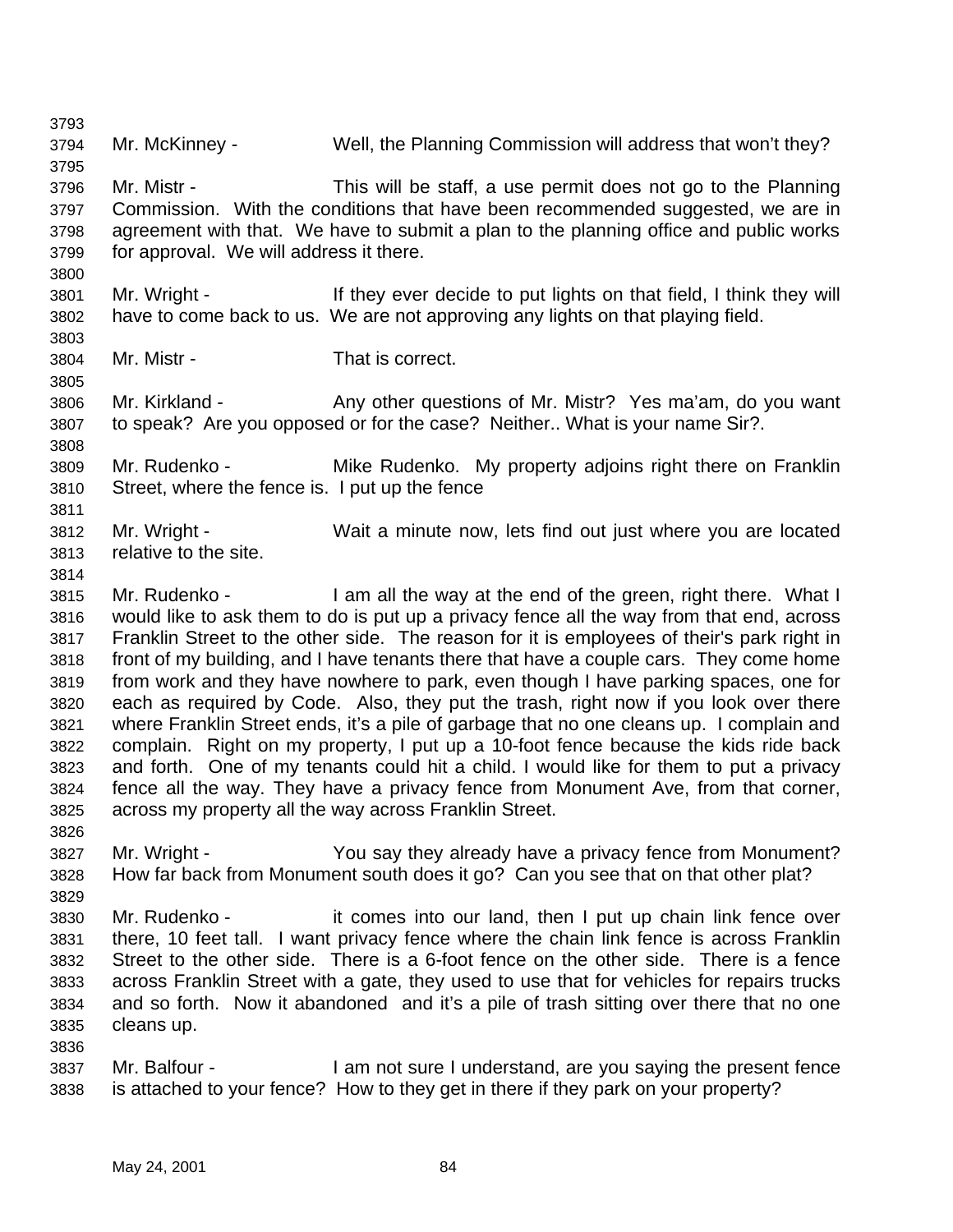| 3839 |                                  |                                                                                          |
|------|----------------------------------|------------------------------------------------------------------------------------------|
| 3840 | Mr. Rudenko -                    | There is a driveway right next to it.                                                    |
| 3841 |                                  |                                                                                          |
| 3842 | Mr. Balfour -                    | So they park on your side and walk through the driveway?                                 |
| 3843 |                                  |                                                                                          |
| 3844 | Mr. Rudenko -                    | There is a walkway over here as you can see, Franklin Street                             |
| 3845 |                                  | there is a little walkway right across there, between my chain link fence and other one, |
| 3846 | there is a gate provided for it. |                                                                                          |
| 3847 |                                  |                                                                                          |
| 3848 | Mr. Balfour -                    | How is this fence you want them to put up going to solve                                 |
| 3849 |                                  | that? You want to close off the entrance, I gather. Is that what you are saying?         |
| 3850 |                                  |                                                                                          |
| 3851 | Mr. Rudenko -                    | That is correct.                                                                         |
| 3852 |                                  |                                                                                          |
| 3853 | Mr. Kirkland -                   | You want to close it up good,                                                            |
| 3854 |                                  |                                                                                          |
| 3855 | Mr. Rudenko -                    | Close up completely so I won't have no employees there,                                  |
| 3856 |                                  | members park on the street, Other wise everyday I am going over to pick up the cups      |
| 3857 |                                  | and the trash, because they come out and throw it right in my yard.                      |
| 3858 |                                  |                                                                                          |
| 3859 | Mr. Wright -                     | So there is an access through that fence right there                                     |
| 3860 |                                  |                                                                                          |
| 3861 | Mr. Rudenko -                    | Right,                                                                                   |
| 3862 |                                  |                                                                                          |
| 3863 | Mr. Wright -                     | I don't know why we would permit that.                                                   |
| 3864 |                                  |                                                                                          |
| 3865 | Mr. Rudenko -                    | It was permitted before.                                                                 |
| 3866 |                                  |                                                                                          |
| 3867 | Mr. Kirkland -                   | Can we seal that up?                                                                     |
| 3868 |                                  |                                                                                          |
| 3869 | Mr. Wright -                     | I don't see why we can't, to protect the neighbors. Let them                             |
| 3870 | come around the other way.       |                                                                                          |
| 3871 |                                  |                                                                                          |
| 3872 | Mr. Blankinship -                | I don't see him here today, but we had one other property                                |
| 3873 |                                  | owner on that street, an owner of rental property who had substantially the same         |
| 3874 | request.                         |                                                                                          |
| 3875 |                                  |                                                                                          |
| 3876 | Mr. Rudenko -                    | He lives across the street from us.                                                      |
| 3877 |                                  |                                                                                          |
| 3878 | Mr. Kirkland -                   | When you say privacy fence, what kind of privacy fence are                               |
| 3879 | you talking about?               |                                                                                          |
| 3880 |                                  |                                                                                          |
| 3881 | Mr. Rudenko -                    | An 8-10 foot wooden fence.                                                               |
| 3882 |                                  |                                                                                          |
| 3883 | Mr. Kirkland -                   | OK, shadow box design, 7 foot tall in residential.                                       |
| 3884 |                                  |                                                                                          |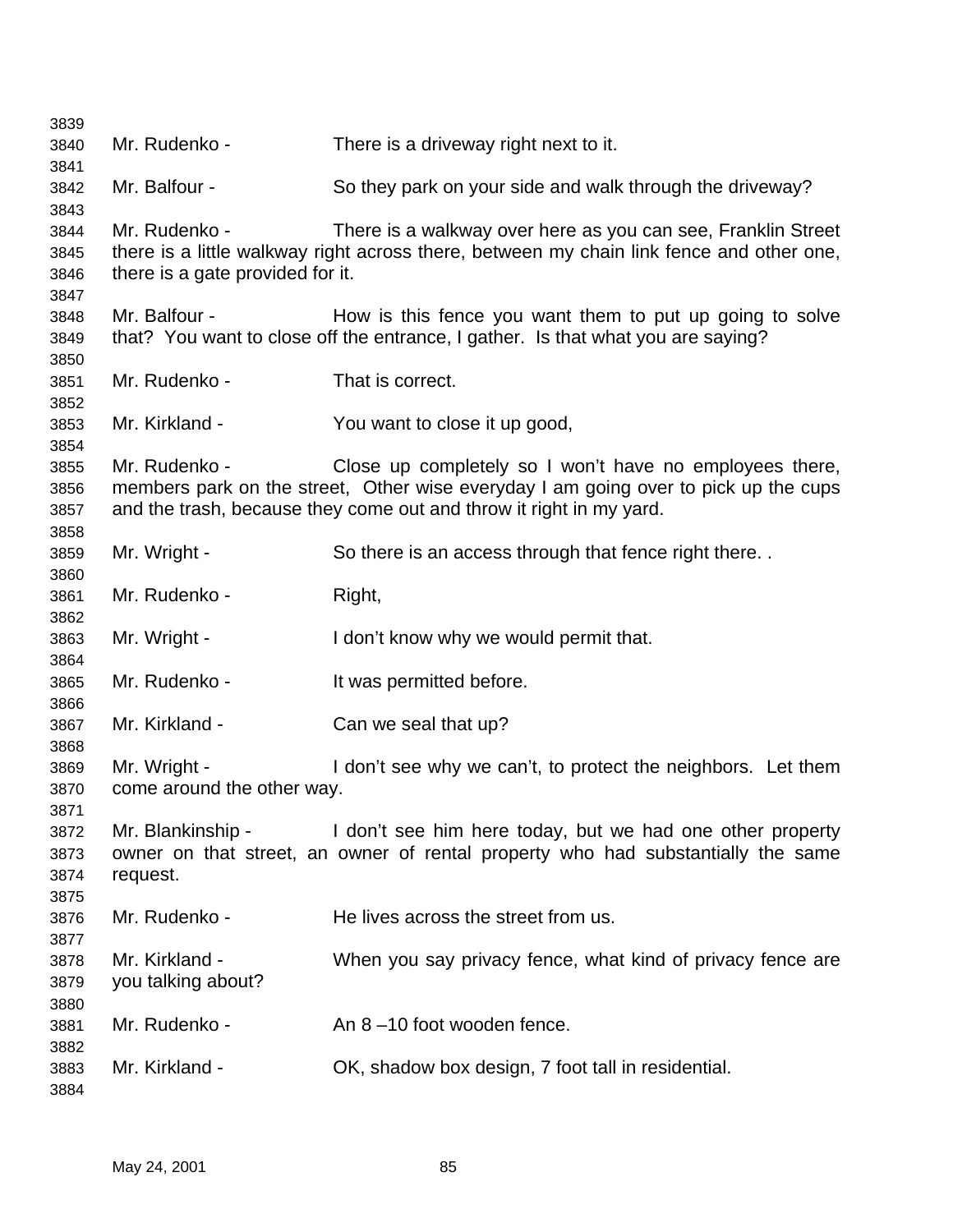Mr. Rudenko - Right now I put up a 10-foot fence on account of the children used to play there. To protect the children. Mr. McKinney - You say you have a 10-foot fence? Mr. Rudenko - I have an 8-foot fence. Mr. McKinney - Did you get a variance for that fence? Because you can't put one up over 7 feet. Mr. Rudenko - The fence is there, I was making sure the children don't run into the driveway. Mr. McKinney - You might have to cut it off. Mr. Rudenko - If they put up a privacy fence they cut that one off, take that one off and put the privacy up. So long as I have a privacy fence across my property, Franklin Street towards Mr. Tate. Mr. Kirkland - Ok Mr. Rudenko - So there won't be any entrance or anyone walking over there, and I won't have to pick up trash everyday. Mr. Balfour - You paid for the fence that is up there now? Mr. Rudenko - Yes. Mr. Balfour - What if they come to you and say "split the cost of the nice looking fence" Mr. Rudenko - No. I have been there longer than they have. Mr. Wright - There is no reason why they shouldn't protect the other properties. Mr. Rudenko - Because they put up. . . there is a building over here and over here. . .There is a fence here and here. I also have another question. I see on this map there is a sewer line running under the building to be constructed. I had previously. . when they extended the last parking lot they drained all the water from the parking lot right into my front yard. Which I had to come to the County and had a big battle. So they diverted it to Monument Avenue. I have no objection to what they want to do, but I have to protect my property. Mr. Wright - Where is this drainage coming from?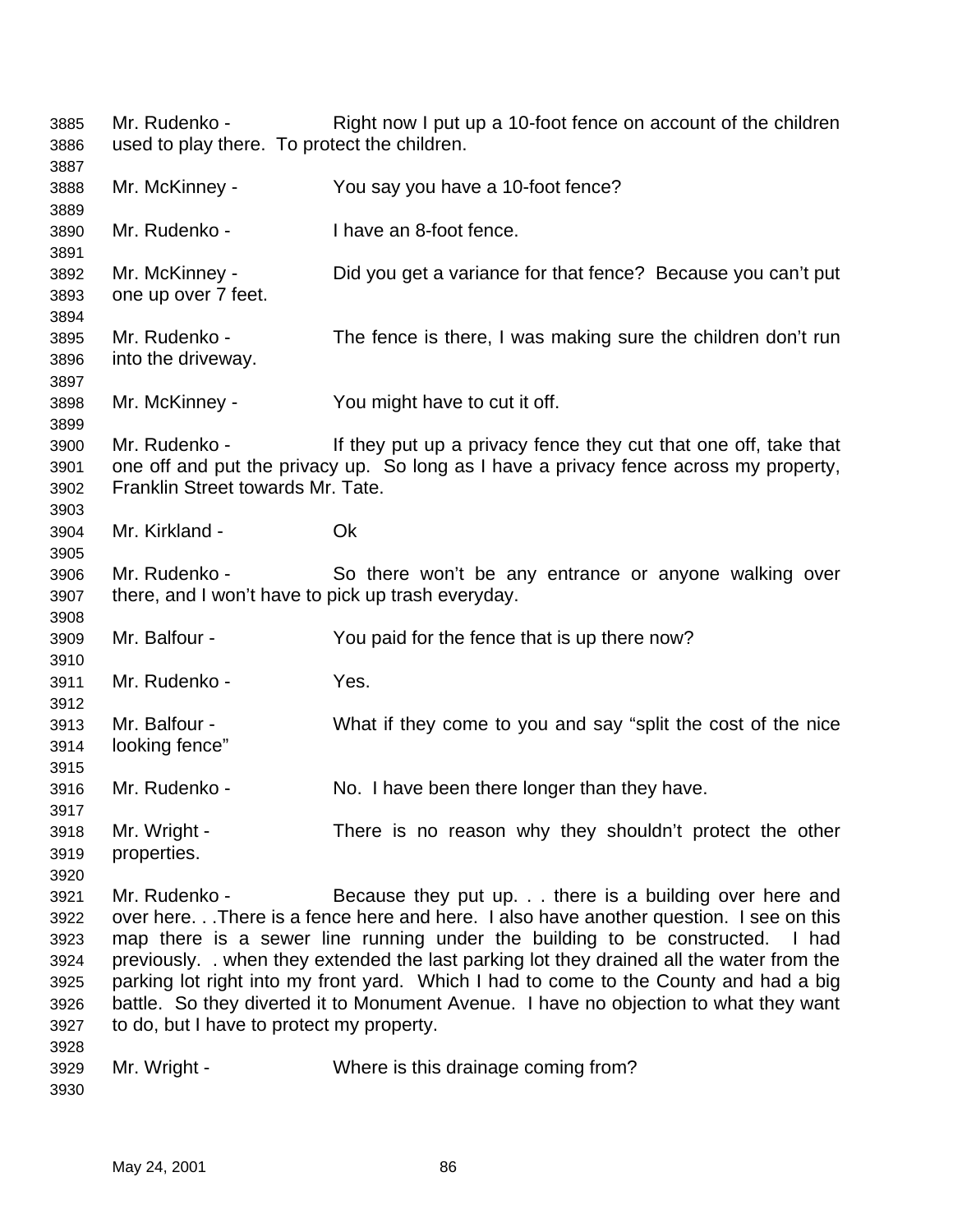Mr. Rudenko - It's coming from the parking lot. Mr. Kirkland - Mr. Blankinship, is there one of those big ponds on this site already? One of those BMPs? Mr. Blankinship - Not that I am aware of. They are showing one on their layout plan, to go in the Northwest corner. Mr. Kirkland - That would direct the water that way I would assume. Mr. Wright - How would that do that from the parking lot? Mr. Blankinship - This does not really include a drainage or grading plan. Mr. Kirkland - Maybe Mr. Mistr can answer that question. Mr. Rudenko - I can see on this one here where the drain. . . I wonder are they going to build the building on top of it which way they going to drain the water from the parking lot back into my front yard. Like they did before. Mr. Blankinship - We have recommended a condition that they have to present complete plans to Public Works . Mr. Wright - That would be taken care of when they submit the plans to Public Works. 3957 Mr. Rudenko - How did they do that before? They actually did not have a curb, they paved the parking lot and right into my front yard, right across Franklin Street into my front yard. Mr. Kirkland - Things have changed drastically since then. Mr. Rudenko - I hope for the better. Mr. Kirkland - Yes sir, they have. 3967 Mr. Rudenko - That is the only thing I have is that they close up . . . Mr. Kirkland - We will have Mr. Mistr address those for you. Ma'am do you anything to say? Ms. Zachary - My name is Nina Zachary, and I own, share it with him, 5310 West Franklin and I reside at 5308 West Franklin. So I have a double problem. Because 5310 is a rental property, Mr. Rudenko goes home and I have to live with all the noise, the pool with everything else with that little sidewalk. I have addressed the problem many that times. People come in, park in my driveway, call Henrico County,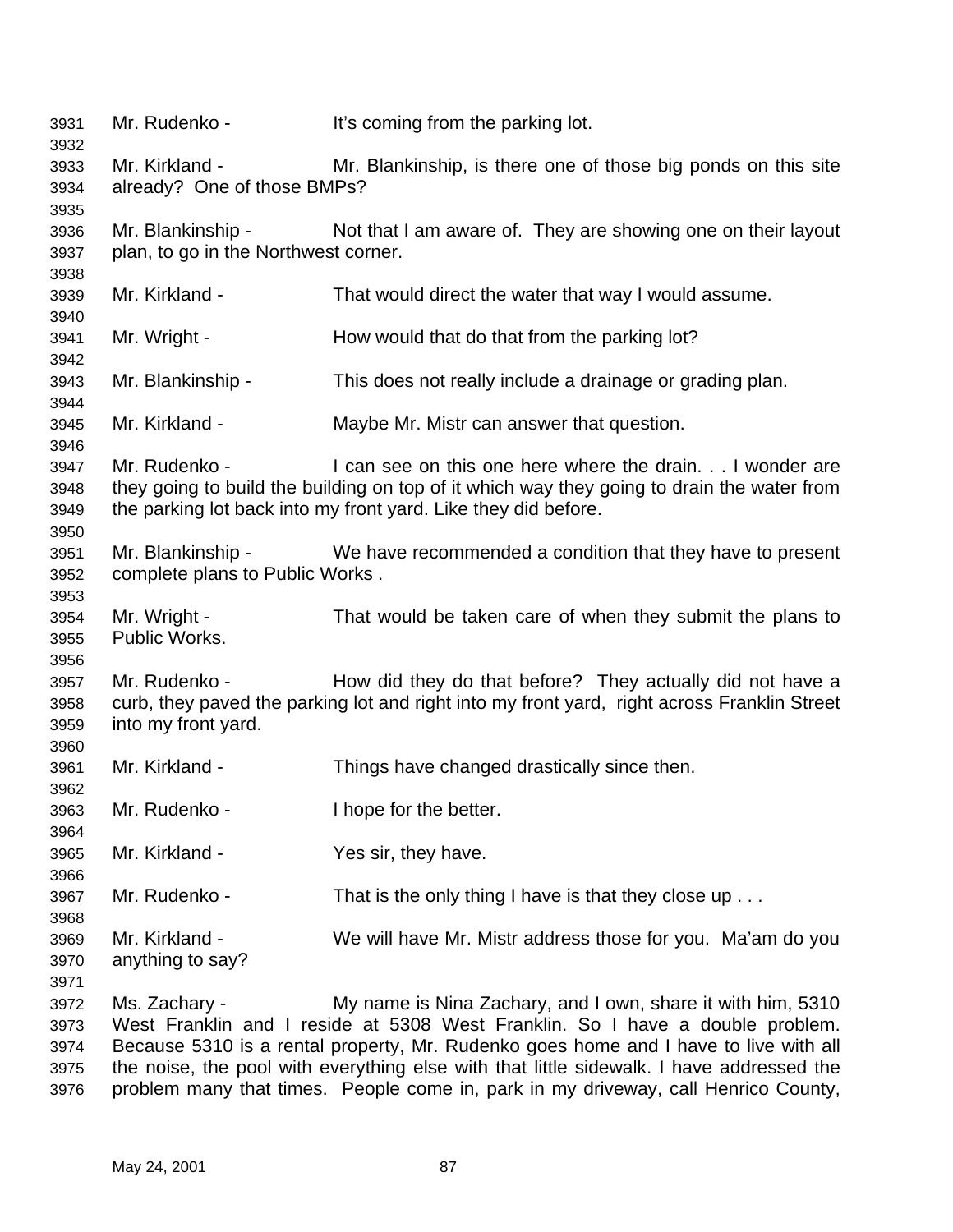they come and tow cars away The drainage that Mr. Rudenko talked about it covered 5310 property and it came into 5308 property and underneath the house and necessitated that I put a sump pump underneath it in order to keep the water out of it. So of course Henrico came to the rescue but that took 5, 6 years before that was corrected. Now when we had, when the Jewish Community Center had a meeting in the evening and they said that that sidewalk that Mr. Rudenko pointed out would be closed off I see on the current map that it has not been closed off. How that was permitted, we don't know.

 Mr. Kirkland - We can handle that. 

 Ms. Zachary - That would be wonderful. The 25, I couldn't understand this gentlemen, because he did not agree with the 25-foot boundary. I do agree with that, 10 foot is not enough. Because if they expand, the pool expansion building will be farther out which generates a lot of noise at night. Further more, I don't know how their air conditioning-heating system will be, if it is up on the roof I can hear it and I have to go inside. I cannot even enjoy my porch in the back because of all the noise. I can tell you when it comes off and when it goes on. So that has to be addressed, the noise factor. 

 Maybe to address all of these problems, maybe if there was some kind of a fence not just a wooden fence maybe a silent fence of some kind. Because when they are planning to expand all of that area that means many more people will be, even though they say it doesn't necessarily mean that there will be more members, but there will be more activities for the swimming club, swimming meets, because it is an Olympic size pool. So they have different activities there. So maybe something a little stronger and a silent barrier of some kind to come across from the alley right down Franklin Street to Mr. Tate's area as well. Cover that entire area. Because we do have a problem with that corner, no body picks up, I even have bills that I plan to send to the gentlemen, in my front yard people that come in to work out, mind you, they parked right in my yard and run through that little gate to work out because they cannot drive to their parking lot and walk a little bit. So I walk from the end of a parking lot when I go shopping so to eliminate. . . so this is the problem that we are faced with.

- Mr. Wright That can be rectified that is no problem.
- Ms. Zachary Provided that it is rectified and notified because somehow things happen where it is too late. Like that little gate was never suppose to have been there. And my parents did not speak English, so it just happened.
- Mr. Wright Well, if we say its not going to be there we will see that.
- Ms. Zachary I appreciate that, and you are Mr. Wright. I will be sure to remember your name. Thank you very much.
- Mr. Kirkland Anyone else wish to speak in apportion? Mr. Mistr, want to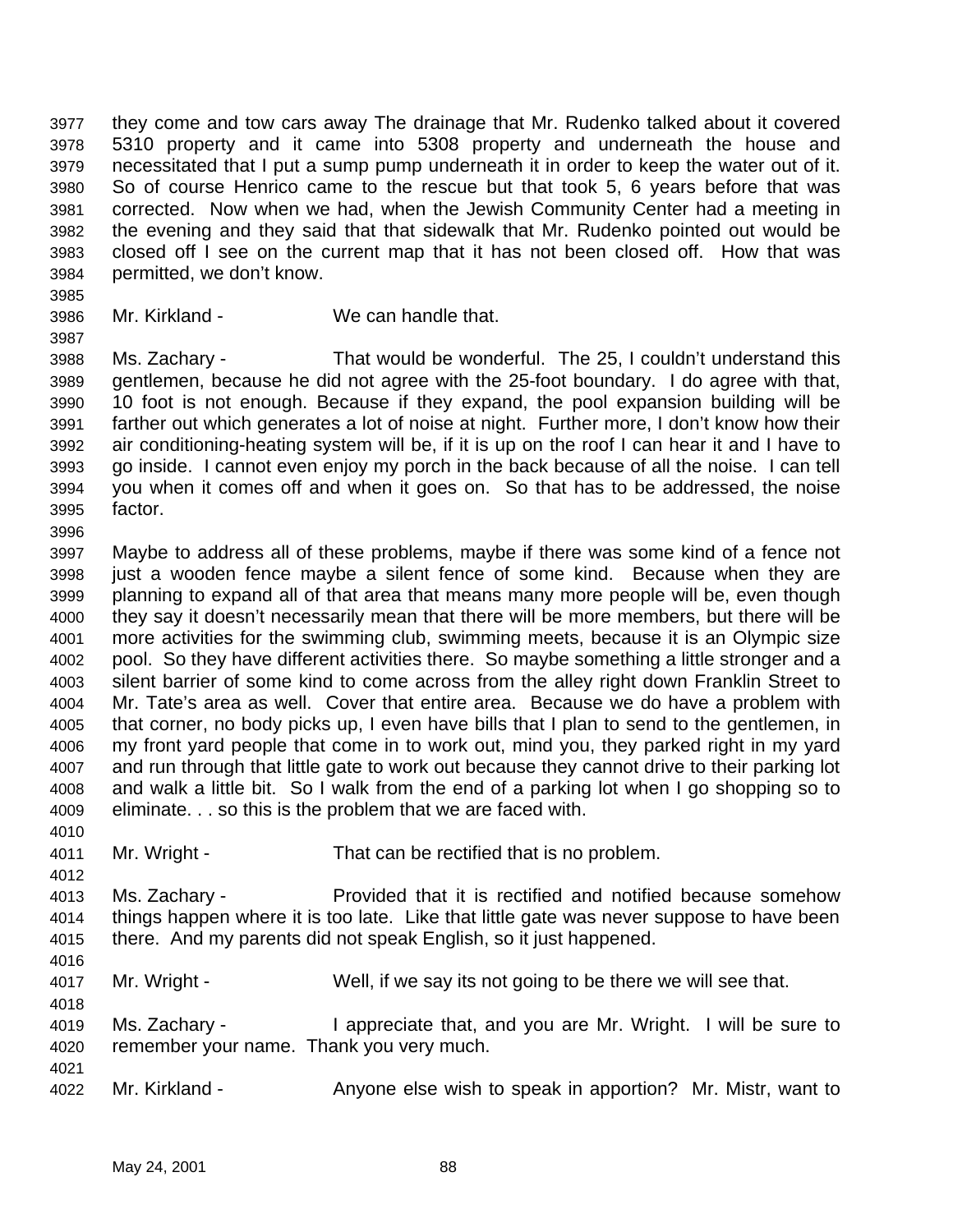hit the drainage problem first?

 Mr. Mistr - yes, the drainage problem, there is curb and gutter on the existing parking lot and there is an inlet in the corner right at the end of Franklin Street. I am not aware of water running off of this site. The green area, the landscape area, there could be a little bit of water going out, it doesn't appear to be just from the eye. We will have the drainage going around both sides of the building and pretty much the routing it takes now. A small part of it goes to the east side of the building, the majority will go to the west. We did show a BMP on the front, we are trying to look at alternatives and hopefully we will be able to put that underground so that will be in the back with sand filters or with other methods depending on the cost of it. We will look at all the drainage problems, and as you know it is illegal to divert drainage from your property onto someone else's. If that is happening we will have to correct it. If it is coming off of other properties on Franklin, that is a different issue as you are aware of. 

 The issue about access. . .Franklin Street is a public street that abuts out property, that the Center should have access to. Now, that we are going to have 138 more parking spaces assuming the conditional use permit is approved, there will not be a need for the people to park on Franklin Street. Now the Center can obviously control their employees as to where they park. They can request that their members park in other areas; forcing them to is a little bit difficult.

 Mr. Wright - If you have a fence there and they have to climb over the fence to get over there, it will probably inhibit. . .

 Mr. Mistr - There are reasons we prefer to have that gate. There are several members of the Center here that can verify this, there are members of the center that live in Keswick Apartments which is farther down Monument, west of Willow Lawn Drive, and I understand that a good number of them walk to the Center and walk up Franklin Street and do use that sidewalk on Franklin Street to get in. Which is certainly safer than walking on Monument Ave.

- Mr. Wright That is too bad.
- 4057 Mr. Kirkland Isn't there a sidewalk along Monument Ave that leads to this Center?
- Mr. Mistr I don't know.
- Ms. Zachary Yes there is, because the Franklin Street sidewalk and these old people who come in, if they fall in front of my property I am sued.

 Mr. Mistr - The one on Franklin Street is broken up, I do know that. But it is a county sidewalk; it is in the right of way. The reason we would like to have the access from Franklin Street is for the people who walk up, not those who drive up, and we can control the employees from doing that.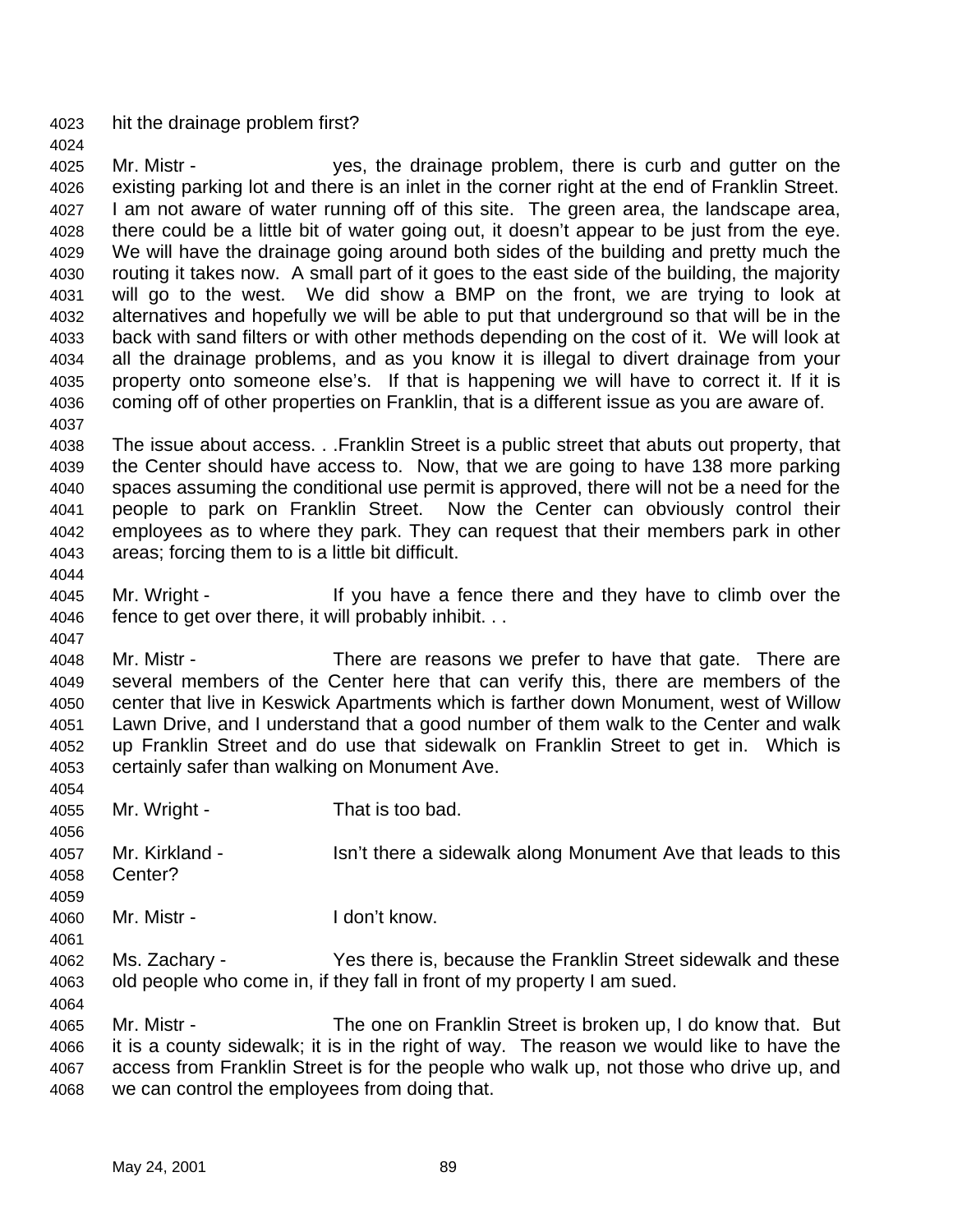| 4069 |                                               |                                                                                             |
|------|-----------------------------------------------|---------------------------------------------------------------------------------------------|
| 4070 | Mr. Kirkland -                                | How about a condition on the privacy fence, do you have any                                 |
| 4071 | problems with that?                           |                                                                                             |
| 4072 |                                               |                                                                                             |
| 4073 | Mr. Mistr -                                   | Do we want a wooden privacy fence or is the existing chain                                  |
|      |                                               |                                                                                             |
| 4074 | link fence satisfactory if it was closed off? |                                                                                             |
| 4075 |                                               |                                                                                             |
| 4076 | Mr. Kirkland -                                | I think we need a privacy fence, that is up to the Board                                    |
| 4077 | members.                                      |                                                                                             |
| 4078 |                                               |                                                                                             |
| 4079 | Mr. Mistr -                                   | Could we make the privacy fence just from the most eastern                                  |
| 4080 |                                               | most portion of that property line where the chain link, not in the front yard but from the |
| 4081 |                                               | back of the apartments across Franklin and across the alley up to Wythe Street. If we       |
| 4082 |                                               | start putting in, when you get to Wythe Street, that is a single family residence, and      |
| 4083 |                                               | even though it's our rear yard, its their side yard and we may by zoning be limited to 42   |
| 4084 | inches instead of 7 feet.                     |                                                                                             |
| 4085 |                                               |                                                                                             |
| 4086 |                                               | You're going to have a berm along there anyway.                                             |
| 4087 |                                               |                                                                                             |
| 4088 | Mr. Mistr -                                   | No the berm is going to be further to the south.                                            |
| 4089 |                                               |                                                                                             |
| 4090 |                                               | More down towards Wythe.                                                                    |
| 4091 |                                               |                                                                                             |
| 4092 | Mr. Mistr -                                   | Where we're talking about is where we're going to have the                                  |
| 4093 | 40 feet for the existing trees.               |                                                                                             |
|      |                                               |                                                                                             |
| 4094 |                                               |                                                                                             |
| 4095 |                                               | All those people can walk through there and go in there.                                    |
| 4096 |                                               |                                                                                             |
| 4097 | Mr. Mistr -                                   | Or would you prefer some type of hedge that you couldn't                                    |
| 4098 |                                               | walk through, that would provide screening? Yes, we'd agree to a condition on a             |
| 4099 | privacy fence.                                |                                                                                             |
| 4100 |                                               |                                                                                             |
| 4101 | Mr. Kirkland -                                | Susan, could you mark above that plan up again and show                                     |
| 4102 |                                               | me exactly where Mr. Mistr said he would like the privacy fence to start and end.           |
| 4103 |                                               |                                                                                             |
| 4104 | Mr. Blankinship -                             | We'd probably better switch to the new plan.                                                |
| 4105 |                                               |                                                                                             |
| 4106 | Mr. Kirkland -                                | I need to look at this.                                                                     |
| 4107 |                                               |                                                                                             |
|      |                                               |                                                                                             |
| 4108 | Mr. Blankinship -                             | Is that zoomed enough, or do you want it farther in.                                        |
| 4109 |                                               |                                                                                             |
| 4110 | Mr. Kirkland -                                | That's fine.                                                                                |
| 4111 |                                               |                                                                                             |
| 4112 | Mr. Mistr -                                   | I was thinking like in this area.                                                           |
| 4113 |                                               |                                                                                             |
|      |                                               |                                                                                             |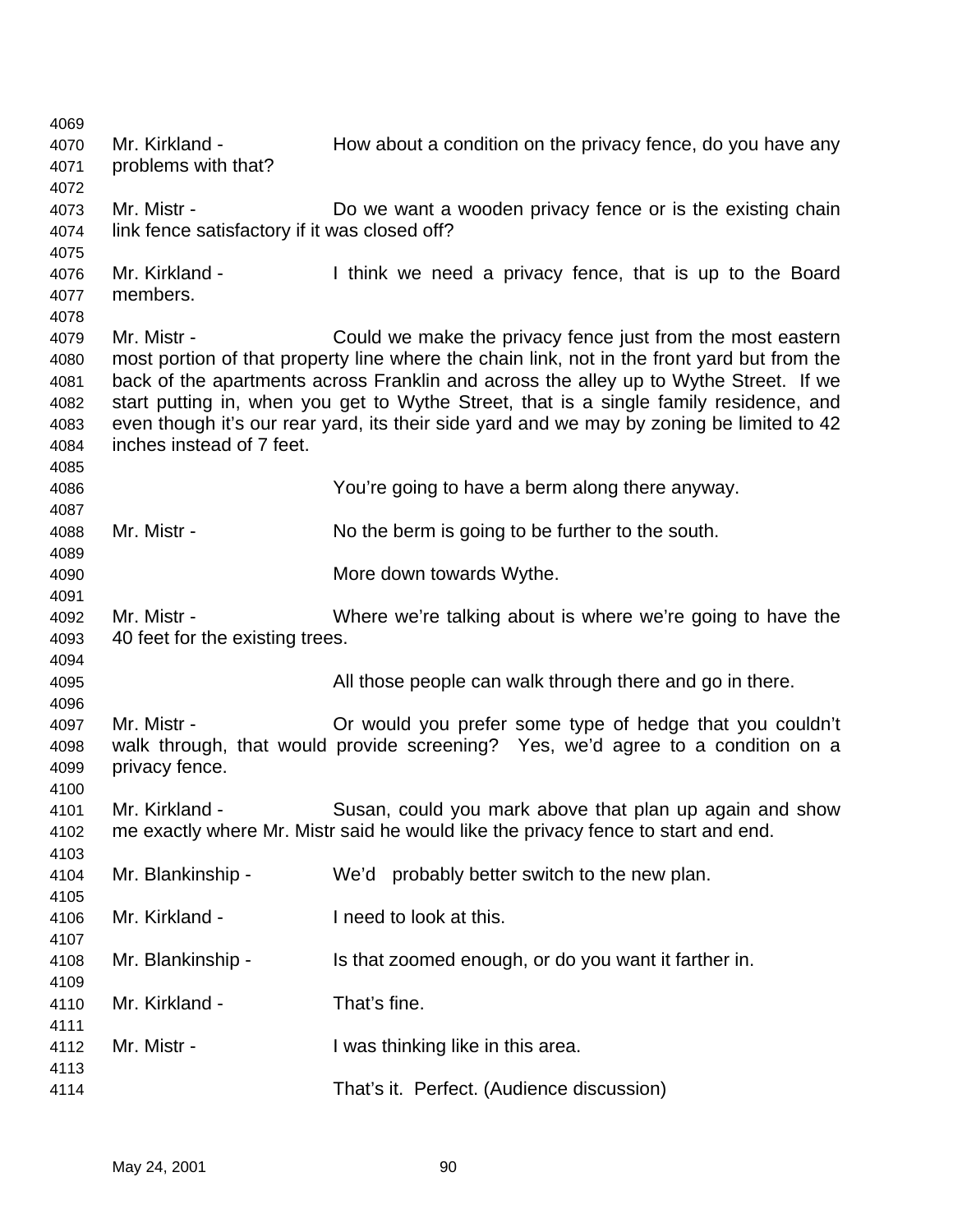| 4115 |                                                                                      |                                                                                             |  |
|------|--------------------------------------------------------------------------------------|---------------------------------------------------------------------------------------------|--|
| 4116 | Mr. Blankinship -                                                                    | Could you pull up the existing privacy fence.                                               |  |
| 4117 |                                                                                      |                                                                                             |  |
| 4118 |                                                                                      | Right there by your pencil, where your pencil is. But that                                  |  |
| 4119 | property                                                                             |                                                                                             |  |
| 4120 |                                                                                      |                                                                                             |  |
| 4121 | Mr. Balfour -                                                                        | If you're going to talk, you're going to have to come to the                                |  |
| 4122 | mike.                                                                                |                                                                                             |  |
| 4123 |                                                                                      |                                                                                             |  |
| 4124 |                                                                                      | Mr. Mistr.                                                                                  |  |
| 4125 |                                                                                      |                                                                                             |  |
| 4126 | Mr. Mistr -                                                                          | I think what they're asking for, is a privacy fence, from this                              |  |
| 4127 |                                                                                      | existing 16-foot alley behind the apartments, across Franklin Street and across Mr.         |  |
| 4128 |                                                                                      | Tate's property and this next 16-foot alley and up to just before you get to Wythe Street.  |  |
| 4129 |                                                                                      | This is a private residence, the Johnson's, and we might have to stop at the front of their |  |
| 4130 | house.                                                                               |                                                                                             |  |
| 4131 |                                                                                      |                                                                                             |  |
| 4132 | Mr. Blankinship -                                                                    | Is the existing privacy fence there and all the way up?                                     |  |
| 4133 |                                                                                      |                                                                                             |  |
| 4134 | (Woman's voice) -                                                                    | That's correct. For that reason it's the                                                    |  |
| 4135 |                                                                                      |                                                                                             |  |
| 4136 | Mr. Kirkland -                                                                       | Ma'am, ma'am, come on up here and speak in the mike.                                        |  |
| 4137 | This is all being recorded.                                                          |                                                                                             |  |
| 4138 |                                                                                      |                                                                                             |  |
| 4139 |                                                                                      | You listed the opposition, Mr. Campbell                                                     |  |
| 4140 |                                                                                      |                                                                                             |  |
| 4141 |                                                                                      | The reason that that privacy fence is there is because JCC                                  |  |
| 4142 |                                                                                      | owned that property at one time, and their maintenance staff lived there; therefore it was  |  |
| 4143 |                                                                                      | too much noise, so they put up a privacy fence, but they did not continue with that         |  |
| 4144 | privacy fence to protect us.                                                         |                                                                                             |  |
| 4145 |                                                                                      |                                                                                             |  |
| 4146 |                                                                                      | We understand that. Thank you.                                                              |  |
| 4147 |                                                                                      |                                                                                             |  |
| 4148 | Mr. Kirkland -                                                                       | Okay, Mr. Mistr, is that it? That's it. That concludes the                                  |  |
| 4149 | case.                                                                                |                                                                                             |  |
| 4150 |                                                                                      |                                                                                             |  |
| 4151 | Recess                                                                               |                                                                                             |  |
| 4152 |                                                                                      |                                                                                             |  |
| 4153 | Mr. Kirkland -                                                                       | Okay, we're going to start with UP-17-2001, which was the                                   |  |
| 4154 | last case.                                                                           |                                                                                             |  |
| 4155 |                                                                                      |                                                                                             |  |
| 4156 |                                                                                      | After an advertised public hearing and on a motion by Mr. Wright, seconded by Mr.           |  |
| 4157 | McKinney, the Board granted application UP-17-2001 for a variance expand an existing |                                                                                             |  |
| 4158 |                                                                                      | community center at 5403 Monument Avenue (Tax Parcel 115-A-2). The Board granted            |  |
| 4159 | the variance subject to the following condition:                                     |                                                                                             |  |
| 4160 |                                                                                      |                                                                                             |  |

May 24, 2001 91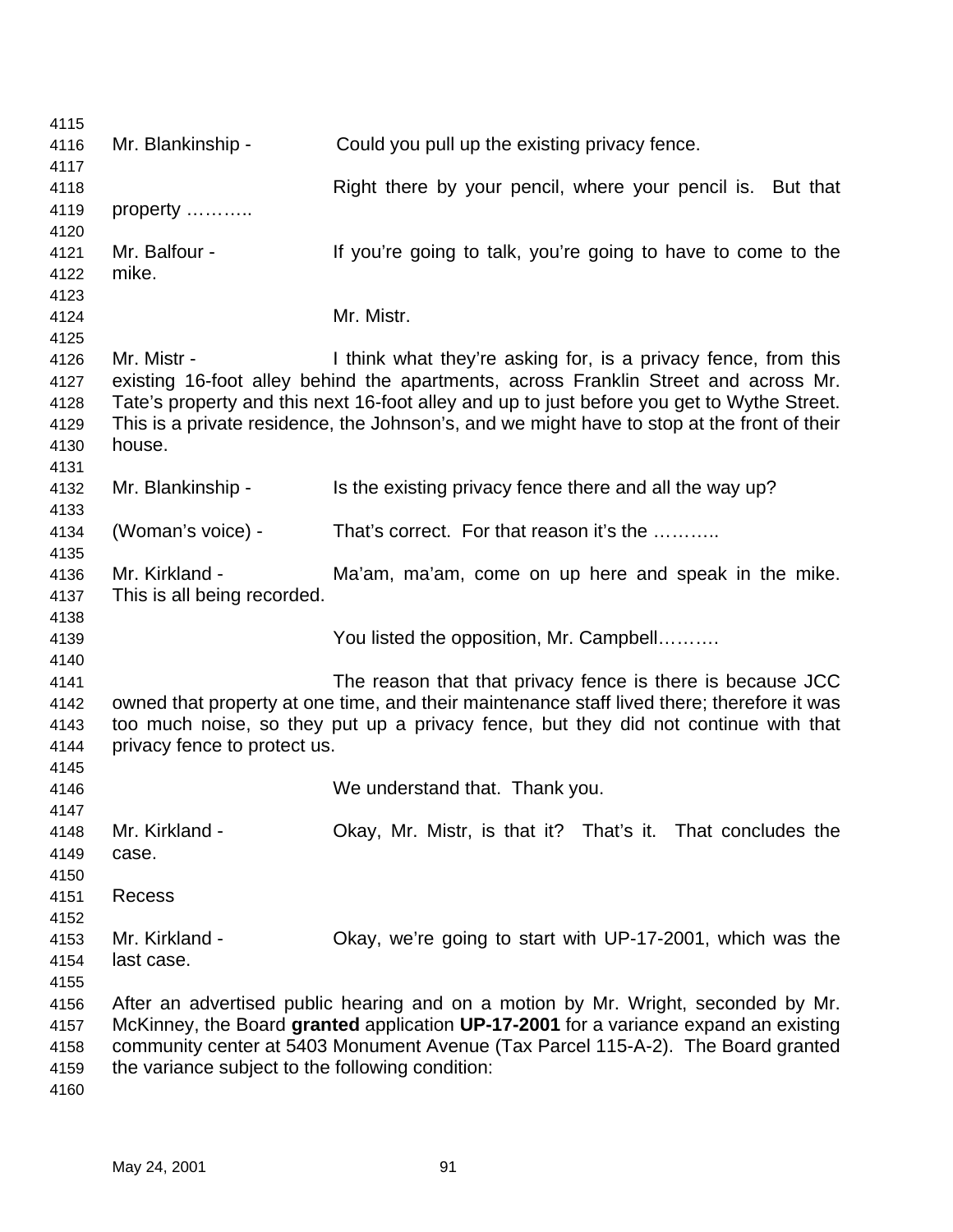1. The property shall be developed in substantial conformance with the plan submitted at the hearing, including the landscaped berm and the preservation of existing trees. No substantial changes or additions to the layout may be made without the approval of the Board of Zoning Appeals. 

 2. The applicant shall submit a schedule of required and provided parking spaces consistent with Section 24-96 of the County Code. The parking lot, driveways, and loading areas shall be subject to the requirements of Section 24-98 of Chapter 24 of the County Code. 

 3. The applicant shall present a complete grading, drainage, and erosion control plan prepared by a Professional Engineer certified in the state of Virginia to the Department of Public Works for approval. This plan must include the necessary floodplain information if applicable.

 4. A detailed landscaping and lighting plan shall be submitted to the Planning Office with the building permit for review and approval.

 5. All exterior lighting shall be shielded to direct light away from adjacent property and streets.

 6. All landscaping shall be maintained in a healthy condition at all times. Dead plant materials shall be removed within a reasonable time and replaced during the normal planting season.

 7. An opaque wood privacy fence 7 feet tall shall be constructed and maintained along the eastern property line from the end of the existing fence near Monument Avenue to the property corner near Wythe Avenue. There shall be no gates or other openings in the fence.

 8. Fire lanes shall be marked and maintained in accordance with the Fire Prevention Code in effect.

 9. Parking spaces shall be marked on the pavement surface with four inch wide painted lines. All lane lines shall be white in color with the exception that those dividing traffic shall be yellow.

 10. All traffic control signs shall be fabricated as shown in the Virginia Manual of Uniform Traffic Control Devices for Streets and Highways. 

 11. All trash shall be in closed containers with regular pickups. The area shall be kept clean, and the containers shall be properly screened.

- 12. Noise at the property line shall not exceed 60 decibels.
- Affirmative: Balfour, Kirkland, McKinney, Nunnally, Wright 5